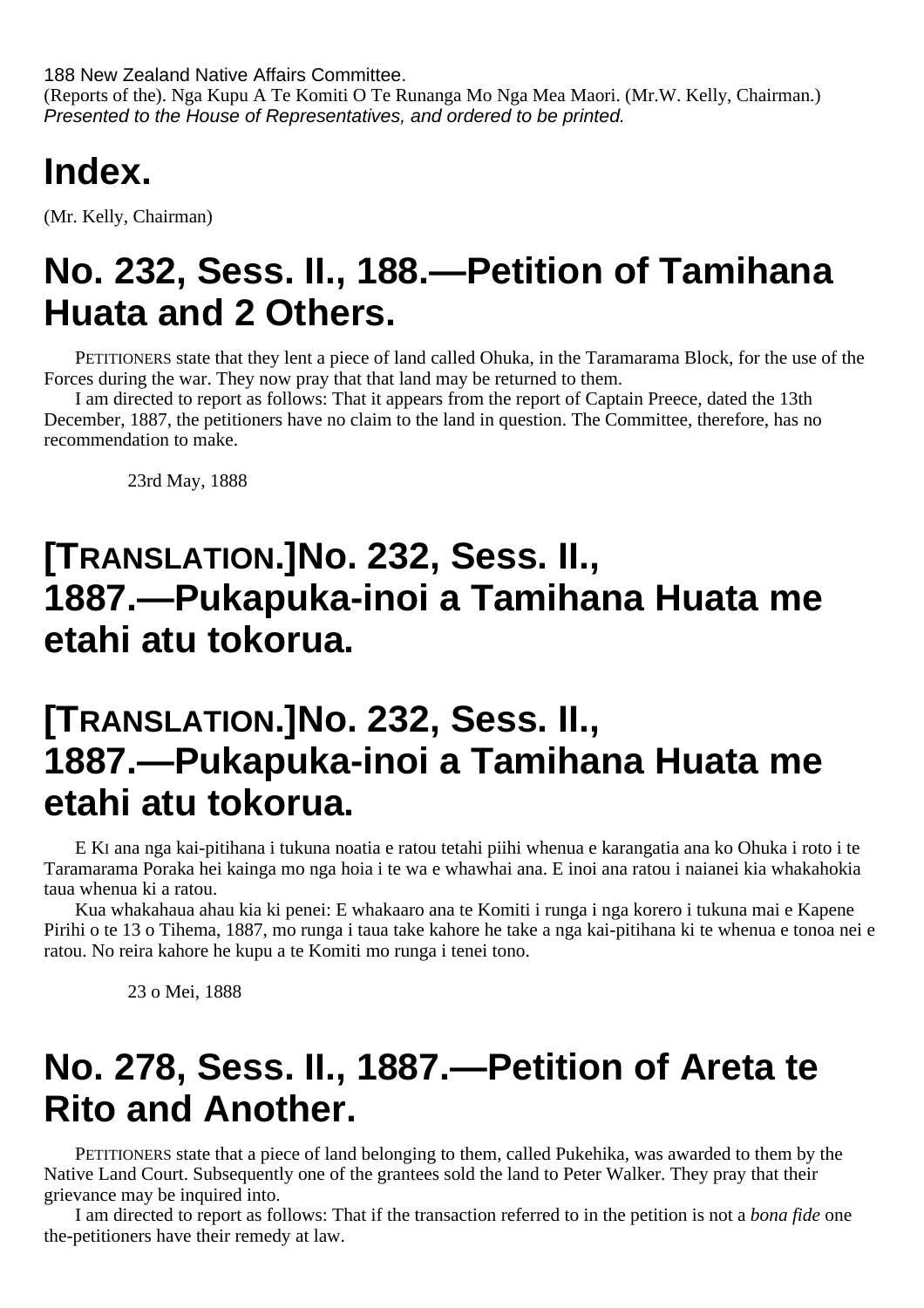#### **[TRANSLATION.]No. 278, Sess. II., 1887.—Pukapuka-inoi a Areta te Rito me etahi atu.**

E KI ana nga kai-pitihana i whakataua ki a ratou e te Kooti Whenua Maori tetahi whenua a ratou e karangatia ana ko Pukehika. I muri iho ka hokona taua whenua e tetahi o nga tangata i roto i te karaati kia Pita Waaka. E inoi ana ratou kia whiriwhiria to ratou mate.

Kua whakahaua ahau kia ki penei: Mehemea kahore i tika te hokonga o te whenua e mau nei i roto i te pitihana ka ahei nga kai-pitihana te tuku i taua take kia whakawhakia e te Tare.

23 o Mei, 1888

### **No. 234, Sess. II., 1887.—Petition of Hapimana Tunupaura and 6 Others.**

PETITIONERS state that a piece of land which they lent to the Europeans during the war, and which the European and Native Forces occupied on several occasions, has been transferred to one H. Phillips. They pray that half that land may be returned to them.

I am directed to report as follows: That the petitioners claim has been practically settled by confiscation and subsequent arrangements. Therefore the Committee has no recommendation to make.

23rd May, 1888

#### **[TRANSLATION.]No. 234, Sess. II., 1887.—Pukapuka-inoi a Hapimana Tunupaura me etahi atu toko ono.**

E KI ana nga kai-pitihana kua tapaetia kia H. Piripi tetahi whenua i tukuna kautia e ratou hei kainga mo nga hoia me nga Maori i te wa o te whawhai, a he maha o ratou nohoanga i runga taua whenua. E inoi ana ratou inaianei kia whakahokia te hawhe o taua whenua kia ratou.

Kua whakahaua ahau kia ki penei: Kua oti te take a te kai-pitihana te whakarite i runga i te raupatutanga me etahi whakaritanga i muri iho. No reira kahore he kupu a te Komiti.

23 o Mei, 1888

## **No. 233, Sess. II., 1887.—Petition of Waata Taiaroa and 3 Others.**

PETITIONERS pray that a piece of land called Puharariki may be returned to them, as it was wrongfully included in the sale of Waiau by mistake.

I am directed to report as follows: That it appears from the report of Captain Preece, dated the 16th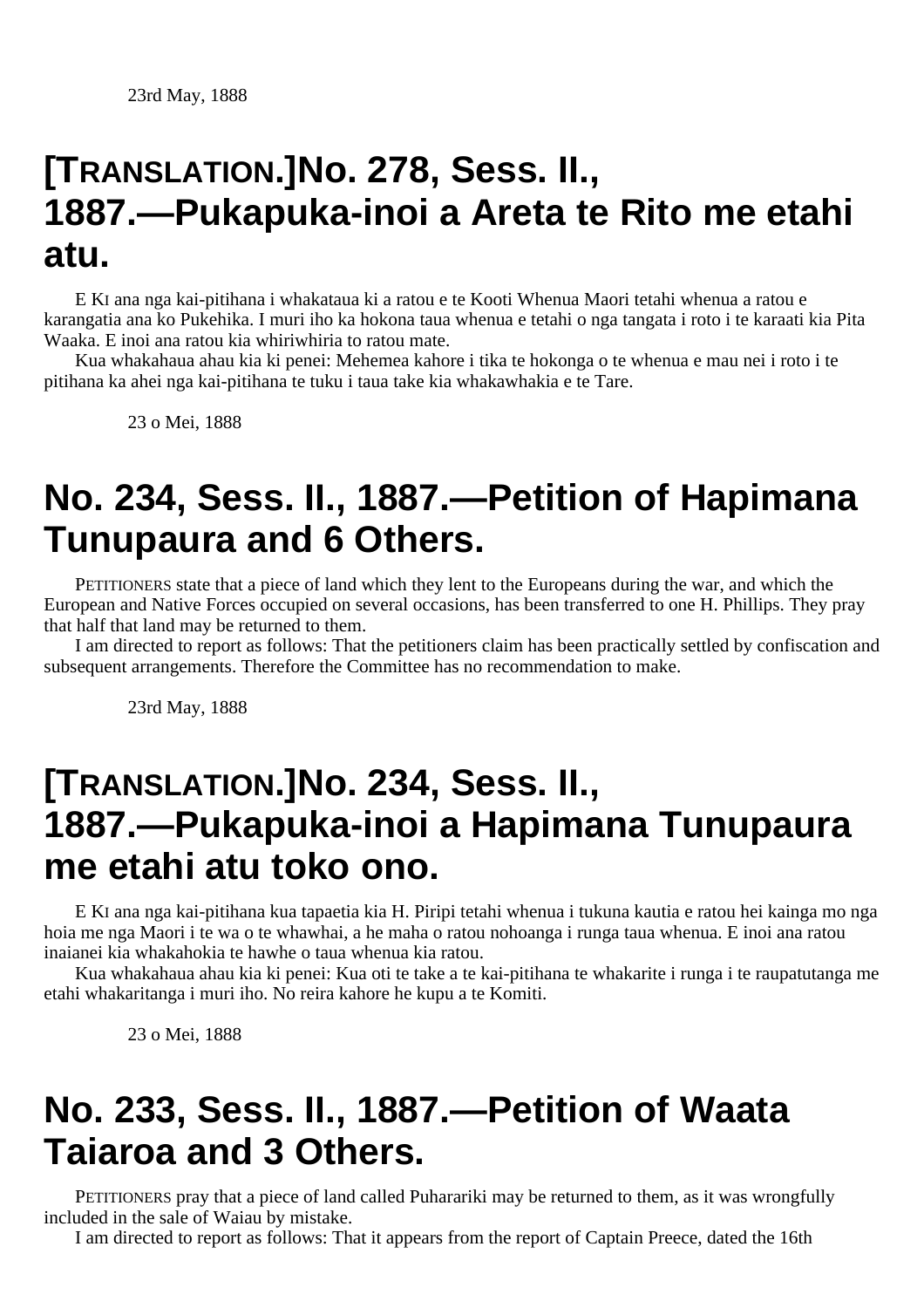December, 1887, the petitioners have no claim to the land in question. The Committee, therefore, has no recommendation to make.

23rd May, 1888

## **[TRANSLATION.]No. 233, Sess. II., 1887.—Pukapuka-inoi a Waata Taiaroa me etahi atu toko toru.**

E INOI ana nga kai-pitihana kia whakahokia kia ratou tetahi piihi whenua e karangatia ana ko Puharariki no te rnea i he te whakaurunga atu o taua whenua i te hokonga o te Waiau Poraka.

Kua whakahaua ahau kia ki penei: Kua kitea i runga i te ripoata a Kapene Pirihi o te 16 o Tihema, 1887, kahore he take a nga kai-pitihana ki te whenua tonoa nei. Heoi kahore he kupu a te Komiti.

23 o Mei, 1888

## **No. 435, Sess. II., 1887.—Petition of Kareta Ruatapu and 156 Others.**

PETITIONERS complain of the wording of Mr. Carroll's motion in the House, and object to the repeal of "The Native Land Administration Act, 1887."

I am directed to report as follows: That the Committee has no recommendation to make.

23rd May, 1888

### **[TRANSLATION.]No. 435, Sess. II., 1887.—Pukapuka-inoi a Kareta Ruatapu me etahi atu e 156.**

E WHAI kupu ana nga kai-pitihana mo runga i te whakatakoto o nga kupu o te motini a Timi Kara i roto i te Paremete a e mea ana ratou kia kaua e whakakorea te "Ture Whakahaere Whenua Maori, 1887." Kua whakahaua ahau kia ki penei: Kahore he kupu a te Komiti mo runga i tenei tono.

23 o Mei, 1888

### **No. 448, Sess. II., 1887.—Petition of Kapene Taiaroa and Another.**

PETITIONERS pray that two pieces of land called Mamahanga and Manutawhiorangi, situated at Wairoa, may be returned to them, as their dead are buried there.

I am directed 'to report as follows: That that this Committee has no recommendation to make.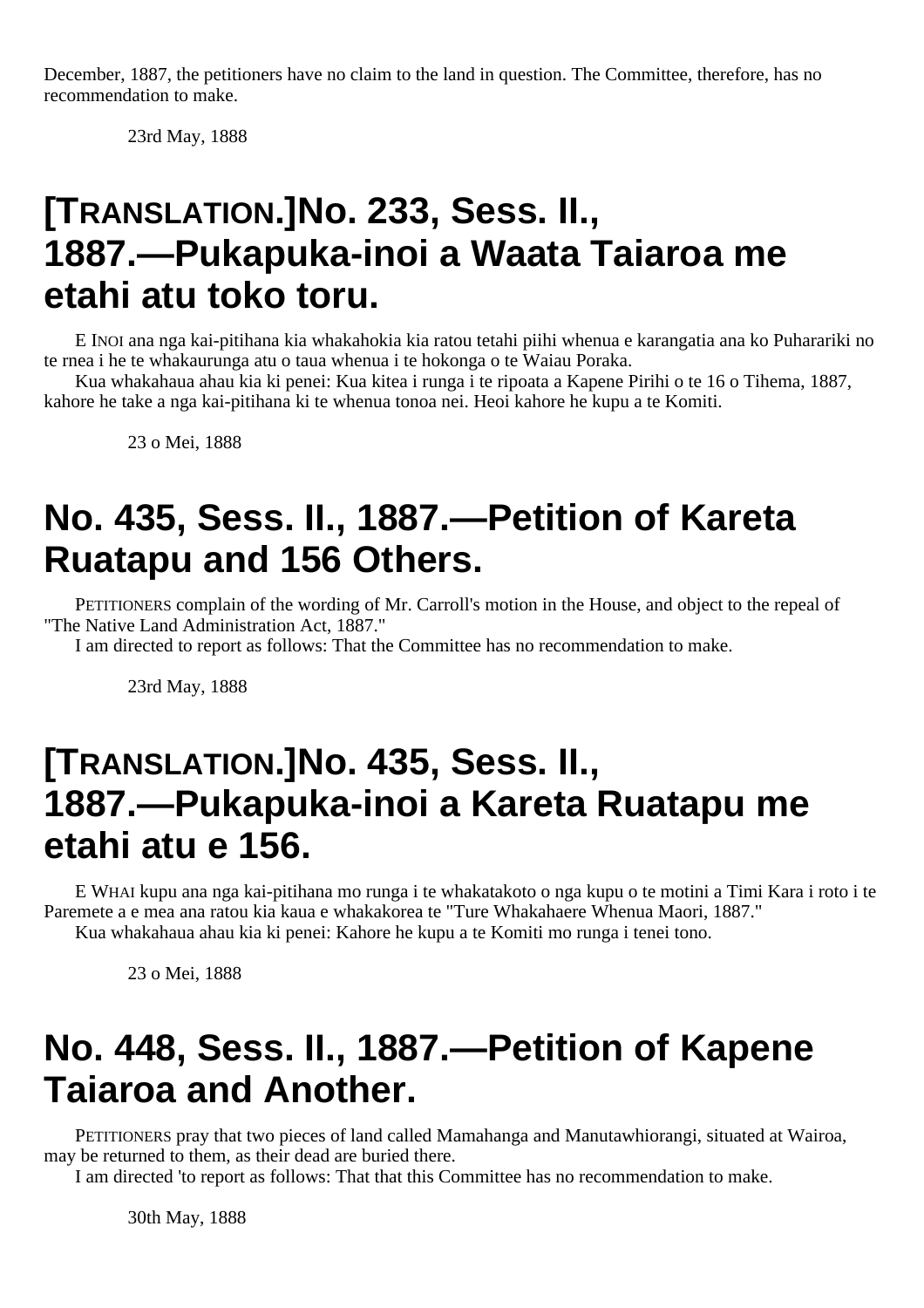## **[TRANSLATION.]No. 448, Sess. II., 1887.—Pukapuka-inoi a Kapene Taiaroa me tetahi atu.**

E INOI ana nga kai-pitihana kia whakahokia kia ratou nga piihi whenua e ruatahi i te Wairoa, e karangatia nei ko Mamahanga me Manutawhiorangi no te mea kei reira o ratou tupapaku e nehu ana. Kua whakahaua ahau kia ki penei: Kahore he kupu a te Komiti mo runga i tenei tono.

30 o Mei, 1888

# **No. 428, Sess. II., 1887.—Petition of Riwai Rimiteriu.**

PETITIONER prays that the burial places, Waiopuraho and Kotuku, may be returned to him. I am directed to report as follows: That as the land referred to is in the possession of Europeans, and, the Government having no control over it, Committee has no recommendation to make.

30th May, 1888

## **[TRANSLATION.]No. 428, Sess. II., 1887.—Pukapuka-inoi a Riwai Rimiteriu.**

E INOI ana te Kai-pitihana kia whakahokia ki a ia nga urupa e karangatia nei ko Waiopuraho me Kotuku. Kua whakahaua ahau kia ki penei: No te mea kei te nohia te whenua e whakahuatia nei i roto i te pitihana e te Pakeha me te kore mana whakahaere o te Kawanatanga ki runga i taua whenua, heoi kahore he kupu a te Komiti.

30 o Mei, 1888

## **No. 455, Sess. II., 1887.—Petition of Waero Kerei and 46 Others.**

PETITIONERS state that they agreed that Hone Pihama and Tukarangatai should be appointed Trustees for their lands called Te Ngaere, but the Native Land Court put those two persons in as owners; that they received the rents amounting to £200, and petitioners receive nothing. They pray for inquiry and relief.

I am directed to report as follows: That this Committee has no recommendation to make.

30th May, 1888

## **[TRANSLATION.]No. 455, Sess. II., 1887.—Pukapuka-inoi a Waero Kerei me etahi**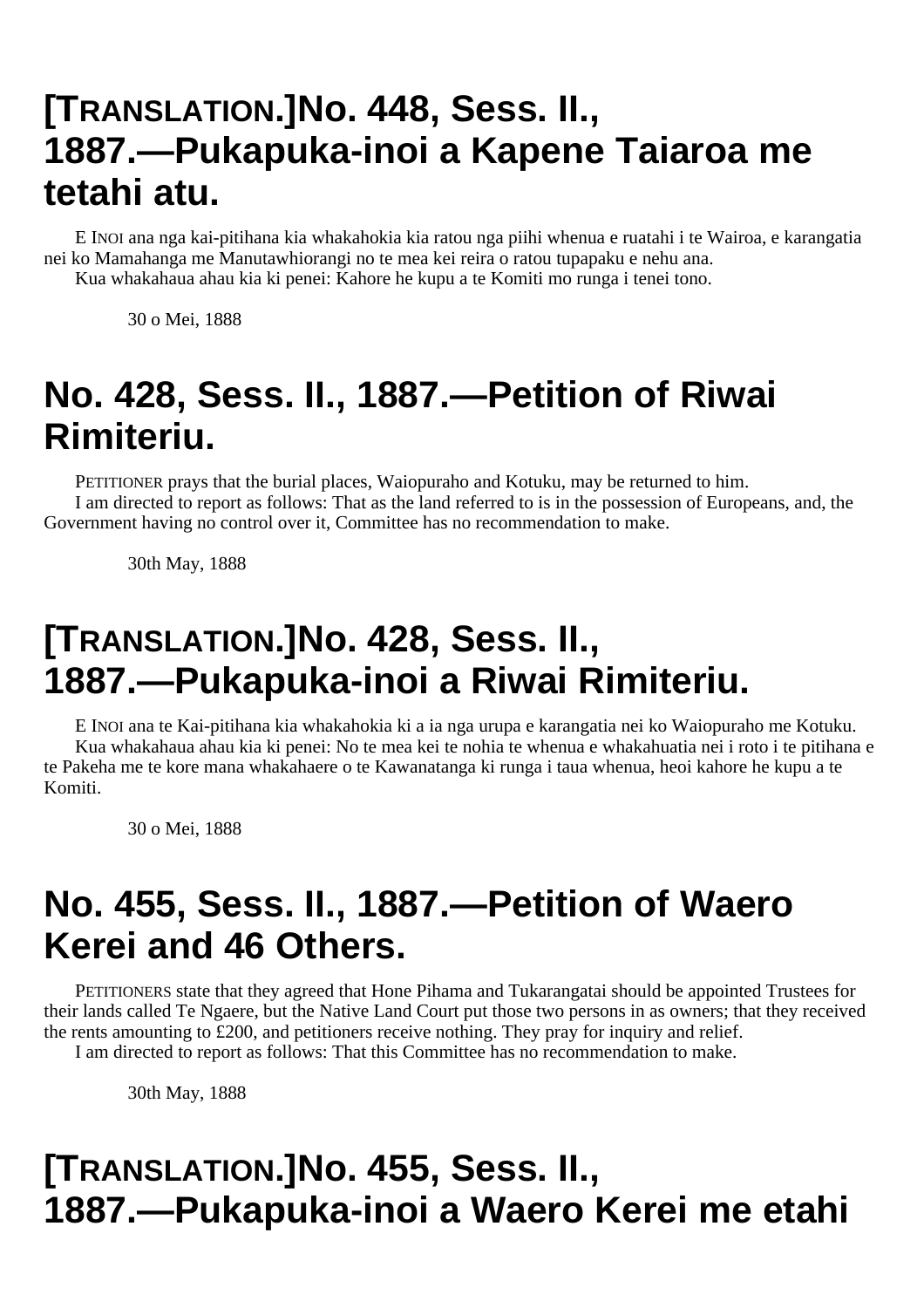### **atu e 46.**

E KI ana nga kaik-pitihana i whakaae ratou kia whakaturia a Hone Pihama raua ko Tukarangatai hei Kaitiaki mo to ratou whenua e karangatia ana ko te Ngaere, akuanei whakaurua ana rana e te Kooti Whenua Maori hei tangata whai take tonu ki taua whenua, me te riro ano i nga moni reti e tae nei ki te £200 pauna i a raua, rahore rawa te tetahi hereni i riro i nga kai-pitihana. E inoi ana ratou kia whiriwhiria tenei mea me te tuku i tetahi ora ki a ratou.

Kau whakahaua ahau kia ki penei: Kahore he kupu a te Komiti.

30 o Mei, 1888

# **No. 482, Sess. II., 1887.—Petition of Retimana te Rango and 12 Others.**

PETITIONERS pray that a rehearing of the Te Kapua Block may take place, so that they may put in new claims for pieces of land adjoining that block.

I am directed to report as follows: That this Committee has no recommendation to make.

30th May, 1888

## **[TRANSLATION.]No. 482, Sess. II., 1887.—Pukapuka-inoi a Retimana te Rango me etahi atu tekau ma rua.**

E INOI ana nga kai-pitihana kia whakawakia tuaruatia a te Kapua Poraka kia ahei ai ratou te tuku mai i etahi tono hou mo etahi piihi whenua i te taha o taua poraka.

Kua whakahaua ahau kia ki penei: Kahore he kupu a te Komiti mo runga i tenei tono.

30 o Mei, 1888

## **No. 447, Sess. II., 1887.—Petition of Rawinia Kahutia and Another.**

PETITIONERS pray that a certain portion of the Kahuiatara No. 3 Block may be set apart, as it is the place where their forefathers are buried.

I am directed to report as follows: That the Committee has no recommendation to make.

30th May, 1888

## **[TRANSLATION.]No. 447, Sess. II., 1887.—Pukapuka-inoi a Rawinia Kahutia me tetahi atu.**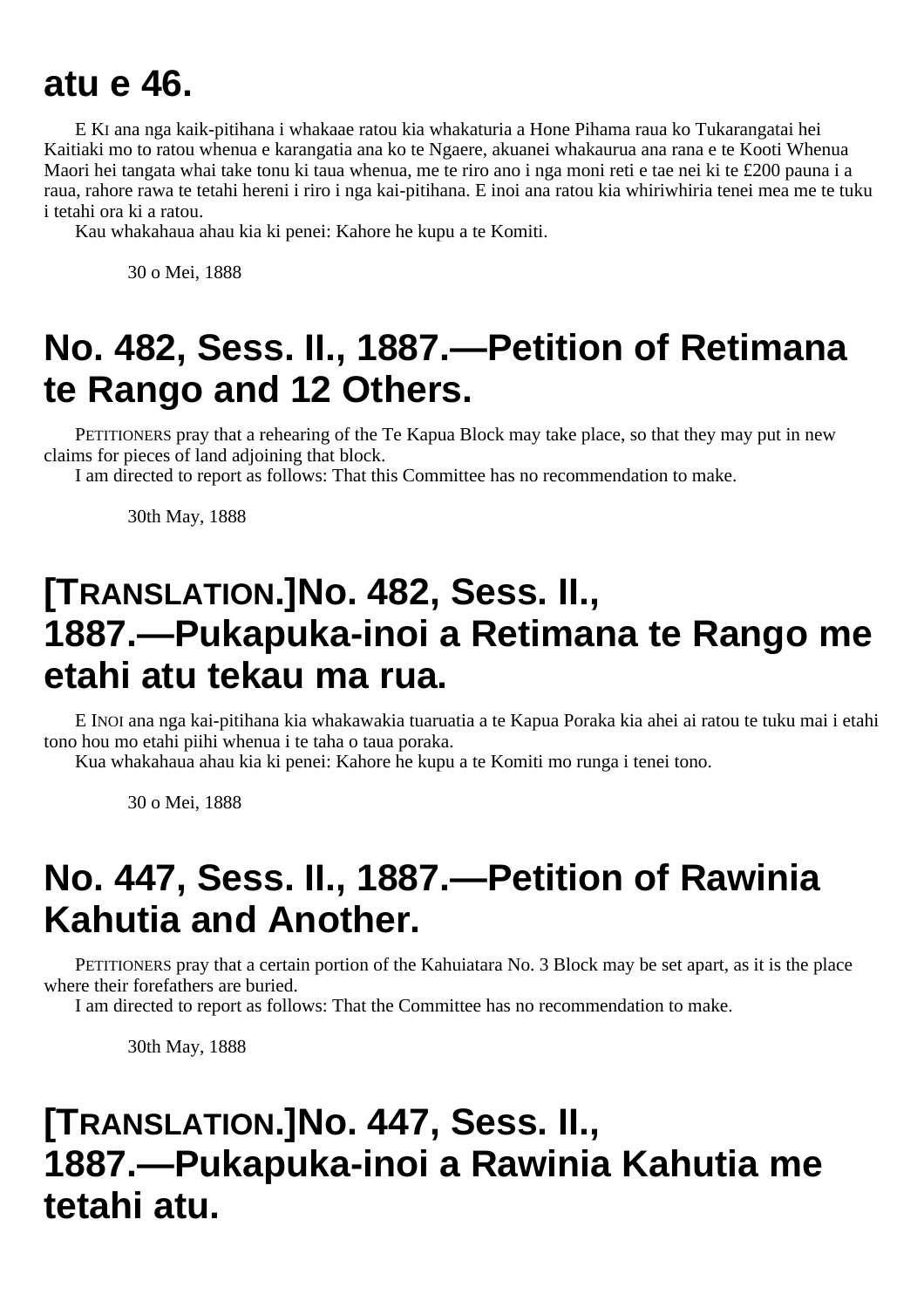E INOI ana nga kai-pitihana kia wehea tetahi wahi o te Kahuiatara Nama 3 Poraka no te mea he wahi tera i nehua ai o ratou tupuna.

Kua whakahaua ahau kia ki penei: Kahore he kupu a te Komiti.

30 o Mei, 1888

## **No. 109, Sess. II., 1887.—Petition of Wiremu Rangatira Moetara and 58 Others.**

PETITIONERS complain of the heavy expense they are put to in the case of a marriage by a Registrar in the shape of fees.

I am directed to report as follows: That as the petitioners do not appear to suffer any great hardship from the marriage-laws the Committee has no recommendation to make.

30th May, 1888

## **[TRANSLATION.]No. 109, Sess. II., 1887.—Pukapuka-inoi a Wiremu Rangatira Moetara me etahi atu e 58.**

E WHAI kupu ana nga kai-pitihana mo runga i te nuionga utu e tonoa ana ina marenatia ratou e te Kairehita. Kua whakahaua ahau kia ki penei: E Kitea ana kahore e nui te mate e tau ana ki runga i nga kai-pitihana i runga i nga Ture Marena no reira kahore he kupu a te Komiti.

30 o Mei, 1888

### **No. 142, Sess. II., 1887.—Petition of Pamariki Paaka and 8 Others.**

PETITIONERS pray that the South Island Native Reserves Act may be repealed, and that they be allowed to deal with their lands as they think best.

I am directed to report as follows: That the Committee recommend that this petition should be referred to the Government for their consideration.

30th May, 1888

### **[TRANSLATION.]No. 142, Sess. II., 1887.—Pukapuka-inoi a Pamariki Paaka me etahi atu tokowaru.**

E INOI ana te kai-pitihana kia whakakorea te Ture Rahui Maori o te Waipounamu kia riro ma ratou e whakahaere i o ratou whenua i runga i ta ratou huarahi i pai ai ratou.

Kua whakahaua ahau kia ki penei: Kua mea te Komiti me tuku tenei pitihana ki te Kawanatanga kia whiriwhiria e ratou.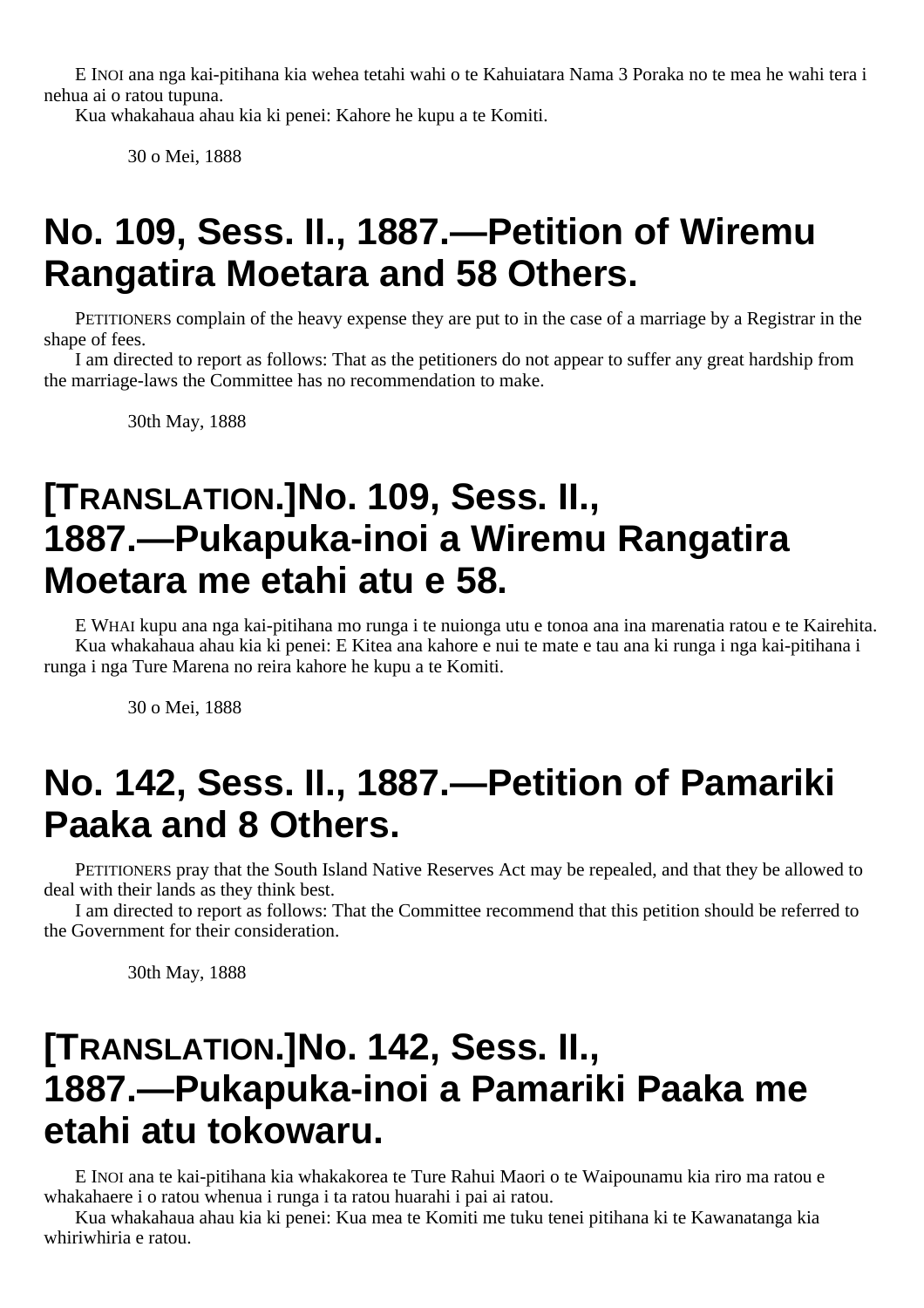#### **No. 492, Sess. II., 1887.—Petition of Tohiora Pirato and 213 Others.**

PETITIONERS complain of the action of the Ngatituwharetoa Tribe in the Ruapehu, Tongariro, and Ngauruhoe Blocks, as they allege a portion of that land belongs to them.

I am directed to report as follows: That the petitioners having furnished no evidence in support of their petition, this Committee has no recommendation to make.

31st May, 1888

#### **[TRANSLATION.]No. 492, Sess. II., 1887—Pukapuka-inoi a Tohiora Pirato me etahi atu e 213.**

E WHAIKUPU ana nga kai-pitihana mo runga i te mahi a Ngatituwharetoa i runga i nga Poraka o Ruapehu, o Tongariro, me Ngauruhoe no te mea e ki ana ratou no ratou tetahi wahi o ana whenua.

Kua whakahaua ahau kia ki penei: I runga i te mea kihai i tukuna mai e nga kai-pitihana he korero hei tautoko i ta ratou pitihana, kahore he kupu o te Komiti,

31 o Mei, 1888

## **No. 500, Sess. II., 1887—Petition of Matuahu Te Wharerangi and 27 Others.**

PETITIONERS pray that a rehearing of the Kahukura Block may take place during the present sitting of the Native Land Court.

I am directed to report as follows: That it appears, from the evidence of Mr. Lewis, that the Chief Judge held an inquiry at Cambridge to determine applications for a rehearing of Taupo Nuiatia, which comprises the land referred to in the petition. The applications were determined. The matter is now before the Supreme Court. Therefore this Committee has no recommendation to make.

31st May, 1888

### **[TRANSLATION.]No. 500, Sess. II., 1887.—Pukapuka-inoi a Matuahu Te Wharerangi me etahi atu e 27.**

E INOI ana nga kai-pitihana kia whakawhakia tuaruatia te Kahukura Poraka inaianei i te wa e noho ana te Kooti Whenua Maori.

Kua whakahaua ahau kia ki penei: E kitea ana i runga i nga korero a te Ruihi i tu ano tetahi whakawa a te Tumuaki i Kemureti hei whiriwhiri i nga tono whakawa tuarua mo te Taupo Nuiatia Poraka (ara), te whenua e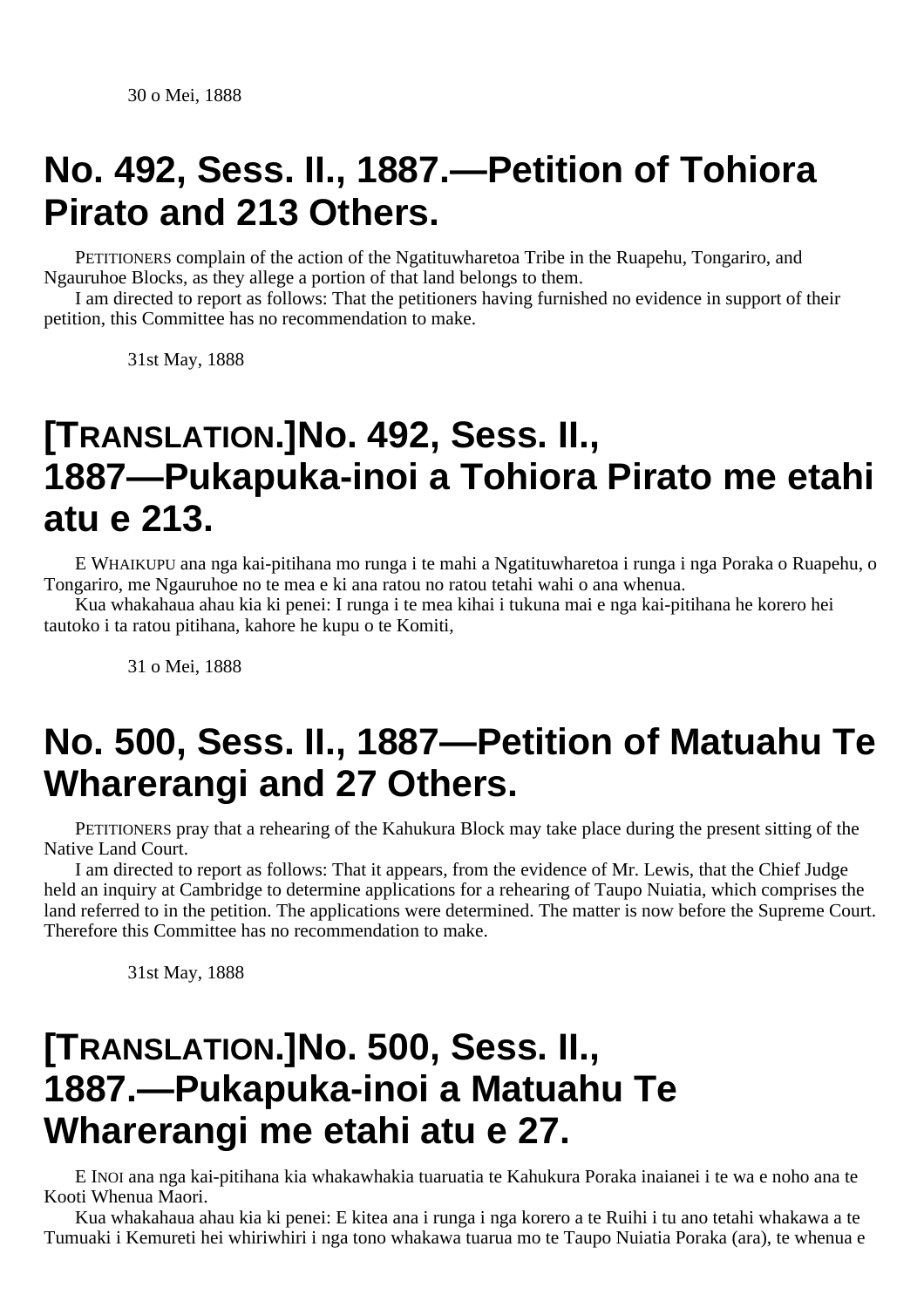whakahuatia nei i roto i te pitihana a i whakaotia aua tono a kei te aroaro o te Huipirimi Kooti taua take inaianei. No reira kahore he kupu a te Komiti.

31 o Mei, 1888

### **No. 161, Sess. II., 1887.—Petition of Henare Tahau and 20 Others.**

PETITIONERS state that a reserve called Okirae, containing 3,125 acres, which belonged to them, and which they leased to one Joe Abbott, has been sold without their knowledge and consent. They pray for an inquiry. I am directed to report as follows: That as the request contained in the petition has been complied with the Committee has no recommendation to make.

31st May, 1888

## **[TRANSLATION.]No. 161, Sess. II., 1887.—Pukapuka-inoi a Henare Tahau me etahi atu e rua tekau.**

E KI ana nga kai-pitihana no ratou tetahi rahui e karangatia ana ko Okirae e 3,125 eka i rihitia kia Teo Apeta a hokona ake i runga i te mea kihai ratou i mohio i whakaae ranei. E inoi ana ratou kia whiriwhiria taua mea.

Kua whakahaua ahau kia ki penei: I runga i te mea kua oti te whakarite te tono e mau nei i roto i te pitihana kahore he kupu a te Komiti.

31 o Mei, 1888

## **Nos. 61 and 62.—Petitions of Wepiha Apanui and 206 Others, and REWIRI PAERA and 23 Others.**

PETITIONERS pray that an Act may be passed under which the confiscated lands in the Bay of Plenty may be rendered of more service to them, by setting aside the original grants, and fresh ones issued, placing all the owners on an equality.

I am directed to report as follows: That petitioners have undoubtedly a grievance, and a very grave one; but, as it has been pointed out by the Chief Judge Macdonald, clause 41 of "The Native Land Court Act, 1886," is thought to provide the desired remedy. The Committee therefore recommends that the petitioners take advantage of the clause referred to for the purpose of bringing the lands complained of under the adjudication of the Native Land Court, so that the present tenure may be altered and fresh grants issued to all the owners thereof; also, that the Government afford every facility to the petitioners in getting their cases brought before the Land Court; or, if it is found to be necessary, pass such legislation as will satisfy the prayer of the petitioners.

31st May, 1888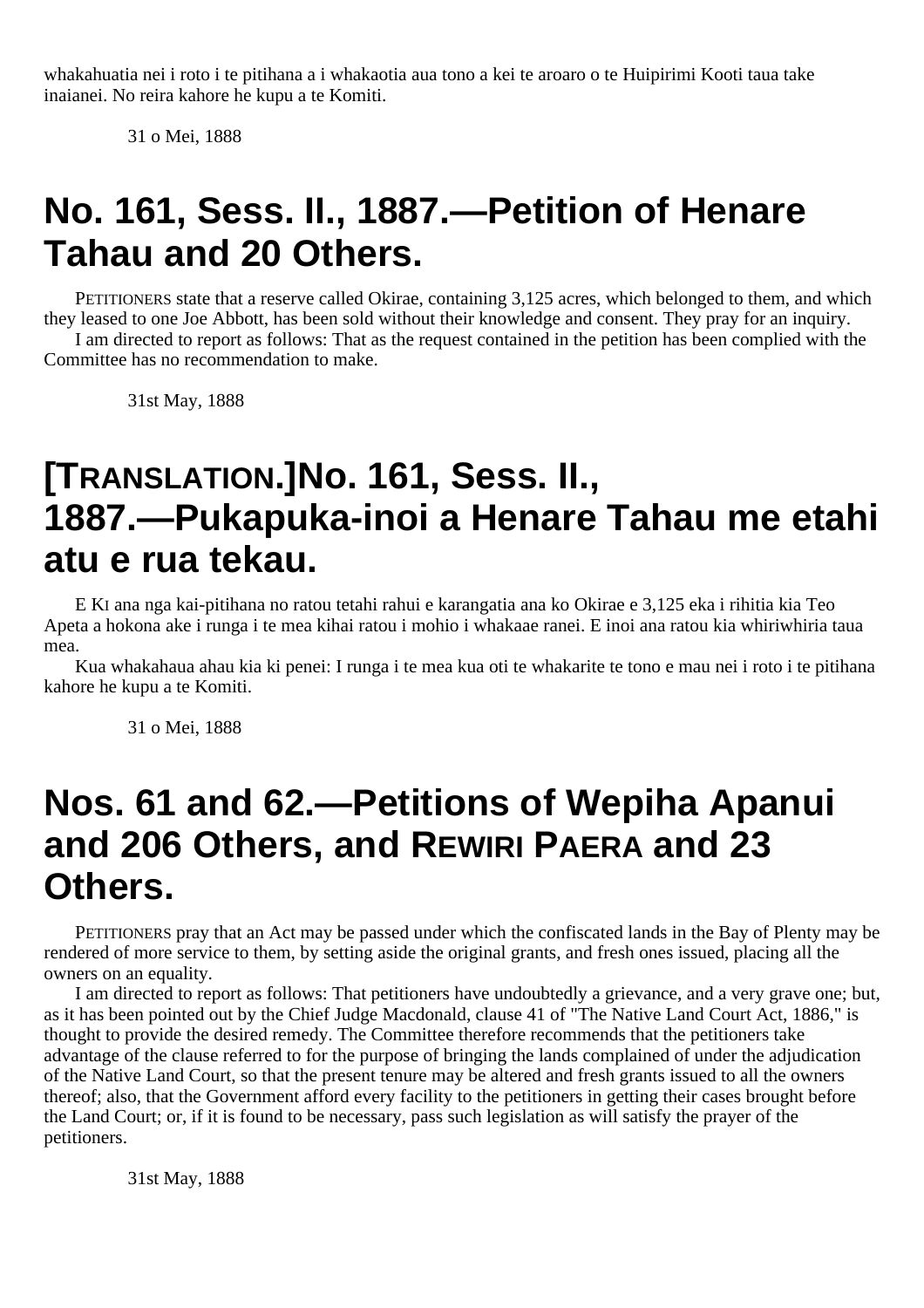### **[TRANSLATION.]Nos. 61 and 62.—Pukapuka-inoi a Wepiha Apanui me ona hoa e 206 me Rewiri Paera me ona hoa e 23.**

E INOI ana nga kai-pitihana kia pahitia tetahi Ture hei whakakaore i nga karaati tawhito me te tuku i etahi karaati hou kia ahei te whakahaere i tetahi tikanga hou mo runga i nga whenua raupatu i te Pei o Pereti kia rite tonu te hea ma ia tangata me te tau o te ora ki runga i a ratou.

Kua whakahaua ahau kia ki penei: Kahore i ruarua te whakaaro he mate nui ano to nga kaipitihana otira kua oti te whakaatu e te Tumuaki e Maketanara tera ano tetahi huarahi e ea ai to ratou mate kei te rarangi 41 o te "Ture Kooti Whenua Maori, 1886," no konei ka whakahau te Komiti i nga kai-pitihana kia whakahaerea taua rarangi kia ahei ai te tuku i te whenua e korerotia nei ki te aroaro o te Kooti Whenua Maori kia ahei ai hoki te pupuri i te whenua i runga i tetahi tikanga ke me te tuku i etahi karaati hou ki nga tangata whai take katoa, me te whakangawari atu hoki e te Kawanatanga i nga huarahi e ahei ai nga kai-pitihana te tuku i ta ratou kehi ki te aroaro o te Kooti Whenua Maori. A ki te mea e kitea ana he mea tika, me hanga i tetahi Ture hei whakarite mo te inoi a nga kai-pitihana.

31 o Mei, 1888

# **No. 296, Sess. II., 1887.—Petition of Tiahuia.**

PETITIONER prays that a piece of land at Mangere, containing 74 acres, which was left to him by will, but is now occupied by a European, may be given to him, as promised by Mr. Ballance.

I am directed to report as follows: That the Committee recommends the matter to the consideration of the Government.

1st June, 1888

### **[TRANSLATION.]No. 296, Sess. II., 1887.—Pukapuka-inoi a Tiahoia.**

E INOI ana te kai-pitihana kia whakahokia mai ki aia tetahi whenua i Mangere e 74 eka pera ano me te whakaaetanga a te Paranihi, ko taua whenua he mea wira ki ai erangi kei te nohia e te pakeha i naianei.

Kua whakahaua ahau kia ki penei: Kua whakahaua e te Komiti kia tukua tenei pitihana ki te Kawanatanga kia whiriwhiria e ratou.

1 o Hune, 1888

### **No. 501, Sess. II., 1887.—Petition of Werahiko Aterea and 162 Others.**

PETITIONERS pray that the work of deepening the Wanganui River may be stopped, as they have never agreed to it.

I am directed to report as follows: That the work complained of having been stopped the Committee has no recommendation to make.

1st June, 1888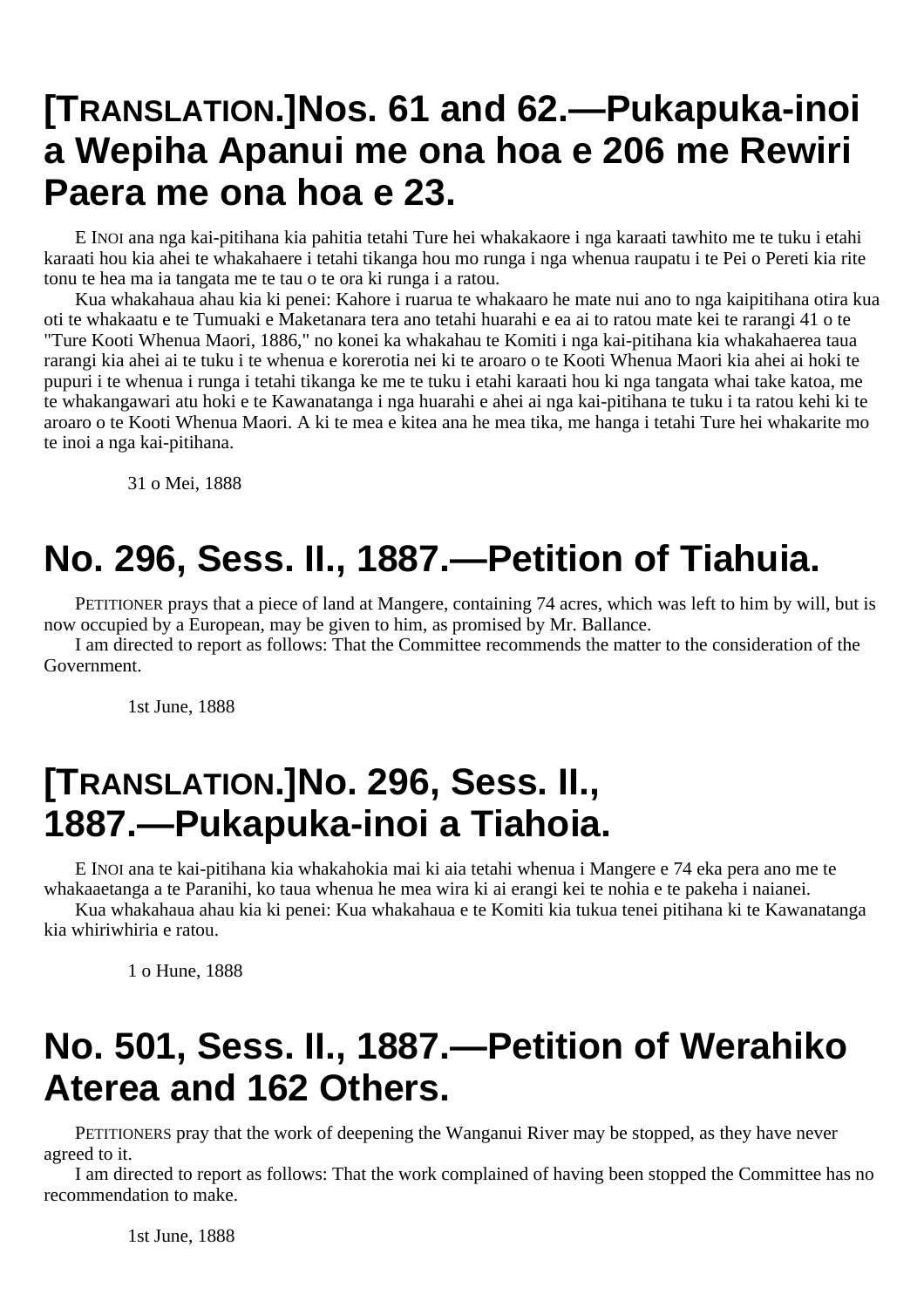### **[TRANSLATION.]No. 501, Sess. II., 1887.—Pukapuka-inoi a Werahiko Aterea me etahi atu 162.**

E INOI ana te kai-pitihana kia whakamutua te mahi keri i te awa o Wanganui no te mea kihai ratou i whakaae ki taua mahi.

Kua whakahaua ahau kia ki penei: No te mea kua whakamutua te mahi e korerotia nei kahore he kupu a te Komiti.

1 o Hune, 1888

### **No. 104.—Petition of Agnes Simeon.**

PETITIONER affirms that the intervention of the Public Trustee in the management of her lands is harassing to her, and that the restrictions imposed on the titles prevent her properties being properly and profitably worked. She prays that she may be allowed to deal with her lands herself.

I am directed to report as follows: That, as far as Mrs. Simeon is concerned, she is, in the opinion of the Committee, well able to manage her own affairs. The Committee therefore recommends that the restrictions making her lands inalienable should be removed.

8th June, 1888

#### **[TRANSLATION.]No. 104.—Pukapuka-inoi a Akinihi Himiona.**

E KI ana te kai pitihana he nui tona raruraru i runga i nga mahi a te Kaitiaki o te Katoa a ko nga here i runga i taua whenua kei te whakaaruraru i tana mahi i tona whenua. E inoi aua ia kia tukuna ki aia te mana whakahaere i tona whenua.

Kua whakahaua ahau kia ki penei: E whakaaro ana te Komiti mo runga i te taha kia Akinihi Himiona e mohio noa atu ana ia ki te whakahaere i ana mahi. No reira ka whakahau te Komiti kia unuhia nga here e here nei i tona whenua.

8 o Hune, 1888

#### **No. 4.—Petition of N. Hearn and J. Kennedy.**

PETITIONERS pray that certain sections of land in the Okutuku Block, which they have leased, may be placed on the same footing as those holding "confirmed" leases, subject to "The West Coast Settlements Reserves Act, 1887."

I am directed to report as follows: That it appears the petitioners are the successors in title of a Mr. Williamson, who held the land under a lease from Natives, which, if it had remained on foot, would now entitle the petitioners to the benefit of "The West Coast Settlement Reserves Act, 1887," as on the footing of a "confirmed" lease. The change in the position of the title occurred through the Crown acquiring the freehold of the land from the Natives before issue of a Crown grant, thus necessitating a lease from the Crown, which does not give the petitioners the benefit of their neighbours under the Act which was passed last session. The Committee recommend that fresh legislative provision be made as will put the petitioners on the footing as if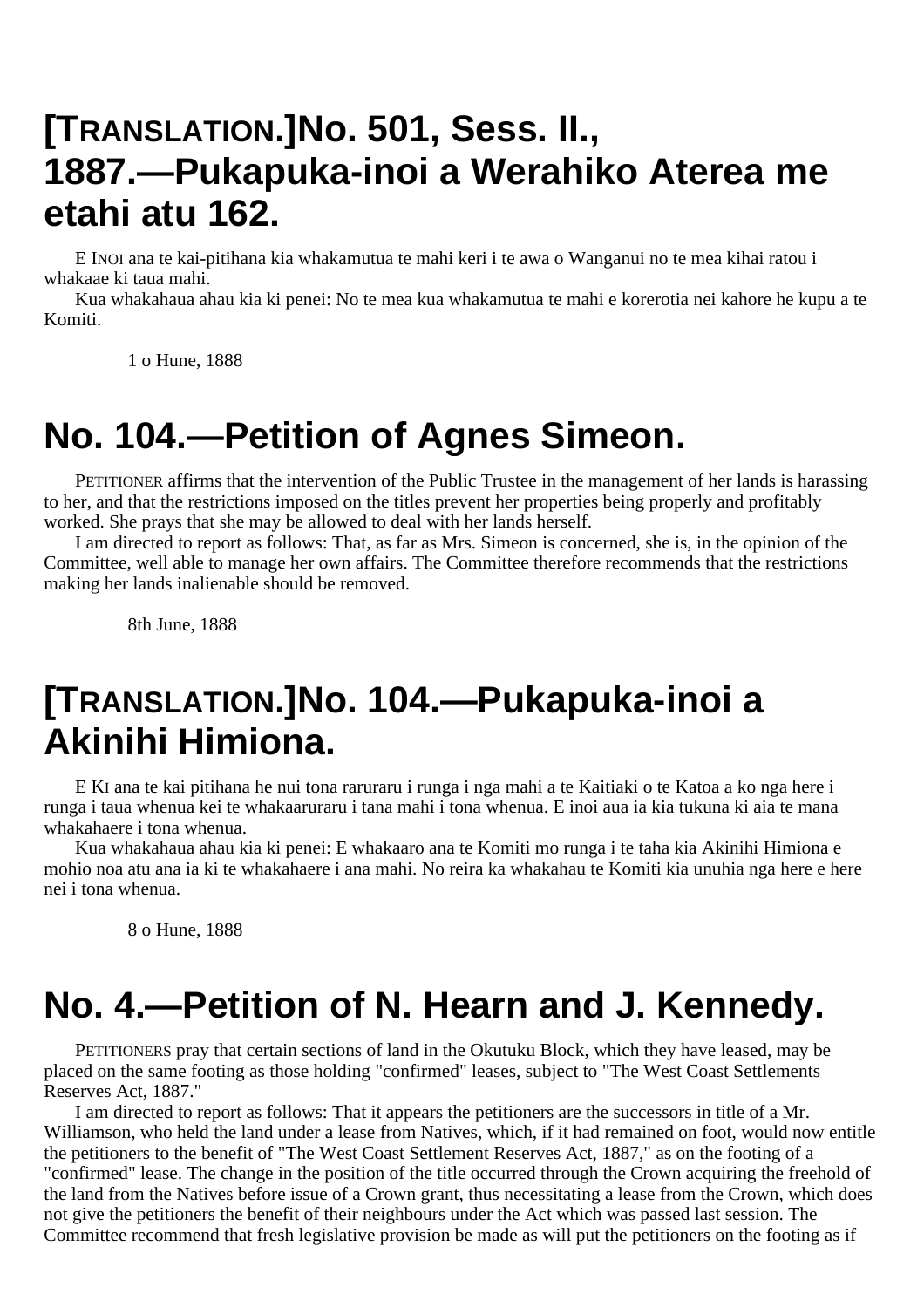their lease was a "confirmed" one, subject to "The West Coast Settlement Reserves Act, 1887."

12th June, 1888

## **[TRANSLATION.]No. 4.—Pukapaka-inoi Haana me Keneri.**

E INOI ana nga kai-pitihana mo etahi tekiona whenua i roto i te Okutuku Poraka i riihitia e ratou kia peratia te whakarite o nga tikanga o ta ratou riihi me nga riihi e puritia tuturutia ana e era i raro o te Ture Whakataunga Rahui o te Tai Hauauru.

Kua whakahaua ahau kia ki penei: Ki te titiro atu he kai whakakapi nga kai-pitihana no Weiremuhana i runga i tana riihi i nga Maori, a mehemea i mau tonu i runga i tau riihi kua ahei nga kai-pitihana te pupuri i taua riihi i raro i nga tikanga o te Ture Whakataunga Rahui o te Tai Hauauru, 1887, pera ano me te riihi tuturu, ko te take i rere ke ai nga tikanga o taua riihi he hokonga na te Kawanatanga i taua whenua i nga Maori i mua o te whakaputanga o te Karati, [*unclear:* o] reira ka puta te hiahia kia riihitia taua whenua i te Kawanatanga erangi kahore e tuku i te painga kia ratou pera me era e riihi ana i raro o te Ture i paahitia e te Paremete kua hori ake nei. A e tono ana te Komiti kia hanga he Ture hou kia ahei ai te whakatau i te riihi a te kai-pitihana i runga i te riihi tuturu i raro i nga tikanga o te Ture Whakataunga Rahui, 1887.

12 o Hune, 1888

## **No. 193.—Petition of Ropata Omipi and 38 Others.**

PETITIONERS pray that the law may be repealed, so as to allow half-castes and quarter-castes the right to appear in the Native Land Courts, and assert their claims to the lands of their ancestors.

I am directed to report as follows: That the Committee recommend the petition to the favourable consideration of the Government.

13th June, 1888

#### **[TRANSLATION.]No. 193.—Pukapuka-inoi a Ropata Omipi me etaki atu e 38.**

E INOI ana nga kai-pitihana kia whakakorea te Ture kia ahei te uru atu nga hahwe-kaihe me koata kaite ki to Kooti Whenua Maori ki te whakahaere i a ratou take ki nga whenua o o ratou take Tupuna.

Kua whakahaua ahau kia ki penei: Kua tono te Korniti kia tukua tenei pitihana ki te Kawanatanga kia ata whiriwhiria e ratou.

13 o Hune, 1888

#### **No. 52.—Petition of G. Hoby and 11 Others.**

PETITIONERS, who are lessees of certain Native land near New Plymouth pray that their rents may be reduced, and the leases placed on the same footing as those of Native lands under the West Coast Settlement Acts.

I am directed to report as follows: That, as a Bill dealing with the subject is now before the House, the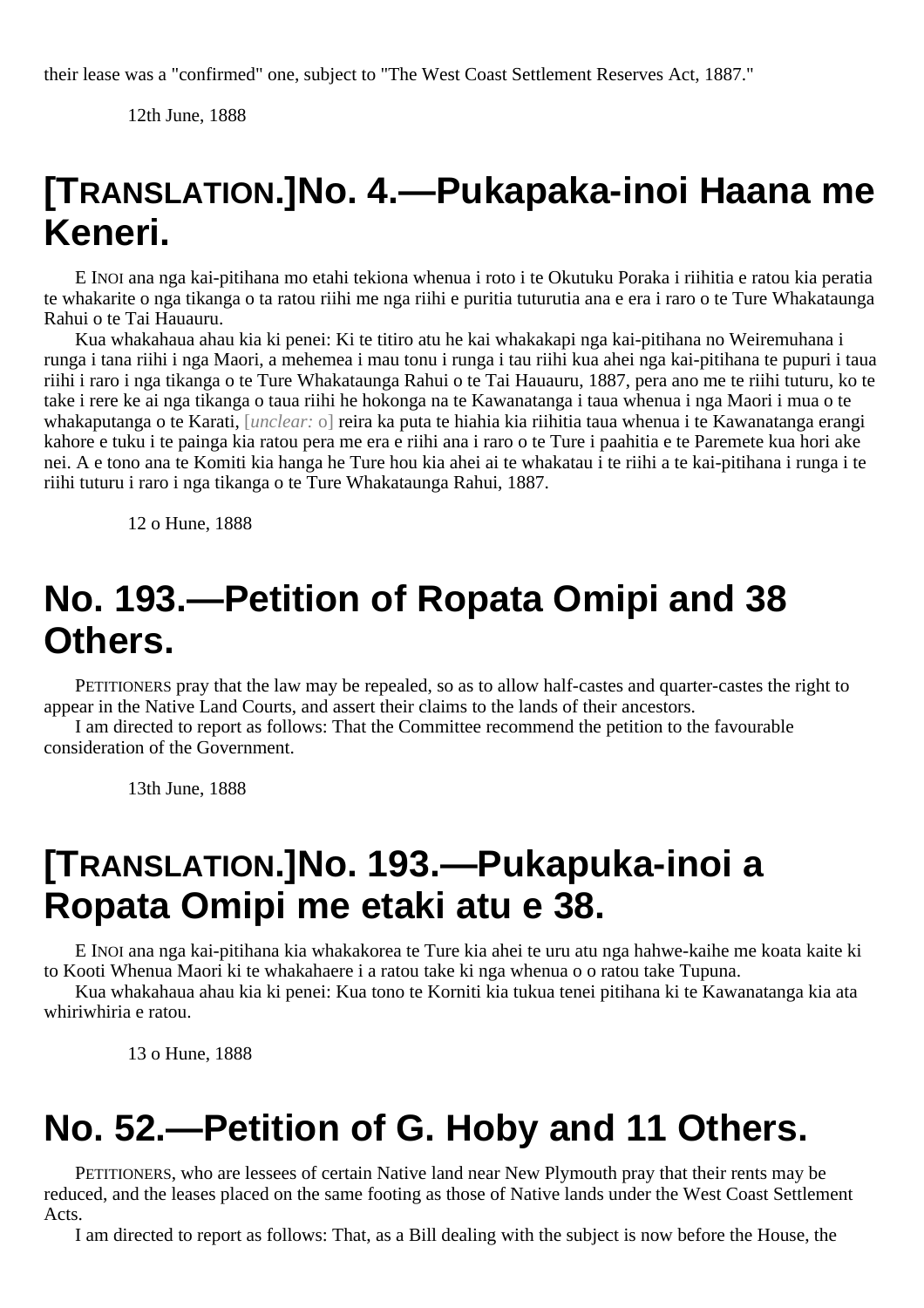13th June, 1888

### **[TRANSLATION.]No. 52.—Pukapuka-inoi a G. Hoopi me etahi atu 11.**

HE KAI-RIIHI nga kai-pitihana no tetahi Whenua Maori i Taranaki, a e inoi ana kia whakahokia iho nga ntu o te reti, a kia peratia nga tikanga o ta raua riihi me nga riihi o nga whenua Maori i raro i nga tikanga o to Ture Whakataunga Rahui o te Tai Hauauru.

Kau whakahaua ahau kia ki penei: No te mea kei te aroaro o te whare tetahi Pire hei Whakahaere i te take e Whakahuatia nei kahore he kupu a te Komiti.

13 o Hune, 1888

### **No. 483, Sess. II., 1887.—Petition of Aporo Tipitipi.**

PETITIONER prays that a rehearing of the Awhiturua Ngapuna Block may take place, as it has been wrongly awarded to a section of the Ngatiwhakaue Tribe.

I am directed to report as follows: That the petitioner shows a great hardship has occurred to a large section of Natives suffering from the Tarawera Eruption, in consequence of the Native Land Court not giving effect to a gift of land made by one tribe to another. The Committee therefore recommends that the Government make inquiries with a view of providing relief.

13th June, 1888

#### **[TRANSLATION.]No. 483, Sess. II., 1887.—Pukapuka-inoi a Aporo Tipitipi**

E INOI ana te kai-pitihana kia whakawakia tuaruatia te Awhiturua Ngapuna Poraka no te mea i he te whakataunga ki tetahi Hapu o Ngatiwhakaue.

Kua whakahaua ahau kia ki penei: E whakamarama mai ana te kai-pitihana i te nui o te mate kua pa ki etahi hapu i te huunga o Tarawera, i te kore hoki kahore i whakamana e te Kooti Whenua Maori te homai noatanga o tetahi whenua e tetahi iwi mo tetahi, na e tono ana te Komiti i te Kawanatanga kia whiriwhiria e ratou tenei take me kore e taea te whakaputa i tetahi ora.

13 o Hune, 1888

### **No. 162, Sess. II., 1887.—Petition of Peraniko Parakiri and 22 Others.**

PETITIONERS state that some land was given to them by the Government for their services against the rebels; that the Crown grant was made out in favour of five persons only, who have since leased and sold the land and used the money. They pray for redress.

I am directed to report as follows: That the Committee recommends the petition to the favourable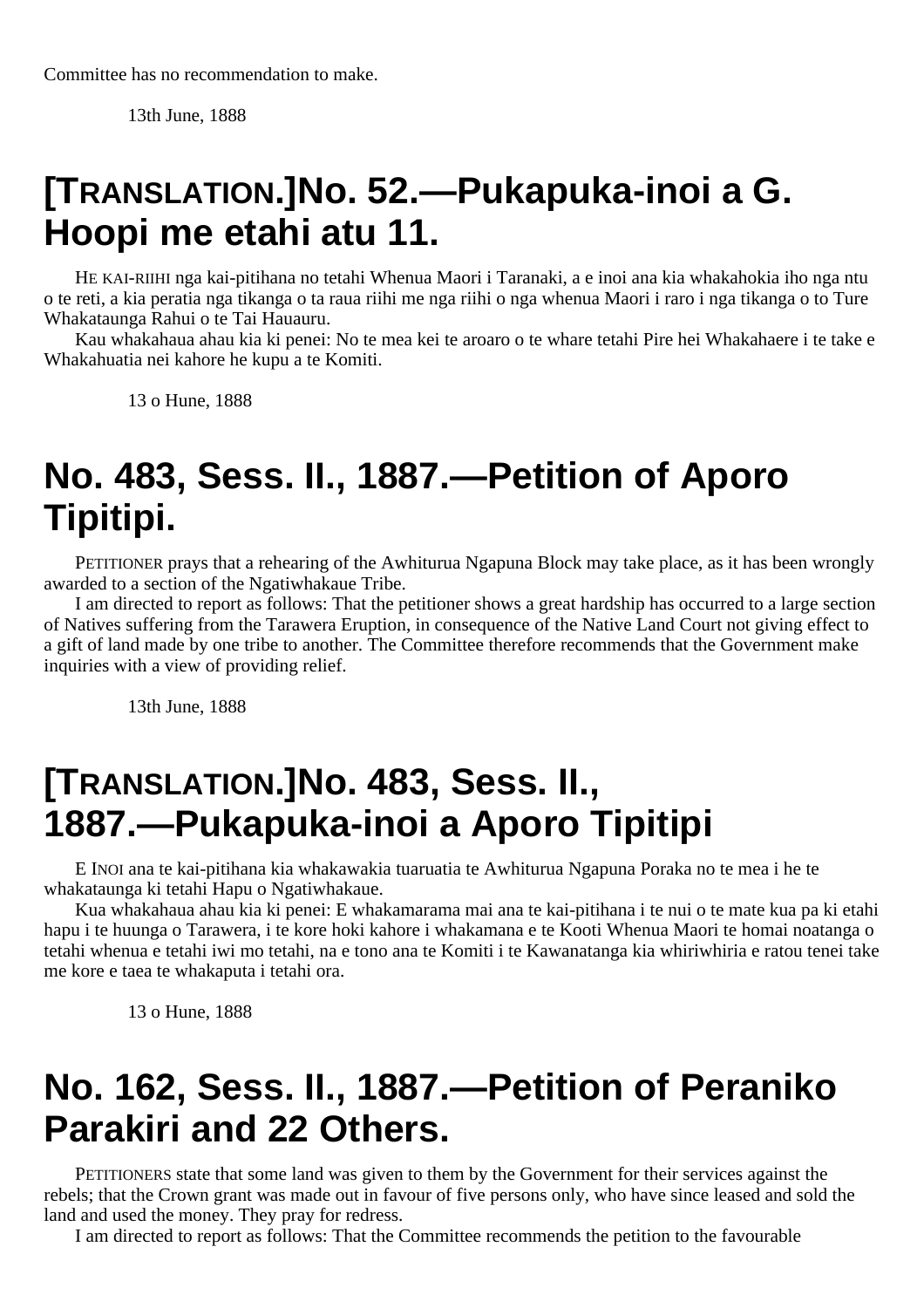consideration of the Government.

13th June, 1888

## **[TRANSLATION.]No. 162, Sess. II., 1887.—Pukapuka-inoi a Peraniko Parakiri me etahi atu e 22.**

E KI ana nga kai-pitihana i hoatu tetahi whenua mo ratou e te Kawanatanga hei utu mo a ratou mahi whawhai ki nga hauhau, a tokorima anake nga tangata i whakanrua ki roto i te Karaati i muri iho ka riihitia ka hokona te whenua a kainga ake e ratou nga moni. E inoi ana ratou ki tetahi ora.

Kua whakahaua ahau kia ki penei: E whakahau ona te Komiti kia ata whiriwhiria e te Kawanatanga nga take o tenei pitihana.

13 o Hune, 1888

## **No. 358, Sess. II., 1887.—Petition of Tamarua Tumai.**

PETITIONER prays that the confiscation placed on his land called Mautangihua may be annulled. I am directed to report as follows: That this Committee has no recommendation to make.

13th June, 1888

## **[TRANSLTION.]No. 358, Sess. II., 1887.—Pukapuka-inoi a Tamarua Tumai.**

E INOI ana te kai-pitihana kia whakakorea te raupatu i runga i tona whenua e karangatia aua ko Mautangihua.

Kua whakahaua ahau kia ki penei: Kahore he kupu a te Komiti.

13 o Hune, 1888

## **No. 383, Sess. II., 1887.—Petition of Hakipene Hura and 6 Others.**

PETITIONERS state that a block of land belonging to them called Kurinui, situated at Hauraki, was wrongly awarded to Peneamine Tami during their absence. They pray that a rehearing may take place.

I am directed to report as follows: That it appears from the evidence that, upon an application by the petitioners, a rehearing was offered to be granted in the above case subject to the lodgment of a sum of £20 in security for costs. The petitioners not having complied therewith the Chief Judge had to formally disallow the application. The Committee is of opinion that, provided it be not taken as a precedent, it can see nothing inequitable in Parliament granting a rehearing on the £20 deposit being made even now, and recommends that view to the Government.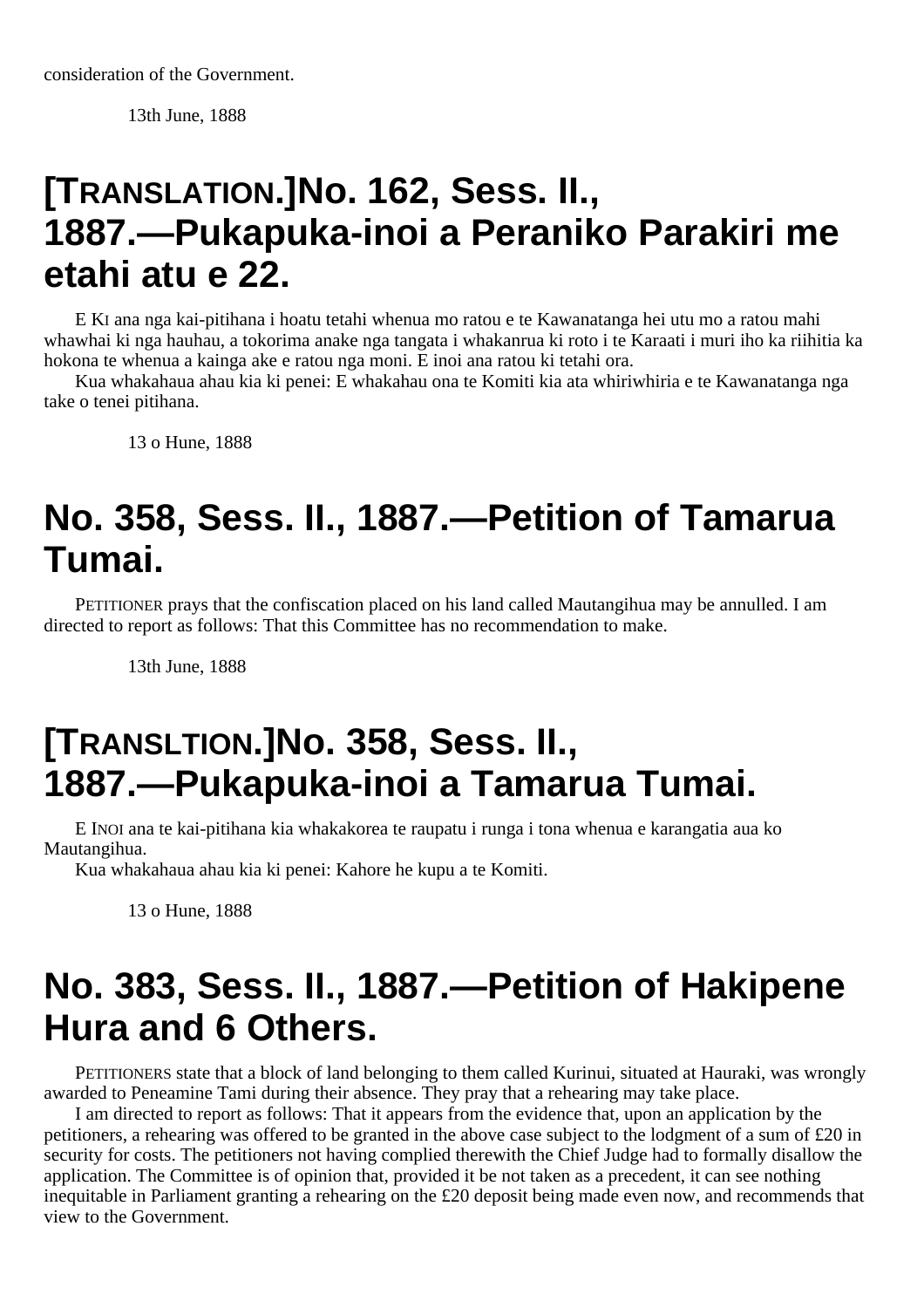## **[TRANSLATION.]NO. 383, Sess. II., 1887.—Pukapuka-inoi a Hakipene Hura me etahi atu toko ono.**

E KI ana nga kai-pitihana i whakataua hetia kia Peneamine Tami i a ratou e ngaro atu ana tetahi poraka whenua e karangatia ana ko Kurinui, e takoto ana i Hauraki. E tono ana ratou kia whakawakia tuaruatia.

Kua whakahaua ahau kia ki penei: E whakaarohia ana i runga i nga korero i tukuna ki te aroaro o te Komiti i whakaaetia ano te tono whakawa tuarua mehemea i utua nga moni e £20 hei utu mo te whakawakanga, a i runga i te mea kihai i utua mai aua moni heoi whakakahoretia ake te tono a te kai-pitihana. Ko tenei e whakaaro ana te Komiti (ara) ki te mea ekore e waiho hei take tono mo etahi atu keehi, kahore he mea hei arai i te whakaae a te Paremete kia whakawakia tuaruatia ki te mea ia ka utua mai nga moni e £20 inaianei. A e whakaatu ana te Komiti i taua huarahi ki te Kawanatanga.

14 o Hune, 1888

## **No. 31.—Petition of Thomas Hawkins Smith.**

PETITIONER solicits the return of a sum of money expended by him in the purchase of Native lands, and for compensation for losses alleged to have been sustained through the wrongful acts of Government agents.

I am directed to report as follows: That the Committee recommends the Government to pay the petitioner £50, formerly tendered, and reasonable interest, in settlement of his claim.

14th June, 1888

## **[TRANSLATION.]NO. 31.—Pukapuka-inoi a Thomas Hawkins Smith.**

E TONO ana te kai-pitihana kia whakahokia ki aia ana moni i pau i te hokonga o tetahi whenua Maori a kia utua hoki ki aia etahi moni ana i ngaro i runga i nga mahi he a te Kawanatanga.

Kua whakahaua ahau kia ki penei: E tono ana te Komiti ki te Kawanatanga kia utua nga moni e £50 i meatia kia utua i mua me te utu hoki i nga hua e tika ana kia utua hei whakarite i tana take.

14 o Hune, 1888

## **No. 77.—Petition of Timoti Karetai and 9 Others.**

PETITIONERS state that the Europeans to whom they have leased their lands are in the habit of tampering with the boundaries of the land. They pray that the boundaries, as laid down by Mr. McLean in 1867, may not be altered.

I am directed to report as follows: That this petition be referred to the Government for consideration.

14th June, 1888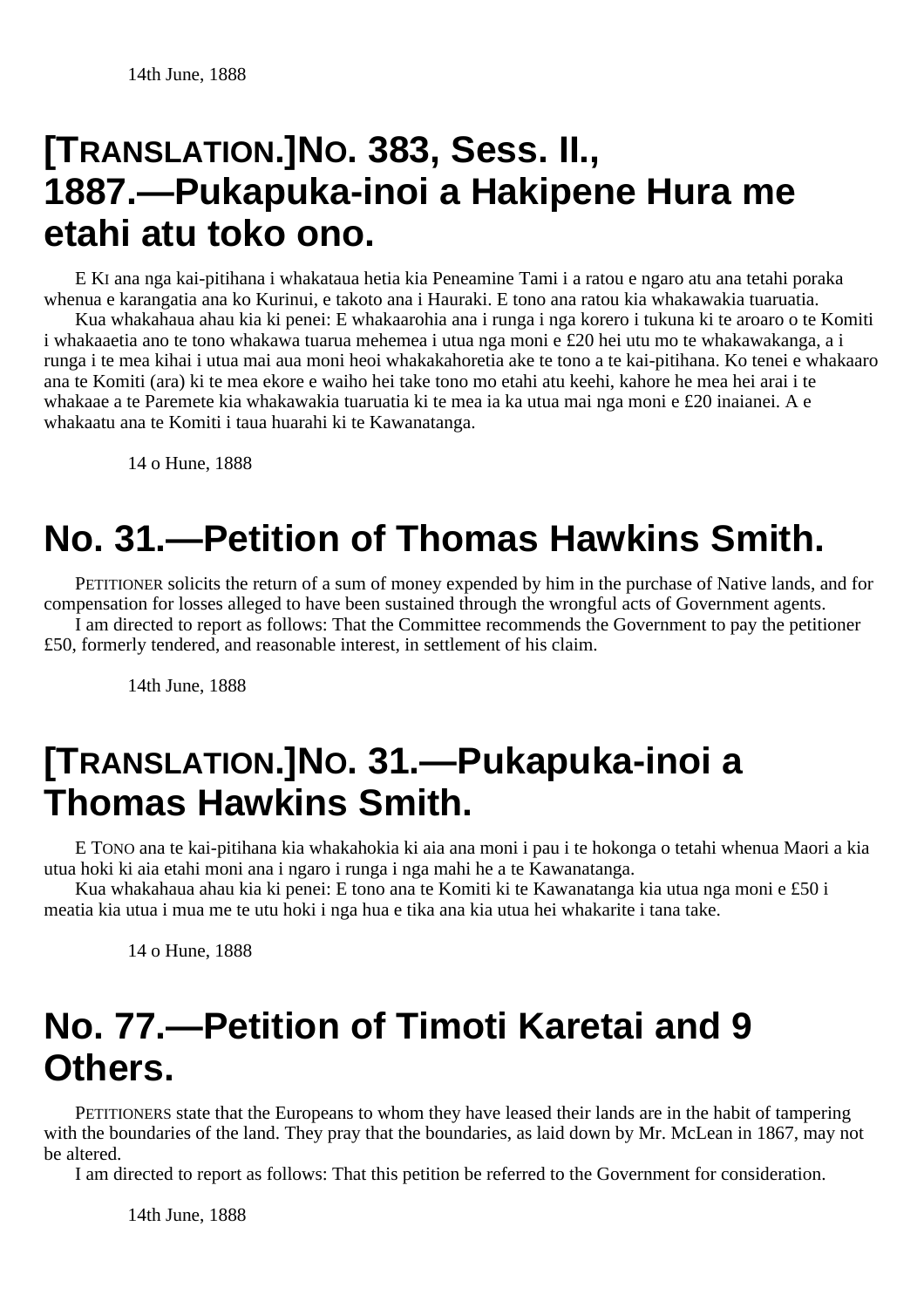## **[TRANSLATION.]No. 77.—Pukapuka-inoi a Timoti Karetai me etahi atu tokoiwa.**

E KI ana nga kai-pitihana e whakarereke ana nga pakeha e reti ana i o ratou whenua i nga rohe o aua whenua. A e inoi ana ratou kia kaua e whakarereketia nga rohe i whakatakotoria o te Makarini i te tau 1867. Kua whakahaua ahau kia ki penei: Me tuku tenei pitihana ki te Kawanatanga kia whiriwhiria e ratou.

14 o Hune, 1888

## **No. 50.—Petition of John Blain.**

THE petitioner prays for consideration for services rendered to the colony by watching the movements of the Ngatihako Tribe after the disturbances at Ohinemuri in 1879.

I am directed to report as follows: That the petition be referred to the Government for inquiry and consideration.

14th June, 1888

## **[TRANSLATION.]No. 50.—Pukapuka-inoi a John Blain.**

E INOI ana te kai-pitihana kia tukuna tetahi tikanga ki aia mo ana mahi awhina i te koroni i runga i tana titiro i nga mahi a Ngtihako i muri iho i nga raruraru i Ohinemuri i te tau 1879. Kua whakahaua ahau kia ki penei: ME tuku tenei pitihana ki te Kawanatanga kia kimihia kia

14 o Hune, 1888

## **No. 11.—Petition of Reta Ururoa.**

PETITIONER states that she is the rightful owner of certain land at Waiuku sometime since confiscated and then sold by the Government without her knowledge. She does not ask for the return of the land, but that some provision may be made for herself and family.

I am directed to report as follows: That the Government be requested to inquire in to the merits of the petition, and grant such relief as they consider the petitioner is entitled to.

15th June, 1888

## **[TRANSLATION.]No. 11.—Pukapuka-inoi a Reta Ururoa.**

E KI ana te kai-pitihana ko ia te wahine whai take ki etahi whenua i Waiuku i raupatutia i mua a i muri iho ka hokona e te Kawanatanga i te mea kahore ia i mohio. E hara tana i te tono kia whakahokia mai aua whenua erangi kia tukuna mai tetahi tikauga her oranga mona me ana tamariki.

Kua whakahaua ahau kia ki penei: Me tono te Kawanatanga kia whiriwhiria e ratou nga take a te kai-pitihana me te tuku i tetahi ora i kite ai ratou he tika ki a riro i to kai-pitihana.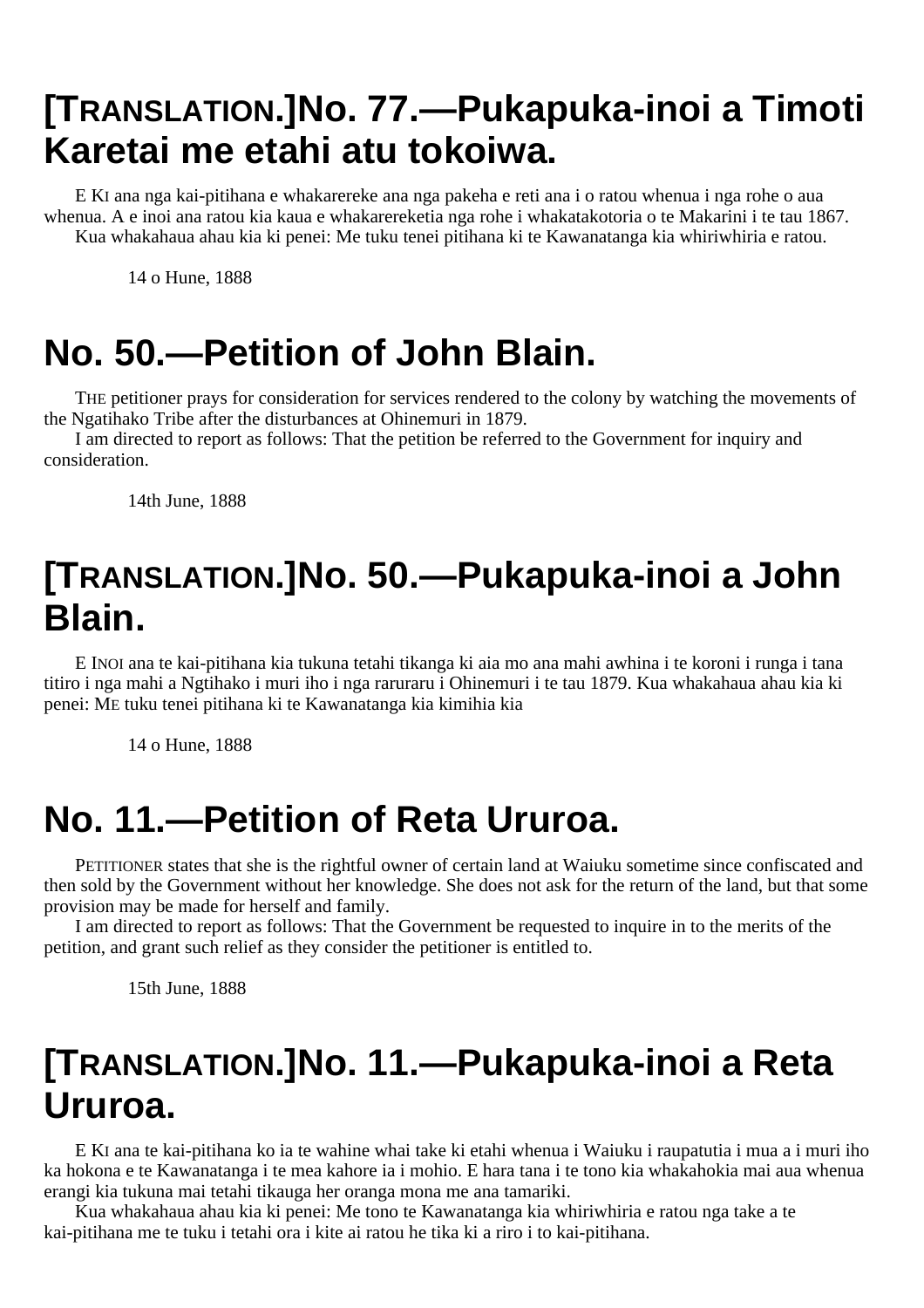## **No. 216, Sess. II., 1887.—Petition of Wi Ngapari and 21 Others.**

PETITIONERS pray that the Proclamation over their lands at Waitotara and Tongahoe should be removed, and the land returned to its own tribe and hapus.

I am directed to report as follows: That this Committee has no recommendation to make.

13th June, 1888

## **[TRANSLATION.]No. 216, Sess. II., 1887.—Pukapuka-inoi a Wi Ngapari me etahi atu e 21.**

E INOI nga kai-pitihana kia whakakorea nga panui i runga i o ratou whenua i Waitotara me Tongahoe a kia whakahokia nga whenua ki i ia iwi ki ia hapu.

Kua whakahaua ahau kia ki penei: Kahore he kupu a te Komiti mo runga i tenei tono.

13 o Hune, 1888

## **No. 64.—Petition of Te Kooti te Turuki.**

PETITIONER prays that some assistance may be given to him to compensate him for losses sustained by having his houses and goods destroyed by fire.

I am directed to report as follows: That this Committee has no recommendation to make.

15th June, 1888

## **[TRANSLATION.]No. 64.—Pukapuka-inoi a Te Kooti te Turuki.**

E INOI aua te kai-pitihana kia awhina ia i runga i te tuku i tetahi ora ki aia mo ana tonga mo ona whare i pau i te ahi.

Kua whakahaua ahau kia ki penei: Kahore he kupu a te Komiti mo runga i tenei tono.

15 o Hune, 1888

## **No. 167.—Petition of Paora Parau.**

PETITIONER objects to pay taxes, rates, and duties which have been imposed upon him by the Government as he is the owner of the soil.

I am directed to report as follows: That, as the petition interferes with the policy of the Government the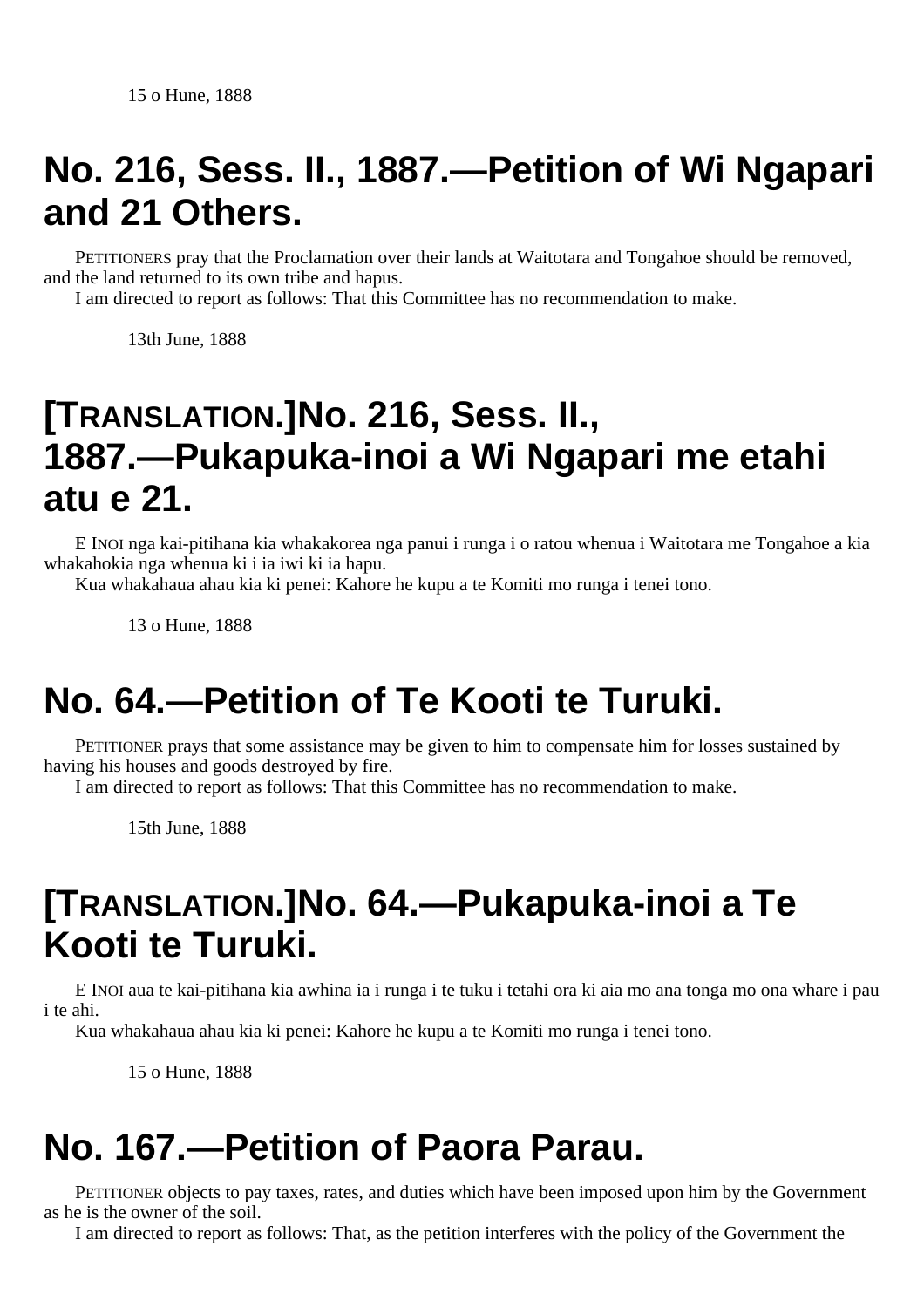14th June, 1888

## **[TRANSLATION.]No. 167.—Pukapuka-inoi a Paora Parau.**

E whakahe ana te kai-pitihana ki te utu i nga taaki me nga reeiti me nga tiuti kua whakaekea nei ki runga i aia e te Kawanatanga no te mea ko ia te tangata whai take ki taua whenua.

Kua whakahaua ahau kia ki penei: No te mea e whakararuraru ana te pitihana i nga mahi a te Kawanatanga. Kahore he kupu a te Komiti.

14 o Hune, 1888

## **No. 114—Petition of Hohaia Pawhau Pungaere.**

PETITIONER prays that the sum of £12 per annum may be paid to him for services rendered by him to the Europeans during the battle of Ruapekapeka.

I am directed to report as follows: That the Committee has no recommendation to make.

14th June, 1888

### **[TRANSLATION.]No. 114.—Pukapuka-inoi a Hohaia Pawhau Pungaere.**

E inoi ana te kai-pitihana kia utua ki aia nga moni £12 i roto i ia tau mo tana mahi awhina i nga pakeha i te whawhai i Ruapekapeka.

Kua whakahaua ahau kia ki penei: Kahore e kupu a te Komiti.

14 o Hune, 1888

## **No. 111.—Petition of Kainamu Pumipi and Others.**

PETITIONERS, who are owners of a block of land called Te Hoanga, at Whangaroa, state that the County Council are making a road through that land, which takes away the best part of it. They pray that the road may be stopped, or that the Council may pay them £150.

I am directed to report as follows: That this petition be referred to the Government for inquiry.

14th June, 1888

### **[TRANSLATION.]No. 111.—Pukapuka-inoi a Kainamu Pumipi me etahi atu.**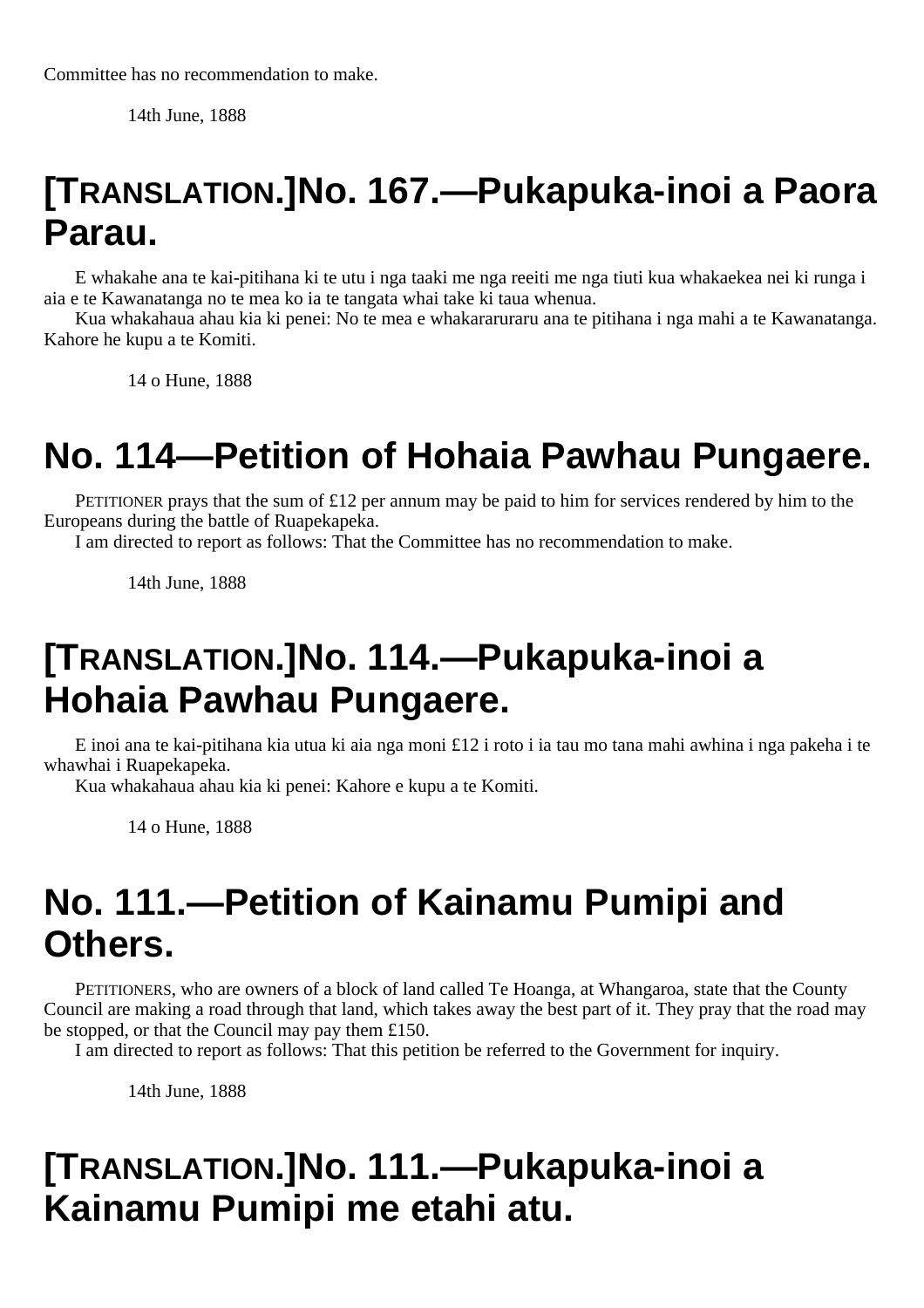Ko nga kai-pitihana no ratou nei tetahi poraka whenua e karangatia ana ko Te Hoanga i te tatiwa o Whangaroa e ki ana kei te hanga o te Kaute Kaunihera tetahi rori ra roto i to ratou whenua a e riro ana te wahi pai o to ratou whenua i aua rori. E inoi ana ratou kia whakakorea taua rori kia utua ranei e te Kaute Kaunihera nga moni £150.

Kua whakahaua ahau kia ki penei: Me tuku tenei pitihana ki te Kawanatanga kia whiriwhiria e ratou.

14 o Hune, 1888

### **No. 112.—Petition of Heremaia te Ara and Others.**

PETITIONERS complain that a piece of land called Te Ikaporipori has been fenced in by a company who bought a block of land adjoining called Te Mangaiti. They say that that piece of land belongs to them, as they never sold it.

I am directed to report as follows: That this petition be referred to the Government for consideration.

15th June, 1888

### **[TRANSLATION.]No. 112.—Pukapuka-inoi a Heremaia te Ara me etahi atu.**

E whai kupu ana nga kai-pitihana mo te whakaurunga atu o to ratou whenua ki roto ki te taiepa o tetahi poraka whenua i hokona e tetahi kamupani ko te ingoa o taua whenua ko Mangaiti. E ki ana ratou no ratou taua piihi whenua inahoki kahore ano i hokona e ratou.

Kua whakahaua ahau kia ki penei: Me tuku tenei pitihana ki te Kawanatanga kia whiriwhiria mai e ratou.

15 o Hune, 1888

#### **No. 69.—Petition of Ihaia te Awanui.**

PETITIONER prays that a sitting of the Native Land Court may be held at several places in the South Island, which he names, to investigate the claims of deceased owners.

I am directed to report as follows: That this petition be referred to the Government for consideration.

14th June, 1888

### **[TRANSLATION.]No. 69.—Pukapuka-inoi a Ihaia te Awanui.**

E inoi ana te kai-pitihana kia noho te Kooti Whenua Maori ki nga wahi maha i te Waipounamu e whakaingoatia ana e ratou hei whakawa i nga take a nga tangata kua mate.

Kua whakahaua ahau kia ki penei: Me tuku tenei pitihana ki te Kawanatanga kia whiriwhiria e ratou.

14 o Hune, 1888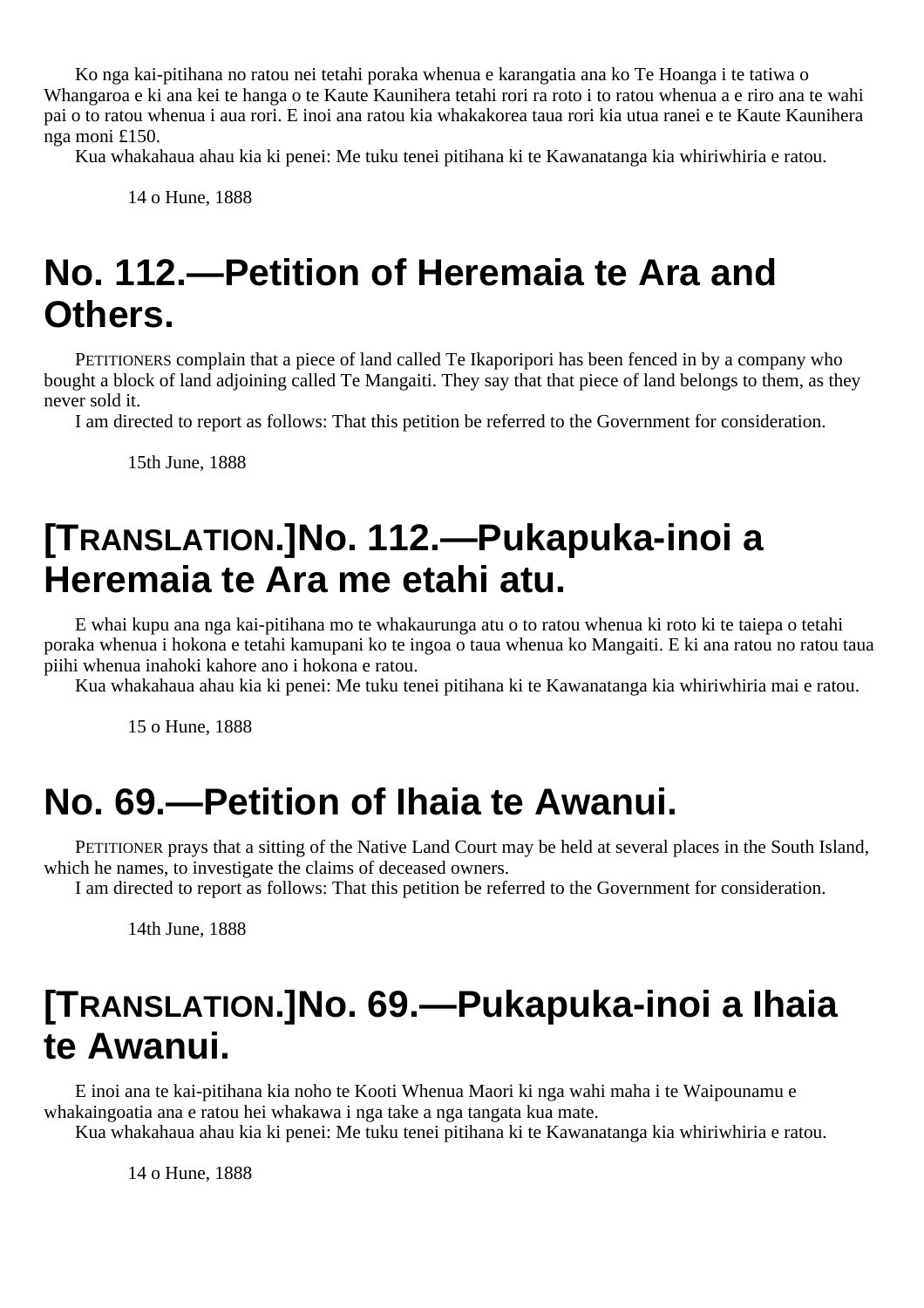### **No. 166.—Petition of Te Hautakura and 38 Others.**

PETITIONERS, who are Natives of the East Coast, pray that Te Kooti, the so-called prophet, may be prevented from convening meetings of the Maoris, as those meetings tend to impoverish themselves and their wives and children.

I am directed to report as follows: That the Committee fully sympathizes with the petitioners and believe they suffer a severe hardship through the monthly meetings of Te Kooti's followers at the various settlements, resulting as it does in estranging families, disturbing the tranquility of settlement, impoverishing the people by a wholesale consumption of their food, and exhausting all their resources. It is therefore recommended that the Government will do their utmost to prevent such meetings, by introducing such legislation as shall enable the Government to forbid what is a deliberate and crafty system of loafing on the resources of the thrifty and well-disposed Natives.

15th June, 1888

#### **[TRANSLATION.]No: 166.—Pukapuka-inoi a Te Hautakura me etahi atu e 38.**

Ko nga kai-pitihana he Maori nei no Tae Tai Rawhiti e inoi ana kia araia te haerere o nga ope a Te Kooti te tangata e kiia nei he poropiti ki nga kainga Maori no te mea he nui te mate e tan ana ki runga i a ratou me a ratou wahine me a ratou tamariki i te paunga a ratou kai.

Kua whakahaua ahau kia ki penei: E aroha ana te Komiti ki nga kai-pitihana no te mea e mahara ana ratou kei te tau tetahi mate ki runga i nga kai-pitihana i runga i nga mahi haerere o ngo ope a Te Kooti ki nga tini kainga whakararuraru ai me te whakapohara haere i nga hapu i runga i te pau o a ratou kai. No reira e tono aua te Komiti i te Kawanatanga kia uaua ratou ki te arai i a te Kooti i runga i te hanga i tetahi Ture kia ahei ai te Kawanatanga te arai i a Te Kooti i runga i aua tikanga tinihanga whakapau haere i nga kai a te hunga mamahi a te hunga noho pai.

15 o Hune, 1888

#### **No. 29.—Petition of Thomas Finch.**

PETITIONER prays for payment of £45 4s., being the balance of his account rendered to the Native Department for food and lodging supplied to Tawhiao and other Natives in 1881 and 1882 by order of Major Mair.

I am directed to report as follows: That the account rendered by Mr. Finch to the Government, and certified as correct by Major Mair (£36 16s. 6d.), be paid, and that the Government be requested to place the amount on the supplementary estimates.

14th June, 1888

#### **[TRANSLATION.]No. 29.—Pukapuka-inoi a Tamati Pinihi.**

E inoi ana te kai-pitihana kia utua ki aia nga moni e £45 4s. he toenga no te kaute mo nga kai me te whare i tukuna kia Tawhiao me etahi atu Maori i te tau 1881 me te tau 1882 i runga i te ota a Meiha Mea.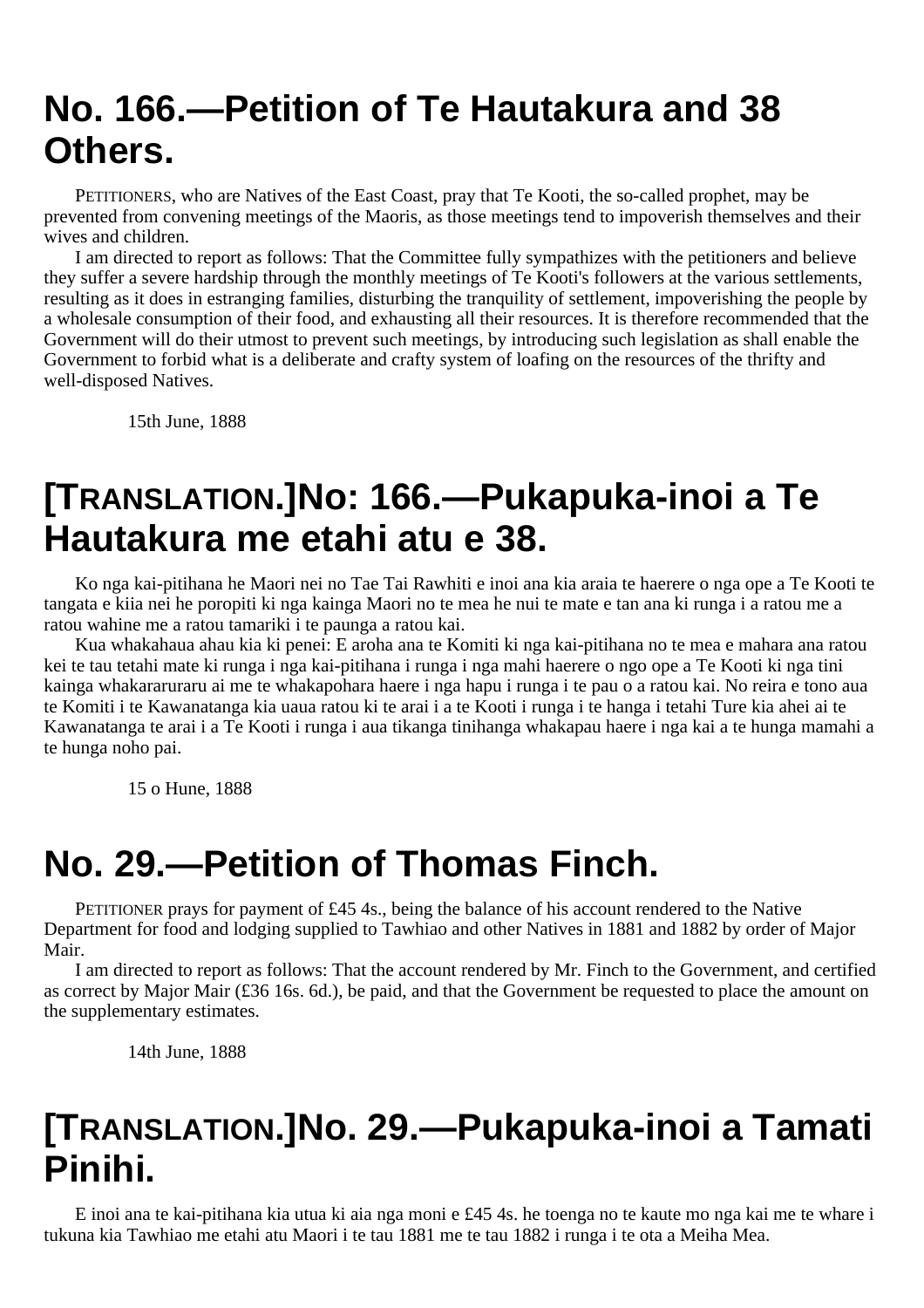Kua whakahaua ahau kia ki penei: Ko te kaute i tukuna mai nei e Pinihi ki te Kawanatanga a i hainatia e Meiha Mea mo nga moni e £36 16s. 6d. me utu, a me tono te Kawanatanga kia whakanohia aua moni ki roto i te pukapuka mo nga moni.

14 o Hune, 1888

## **No. 122.—Petition of Tipene Ruruku and 5 Others.**

PETITIONERS pray that their fisheries may be protected according to the Treaty of Waitangi. I am directed to report as follows: That this petition should be referred to the Government for consideration.

15th June, 1888

## **[TRANSLATION.]No. 122.—Pukapuka-inoi a Tipene Ruruku me etahi atu tokorima.**

E enoi ana nga kai-pitihana kia tiakina a ratou mahinga ika i runga i nga tikanga o te Tiriti o Waitangi. Kua whakahaua ahau kia ki penei: Me tuku tenei pitihana ki te Kawanatanga kia whiriwhiria e ratou.

15 o Hune, 1888

## **No. 183.—Petition of Hone Mohi Tawhai and 84 Others.**

PETITIONERS state that a survey has been made of a short piece of road leading from the Hokianga River to the Special Settlements, which road will run through Maori land. They say they are willing to give the land for the road, as when made it will be a public benefit.

I am directed to report as follows: That this petition be referred to the Government for their consideration.

14th June, 1888

## **[TRANSLATION.]No. 183.—Pukapuka-inoi o Hone Mohi Tawhai me etahi atu e 84.**

E ki ana nga kai-pitihana kua ruritia tetahi wahi rori poto nei e rere atu ana i te awa o Hokianga ki te whenua whakanoho motuhake, a ko taua rori e rere haere ana ra roto i te whenua Maori. E ki ana ratou e pai ana ratou ki te hoatu i te whenua mo taua rori, no te mea ki te oti tana rori ka puta he painga mo te katoa. Kua whakahaua ahau kia ki penei: Me tuku tenei pitihana ki te Kawanatanga kia whiriwhiria e ratou.

14 o Hune, 1888

## **No. 26.—Petition of Reweti te Akau Wero and**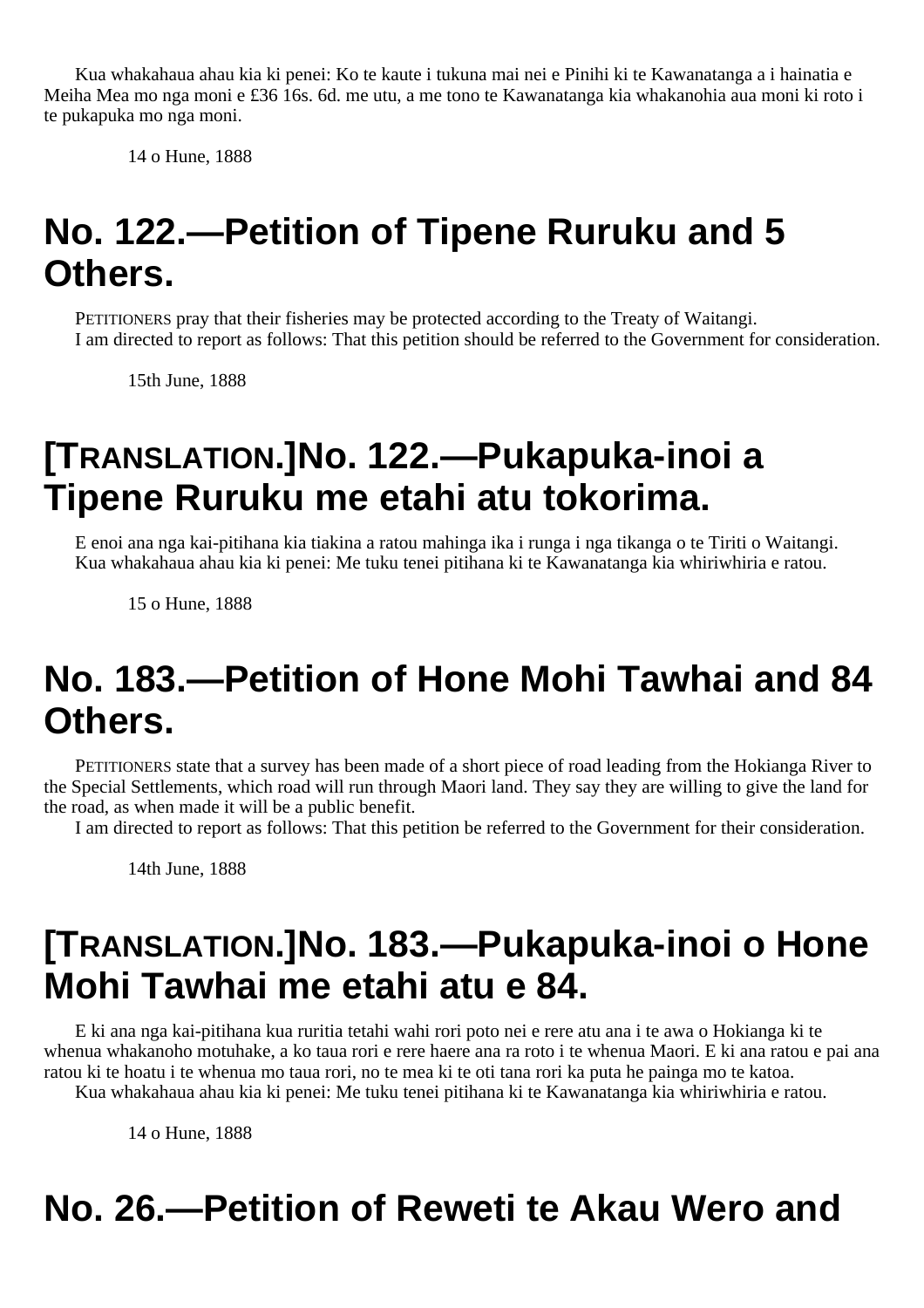## **17 Others.**

PETITIONERS, who are members of the Ngaitahu and Ngatimamoe tribes, pray that their lands may not be brought under "The Native Land Administration Act, 1886."

I am directed to report as follows: That, as there are measures before the House dealing with the administration of Native lands, the Committee has no recommendation to make.

19th June, 1888

## **[TRANSLATION.]No. 26.—Pukapuka-inoi a Reweti te Akau Wero me etahi atu 17.**

Ko nga kai-pitihana he tangata nei no nga iwi o Ngaitahu me Ngatimamoe e inoi ana kia kaua o ratou whenua e tukuna ki raro i "Te Ture Whakahaere Whenua Maori, 1886."

Kua whakahaua ahau kia ki penei: No te mea tera etahi Ture kei te aroaro o te Whare hei whakahaere i nga whenua Maori, kahore he kupu a te Komiti.

19 o Hune, 1888

## **No. 27.—Petition of Nikora Rotohiko and 2 Others.**

PETITIONERS state that a piece of land reserved for them out of a block of land sold by them to the Government has been taken for other purposes. They pray for inquiry.

I am directed to report as follows: That this petition should be referred to the Government for inquiry.

19th June, 1888

### **[TRANSLATION.]No. 27.—Pukapuka-inoi a Nikora Rotohiko me etahi atu tookrua.**

E ki ana nga kai-pitihana i rahuitia e ratou tetahi piihi whenua i roto i tetahi poraka i hokona e ratou ki te Kawanatanga a kua tangohia taua whenua mo etahi atu mahi. E inoi ana ratou kia rapua nga tikanga i tangohia ai taua whenua.

Kua whakahaua ahau kia ki penei: ko te mea tika me tuku i tenei pitihana ki te Kawanatanga kia whiriwhiria e ratou.

19 o Hune, 1888

## **No. 28.—Petition of Nikora Rotohiko and Another.**

PETITIONERS pray that a reserve of five acres, which they marked off fox themselves out of the Rauaa Block, may be returned to them.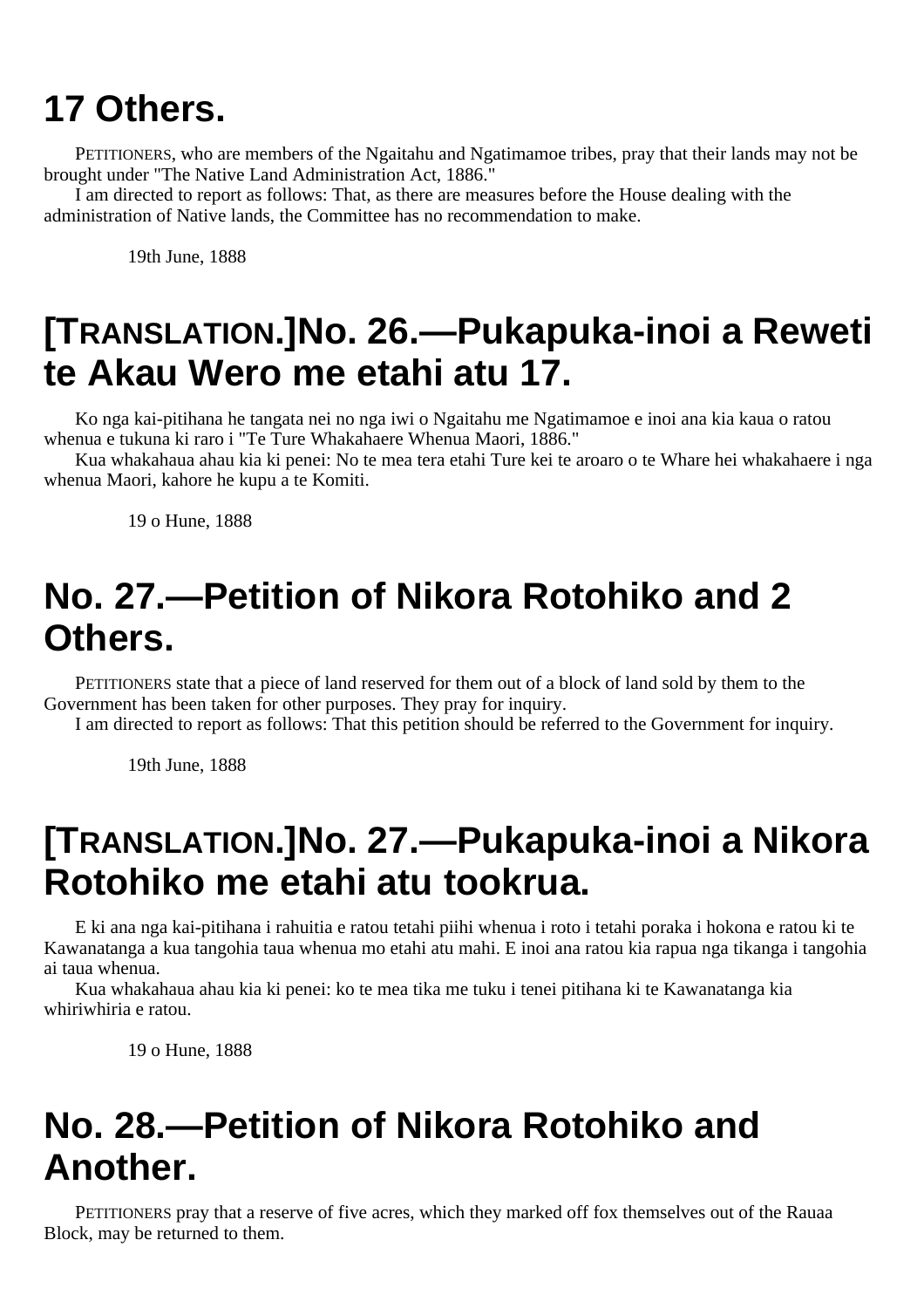I am directed to report as follows: That this petition should be referred to the Government for inquiry.

19th June, 1888

## **[TRANSLATION.]No. 28.—Pukapuka-inoi a Nikora Rotohiko me tetahi atu.**

E inoi ana nga kai-pitihana kia whakahokia kia ratou tetahi rahui i rahuitia e ratou i roto i te Poraka o Rauaa mo ratou.

Kua whakahaua ahau kia ki penei: Me tuku tenei pitihana ki te Kawanatanga kia rapua e ratou nga tikanga.

19 o Hune, 1888

## **No. 127.—Petition of Hoani Turakina and 2 Others.**

PETITIONERS state that a piece of laud called Tirohanga, in the Opotiki district, containing 1,000 acres, was promised to them by Sir Donald McLean; out it was found only to contain 154 acres. They now pray that the balance, 846 acres, may be given to them.

I am directed to report as follows: That this petition should be referred to the Government for inquiry.

19th June, 1888

## **[TRANSLATION.]No. 127.—Pukapuka-inoi a Hoani Turakina me etahi atu tokorua.**

E ki ana nga kai-pitihana i whakaaetia tetahi piihi whenua 1,000 eka mo ratou e te Makurini i Opotiki e karangatia ana ko Tirohanga erangi i kitea 154 anake nga eke. E inoi ana ratou inaianei kia whakahokia kia ratou nga toenga o taua mano eka ara e 846 eka.

Kua whakahaua ahau kia ki penei: Me tuku tenei pitihana ki te Kawanatanga kia whiriwhiria e ratou.

19 o Hune, 1888

## **No. 123.—Petition of Wi Piahana.**

PETITIONER, prays for a rehearing of a piece of land awarded to him by the Government, on the ground that it has been subdivided against his wish.

I am directed to report as follows: That, as there is no evidence in support of the allegation contained in the petition, the Committee has no recommendation to make.

19th June, 1888

# **[TRANSLATION.]No. 123.—Pukapuka-inoi a Wi Piahana.**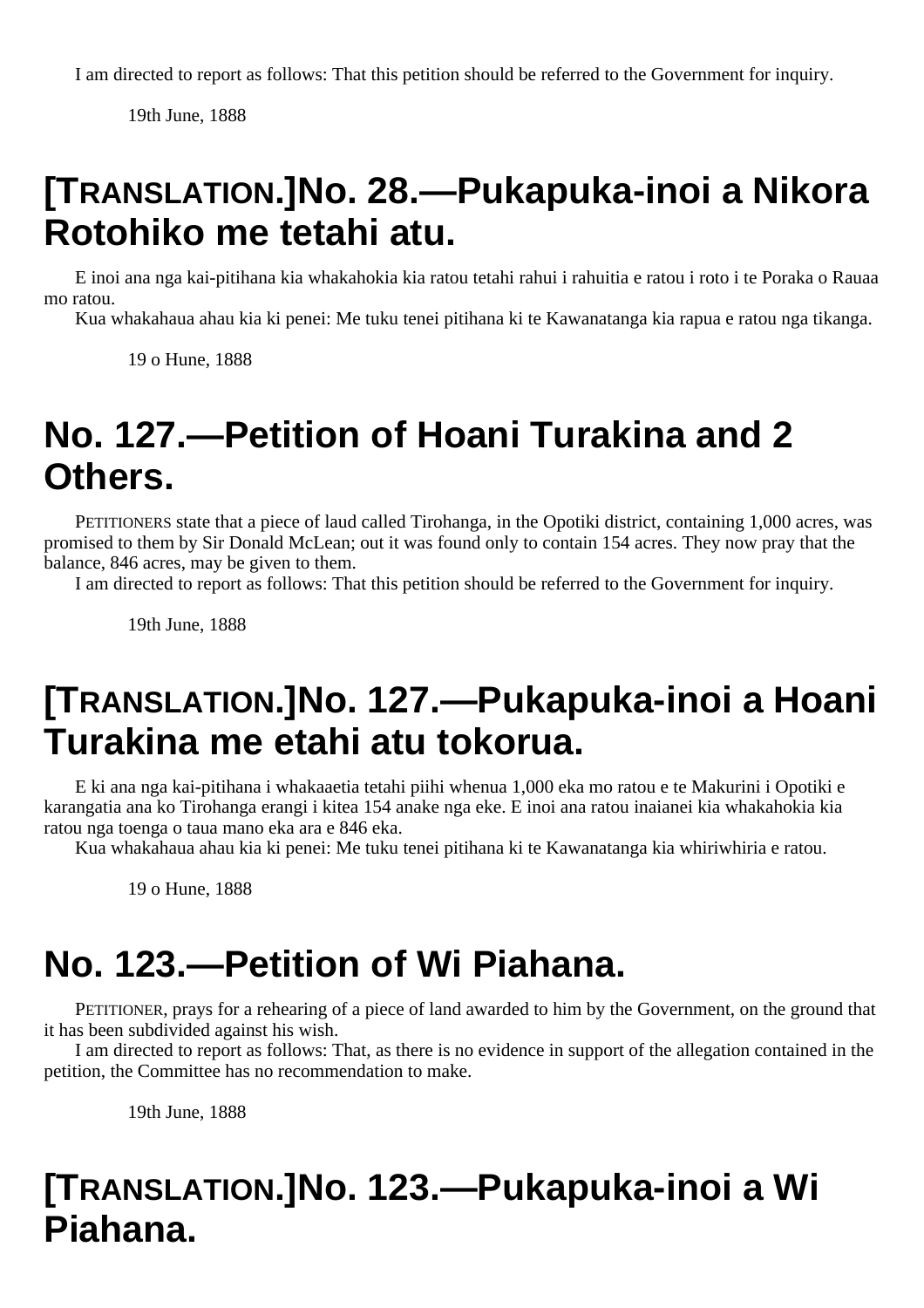E inoi ana te kai-pitihana kia whakawakia tuaruatia tetahi piihi whenua i whokataua ki aia e te Kawanatanga ko te take i tono ai ia no te mea i wehewehea i te mea kihai ia i mohio.

Kua whakahaua ahau kia ki penei: Kahore he korero i roto i te pitihana hei tautoko i nga take e whakahuatia nei i roto i te pitihana heoi kahore he kupu a te Komiti.

19 o Hune, 1888

### **No. 82.—Petition of Tuihana Tawhiri and Others.**

PETITIONERS pray that a rehearing of Tapuwaeroa No. 2 Block, which has already been refused by the Chief Judge, may be granted.

I am directed to report as follows: That, as there is no evidence in support of the allegations contained in the petition, the Committee has no recommendation to make.

19th June, 1888

## **[TRANSLATION.]No. 82.—Pukapuka-inoi a Tuihana Tawhiri me etahi atu.**

E inoi ana te kai-pitihana kia whakaaetia te whakawa tuarua o te Tapuwaeroa Nama 2 Poraka kua oti nei te whakakahore e te Tuinuaki.

Kua whakahaua ahau kia ki penei: No te mea kahore ke korero hei tautoko i nga take e man nei i roto i te pitihana kahore he kupu a te Komiti.

19 o Huns, 1888

### **No. 491, Sess. II, 1887.—Petition of Toha Rahuaahu and 19 Others.**

PETITIONERS pray that the restrictions may not be taken off certain blocks of land, which they mention, situated in the Hawke's Bay District.

I am directed to report as follows: That, as the petition does not explictly state what the Natives pray for, the Committee has no recommendation to make.

19th June, 1888

### **[TRANSLATION.]No. 491, Sess. II., 1887.—Pukapuka-inoi a Toha Rahuaahu me etahi atu te kaumaiwa.**

E inoi ana nga kai-pitihana kia unuhia nga here i runga i etahi poraka whenua e kiia nei e ratou kei te Takiwa o Haaki Pei e takoto ana.

Kua whakahaua ahau kia ki penei: I runga i te mea kahore e tino marama nga mea e tonoa ana e nga kai-pitihana kahore he kupu a te Komiti.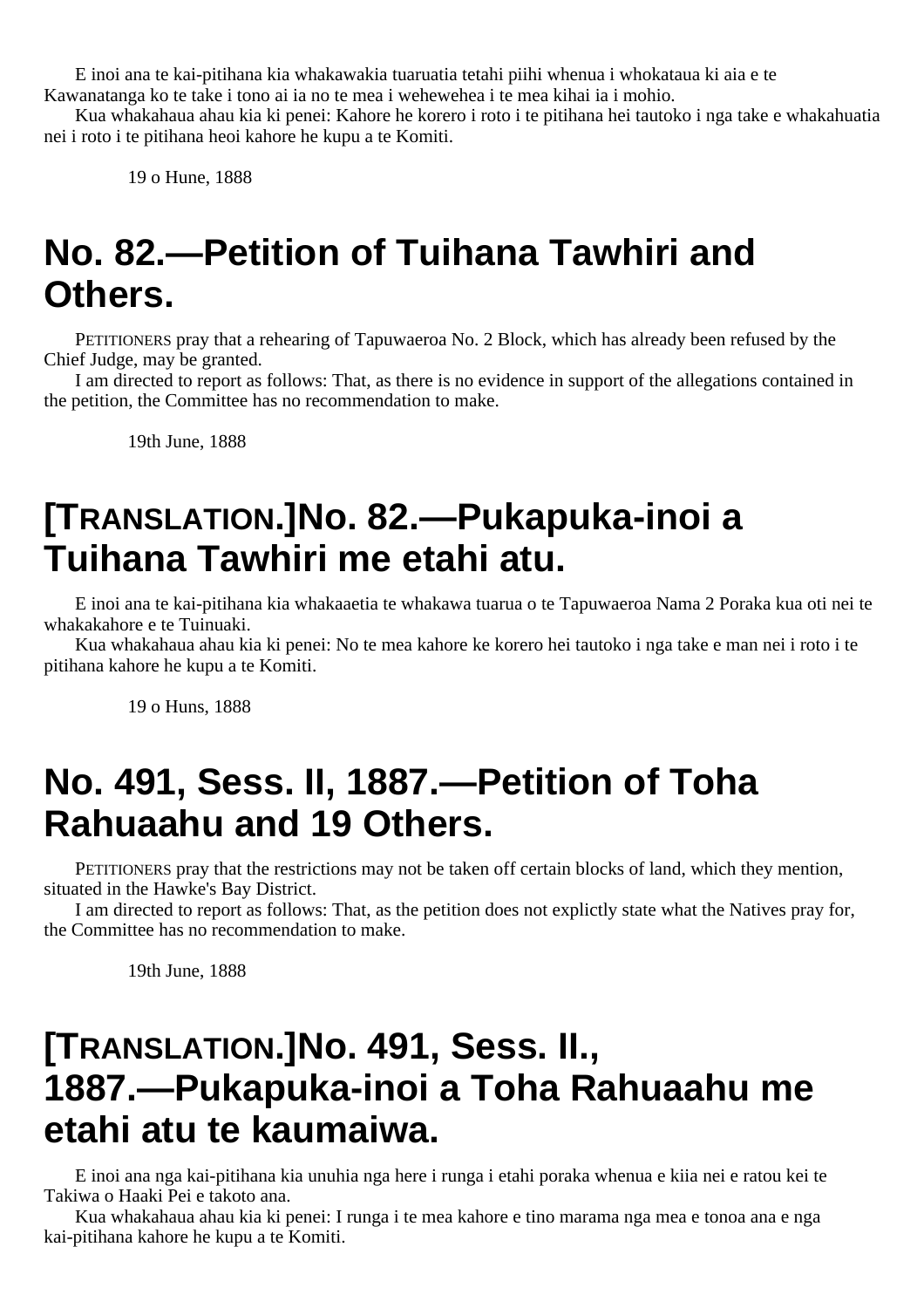### **No. 45.—Petition of Makere Tawhai and Another.**

PETITIONERS state that a certain block of land called Rurunga, situated in the Hokianga district, which they allege has been wrongfully taken by the Government, may be returned to them.

I am directed to report as follows: That this petition should be referred to the Government for inquiry.

21st June, 1888

## **[TRANSLATION.]No. 45.—Pukapuka-inoi a Makere Tawhai me tetahi atu.**

E ki ana te kai-pitihana i tangohia hetia e te Kawanatanga tetahi poraka whenua e karangatia ana ko te Rurunga kei te Takiwa o Hokianga. E inoi aua ia kia whakahokia taua whenua ki a ia.

Kua whakahaua ahau kia ki penei: Me tuku tenei pitihana ki te Kawanatanga kia whiriwhiria e ratou.

21 o Hune, 1888

### **No. 134.—Petition of W. H. Taipari.**

PETITIONER states that certain block of land called Kauaeranga, containing about 20 acres, forming part of the Town of Shortland, was investigated by the Native Land Court in 1869, before Judge Fenton, and a Crown grant was directed to be issued in favour of petitioner and two others; that afterwards a rehearing took place, and the land was awarded to another person. He prays that the decision given at that rehearing may not be given effect to.

I am directed to report as follows: That the Committee finds great difficulty in treating with cases of this character, especially when they have reached the stage this has, "With the view of placing these things on a more satisfactory footing, it is suggested that the Government create a properly-constituted tribunal to act as an Appeal Court from the decision of the Native Laud Court; and, in the meantime, this petition be referred to the Government, pending any steps they may take in the direction suggested.

21st June, 1888

## **[TRANSLATION.]No. 134.—Pukapuka.—inoi a W. H. Taipari.**

E ki ana to kai-pitihana i whakawakia tetahi piihi whenua e karangatia ana ko Kauaeranga e Tiati Penetana ki te aroaro o te Kooti Whenua Maori i te tau 1869 ko te rahi o taua whenua e 20 eka he wahi no te taone o Hoterini, a i whakatauta kia whakaputaina he Karauna karaati ki te kai-pitihana me etahi atu tokorua. A i muri iho ka whakawakia tuaruatia a whakataua ana he tangata ke, na e inoi ana ia kia kaua e whakamana taua whakawakanga tuarua.

Kua whakahaua ahau kia ki penei: He mea uaua rawa ki te Komiti te whakatau i tetahi tikanga e tino mana ai nga keehi penei ara i te mea kua tae tenei keehi ki tona ahua o naianei. A e meatia ana kia tonoa te Kawanatanga kia whakaturia tetahi Kooti whai mana motuhake hei whakawa i nga tono whakahe i nga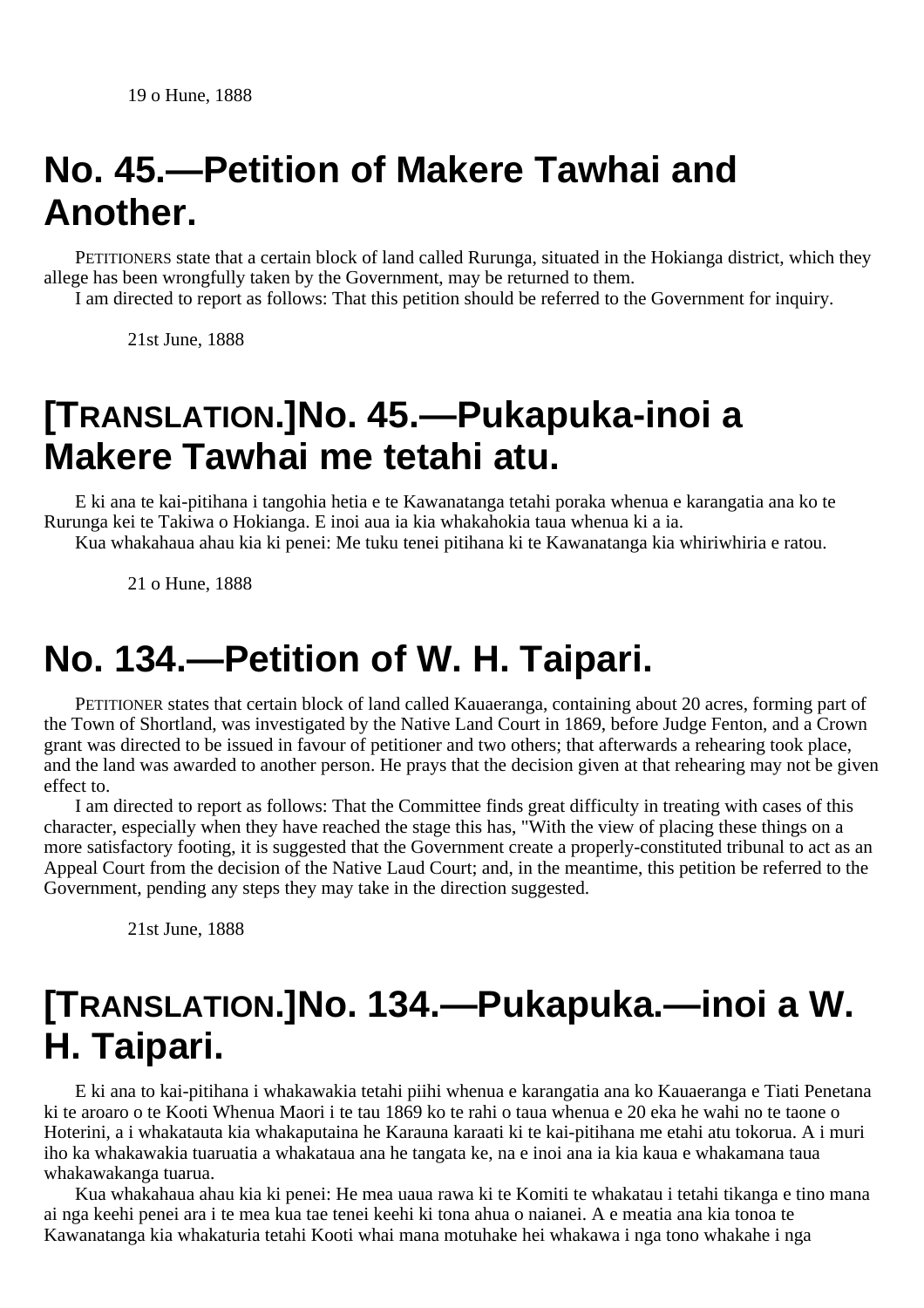whakataunga a te Kooti Whenua Maori. A inaianei me tuku tenei pitihana ki te Kawanatanga i runga i te mea tera ratou e whiriwhiria i nga whakahau a te Komiti.

21 o Hune, 1888

### **No. 171.—Petition of Paka Whakarongotai and 19 Others.**

PETITIONERS, who are owners of certain lands in the Hauraki District, complain that they are deprived of a large portion of the income derived from mining licenses payable to them under an agreement made with the Government in the year 1867.

I am directed to report as follows: That this petition should be referred to the Government for inquiry, and redress afforded if found necessary.

2lst June, 1888

## **[TRANSLATION.]No. 171.—Pukapuka-inoi a Paika Whakarongotai me etahi atu te kau ma iwa.**

Ko nga kai-pitihana no ratou nei etahi whenua i te Takiwa o Hauraki e whai knpu ana i runga i to ratou mate i te ngaronga o nga moni e tika ana kia utua kia ratou i runga i tetahi kirimene i waenga i a ratou me te Kawanatanga o te tau 1867 mo nga Raihana Maina.

Kua whakahaua ahau kia ki penei: Me tuku tenei pitihana ki te Kawanatanga kia whiriwhiria e ratou me te tuku i tetahi ora ina kitea he mea tika kia hoatu.

21 o Hune, 1888

## **No. 44.—Petition of Hone Mohi Tawhai and Another.**

PETITIONERS state that a piece of land containing 200 acres, situated in the centre of certain blocks, has been wrongfully included in the sale of those blocks. They pray that the case may be heard by the Native Land Court.

I am directed to report as follows: That this petition should be referred to the Government for inquiry.

21st June, 1888

### **[TRANSLATION.]No. 44.—Pukapuka-inoi a Hone Mom Tawhai me tetahi atu.**

E ki ana nga kai-pitihana no ratou tetahi piihi whenua e 200 eka e takoto ana i waenga i etahi poraka i whakaurua hetia ki roto i te hoko. E inoi ana ratou kia whakawakia taua whenua e te Kooti Whenua Maori. Kua whakahaua ahau kia ki penei: Me tuku tenei pitihana ki te Kawanatanga kia rapua e ratou nga tikanga.

21 o Hune, 1888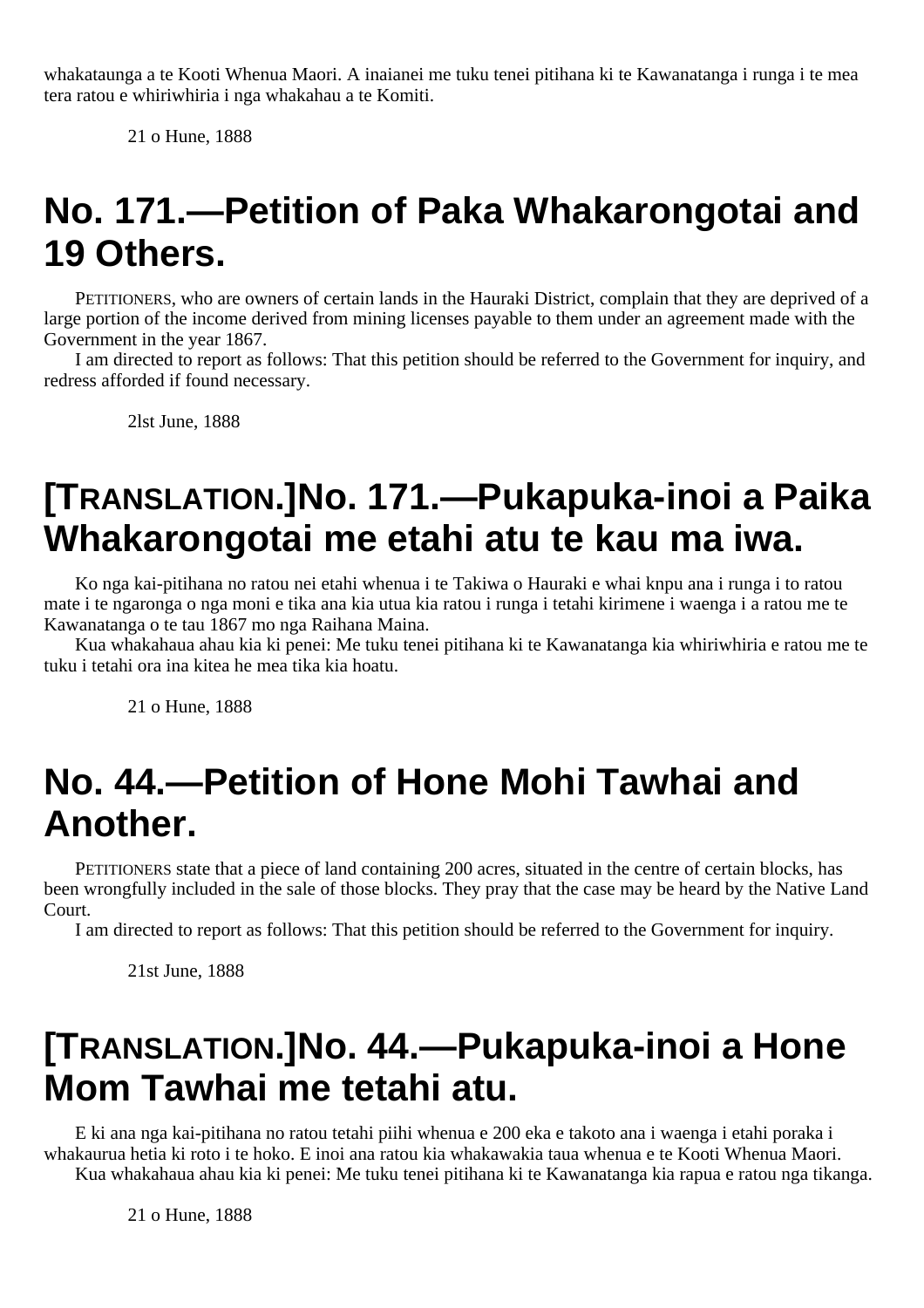### **No. 100.—Petition of Paora Rerepu and 327 Others.**

PETITIONERS pray that the boundaries of the Mohaka and Waihua Blocks may be altered; also, that the Crown and Native Lands Rating Act may not be applied to the external boundaries of those blocks. They also complain of the different way the Europeans deal with those lands which they have leased.

I am directed to report as follows: That, with regard to that part of the petition referring to the Mohaka-Waihua Blocks, the whole question is already before the Committee for consideration on another petition. Then, with respect to the Crown and Native Lands Rating Act, the Government have already given notice of its repeal; and, concerning the statement of the petitioners, as to the unsatisfactory condition of joint tenancy, that is beyond the Committee. Therefore there is no recommendation to make.

21st June, 1888

### **[TRANSLATION.]No. 100,—Pukupuka-inoi a Paora Rerepu me etahi atu e 327.**

E inoi ana nga kai-pitihana kia whakarereketia nga rohe o era Poraka o Waihua o Mohaka, me to tono hoki kia kaua e whakaekea te Tore Reite i nga Whenua Karauna me nga Whenua Maori ki runga i nga rohe potae o aua poraka. E whai kupu ana hoki ratou mo te rereke o te mahi a nga pakeha ki aua whenua, e riihitia ana e ratou.

Kua whakahaua ahau kia ki penei: Ko tera wahi o te pitihana mo runga i nga Poraka o Mohaka me Waihua kei te whiriwhiria e te Komiti taua take i naianei i runga i tetahi atu pitihana. Ko te Ture Reiti Whenua Karauna Whenua Maori e kiia nei i roto i te pitihana kia kaua e whakaekea ki runga i nga rohe potae o aua poraka, kua puta te kupu whakaae a te Kawanatanga kia whakakorea taua Ture. Na mo runga i te mahi rereke a nga pakeha e riihi ana i aua whenua he take tena e kore e taeae te Komiti te whakahaere. No reira kahore he kupu a te Komiti.

21 o Hune, 1888

## **No. 161, Sess. I., 1887.—Petition of Winiata Kaihote and 18 Others.**

PETITIONERS state that they have suffered wrong through the list of names in connection with a certain block of land (Ohuia Block, Te Wairoa) not being read over in the Land Court; that Judge Heale advised them, under the circumstances, to apply for a rehearing; that the application for a rehearing was unsuccessful. They therefore pray that Parliament will be pleased to consider their case.

I am directed to report as follows: That the petition is simply an appeal against a decision of the Native Land Court given several years ago. The Committee has therefore no recommendation to make.

21st June, 1888

### **[TRANSLATION.]No. 161, Sess. I., 1887.—Pukapuka-inoi a Winiata Kaihote me etahi atu e 18.**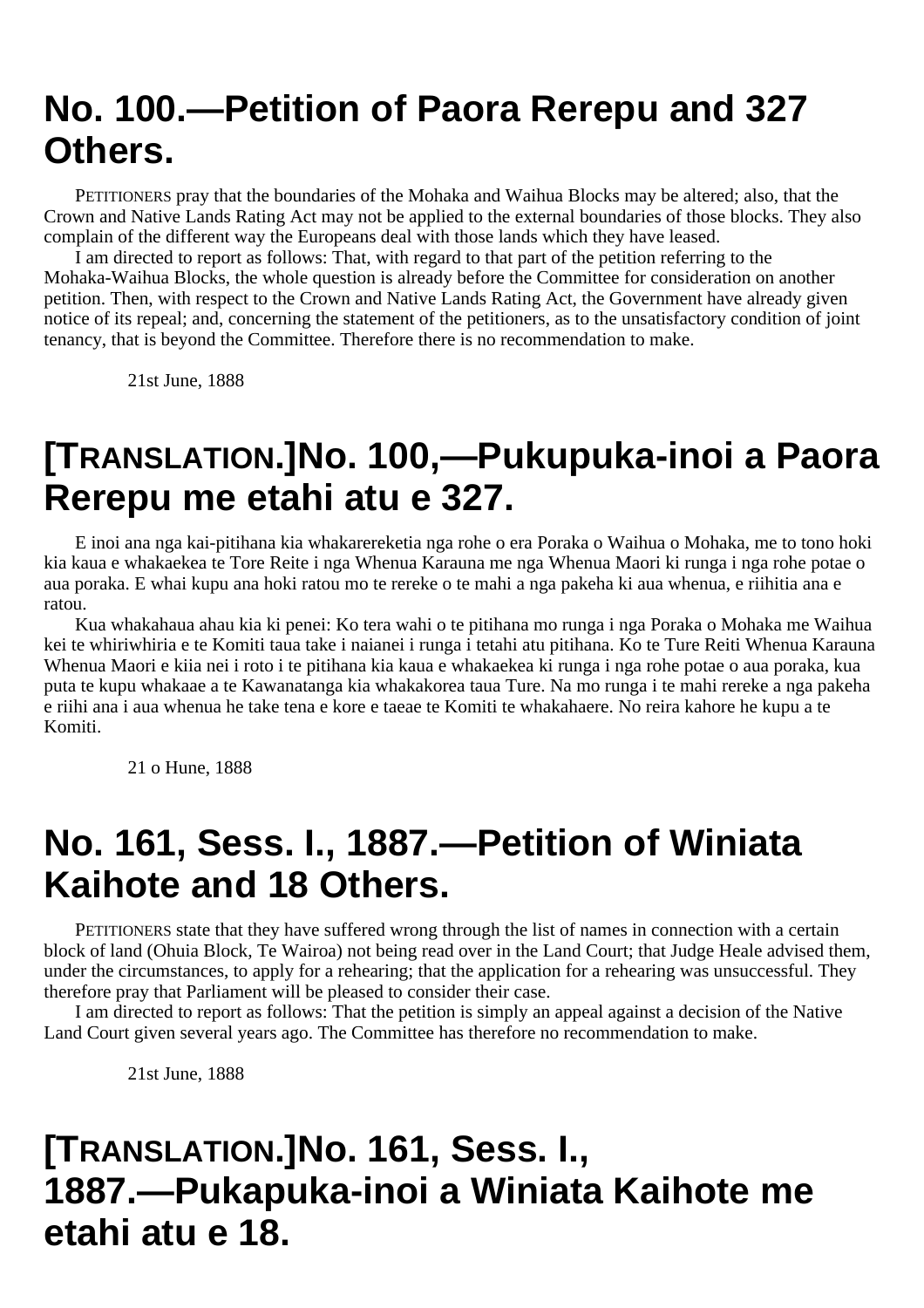E ki ana nga kai-pitihana kua tau tetahi mate ki runga i a ratou i runga i te mea kihai i korerotia te rarangi ingoa o nga tangata i roto i te Kooti mo runga i te Ohuia Poraka i te Wairoa. A i runga i taua mate ka ki mai a Tiati Hiira me tono ratou kia whakawakia tuaruatia, heoi kihai i whakaaetia taua tono. E inoi ana ratou inaianei kia whiriwhiria ta ratou keehi.

Kua whakahaua ahau kia ki penei: He tono kau ta nga kai-pitihana i runga i tetahi whakataunga a te Kooti Whenua Maori i te mea kua maha nga tau kua pahure i muri iho no reira kahore he kupu a te Komiti.

21 o Hune, 1888

### **No. 81.—Petition of Ranapia Pakau and Others.**

PETITIONERS pray for a rehearing of Ngamoetanararai Block, Waiapu, East Coast, alleging that it was decided in their favour, but that on the Court allowing Eruera and Hana Maraea to draw up a list of the owners their names were excluded from it.

I am directed to report as follows: That the matter is one within the functions of the Nativa Land Court, therefore the Committee has no recommendation to make.

21st June, 1888

### **[TRANSLATION.]No. 81.—Pukapuka-inoi a Ranapia Pakau me etahi atu.**

E inoi ana aga kai-pitihana kia whakawakia tuaruatia te Ngamoetanararai Poraka i Waiapu i te Tai Rawhiti. E ki ana ratou i whakataua ki a ratou taua whenua erangi no te tukunga a te Kooti ma Eruera me Hana Maraea e tuhituhi i te rarangi ingoa ka kapea o ratou ingoa.

Kua whakahaua ahau kia ki penei: He take tenei ma te Kooti Whenua Maori e whakahaere heoi kaore he kupu a te Komiti.

21 o Hune, 1888

#### **No. 252.—Petition of George Lipsey and 6 Natives.**

Petitionees, who are owners of certain blocks of land at Te Aroha, which they surrendered to the Government for mining purposes on the understanding that they were to receive the fees for miners' rights, &c., state that those fees have been paid to the Piako County Council instead of them. They pray for inquiry.

I am directed to report as follows: That this petition should be referred to the Government for inquiry.

28th June, 1888

## **[TRANSLATION.]No. 252.—Pukapuka-inoi a George Lipsey me etahi Maori toko ono.**

Ko nga kai-pitihana e whai take nei ki tetahi poraka whenua i Te Aroha i tukuna e ratou ki te Kawanatanga hei mahi maina i runga i to ratou mohio me tuku nga moni utu mo nga mama ma ratou; e ki ana ratou kua utua aua moni ki te Kauti Kaunihera ko ratou kihai i utua. E inoi ana ratou kia whiriwhiria tenei take.

Kua whakahaua ahau kia ki penei: Me tuku tenei pitihana ki te Kawanatanga kia whiriwhiria e ratou.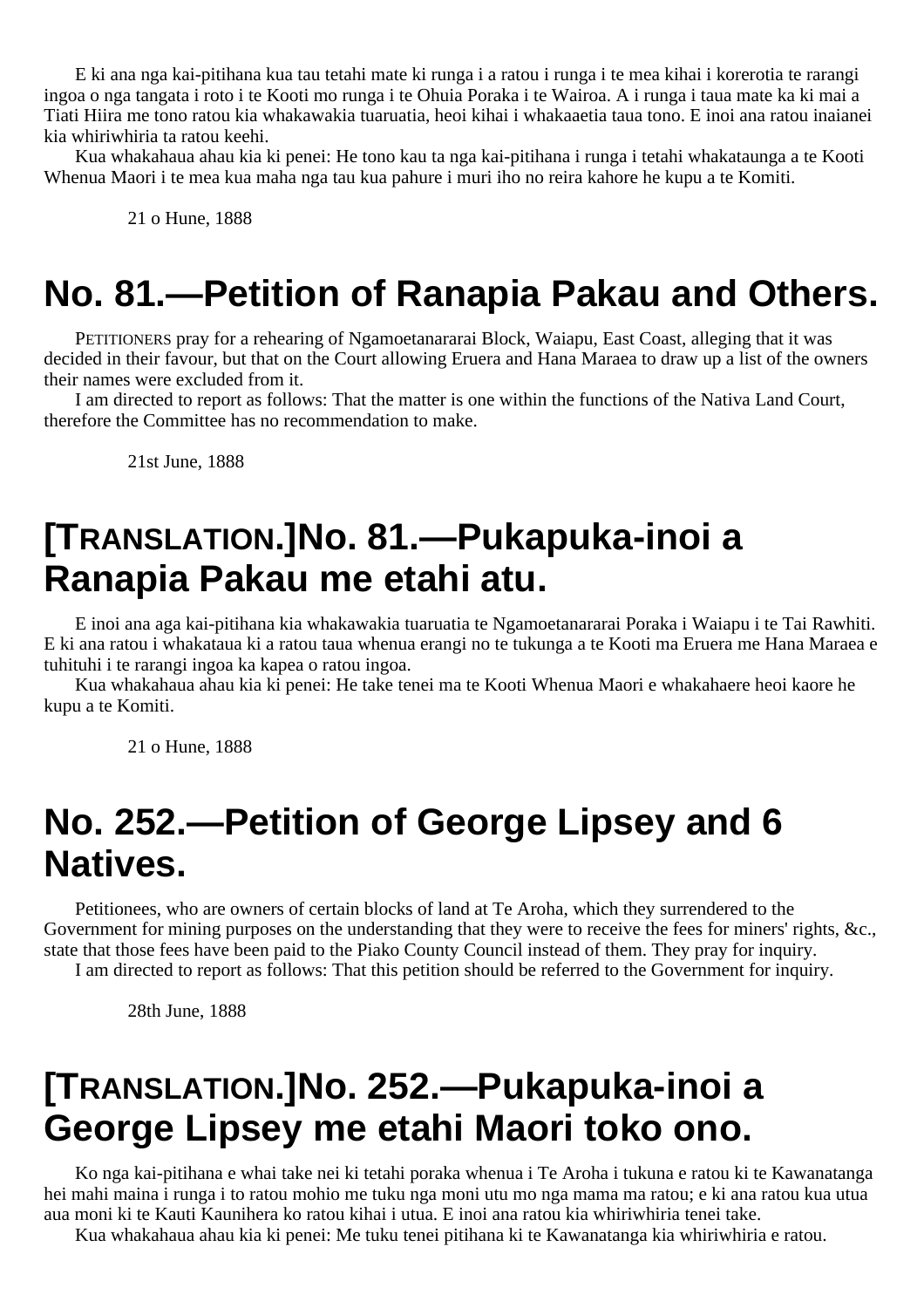### **No. 90.—Petition of George Tate.**

PETITIONER prays that the Native Land Administration Act may be so amended as to enable him to complete the purchase of certain lands he has leased from the Natives on a purchasing clause.

I am directed to report as follows: That the Committee, assuming that the prayer of the petition is correct, recommend that the Government should examine into it, and provide legislation to remedy the grievance complained of without delay.

22nd June, 1888

## **[TRANSLATION.]No. 90.—Pukapuka-inoi a George Tate.**

E inoi ana te kai-pitihana kia whakatikatikaia te Ture Whakahaere Whenua Maori kia ahei ai ia te whakaoti i tana hoko i etahi whenua i riihitia e ia i nga Maori i runga i te hoko ina mutu te riihi.

Kua whakahaua ahau kia ki penei: E whakaaro ana te Komiti ara ki te mea he tika te inoi a te kai-pitihana me tono te Kawanatanga kia whiriwhiria e ratou taua tono me te hanga i tetahi Ture kia ahei ai te tuku wawe i tetahi ora ki te kai-pitihana.

22 o Hune, 1888

## **No. 209—Petition of Inia Tuhata and 4 Others.**

PETITIONERS pray that an inquiry may be made into the title of the whole Ngarara Block, and that their claims to a subdivision may be ordered to be reheard by the Native Land Court.

I am directed to report as follows: That this being another petition for rehearing after the decision of the Chief Judge of the Native Land Court to the contrary, the Committee, without expressing any opinion as to the alleged grievances of the petitioners, consider that some general legislation should be introduced this session by the Government dealing with appeals from decisions in respect of rehearings. In this case the Committee recommends the Government to make careful inquiry into the allegations of the petition.

26th June, 1888

## **[TRANSLATION.]No. 209. —Pukapuka-inoi a Inia Tuhata me etahi atu tokowha.**

E inoi ana nga kai-pitihana kia whiriwhiria katoatia nga take ki te Ngarara Poraka a me tuku tetahi tono whakawa tuarua mo nga wehewehenga o taua poraka.

Kua whakahaua ahau kia ki penei: No te mea ko tetahi ano tenei o nga pitihana tono whakawa tuarua a i te mea kua whakahengia taua tono e te Tumuaki o nga Kawhakawa o te Kooti whenua Maori, kua mea te Komiti i runga i te mea kahore ano kia puta he whakaaro mo nga mate e kiia nei, kia hanga tetahi Ture i tend Paremete e te Kawanatanga hei whakawa i nga whakataunga a te Kooti whenua Maori e whakahengia ana, a ko tenei kua tono te Komiti i te Kawanatanga kia ata whiriwhiria nga take o tenei pitihana.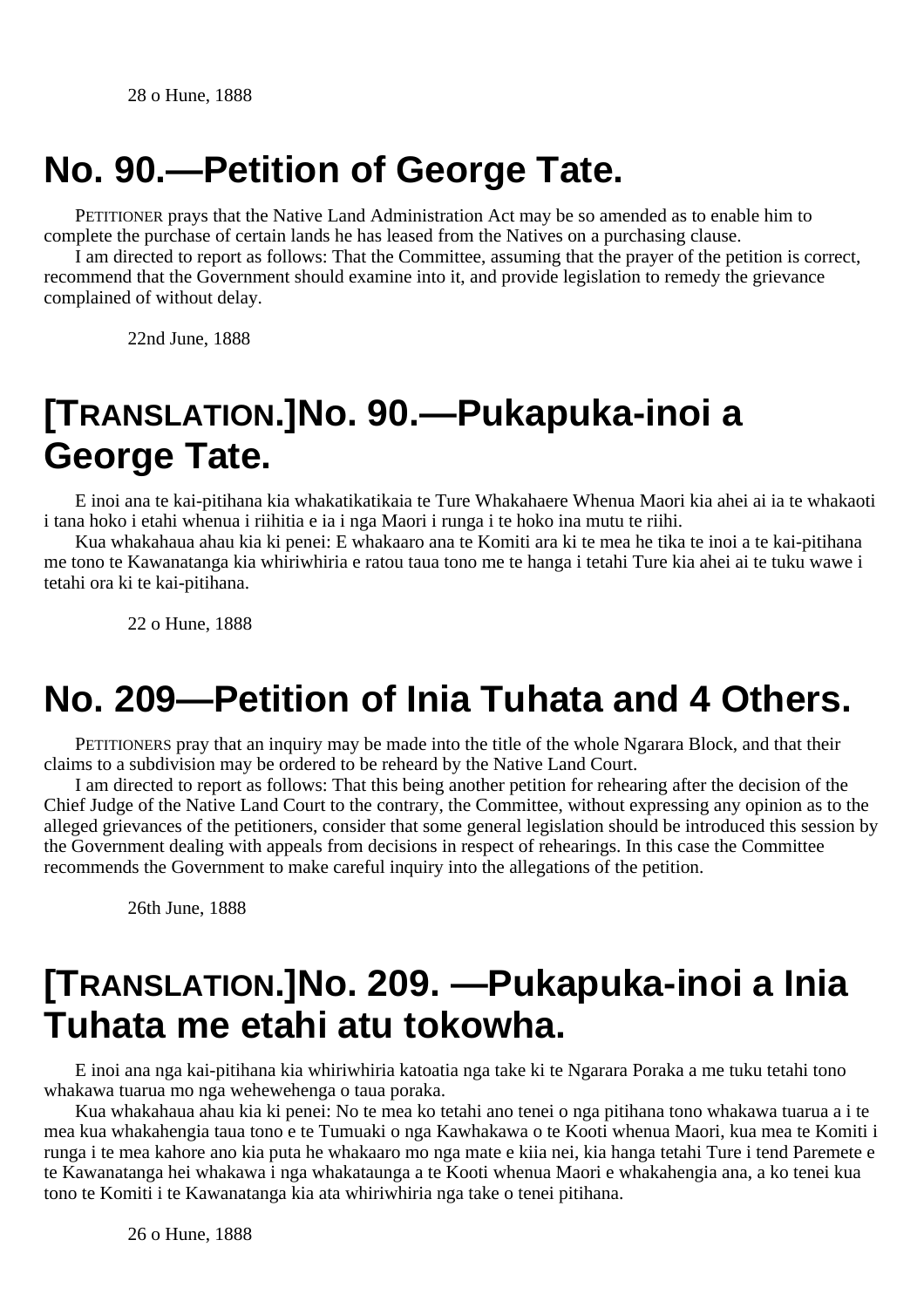## **No. 219.—Potition of Henare Tahau and 15 Others, (Report No. 1.)**

PETITIONERS, who are owners of a block of land called Okirae, state that they leased the land to two Europeans named Charles Cameron and Temetene; they sold the lease to Joseph Abbott, who now says that they sold the land to him, which they deny. They pray for inquiry.

I am directed to report as follows: That, as the matter has been fully inquired into by Mr. Ward, as Trust Commissioner, and the Government are having his recommendation—which appears to meet the justice of the case—carried out, the Committee have no recommendation to make.

27th June, 1888

### **[TRANSLATION.]No. 209.—Pukapuka-inoi a Henare Tahau me etahi atn 15.**

Ko nga kai-pitihana e whai take nei ki tetahi poraka whenua e karangatia nei ko Okirae, e ki ana i riihitia taua whenua ki nga pakeha tokorua ko o raua ingoa ko Hare Kamarana me Temetene, na raua i hoko te riibi o taua whenua kia Hohepa Apata kua ki nei ia i muri nei na ratou i hoko te whenua ki aia, e whakahe ana nga kai-pitihana. E inoi ana ratou kia whiriwhiria tenei take.

Kua whakahaua ahau kia ki penei: No te mea kua oti tenei take te whiriwhiria e Komihana Waari me te tuku mai hoki i ana whakaaro ki te Kawanatanga, kua kitea he huarahi tika tana i whakahaere ai hei whakaoti i taua keehi. Heoi kahore he kupu a te Komiti.

27 o Hune; 1888

### **No. 138, Sess. I., 1887.—Petition of James Maxwell.**

PETITIONER states that a certain block of land near Lucas Creek was purchased by his father from one Captain Stone for £400; that after his father's death the Government took possession of the land and sold it. He prays that inquiry may be made into the matter, and relief afforded him.

I am directed to report as follows: That as a similar petition to this was reported on on the 16th December, 1887, the Committee can only reaffirm that report.

22nd June, 1888

#### **[TRANSLATION.]No. 138, Sess. I., 1887—Pukapuka-inoi a Hemi Makiwira.**

E ki ana te kai-pitihana i hokona e tana Matua tetahi poraka whenua e tata ana ki Lucas Creek i a Kapene Toone mo nga moni e £100. A i muri iho i te matenga o tona Matua ka tangohia e te Kawanatanga taua whenua a hokona ake. E inoi ana i kia rapua nga tikanga o taua take a kia tukuna tetahi ora ki aia.

Kua whakahaua ahau kia ki penei: No te mea kua tukua tetahi ripoata i te 16 o nga ra o Tihema, 1887, mo tetahi pitihana o tenei ahua ano. Heoi te mea ma te Komiti he whakamana i taua ripoata.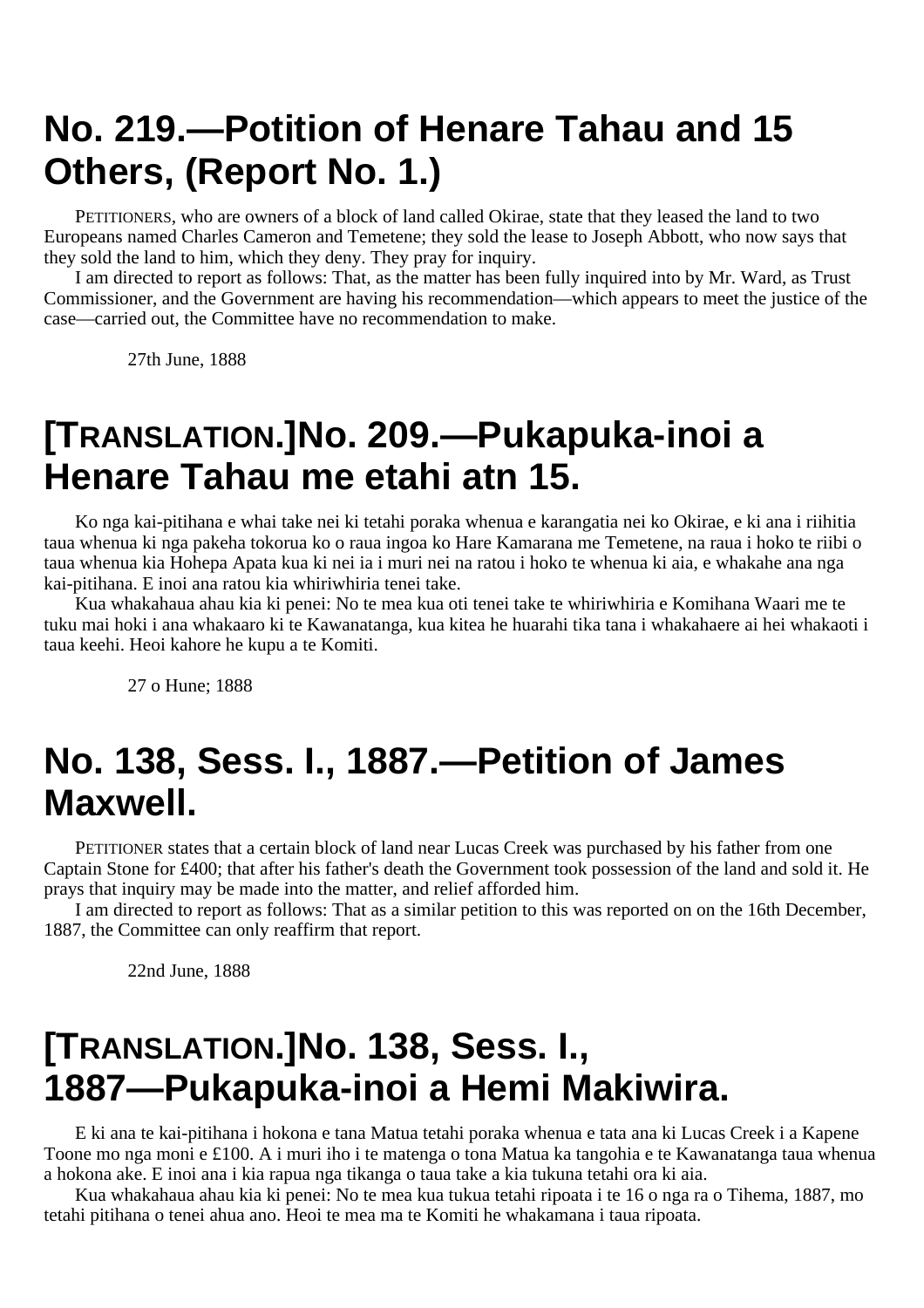# **No- 489, Sess. II., 1887.—Petition of Paora Tuhaere.**

PETITIONER prays that a rehearing of the Hauturu or Little Barrier Island may take place. I am directed to report as follows: That this petition should be referred to the Government for consideration.

22nd June, 1888

# **[TRANSLATION.]No. 489, Sess. II., 1837.—Pupapuka-inoi a Paora Tuhaere.**

E inoi ana te kai-pitihana kia wbakawakia ano tera moutere e karangatia nei ko Hauturu. Kua whakahaua ahau kia ki penei: Me tuku tenei pitihana ki te Kawanatanga kia whiriwhiria e ratou.

22 o Hune, 1888

# **No. 158, Seas. II., 1887.—Petition of Tame Haratua and 79 Others.**

PETITIONERS state that Mr. Puckey informed them thai a Native reserve called Ti Ti, which was given to them by Mr, Williams many years ago, and upon which they have lived ever since, has been taken by the Government without cause. They pray that the land may be Crown granted to them.

I am directed to report as follows: That this petition be referred to the Government tor consideration.

29th June, 1888

## **[TRANSLATION.]No. 158, Sess. II., 1887.—Pukapuka-inoi a Tame Hakatua me etahi ata e 79.**

E ki ana nga kai-pitihana kua kiia mai e te Paki ko te rahui i homai e te Wiremu i mua noa atu i nohoia e ratou i roto i nga tau maha kua hori ake nei. a e karangatia ana ko te Ti Ti kua tangohia huhua koretia e te Kawanatanga. E inoi ana ratou kia Karauna karaatitia taua whenua kia ratou.

Kua whakahaua ahau kia ki penei: Me tuku tenei pitihana ki te Kawanatanga kia whiriwhiri a e ratou.

29 o Hune, 1888

## **No. 262.—Petition of Hoani Ruru and 4 Others.**

PETITIONERS pray that the sum of £500 may be paid to them as, agreed upon by the Commissioner, as compensation for services rendered during the late rebellion.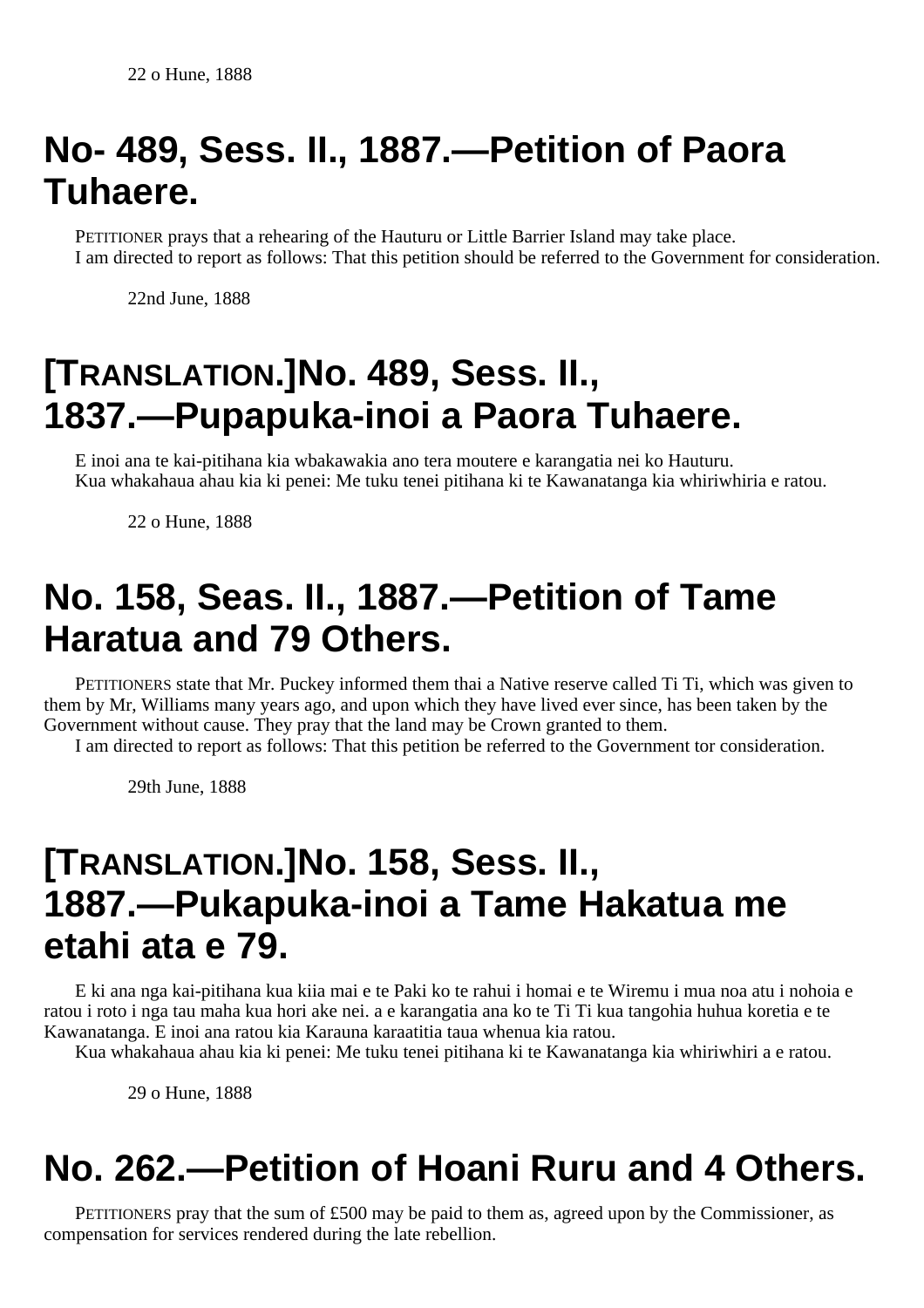I am directed to report as follows: That, in the face of the report of Major Porter, who was appointed Commissioner to make inquiries, and also Sir Donald McLean's memorandum of 19th April, 1875, the Committee has no recommendation to make.

29th June, 1888

## **[TRANSLATION.]No. 262.—Pukapuka-inoi a Hoani Ruru me etahi atu tokowha.**

E inoi ana nga kai-pitihana kia utua ki a ratou nga moni e £500 mo ta ratou mahi awhina i te Kawanatanga i runga i nga whawhai ki te Hauhau i runga ano hoki i te whakaaetanga a te Komihana.

Kua whakahaua ahau kia ki penei: Ahakoa te ripoata a Meiha Poata i whakaturia nei hei Komihana whiriwhiri i taua take me te pukapuka hoki a te Makarini o te 19 o Aperira, 1875. Heoi kahore he kupu a te Komiti mo runga i tenei tono.

29 o Hune, 1888

### **No. 189.—Petition of Eru Patuone and 5 Others.**

PETITIONERS state that two blocks of land called Pukenui and Aputeriwa, in the Mongonui District, now claimed by the Government and Europeans, belong to them, as they never sold them. They now pray that those lands may be vested in them for their benefit.

I am directed to report as follows: That the Committee has no recommendation to make.

3rd July, 1888

### **[TRANSLATION.]No. 189.—Pukapuka-inoi a Eru Patuone me etahi atu tokorima.**

E ki ana nga kai-pitihana ko nga poraka whenua e huaina nei ko Pukenui me Aputeriwa i te Takiwa o Mongonui e kiia ana e te Kawanatanga me etahi pakeha ma ratou aua whenua, e mea ana nga kai-pitihana mo ratou ke aua whenua kaore ano hoki ratou kia hoko. E inoi ana ratou inaianei kia tukua atu aua whenua kia ratou hei oranga mo ratou.

Kua whakahaua ahau kia ki penei: Kaore he kupu a te Komiti.

3 Hurae, 1888

#### **No. 110.—Petition of Eru P. Aperahama and Others.**

PETITIONERS state that a block of land called Rangikapiti belongs to them, but the Government lay claim to it. They state they never sold it to the Government or to any other person. They pray that the land may be left to them for their own benefit.

I am directed to report as follows; That the Committee has no recommendation to make.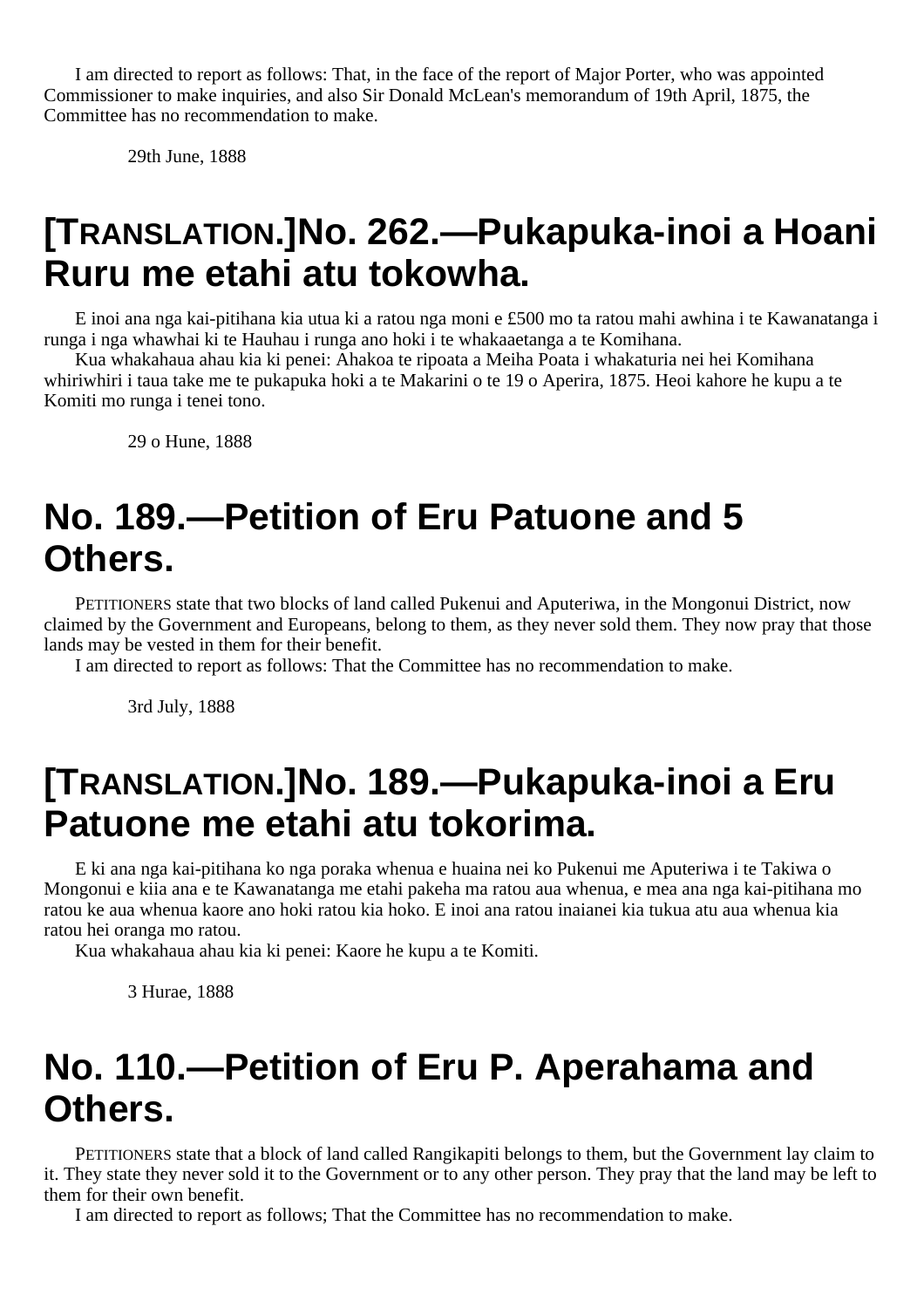# **[TRANSLATION.]No. 110.—Pukapuka-inoi a Eru P. Aperahama me etahi atu.**

E ki ana nga kai-pitihana ma ratou tetahi whenua Rangikapiti engari kua kererne te Kawanatanga ki taua whenua. E ki ana ratou kaore ano kia hokona e ratou ki te Kawanatanga kia wai ranei. E inoi ana kia waiho atu taua whenua kia ratou hei oranga mo ratou.

Kua whakahaua ahau kia ki penei: Kaore he kupu a te Komiti.

3 Hurae, 1888

## **No. 113.—Petition of Wi Warena Tuoro and Others.**

PETITIONERS state that a block of land called Te Huia, situated at Whangaroa, was sold by Te Pahii to a European, and is now in the possession of the Government. They say the land belongs to them, and they wish to regain possession of it.

I am directed to report as follows: That the Committee has no recommendation to make.

3rd July, 1888

## **[TRANSLATION.]No. 113.—Pukapuka-inoi a Wi Warena Tuoro me etahi atu.**

E ki ana nga kai-pitihana ko tetahi poraka whenua i Whangaroa ko Te Huia i hokona e Te Pahii ki tetahi pakeha, a inaianei kei te Kawanatanga taua whenua. E ki ana ratou no ratou taua whenua e hiahia ana hoki kia whakahokia kia ratou.

Kua whakahaua ahau kia ki penei: Kaore he kupu a te Komiti.

3 Hurae, 1888

## **No. 58.—Petition of Hori Henare te Poni and 10 Others.**

PETITIONERS, who are Natives, of Pitone, ask that the Island of Matiu (Soames) may be returned to them, as it was given to them by their ancestors.

I am directed to report as follows: That the allegations in the petition have not been substantiated, and, the petitioners having failed to establish their claim, the Committee has no recommendation to make.

6th July, 1888

# **[TRANSLATION.]No. 58.—Pukapuka-inoi a Hori**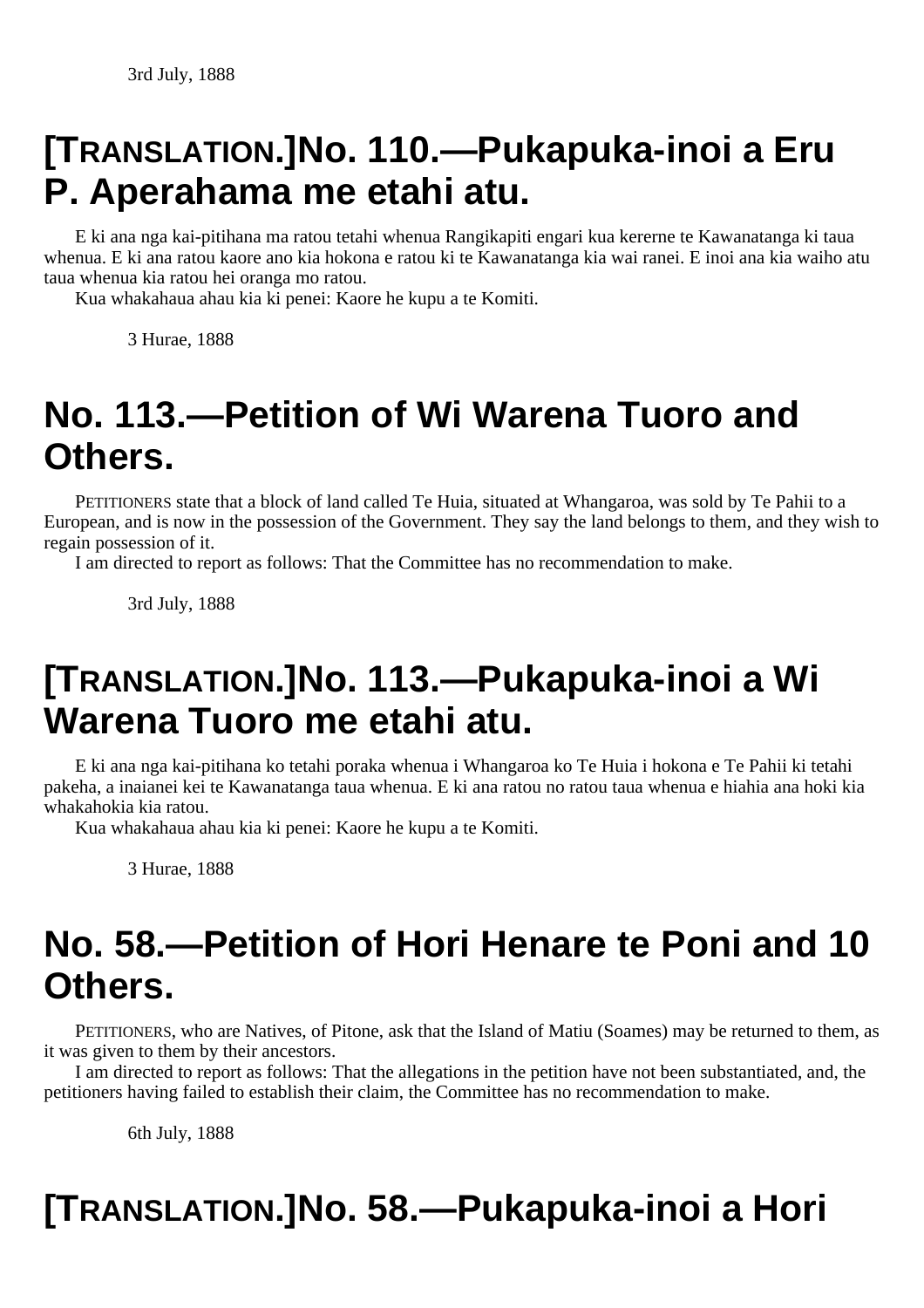## **Henare Te Puni me etahi atu 10.**

Ko nga kai-pitihana he Maori e noho ana Pitone a e tono ana ratou kia whakahokia atu kia ratou te moutere e huaina nei ko Matiu, notema na o ratou tupuna i tuku iho kia ratou.

Kua whakahaua ahau kia ki penei: Kaore i whakatuturutia te tika o nga kupu o roto o te pitihana, a i te mea kihai i taea e nga kai-pitihana te whakatuturu i ta ratou kereme, kaore hoki he kupu a te Komiti.

6 Hurae, 1888

## **No. 339.—Petition of Rev. Wiremu Turipona and 69 Others.**

PETITIONERS pray that their district may be proclaimed a Maori district under the provisions of the Licensing Act, and that no more licenses may be issued for the sale of fermented and spirituous liquors in that district.

I am directed to report as follows: That this is an important matter affecting the Maori race, and that it be referred to the Government for consideration.

5th July, 1888

### **[TRANSLATION.]No, 339.—Pukapuka-inoi a Wiremu Turipona me etahi atu 69.**

E inoi ana nga kai-pitihana kia panuitia to ratou takiwa i raro i te mana o te Ture Raihana Waipiro, kia kaua e whakaaetia he raihana hou i roto i to ratou takiwa mo te hoko waipiro. Kua whakahaua ahau kia ki penei: He take nui tenei e pa ana ki te Iwi Maori ko te mea tika me tuku atu ki te Kawanatanga kia ata whiriwhiria.

5 Hurae, 1888

# **No. 164, Sess. I., 1887.—Petition of George Thoms.**

PETITIONER, a half-caste, asks for the restitution of his rights to certain lands granted by the Ngatitoa Tribe to his father, mother, and himself, but which, owing to the death of his mother, have passed into the exclusive enjoyment of his father's family by a second wife, a European.

I am directed to report as follows: That this petition should be referred to the Government for consideration.

10th July, 1888

## **[TRANSLATION.]No. 164, Sess. I., 1887.—Pukapuka-inoi a Hori Tame.**

Ko te kai pitihana he hawhekaihe e tono ana kia whakaurua ano ia ki tetahi whenua he mea hoatu e nga Ngatitoa ki tona matua me tona whea me ia ano hoki, no te matenga o tona whaea tona whaea ka riro atu taua whenua i tona matua, tane, me ana tamariki a tana wahine tuarua he wahine pakeha.

Kua whakahaua ahu kia ki penei: Me tuku atu tenei pitihana ki te Kawanatanga kia whiriwhiria.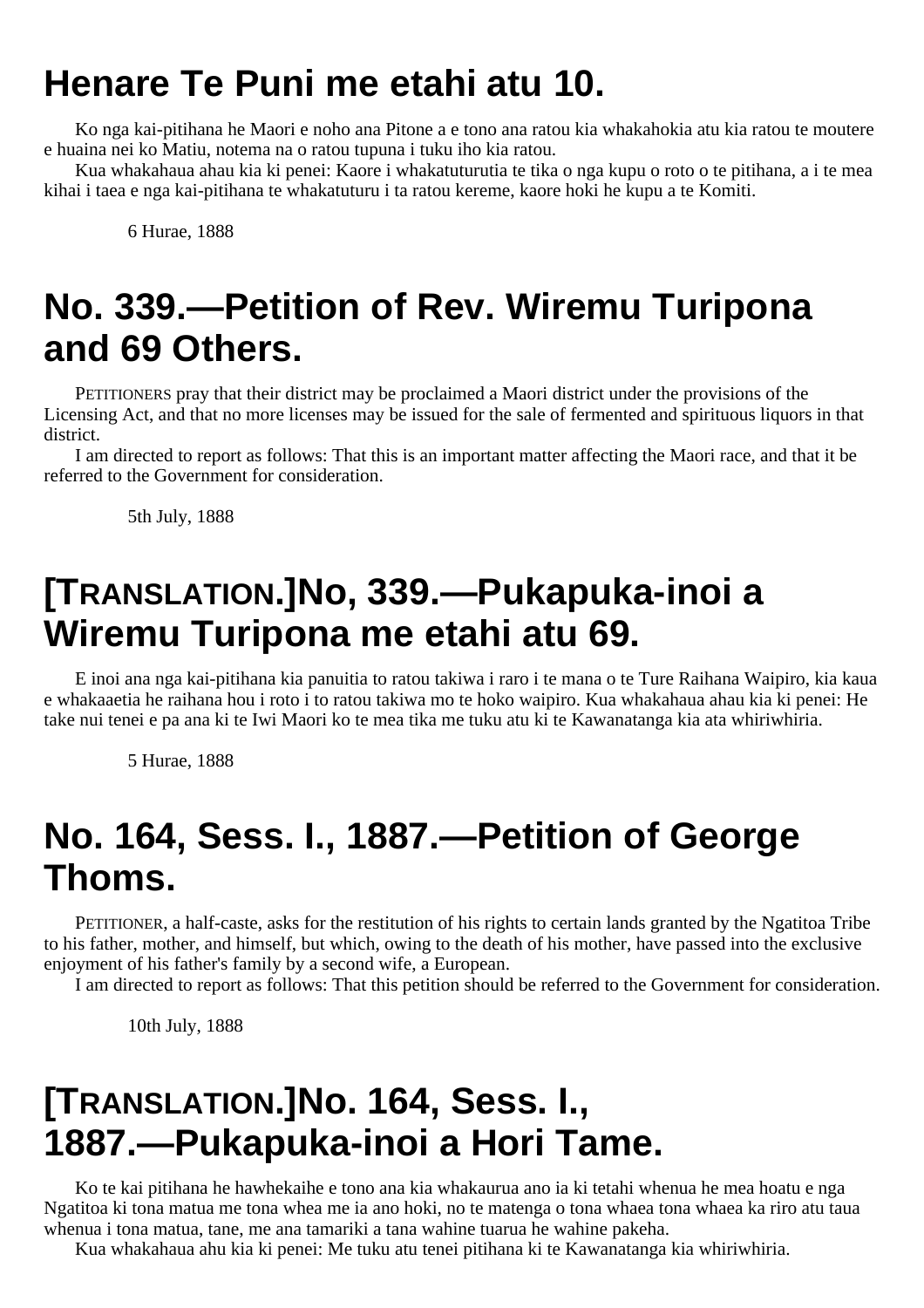## **No. 281.—Petition of Hoani Ruru and 89 Others.**

PETITIONERS pray that Te Kooti may not be allowed to enter Turanga, Gisborne, on account of his misdeeds in that place formerly.

I am directed to report as follows: That the Committee can only reiterate the report made on the petition of Te Hautakuru this session, which is as follows: "That the Committee fully sympathizes with the petitioners, and believes they suffer a severe hardship through the monthly meetings of of Te Kooti's followers at their various settlements, resulting as it does in estranging families, disturbing the tranquillity of settlement, impoverishing the people by a wholesale consumption of their food, and exhausting all their resources. It ia therefore recommended that the Government will do their utmost to prevent such meetings, by introducing such legislation as shall enable the Government to forbid what is a deliberate and crafty system of 'loafing' upon the resources of the thrifty and well-disposed Natives."

10th July, 1888

## **[TRANSLATION.]No. 281.—Pukapuka-inoi a Hoani Ruru me etahi atu 89.**

E inoi ana nga kai-pitihana kia, kaua a Te Kooti e tukuna kia haere ki Turanga. i runga hoki i ana mahi kino i roto i taua takiwa i mua.

Kua whakahaua ahau kia ki penei: Heoi ano ta te Komiti he whakahua ano i tana ripoata mo runga mo te pitihana a Te Hautakuru o tenei Paremete ano ara e penei ana: "E aroha ana te Komiti ki nga kai-pitihana no te mea e mahara ana ratou kei to tau tetahi mate ki runga i nga kaipitihana i runga i nga mahi haerere o nga ope a Te Kooti ki nga tini kainga whakararururu ai me te whakapohara haere i nga hapu i runga i te pau o a ratou kai. No reira e tono ana te Komiti i te Kawanatanga kia uaua ratou ki te arai i a Te Kooti i runga i te hanga i tetahi Ture kia ahei ai te Kawanatanga te arai i a Te Kooti i runga i aua tikanga tinihanga whakapau haere i nga kai a te hunga mamahi a te hunga noho pai."

10 Hurae, 1888

### **No. 275.—Petition of Tamati te Wera and 4 Others.**

PETITIONERS pray that an Act may be passed giving them the right to deal with their lands as they may think fit.

I am directed to report as follows: That this petition should be referred to the Government for consideration.

10th July, 1888

## **[TRANSLATION.]No. 275.—Pukapuka-inoi a Tamati te Wera me etahi atu 4.**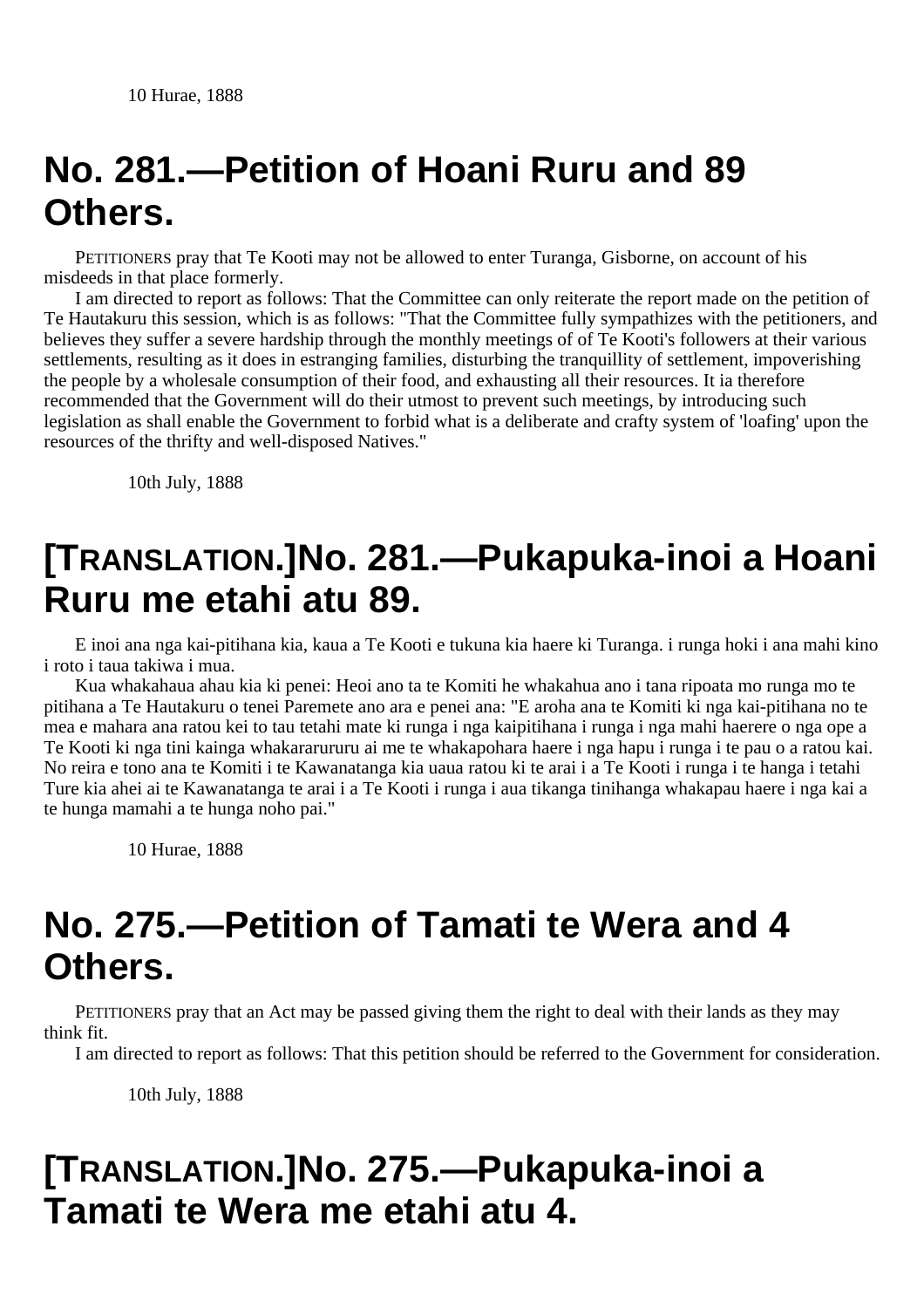E inoi aua nga kai-pitihana kia tukua atu kia ratou te mana whakahaere i o ratou whenua i runga i ta ratou hiahia ake.

Kua whakahaua ahau kia ki penei: Me tuku atu tenei pitihana ki te Kawanatanga kia whiriwhiria mai.

10 Hurae, 1888

## **No. 246.—Petition of Hoani Motutara and 2 Others.**

PETITIONERS allege that one Hemi Pore stole their potatoes, maize, and kumaras. They pray for inquiry and relief.

I am directed to report as follows: That this is a matter of dispute amongst the Natives themselves. This Committee has no recommendation to make.

10th July, 1888

## **[TRANSLATION.]No. 246.—Pukapuka-inoi a Hoani Motutara me etahi atu tokorua.**

E ki ana nga kai-pitihana i tahaetia e Hemi Pore a ratou taewa a ratou kaanga me a ratou kumara. E tono ana kia whiriwhiria taua take kia tukua he ora mo ratou.

Kua whakahaua ahau kia ki penei: He take tautohetohe tenei i waenganui i nga Maori ano. Kaore he kupu a te Komiti.

10 Hurae, 1888

### **No. 282.—Petition of Hemi Kaipau and 19 Others.**

PETITIONERS, who are owners of a block of land in the Poverty Bay District called Mangatuna No. 2, pray that a rehearing of that block may take place, as they allege it has been awarded to the wrong people.

I am directed to report as follows: That the Committee is of the opinion that there has not been sufficient evidence in support of this petition, but would recommend this and all such cases to the consideration of the Government, as a suggestion to them that they should devise some proper method of determining the merits of such applications.

13th July, 1888

## **[TRANSLATION.]No. 282.—Pukapuka-inoi a Hemi Kaipau me etahi atu 19.**

Ko nga kai-pitihana he tangata whaitake ki tetahi poraka whenua i te Takiwa o Turanga e huaina nei taua whenua ko Mangatuna Nama 2 e inoi ana ratou kia ara ano te whakawa notemea hoki kua whakataua ki te hunga kore take.

Kua whakahaua ahau kia ki penei: Ki te mahara o te Komiti kihai i nui nga korero whakatika mai i tenei pitihana, engari hoki he mea tika ano kia whiriwhiri tahitia e te Kawanatanga me etahi atu tono penei ano te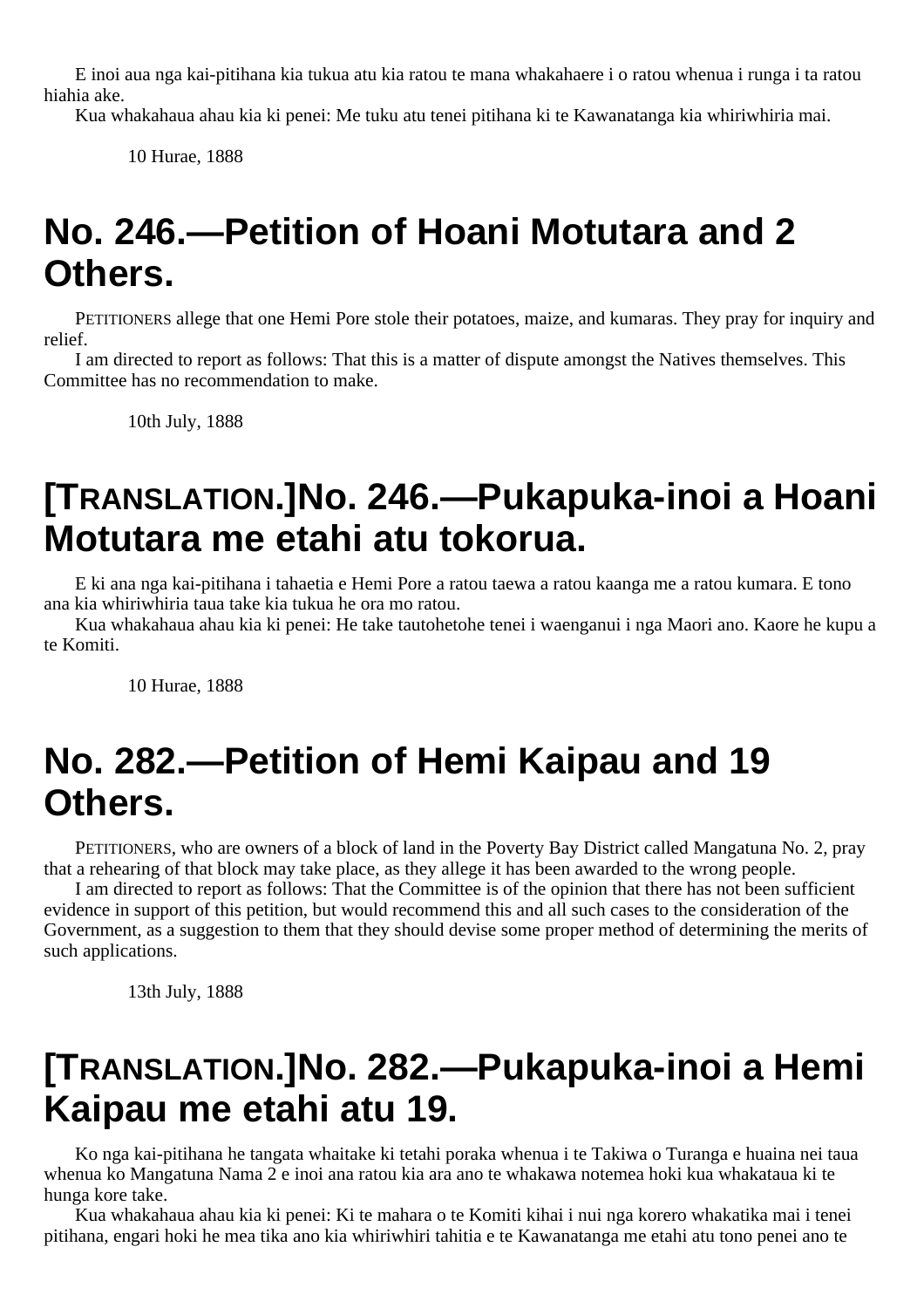ahua hei tohu kia ratou kia rapua mai tetahi tikanga mo aua tu tono.

13 Hurae, 1888

# **No. 259.—Petition of Wikitoria Kahuao and 8 Others.**

PETITIONERS pray that quarter-castes on the European side may be allowed to inherit property through their Native relatives.

I am directed to report as follows: That the Committee recommend the Government to provide by Act of Parliament that, in all legislative enactments relative to Native lands and property, the words "Natives of New Zealand" shall include half-castes and their descendants.

13th July, 1888

## **[TRANSLATION.]No. 259.—Pukapuka-inoi a Wikitoria Kahuao me etahi atu 8.**

E inoi ana nga kai-pitihana kia whakaaetia nga tamariki a nga hawhekaihe e puta mai ana i te taha pakeha kia tika ratou ki nga whenua a o ratou whanaunga Maori.

Kua whakahaua ahau kia ki penei: Ki te mahara a te Komiti he mea tika ma te Kawanatanga i roto i nga Ture e mahia ana mo nga whenua Maori ko nga kupu "Maori o Niu Tireni" me tae atu ona tikanga ki nga hawhekaihe me o ratou uri.

13 Hurae, 1888

## **No. 372.—Petition of Tikini Pahau.**

PETITIONER states that the railway at Shag Point runs through a burial-place of his people. He prays that that land may be returned to him, or another piece given to him in lieu thereof.

I am directed to report as follows: That this petition should be referred to the Government for consideration.

13th July, 1888

## **[TRANSLATION.]No. 372.—Pukapuka-inoi a Tikini Pahau.**

E ki ana te kai-pitihana e rere haere ana te reriwe i Shag Point ra roto i tetahi urupa o tona iwi. A e inoi ana ia kia whakahokia taua whenua ki aia. Me hoatu ranei i tetahi atu piihi hei utu mo tera.

Kua whakahaua ahau kia ki penei: Me tuku tenei pitihana ki te Kawanatanga kia whiriwhiria e ratou.

13 o Hurae, 1888

## **No. 340.—Petition of Tutange Waionui and 28**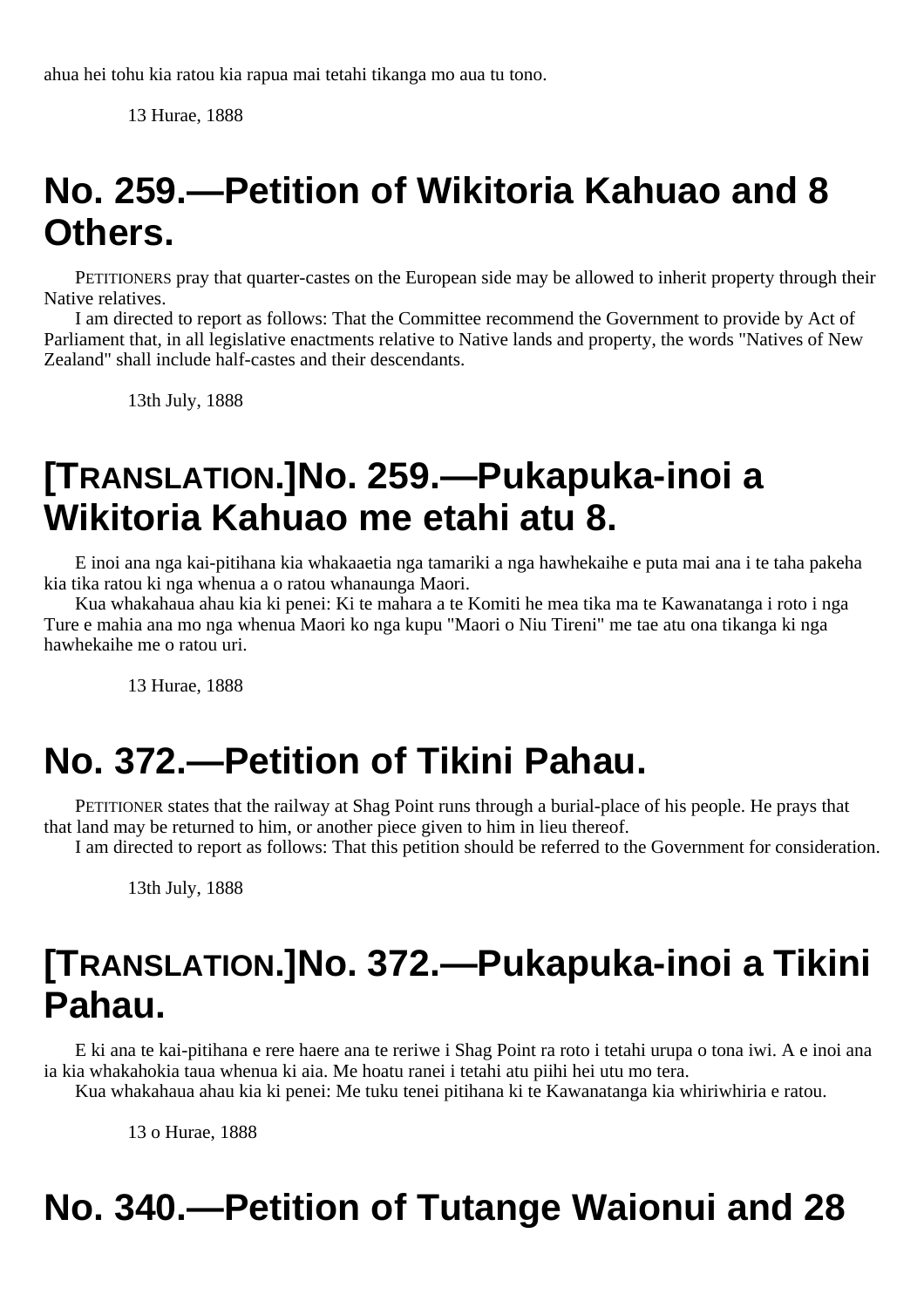#### **Others.**

PETITIONERS pray that the restrictions against fishing in the Patea River may be removed, as the fish caught there are a source of sustenance to the Natives.

I am directed to report as follows: That this petition should be referred to the Government for consideration.

13th July, 1888

### **[TRANSLATION.]No. 340.—Pukapuka-inoi a Tutange Waionui me etahi atu 28.**

E inoi ana nga kai-pitihana kia unuhia nga here mahi ika i roto o te Awa o Patea. No te mea ko nga ika tetahi kai nui a nga Maori.

Kua whakahaua ahau kia ki penei: Me tuku tenei pitihana ki te Kawanatanga kia whiriwhiria e ratou.

13 o Hurae, 1888

#### **No. 178, Sess. I., 1887, and No. 263, Sess. 1888.—Petitions of Matia Tarahina and Others, and HARETE MATIA and 3 Others.**

PETITIONERS, who claim to be owners of a block of land called Rangiuru, in the district of the Bay Plenty, pray that a rehearing of that block may be granted under the Native Land Division Act.

I am directed to report as follows: That, as similar petitions to these were reported on on the 24th July, 1886, the Committee has no recommendation to make.

13th July, 1888

#### **[TRANSLATION.]No. 178, Sess. I., 1887, and No. 263, Sess. 1888.—Pukapuka-inoi a Matia Tarahina me etahi atu, me Harete Matia me etahi atu tokotoru.**

Ko nga kai-pitihana e mea nei no ratou tetahi poraka whenua e karangatia ana ko Rangiuru, kei te takiwa o te Pei o Pereti e inoi ana kia whakaaetia kia whakawakia ano taua poraka whenua i raro i nga tikanga o te Ture Wehewehe Whenua Maori.

Kua whakahaua ahau kia ki penei: No te mea kua tukuna nga ripoata mo runga i nga pitihana i rite ki enei te inoi, i te 24 o Hurae, 1886, kahore he kupu a te Komiti.

13 o Hurae, 1888

# **No. 316.—Petition of Hoani Tainui and 5**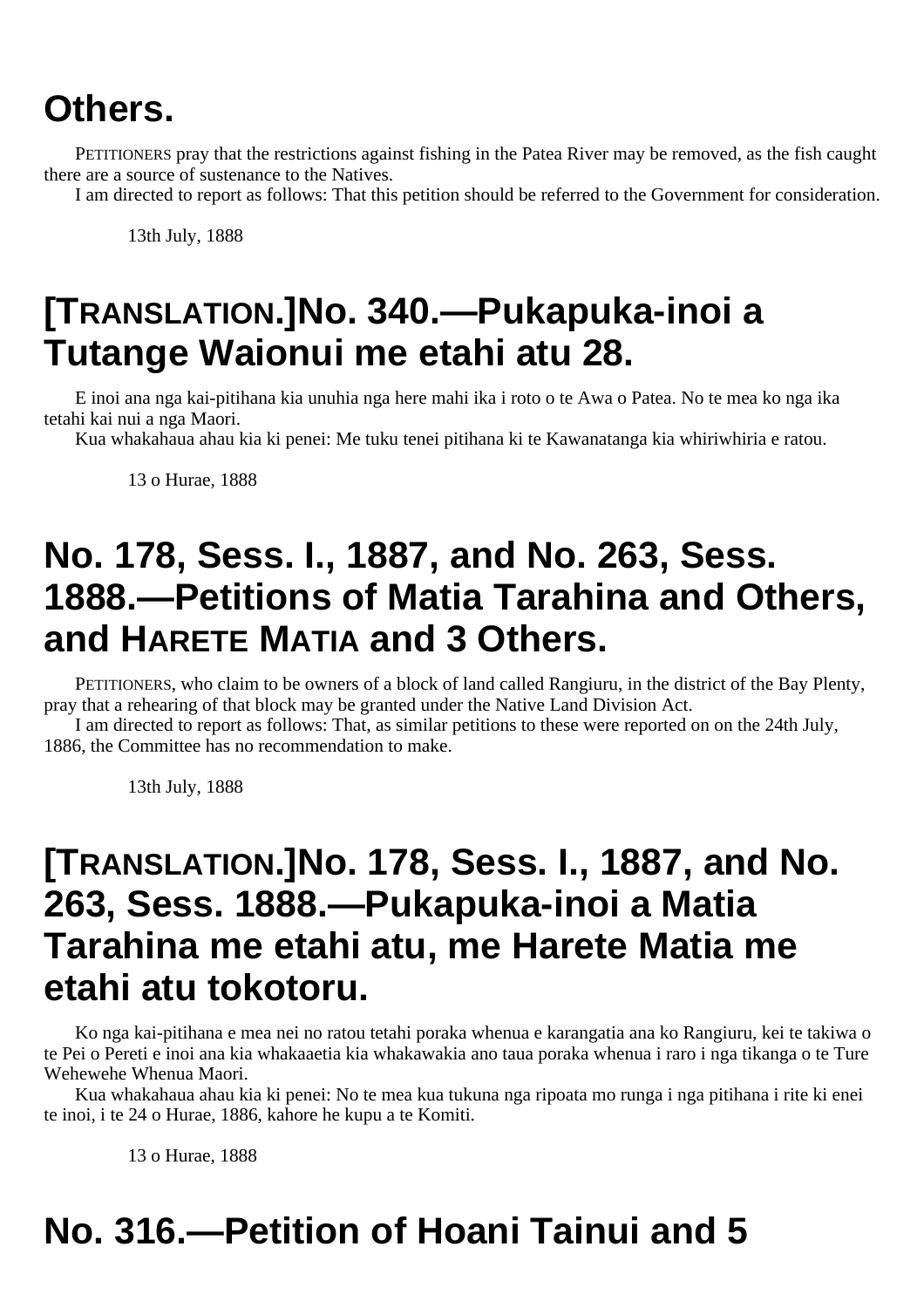# **Others.**

PETITIONERS pray that the request of the Humphrey's Gully Gold-mining Company, to use the Arahura River for the conveyance of wash-dirt, be refused.

I am directed to report as follows: That this petition should be referred to the Government for consideration.

25th July, 1888

# **[TRANSLATION.]No. 316.—Pukapuka-inoi a Hoani Tainui me etahi atu tokorima.**

E inoi ana nga kai-pitihana kia whakakahoretia te tono a te Humphrey's Gully Gold-mining Company kia whakaatia te Awa o Arahura hei whakatere i nga paru horoinga o nga maina.

Kua whakahaua ahau kia ki penei: Me tuku tenei pitihana ki te Kawanatanga kia whiriwhiria e ratou.

25 o Hurae, 1888

# **No. 315.—Petition of Inia Tuhuru and Another.**

PETITIONERS pray for compensation of land of theirs which has been taken for a railway-line. I am directed to report as follows: That this petition should be referred to the Government for consideration.

25th July, 1888

# **[TRANSLATION.]No. 315.—Pukapuka-inoi a Inia Tuhuru me tetahi atu.**

E inoi ana nga kai-pitihana kia utua to ratou whenua i tangohia mo te raina reriwe. Kua whakahaua ahau kia ki penei: Me tuku tenei pitihana ki te Kawanatanga kia whiriwhiria e ratou.

25 o Hurae, 1888

# **No. 314.—Petition of Elizabeth Arnett.**

PETITIONER states that a reserve of 33 acres was granted to her, but of which she has only 12 acres. She prays that the balance (21 acres) may be returned to her, as promised by Mr. Mantell in the year 1853. I am directed to report as follows: That this petition should be referred to the Government for inquiry.

25th July, 1888

# **[TRANSLATION.]No. 314.—Pukapuka-inoi a Riripiti Aneta.**

E ki ana te kai-pitihana i karaatetia ki aia tetahi rabui e 33 nga eka, erangi 12 anake nga eka i riro i aia. E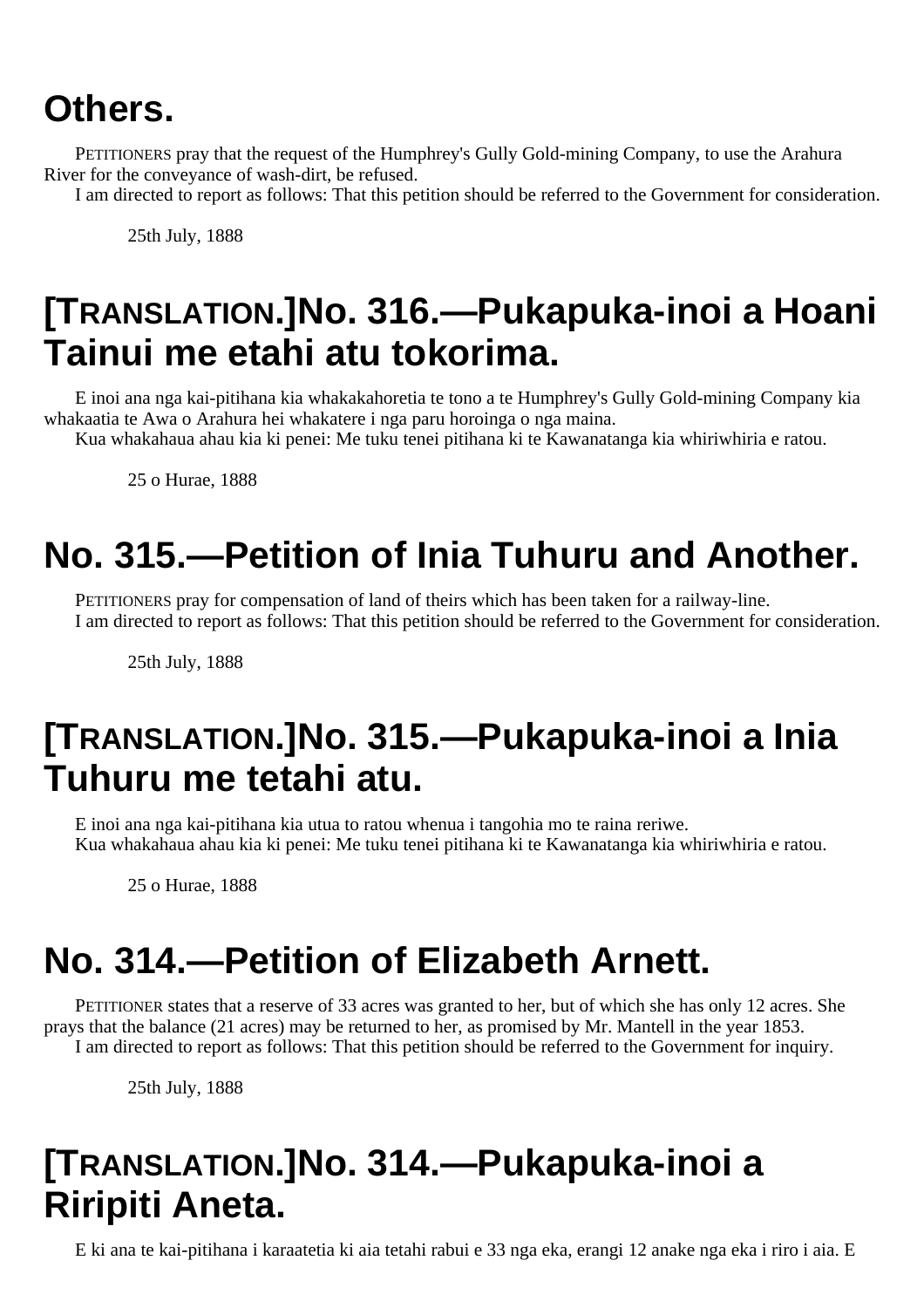inoi ana ia kia whakahokia nga toenga o taua 33 eka (ara) e 21 eka, pera ano me te whakaaetanga a te Matera i te tau 1853.

Kua whakahaua ahau kia ki penei: Me tuku tenei pitihana ki te Kawanatanga kia whiriwhiria e ratou.

25 o Hurae, 1888

# **No. 334.—Petition of Paratene Tunuiarangi and 19 Others.**

PETITIONERS, who belong to the Ngaitahu Tribe, pray that the restrictions on the sale of their lands may not be removed, as proposed by the Native Land Bill now before the House.

I am directed to report as follows: That this petition should be referred to the Government for consideration.

25th July, 1888

# **[TRANSLATION.]No. 334.—Pukapuka-inoi a Paratene Tunuiarangi me etahi atu 19.**

Ko nga kai-pitihana no te iwi nei o Ngatihau, e inoi ana kia kaua e unuhia nga here hoko i runga o ratou whenua, penei me nga tikanga e mau nei i roto i te Pire Whenua. Maori e takoto nei i te aro-aro o te Whare. Kua whakahaua ahau kia ki penei: Me tuku tenei pitihana ki te Kawanatanga kia whiriwhiria e ratou.

25 o Hurae, 1888

### **No. 312.—Petition of Wi Naihira te Ihoka.**

PETITIONERS, who are members of Ngaitahu Tribe residing at Kaiapoi, object to the clause of the Bill now before the House removing the restrictions on the sale of their lands.

I am directced to report as follow: That this petition should be refferred to the Government for consideration.

25th July, 1888

### **[TRANSLATION.]No. 312. — Pukapuka-inoi a Wi Naihira Te Ihoka.**

Ko nga kai-pitihana no te o Ngaitahu e noho ana i Kaiapoi, a e whakahe ana ki te rarangi unu i nga here hoko i runga i o ratou whenua e mau nei i roto i te Pire e takoto nei i te aroaro o te Whare.

Kua whakahaua ahau kia ki penei: Me tuku tenei pitihana ki te Kawanatanga kia whiriwhiria e ratou.

25 o Hurae, 1888

# **No. 391.—Petition of Meiha Keepa te Rangihiwinui and 1,887 Others.**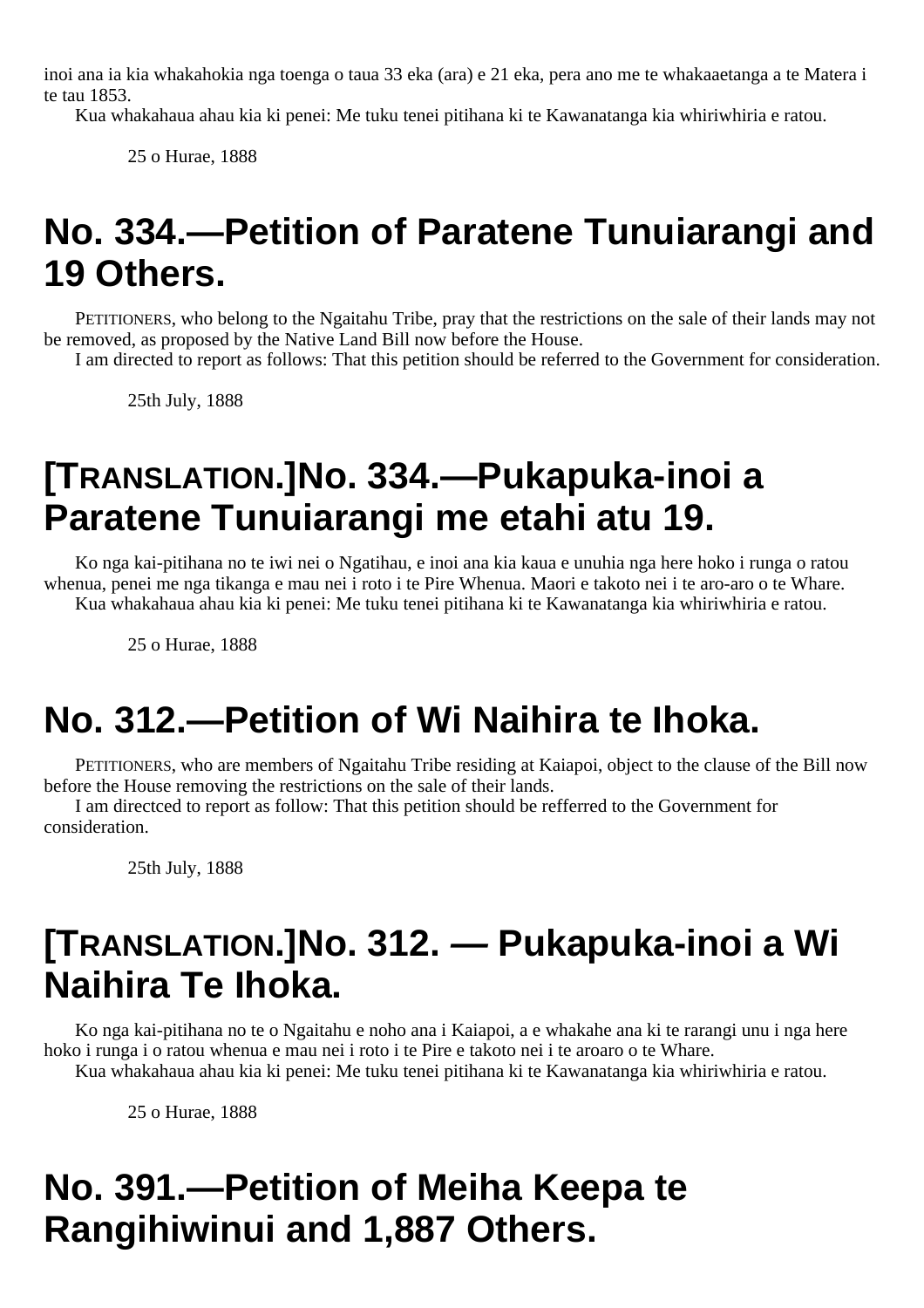PETITIONERS pray that the Maori Relief Bill may be passed into law this session, and that the four Bills introduced by the Government relating to Native matters may not be passed, as they are against the Native interest.

I am directed to report as follows: That, as there are Bills now before the House dealing with this matter the Committee has no recommendation to make.

25th July, 1888

#### **[TRANSLATION.]No. 391.—Pukapuka-inoi a Meiha Keepa te Rangihiwinui me etahi atu 1,887.**

E inoi ana nga kai-pitihana kia paahitia te Ture Whakaora Maori hei ture i tenei nohoanga o te Paramete, a ko nga Pire e wha a te Kawanatanga e pa ana ki nga take Maori me kaua a tukua kia paahi, no te mea e takahi ana i nga tikanga Maori.

Kua whakahaua ahau kia ki penei: No te mea kei te aroaro o te Whare etahi Pire hei whakahaere i tenei take, kahore he kupu a te Komiti.

25 o Hurae, 1888

### **No. 371.—H. Tare Tikao and 4 Others.**

PETITIONERS pray that certain Bills now before the House, which they name, may not be passed, because some clauses of those Bills propose to increase the taxation on Native lands.

I am directed to report as follows: That, as there are Bills now before the House dealing with this matter, the Committee has no recommeindation to make.

25th July, 1888

#### **[TRANSLATION.]No. 371.—Pukapuka-inoi a H. Tare Tikao me etahi atu, tokowha.**

E inoi ana nga kai-pitihana kia kaua o paahitia nga Pire e whakaingoatia ana e ratou a e takoto nei i te aroaro o te Whare. No te mea e mea ana aua Pire kia whakanukuhia ake nga taake i runga i nga whenua Maori.

Kua whakahaua ahau kia ki penei: No te mea kei te aroaro o to Whare etahi Pire hei whakahaere i tenei take, kahore he kupu a te Komiti.

25 o Hurae, 1888

#### **No. 219, Sess. II., 1887.—Petition of S. D. Taiwhanga.**

PETITIONER, on behalf of himself and his hapu, prays that the sum of £266 6s. 6d. may be paid to him by the Government for certain things, which he mentions. He also prays that 2,000 acres may be returned to the *bona fide* owners of the Parahirahi Block.

I am directed to report as follows: That, as the petitioner wishes to withdraw the petition, the Committee has no recommendation to make.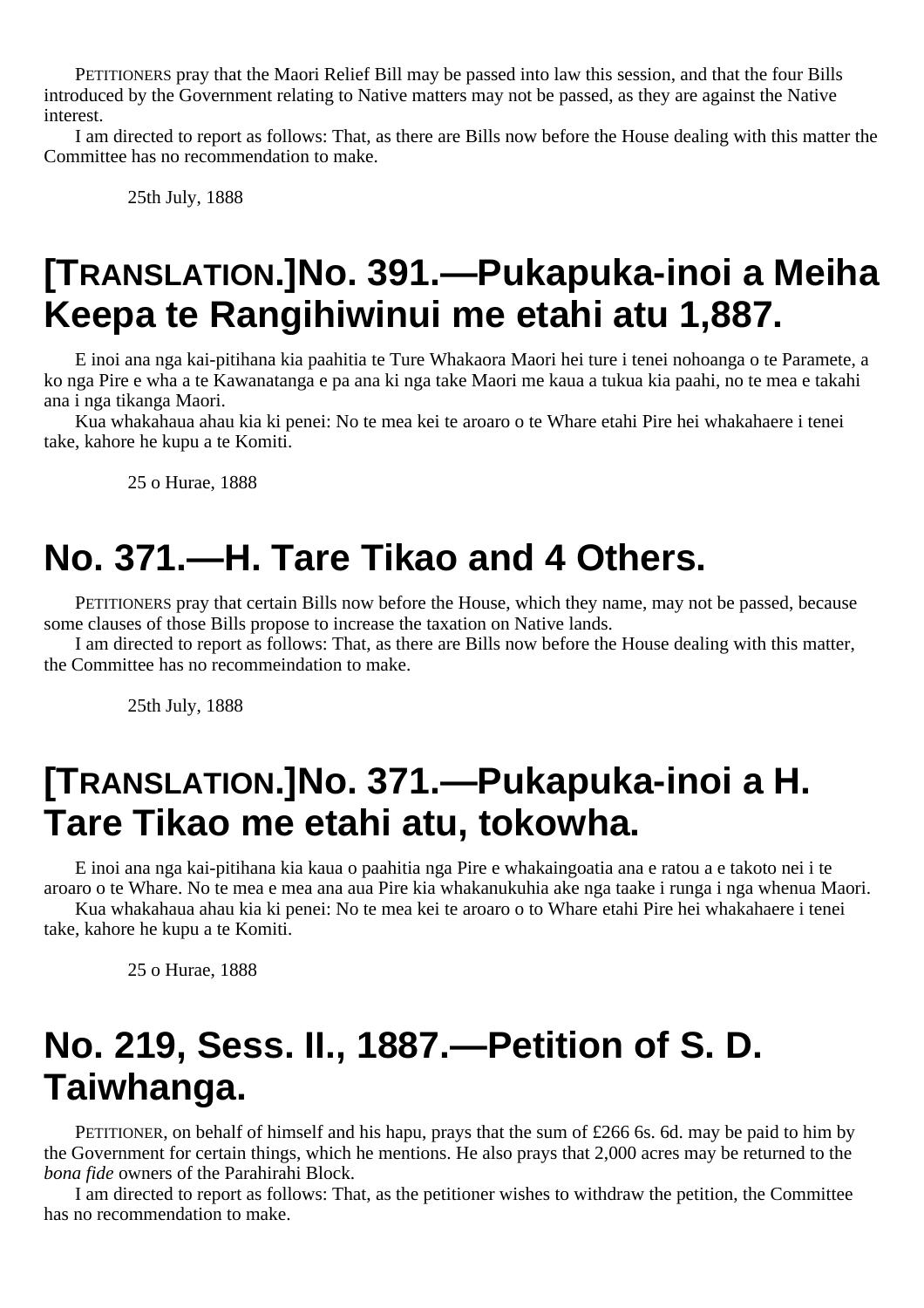# **[TRANSLATION.]No. 219, Sess. II., 1887.—Pukapuka-inoi a S. D. Taiwhanga.**

E inoi ana te kai-pitihana mo runga i te taha ki aia me tona hapu kia utua ki a ratou nga moni £266 6s. 6d. e te Kawanatanga mo nga mea e whakahuatia ana e ia. E inoi ana hoki ia kia whakahokia nga eka e 2,000 ki nga tangata whai take ki te Parahirahi Poraka.

Kua whakahaua ahau kia ki penei: No te mea kua hiahia te kai-pitihana ki te unu i te pitihana, kahore he kupu a te Komiti.

25 o Hurae, 188

#### **No. 253, Sess. II., 1887.—Petition of Arthur Owen.**

PETITIONER, who was in treaty with certain Native for the lease of a block of land on the north bank of the River Mokau, makes serious charges against two Judges of the Native Land Court and other, alleging that they have used illegal means to prevent him acquiring the said land. He prays that no action may be taken by the Government until a full inquiry has been made, and justice done.

I am directed to report as follow: That the Committee, having taken evidence on the petition of Arthur Owen, have arrived at the conclusion that the petitioner has failed to sustain his case, and that Stockman's agreement, on which the cliam is founded, has no validity; that the signature of Mere Kura, alleged to be a forgery, is genuine, and was affixed to the document before the hearing of the case by the Chief Judge of the Native Land Court; that the charges of corruption preferred against the Chief Judge and officers of the Native Land Court are not substantiated, and are without foundation; that there is grave doubt as to the validity of the certificates issued under sections 24 and 25 of the Native Land Administration Act; but that the Chief Judge, in issuing such certificates, acted in good faith. The Committee has no recommendation to make. [For evidence, &c., *vide* I.-3a.]

1st August, 1888

#### **[TRANSLATION.]No. 253, Sess. II., 1887.—Pukapuka-inoi a Ataa Oene.**

I te whakahaere tikanga te kai-pitihana ki etahi Maori mo te riihi o te tahi poraka whenua e takoto ana i te taha whakararo o te Awa o Mokau. A he nui ana whakapae ki nga Tiati e rua o te Kooti Whenua Maori me etahi atu me tana ki i haere ra waho i te ture a ratou mahi kia kore ai e riro te Whenua i aia. E inoi ana ia kia kaua te Kawanatanga e whai tikanga mo runga i taua take kia oti rano te whiriwhiri i nga tikanga o taua mea me te tika hoki kia puta.

Kua whakahaua ahau kia ki penei: I runga i te mea kua riro mai i te Komiti nga korero mo runga i te pitihana a Ataa Oene kua tau a ratou whakaaro kihai i ahei e te kai-pitihana te whakamana i tana keehi, a kihai hoki i mana te kirimene a Hori Takimana i waiho nei e ia hei huarahi whakahaere mo tana take. A ko te hainatanga a Mere Kura he hainatange tika a i hianatia ki te pukapuka i mua i te whakawakanga o te keehi e te Tumuaki o te Kooti Whenua Maori. A ko nga whakapae mo te Tumuaki me atu apiha o te Kooti Whenua Maori kihia i mana, a kahore he take i tukuna ai aua whakapae. E ruarua ana hoki nga whakaaro mehemea he tiwhikete tika te tiwhikete i tukuna i raro i nga tekiona 24 me te 25 o te Ture Whakahaere Whenua Maori. Erangi i tukuna e te Tumuaki i runga i te whakaaro he mea tika kia tukua. Heoi kahore he kupu a te Komiti.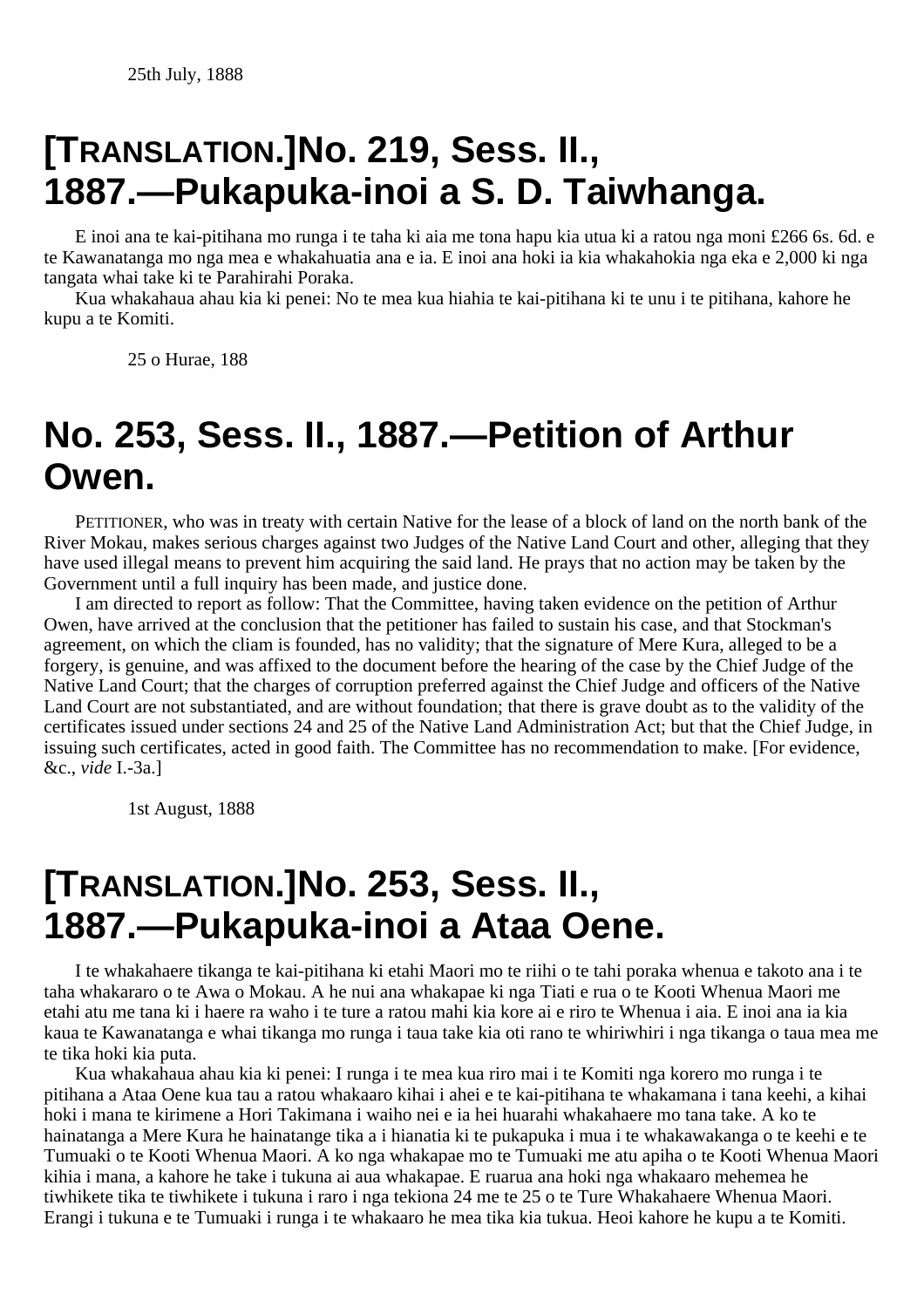# **No. 476, Sess. II., 1887.—Petition of the Mokau Coal Company (Limited) and Another.**

PETITIONERS pray that a certain lesae to one Nevil Septimus Walker may not be validated, and that N. S. Walker may not be empowered to complete the same, or to obtain the execution of a new lease, until a full inquiry has been made into the matter.

I am directed to report as follows: That the evidence taken in the case be referred to the Government for consideration, in view of the Bills now passing through the Legislature. [For evidence, &c., *vide* I.-3b.]

1st August, 1888

# **[TRANSLATION.]No. 476, Sess. II., 1887.—Pukapuka-inoi a te Kamupane Mahi Waro i Mokau me tetahi atu.**

E inoi ana te Kamupani mahi waro me te kai-pitihana kia kaua e whakamana to riihi a Newiri Hepetimuhu Waaka a kia kaua hoki e tukua he mana ki taua Newiri Hepetimuhu Waaka kia whakaotia taua riihi, e tuku atu ranei i tetahi mana kia hanga tetahi riihi hou, kia ote rano te whiriwhiri i nga tikanga o taua riihi.

Kua whakahaua ahau kia ki penei: Ko nga korero mo runga i tenei Pitihana me tuku ki te Kawanatanga kia whiriwhiri e ratou i te mea hoki tera etahi Pire kei te hanga e te Paremete

1 o Akuhata, 1888

# **No. 207.—Petition of Matenga Taiwhanga.**

PETITIONER, who is part owner of a block of land called Parahirahi, states that he agreed to sell part of the block to the Government for mining purposes, and upon which some money was paid to his brother. He now prays that the land may be returned to him upon his repaying to the Government the money they have paid.

I am directed to report as follows: That it appears from the evidence of Lewis Under-Secretary, Native Department, that a promise was made of £100 to S. Taiwhanga when the whole of the signatures were obtained. The whole of the signatures not having yet been obtained the right to the amount has not accrued. Therefore the Committeee has no recommendation to make.

1st August, 1888

### **[TRANSLATION.]No. 207—Pukapuka-inoi a Matenga Taiwhanga.**

Ko te kai-pitihana he tangata whai take ki tetahi wahi o tetahi poraka e karangatia ana ko Parahirahi a e ki ana i whakaae ia ki te hoko i tetahi wahi o taua poraka ki te Kawanatanga he mahi maina. A i utua ano etahi moui runga i taua poraka ki tana teina. E inoi ana ia i inaianei kia whakahokia te whenua ki aia ina utua mai ki te Kawanatanga nga moni i utua atu e te Kawanatanga.

Kua whakahaua ahau kia ki penei: I runga it te whakamaramatanga mai i runga i nga korero a te Ruihi Heketari o te Tari Maori. I puta ano tetahi kupu whakaae kia Hirini Taiwhanga ka utua nga moni £100 ki aia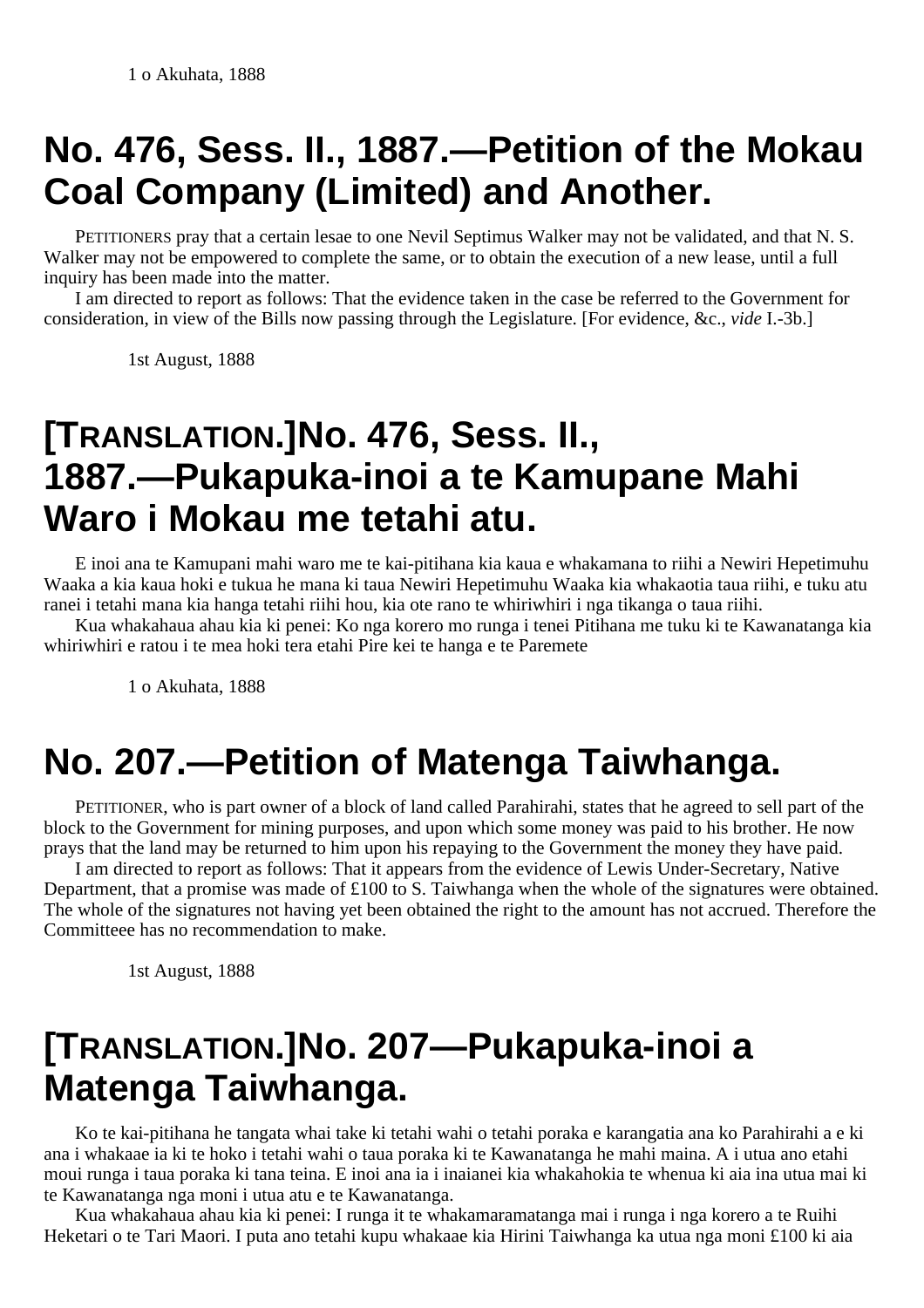(ara) ki te hainatia te pukupuku e nga tangata whai take katoa, inaianei kahore ano kia hainatia kahore ano hoki e tika kia riro moni. Heoi kahore he kupu a te Komiti.

1 o Akuhata, 1888

# **No. 96.—Petition of Robert Studholme Thompson.**

PETITIONER prays that Parliament will so legislate as to place the sole administration and control of his children's estate in the West Coast Settlement Reserves in the hands of petitioner.

I am directed to report as follows: That this petition relates to certain lands administered by the Public Trustee under the West Coast Settlement Reserves Acts. There would appear to be no reasonable objection to such lands being handed over to the Native interested in them, subject to an equitable adjustment of present terms of letting, which it appears the Native are willing to concede. The Committee recommend that legislation be passed which will effect these ends.

2nd August, 1888

### **[TRANSLATION.]No. 96— Pukapuka-inoi a Rapata Taruhoomu Tamihana.**

E inoi ana te kai-pitihana kia hanga te ture kia riro tonu ake i aia te mana whakahaere i nga whenua o ana tamariki i roto i nga Rahui o te Tai Hauauru.

Kua whakahaua ahau kia ki penei: Ko tenei pitihana e pa ana ki nga whenua e whakahaerea ana e te kaitiaki o te Katoa i raro i te Ture Whakatanga o te Tai Hauauru. Akuanei i runga i te whiriwhiringa kahore i kitea he tino take e puritia ai te tukunga atu o aua whenua ki nga tangata whai take ki aua whenua i runga ano ia i ata whiriwhiri i nga tikanga o nga riihi e mana nei inaianei. A e whakaarohia aua e whakaae aua nga Maori ki taua tikanga. A e tono ana te Komiti kia hanga he ture e taea ai aua riihi te pera.

2 o Akuhata, 1888

# **No. 219.—Petition of Henare Tahau and 15 Others. (Report No. 2.)**

PETITIONERS, who are owners of a block of land called Okirae, state that they leased the land to two Europeans named Charles Cameron and Temeteme; they sold the lease to Joseph Abbott, who now says that they sold the land to him, which they deny. They pray for relief.

I am directed to report as follows: That, as Mr. M. H. R. Bruce, who presented the petition on behalf of the Natives, wishes it withdrawn, the Committee has no recommendation to make.

2nd August, 1888

#### **[TRANSLATION.]No. 219.—Pukapuka-inoi a Henare Tahau me etahi atu 15.**

Ko nga kai-pitihana e whai take nei ki tetahi poraka whenua e karangatia nei ko Okirae, e ki ana i riihitia e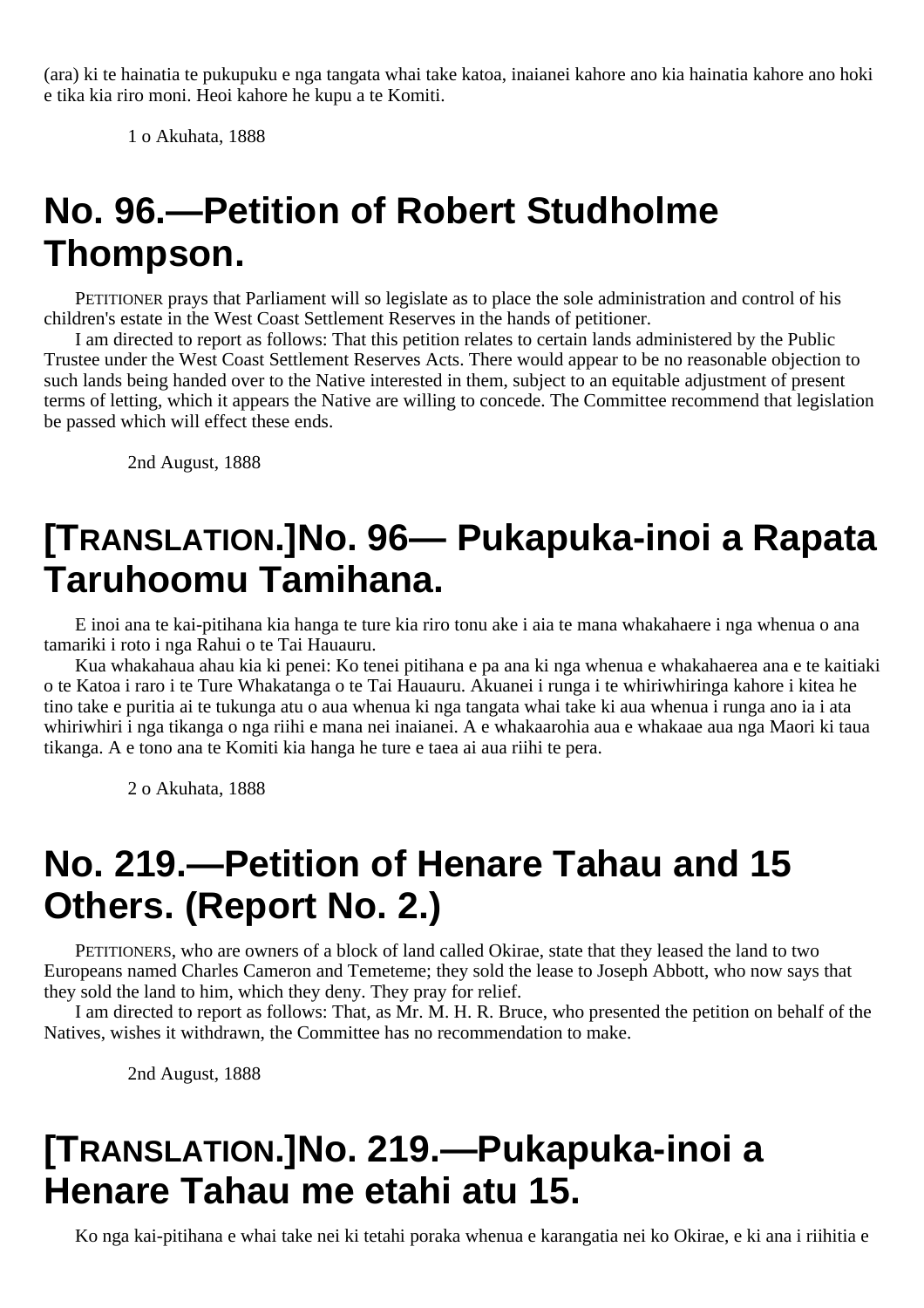ratou te whenua ki etahi Pakeha tokorua e karangatia nei ko Haare Kamarana me Temeteme; a i hokona e raua ta raua riihi kia Hohepa Apata, a e ki ana taua Hohepa Apata inaianei i hokona tonutia ki aia te whenua e Haare Kamarana me Temeteme. E whakahe ana nga kai-pitihana ki tenei me te inoi mo tetahi ora.

Kua whakahaua ahau kia ki penei: No te mea kua unuhia te pitihana e te Puruiti, kahore he kupu a te Komiti.

2 o Akuhata, 1888

#### **NATIVE CONTRACTS AND PROMISES BILLS**

The Native Affairs Committee, to whom was referred the Native Contracts and Promises Bill, have the honour to report that they have duly considered the Bill, and they recommend that it be allowe to proceed.

14th August, 1888

#### **[TRANSLATION.] PIRE WHAKARITENGA WHAKAAETANGA TAKE MAORI.**

I Tukuna te Pire Whakaritenga Whakaaetanga Take Maori ki te Komiti Mo Nga Mea Maori kia whiriwhiria e ratou, e ratou, a e mea ana ratou kua ata whiriwhiri e ratou taua Pire, a e tono ana kia tukuna kia mahia.

14 o Akuhata, 1888

### **No. 451.—Petition of Tamati Te Wharau and 300 Others.**

PETITIONERS pray that all the Bills introduced inio the House by the Government this session relating to Native matters may not be passed, as, if they are, they will bring trouble on the Native people.

I am directed to report as follows: That, as these Bills are matters of public policy, and are now before the House, the Committee has no recommendation to make

9th August, 1888

### **[TRANSLATION.]No. 451.—Pukapuka-inoi a Tamati te Wharau me etahi atu e 300.**

E inoi ana nga kai-pitihana kia kaua e tukuna kia paahi nga Pire katoa a te Kawanatanga e pa ana ki nga take Maori. No te mea ki te paahi aua Ture, tera e tau he mate ki runga i nga Maori.

Kua whakahaua ahau kia ki penei: No te mea he tikanga mo te katoa kei roto i aua Pire, kahore he kupu a Komiti.

9 o Akuhata, 1888

# **No. 313.—Petition of Meri Wehikore.**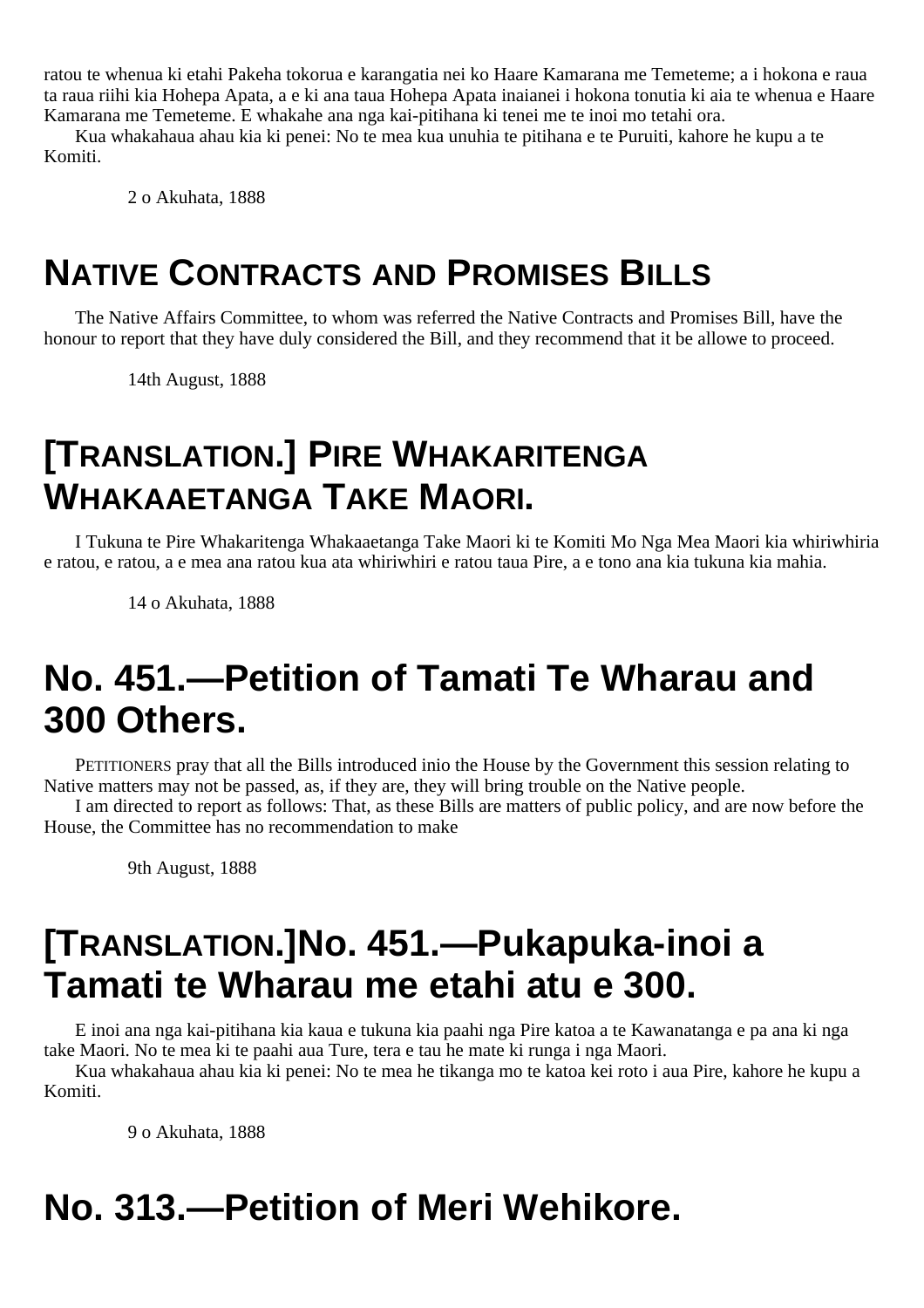PETITIONER prays that a piece of land may be awarded to her, as she got no land when it was taken by Mr. Mantell in the year 1853.

I am directed to report as follows: That this petition should be referred to the Government for favourable consideration.

17th August, 1888

## **[TRANSLATION.]No. 313.—Pukapuka-inoi a Meri Wehikore.**

E inoi ana kai-pitihana kia whakataua tetahi whenua mona, inahoki kihai ia i whiwhi ki tetahi whenua i runga i te tangohanga a te Matera i nga whenua i te tau, 1853.

Kua whakahaua ahau ki penei: Me tuku tenei pitihana ki te Kawanatanga kia whiriwhiria e ratou.

17 o Akuhata, 1888

### **Nos. 328, 329, 330.— Petitions of Paora Ururoa and 3 Others, Wiremu Naihi and 2 Others, MITA HAPE and 2 Others.**

PETITIONERS pray that certain pieces of land now in the possession of the Government, but which they allege belong to them, may be returned.

I am directed to report as follows: That these petitions should be referred to the Government for inquiry.

14th August, 1888

#### **[TRANSLATION.]Nos. 328, 329, 330.—Pukapuka-inoi a Paora Ururoa me etahi atu tokotoru, me Wiremu Naihi me etahi atu, tokorua, me Mite Hape me etahi atu tokorua.**

E inoi ana nga kai-pitihana kia whakahokia ki a ratou etahi piihi whenua, kei te Kawanatanga inaianei. Erangi e ki ana ratou na ratou.

Kua whakahaua ahau kia ki penei: Me tuku enei pitihana ki te Kawanatanga kia whiriwhiria e ratou.

14 o Akuhata, 1888

# **No. 327.—Petition of Aperahama Tahunuiarangi.**

PETITIONER prays that a pension may be granted to him for his services during the late war. I am directed to report as follows: That this petition should be referred to the Government for consideration.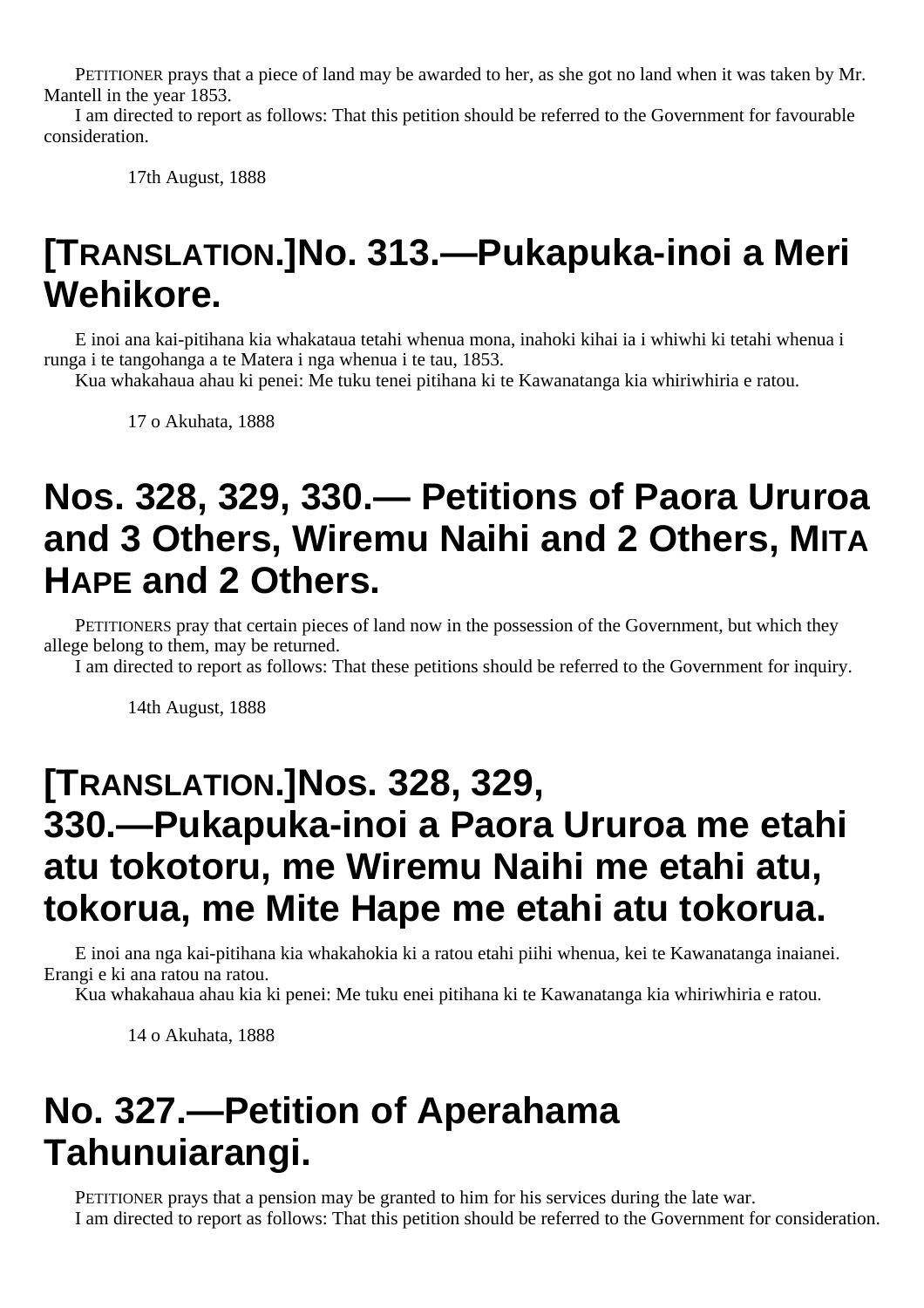# **[TRANSLATION.]No. 327.—Pukapuka-inoi a Aperahama Tahunuiarangi.**

E inoi ana te kai-pitihana kia tukua tetahi penihana mona mo tana mahi awhina i te Kawanatanga i te takiwa o nga whawhai o muri nei.

Kua whakahaua ahau kia ki penei: Me tuku tenei pitihana ki te Kawanatanga kia whiriwhiria e ratou.

14 o Akuhata, 1888

### **Nos. 439, 445, 446, 447, 448, 449, 450.—Petitions of Pokiha Taranui and 20 Others, Arama Karaka Mokonuiarangi and 662 Others, Arama Karaka and 243 Others, Himiona Te Kura and 161 Others, Pene Mokai and 80 Others, Whiripo te Puni and 66 Others, Ranapia te Waikaku and 74 Others.**

PETITIONERS pray that clause 6 of "The Native Land Bill, 1888," which imposes taxation on Native lands, may be struck out of the Bill.

I am directed to report as follows: That, as the Government have intimated to the Native members that the rating clause objected to by these petitions will be withdrawn, the Committee has no recommendation to make.

9th August, 1888

**[TRANSLATION.]Nos. 439, 445, 447, 448, 449, 450.—Pukapuka-inoi a Pokiha Taranui me etahi atu e 20, a Arama Karaka Mokonuiarangi me etahi atu e 662, a Arama Karaka me etahi atu e 243, a Himiona te Kura me etahi atu e 161, a Pene Mokai me etahi atu e 80, a Whiripo te Puni me etahi atu e 66, a Ranapia te Waikaku me etahi atu e 74.**

E INOI ana nga kai-pitihana kia whakakorea te rarangi tuaono o "Te Pire Whenua Maori, 1888," e mea nei kia whakaekea he taake ki runga i nga whenua Maori.

Kua whakahaua ahau kia ki penei: No te mea kua puta te kupu a te Kawanatanga ki nga mema Maori ka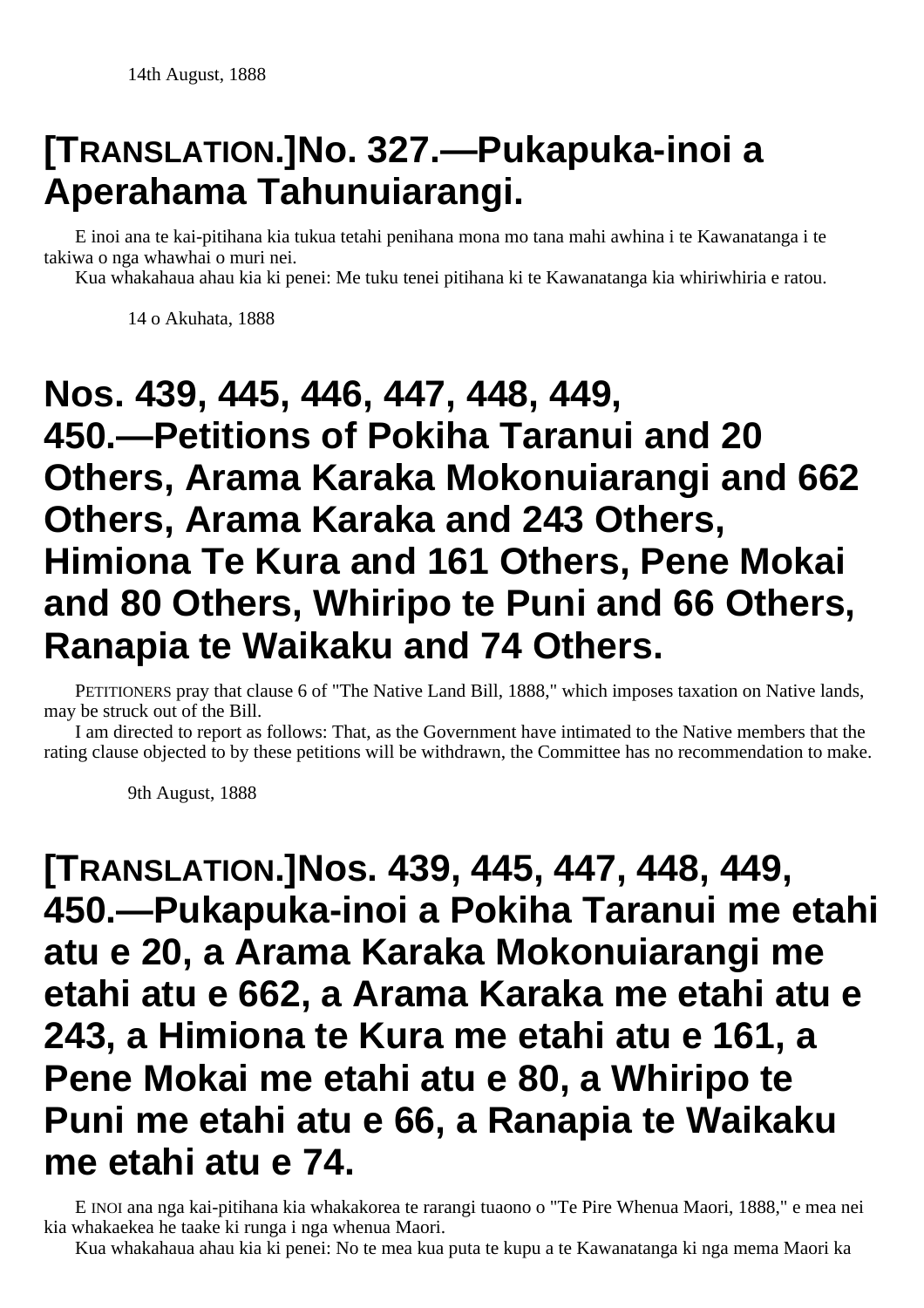patua te rarangi e whakahengia ana e nga kai-pitihana (ara) te rarangi e mea nei kia whakaekea nga reiti ki runga in nga whenua Maori. Heoi kahore he kupu a te Komiti.

9 o Akuhata, 1888

#### **No. 200.—Petition of Hone Peti.**

PETITIONER prays that Mere Hira's name may be placed in that division of the Okahutia Block which was set apart for those who did not dispose of their interest.

I am directed to report as follows: That the consideration of the above petition should be postponed until next session.

16th August, 1888

#### **[TRANSLATION.]No. 200.—Pukapuka-inoi a Hone Peti.**

E inoi ana te kai-pitihana kia whakaurua te ingoa o Mere Hira ki tera wahi o te Okahutia Poraka i weha mo te hunga kihai i hoko i o ratou hea.

Kua whakahaua ahau kia ki penei: Me nuku te whiriwhiringa o tenei pitihana mo a tera Paramete.

16 o Akuhata, 1888

#### **Nos. 204, 416, and 260.—Petitions of Taonui Hikaka and 128 Others (No. 1), Hitiri te Paerata and 110 Others, and TE PAPANUI TAMAHIKI and 96 Others.**

PETITIONERS, who claim to be owners in a block of land called Tauponuiatia, state that when the Court sat to adjudicate upon that land some of their people were unavoidably absent, and the land was awarded wrongfully to other Natives. Petitioners applied for a rehearing, which was refused. They now pray that a rehearing may take place.

I am directed to report as follows: That, as the matter is now under investigation by the Supreme Court, the Committee has no recommendation to make. [For evidence, *vide* I.-3d.]

17th August, 1888

### **[TRANSLATION.]Nos. 204, 416, me 260.—Pukapuka-inoi a Taonui Hikaka me etahi atu 128 (Nama 1), a Hitiri te Paerata me etahi atu 110, a Papanui Tamahiki me etahi atu 96.**

Ko nga kai-pitihana e ki ana he hunga whaitake ano ratou ki Tauponuiatia a i te whakawakanga o taua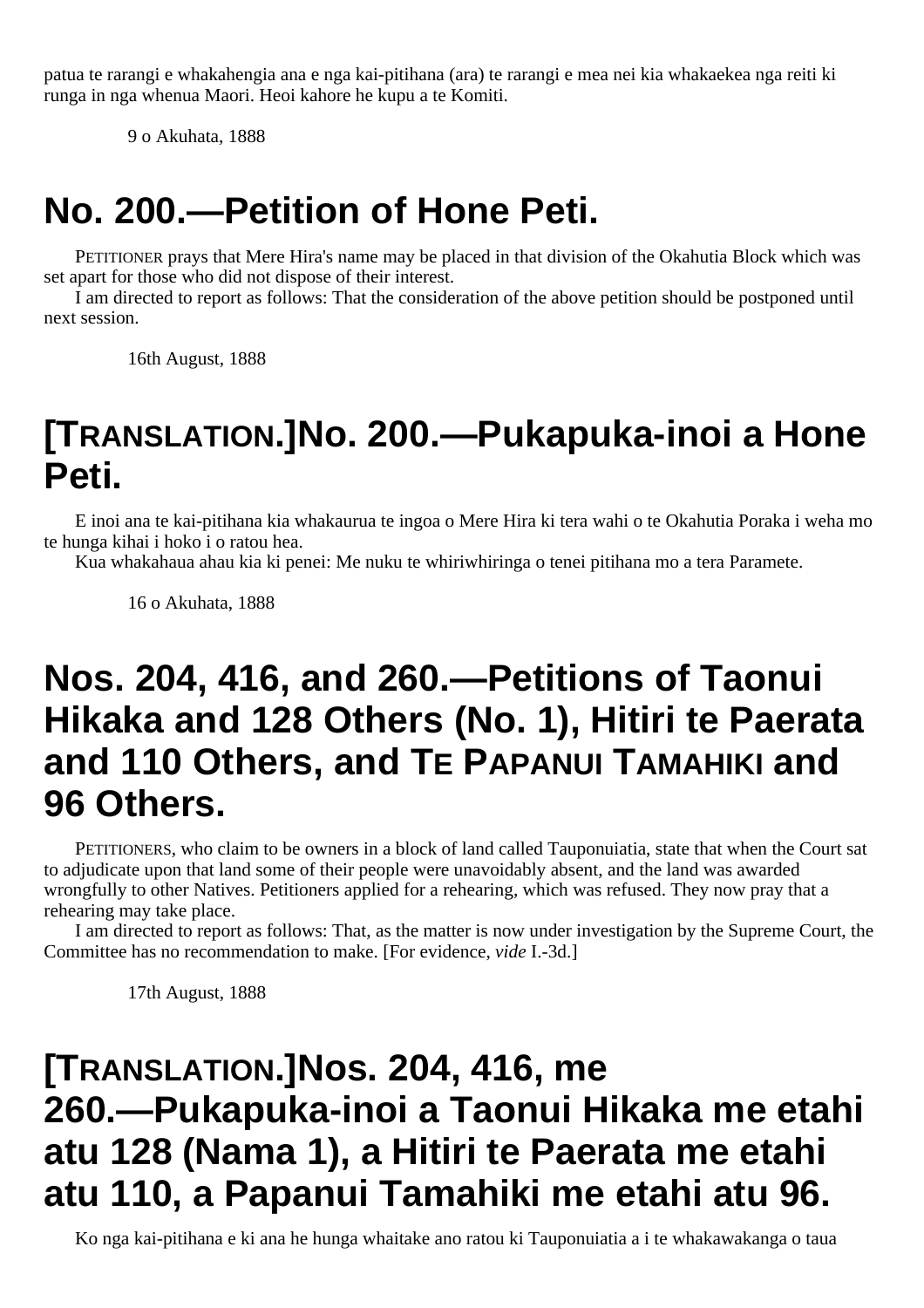whenua i te Kooti e ngaro ana etahi o ratou a whakataua hetia ana ki etahi atu Maori. I tono ano nga kai-pitihana kia ara ano he whakawa tuarua, kihai i whakaaetia. E inoi ana inaianei kia whakaaetia he whakawa tuarua.

Kua whakahaua ahau kia ki penei: Kei te whiriwhiria aua take e te Hupirimi Kooti no reira ka kore he kupu a te Komiti.

17 Akuhata, 1888

## **Nos. 362 and 406.—Petitions of Taonui Hikaka and 192 Others (No. 2), and Te Whiti Patato and 88 Others.**

PETITIONERS pray that certain clauses imposing taxation on the Natives and their lands, contained in a Bill now before the House, may not be pased into law.

I am directed to report as follows: That, as the Native Bills are now passed by the House, the Committee has no recommendation to make.

17th August, 1888

#### **[TRANSLATION.]Nos. 362 me 406.—Pukapuka-inoi a Taonui Hikaka me etahi atu 192 (Nama 2), a Te Whiti Patato me etahi atu 88.**

E inoi ana nga kai-pitihana kia kaua e whakamana nga Pire i te aroaro o te Whare e whaka-eke nei i etahi taake ki runga ki nga Maori me o ratou whenua.

Kua whakahaua ahau kia ki penei: Kua paahitia atu e te Whare nga Pire Maori no reira ka kore he kupu ma te Komiti.

17 Akuhata, 1888

## **No. 419.—Petition of Hapakuku Ruia and 13 Others.**

PETITIONERS pray that the island called Motupau, situated at Muriwhenua, may be returned to them, or that the Government may pay them for it. They say they never sold it.

I am directed to report as follows: That this Committee has no recommendation to make.

17th August, 1888

# **[TRANSLATION.]No. 419.—Pukapuka-inoi a Hapakuku Ruia me etahi atu 13.**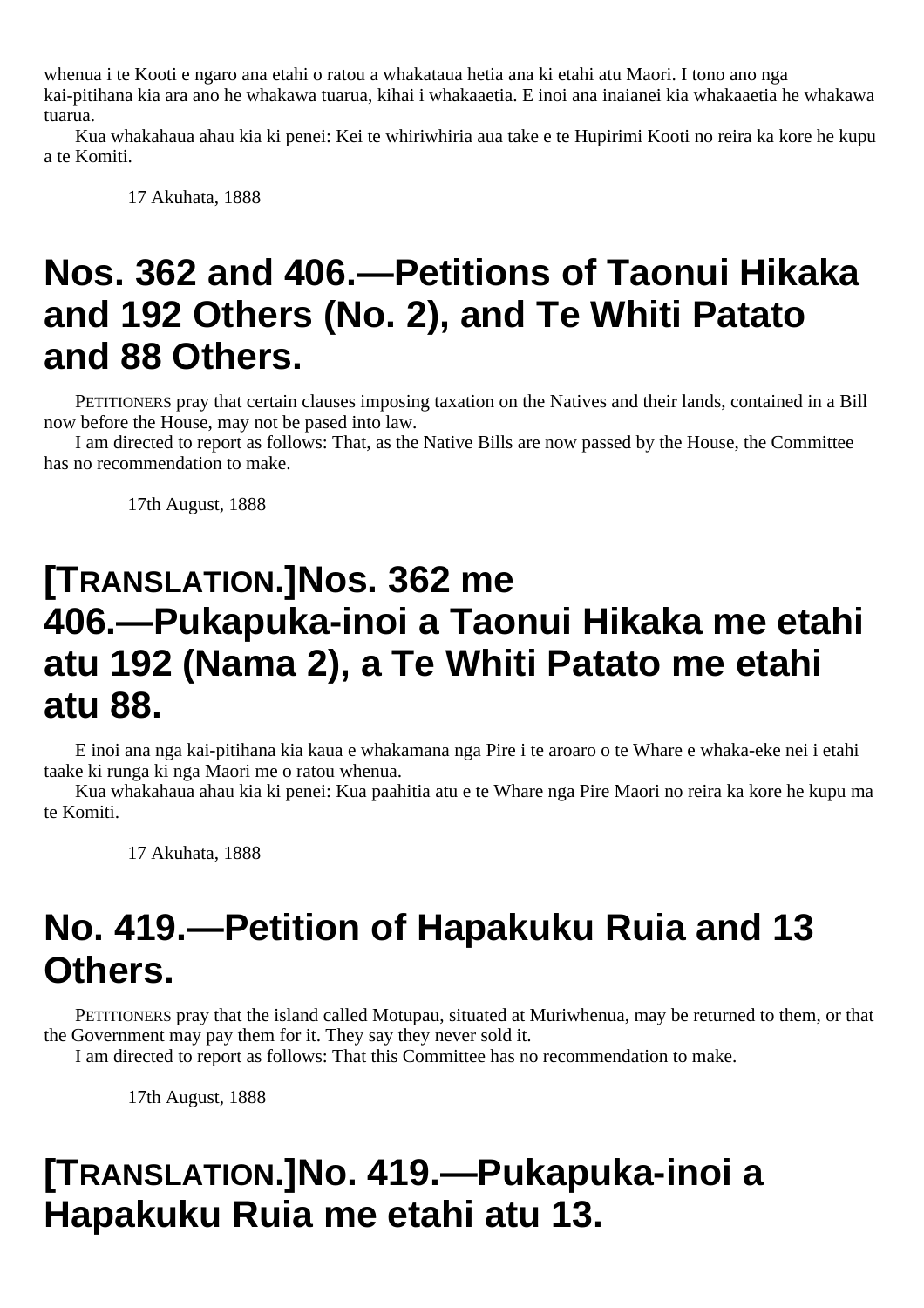E inoi ana nga kai-pitihana kia whakahokia ki a ratou kia utu ranei ki te moni te Moutere e karangatia nei ko Motupau kei te takiwa o Muriwhenua e takoto ana.

Kua whakahaua ahau kia ki penei: Kahore he kupu a te Komiti mo runga e tenei tono.

17 o Akuhata, 1888

# **No. 111, Sess. II., 1887.—Petition of Ihakara Rangiahua and 5 Others.**

PETITIONERS pray that certain reserves called Omanaia No. 5 and Karangatuoro, which were promised to them out of a block purchased by Sir Donald McLean in 1849, may be given to them as promised, as those reserves contain their eel-fisheries.

I am directed to report as follows: That the petition should be referred to the Government for consideration.

17th August, 1888

### **[TRANSLATION.]No. 111, Sess. II., 1887.—Pukapuka-inoi a Ihakara Rangiahua me etahi atu Tokorima.**

E enoi ana nga kai-pitihana Kia whakahokia etahi rahui e karangatia nei ko Omanaia No. 5, me Karangatuoro ki a ratou pera ano me te whakaaetanga a te Makarini i ki ai me waiho era wahi mo ratou i roto i te Poraka i hokona e ia i te tau 1849, no te mea he rahui mahinga tuna era na nga Maori.

Kua whakahaua ahau Ida ki penei: Me tuku tenei pitihana ki te Kawanatanga Kia whiriwhiria e ratou.

17 o Akuhata, 1888

# **No. 308.—Petition of Paora Parau (No. 2).**

PETITIONER prays that a pension may be granted to him for his services rendered to the Government during the war.

I am directed to report as follows: That this petition should be referred to the Government for inquiry.

17th August, 1888

## **[TRANSLATION.]No. 308.—Pukapuka-inoi a Paora Parau (Nama 2).**

E Inoi ana te kai-pitihana kia tukua tetahi penihana mona tana mahi awhina i te Kawanatanga i te wa o te whawhai.

Kua whakahaua ahau kia ki penei: Ko tenei pitihana me tuku ki te Kawanatanga kia whiriwhiria e ratou.

17 o Akuhata, 1888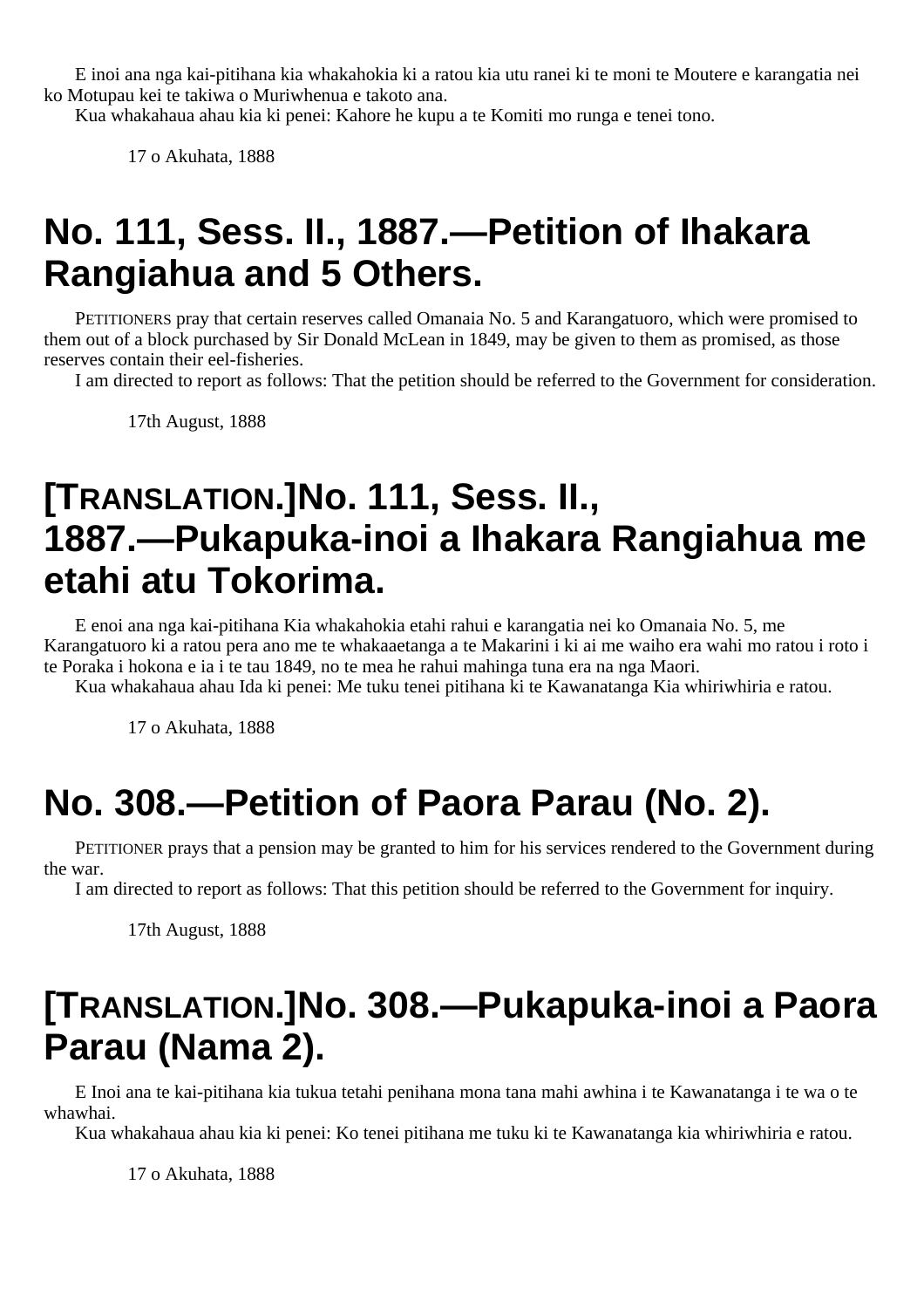# **No. 309.—Petition of Maraea Taunakiwehe.**

PETITIONER complains that her name was omitted from the title to a block of land called Whakapoungakau Pukepoto, in which she alleges she has large claims. She asks that her name may be put in the title to that block. I am directed to report as follows: That this petition should be referred to the Government for favourable consideration.

17th August, 1888

### **[TRANSLATION.]No. 309.—Pukapuka-inoi a Maraea Taunakiwehe.**

E whai kupu ana te kai-pitihana mo te kapenga o tona ingoa i tetahi poraka whenua e karangatia ana ko Whakapoungakau Pukepoto. E ki ana hoki ia he nui ana take i roto i taua poraka. A e inoi ana ia inaianei kia whakaurua tona ingoa ki te karaati ia ki taua poraka.

Kua whakahaua ahau kia ki penei: Me tuku tenei pitihana ki te Kawanatanga kia whiriwhiria e ratou.

17 o Akuhata, 1888

# **No. 101.—Petition of Tamati Tu and Another.**

PETITIONERS pray that a Court may be held to investigate their claims to the Mania Block, which has been awarded to Wi Heti instead of other people.

I am directed to report as follows: That this petition should be referred to the Government for consideration.

17th August, 1888

#### **[TRANSLATION.]No. 101.—Pukapuka-inoi a Tamati Tu me tetahi atu.**

E inoi ana nga kai-pitihana kia whakaturia tetahi Kooti hei whakawa i a ratou take ki te Mania Poraka i whakataua hetia nei kia Wi Heti, tera ke hoki nga tongata nona te whenua.

Kua whakahaua ahau kia ki penei: Ko te mea tika me tuku tenei pitihana ki te Kawanatanga kia whiriwhiria e ratou.

17 o Akuhata, 1888

## **No. 234.—Petition of Hone Mohi Tawhai and Others (No. 2).**

PETITIONERS, who claim to be the owners of a block of land called Tukituki, state that some years ago a portion of the said block was sold to a European for powder, guns, and blankets, of which he only supplied half. He willed the land to Penetita when he died. As he did not pay all he promised for the land, they now ask that that land, all but sixty-three acres, may be returned to them.

I am directed to report as follows: That this petition should be postponed until next session.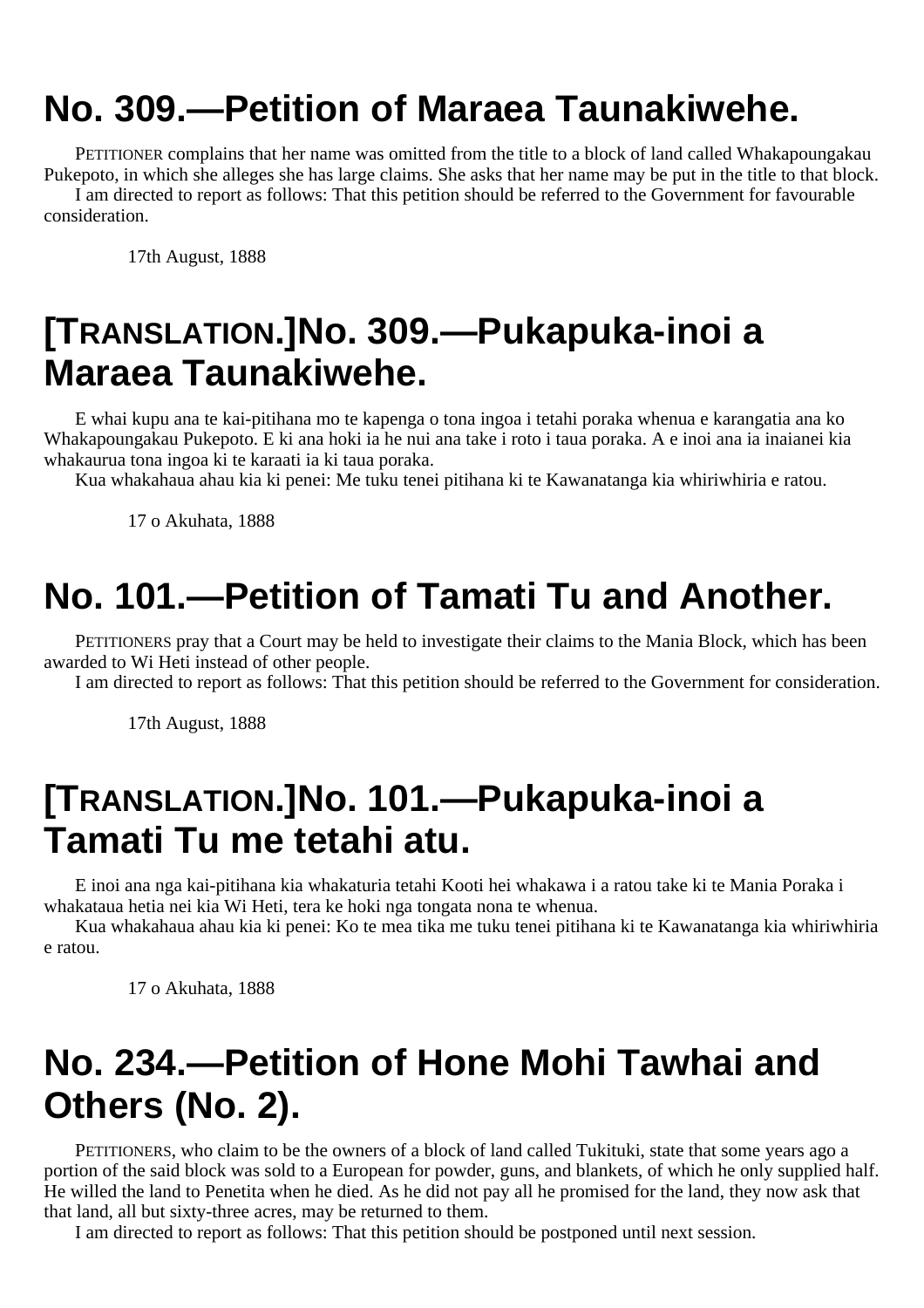# **[TRANSLATION.]No. 234—Pukapuka-inoi a Hone Mohi Tawhai me etahi atu (Nama 2).**

E ki ana nga kai-pitihana e whai take ana ratou ki tetahi whenua e karangatia nei ko Tukituki a i mua noa atu ka hokona tetahi wahi o taua whenua ki tetahi Pakeha mo to paura me te pu mo te paraikete erangi ko tetahi wahi anake o aua taonga i tukua mai e taua Pakeha. I muri iho i te mea ka tata ia te mate ka wirangia e ia taua whenua kia Penetita. A i te mea kihai i tukua kotoatia mai e ia nga taonga i whakaaetia e ia mo te whenua. E tono ana nga kai-pitihana kia waiho kia 63 eka ma Penetita ko te toenga me whakahoki inai ki a ratou.

Kua whakahaua ahau kia ki penei: Me nuku te korero mo tenei pitihana mo a tera Paramete.

17 o Akuhata, 1888

### **No. 401.—Petition of Hori Ropiha and 8 Others.**

PETITIONERS pray that the petition of Henare Koura, praying for a rehearing of the Porangahau Block, may not be entertained, as they allege that the decision arrived at by the Judges of the Native Land Court was a correct one.

I am directed to report as follows: That, as the subject-matter of this petition has been dealt with by Parliament, the Committee has no recommendation to make.

20th August, 1888

### **[TRANSLATION.]No. 401.—Pukapuka-inoi a Hori Ropiha me etahi atu Tokowaru.**

E inoi ana nga kai-pitihana kia kaua e whakaaetia to tono whakawa tuarua i tukuna mai i roto i te pitihana a Henare Koura mo te Porangahau Poraka no te mea e ki ana ratou he whakataunga tika te whakataunga a te Tiati o te Kooti Whenua Maori.

Kua whakahaua ahau kia ki penei: No te mea kua whakahaerengia te take o tenei pitihana e te Paramete kahore he kupu a te Komiti.

20 o Akuhata, 1888

### **No. 277.—Hiraka Te Rango and Others (No. 1).**

PETITIONERS, who are owners of a block of land called Owhaoko, situated at Patea, pray that an Act may be passed without delay validating the proceedings of the Court which sat at Taradale, and the proceedings of the present Court, so that the investigation of the title to the land may be proceeded with.

I am directed to report as follows: That, after hearing Mr. Lewis's explauation, the Committee has no recommendation to make.

20th August, 1888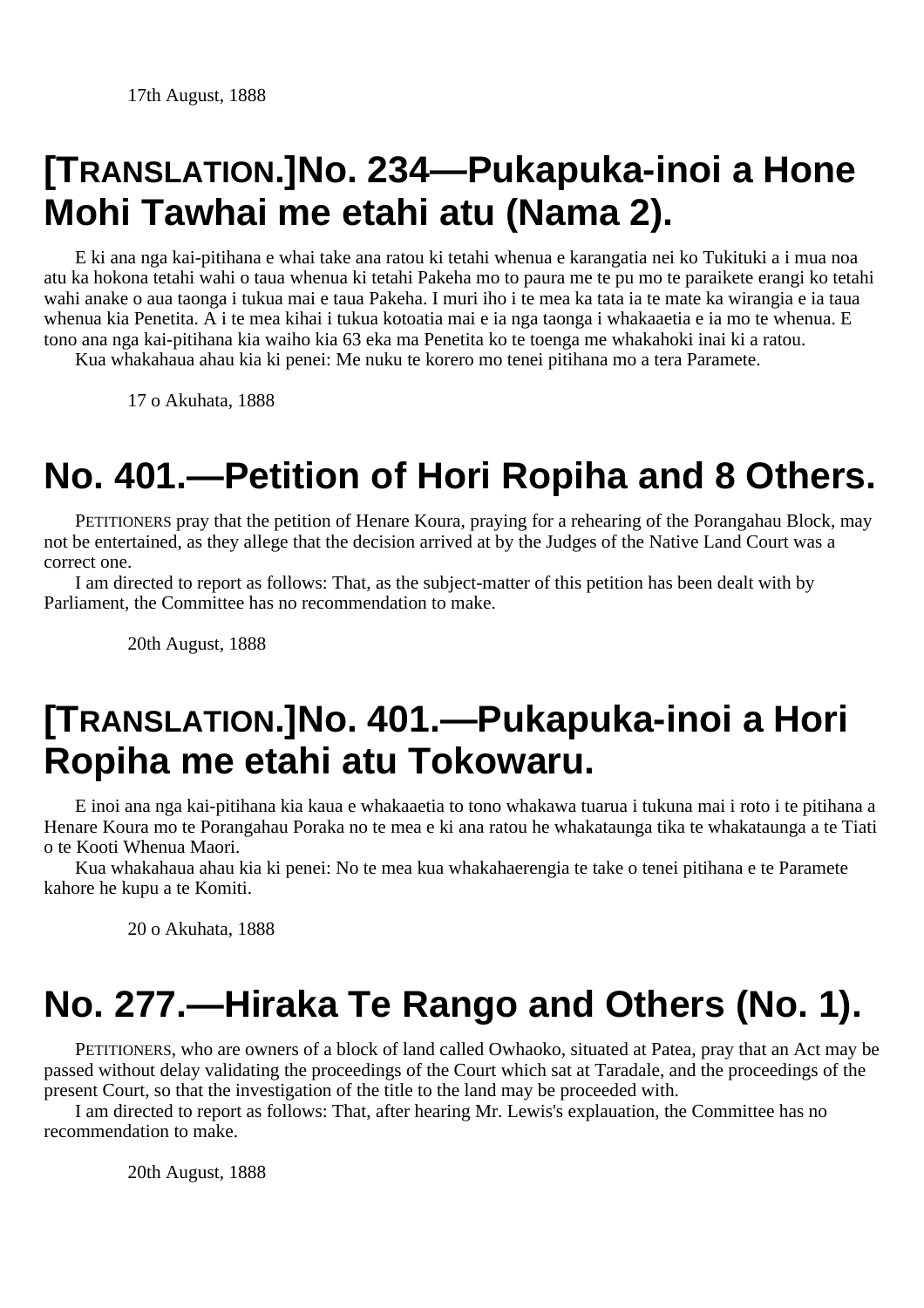# **[TRANSLATION.]No. 277.—Pukapuka-inoi a Hiraka te Rango me etahi atu (No. 1).**

Ko nga kai-pitihana e whai take nei ki tetahi poraka whenua e takoto ana i Patea, a e karangatia ana ko Owhaoko. E inoi ana kia hanga tetahi Ture inaianei ano, hei whakamana i nga mahi a te Kooti i noho i Tarateera, me tenei Kooti hoki, kia ahei te whakawa haere i nga take ki te whenua.

Kua whakahaua ahau kia ki penei: I muri iho i te rongonga ki nga korero a te Ruihi, kahore he kupu a te Komiti.

20 o Akuhata, 1888

# **No. 232.—Petition of Kingi H. Hira, and 59 Others.**

PETITIONERS pray that the allowance of £30 given by the Government to Mr. William King, for distributing medicine to them, may not be reduced, as at present proposed by the Government.

I am directed to report as follows: That this petition should be referred to the Government for consideration.

20th August, 1888

## **[TRANSLATION.]No. 232.—Pukapuka-inoi a Kingi H. Hira me etahi atu Tokorima.**

E inoi ana nga kai-pitihana kia kaua e whakahokia iho penei me ta te Kawanatanga e ki nei i nga moni e £30 pauna e tukuna e ratou kia Wiremu Kingi hei tuku rongoa ki nga Maori.

Kua whakahaua ahau kia ki penei: Me tuku tenei pitihana ki te Kawanatanga kia whiriwhiria e ratou.

20 o Akuhata, 1888

# **No. 294.—Petition of Te Reiroa Pirere and Others (No. 1).**

PETITIONERS protest against the sale of certain reserves which they allege belong to them, and ask that they may be returned to them.

I am directed to report as follows: That the Committee has no recommendation to make.

20th August, 1888

# **[TRANSLATION.]No. 294.—Pukapuka-inoi a Te Reiroa Pirere me etahi atu (No. 1).**

E whakahe ana nga kai-pitihana ki te hokonga o etahi rahui e kiia nei e ratou no ratou, a e inoi ana ratou kia whakahokia mai ki a ratou.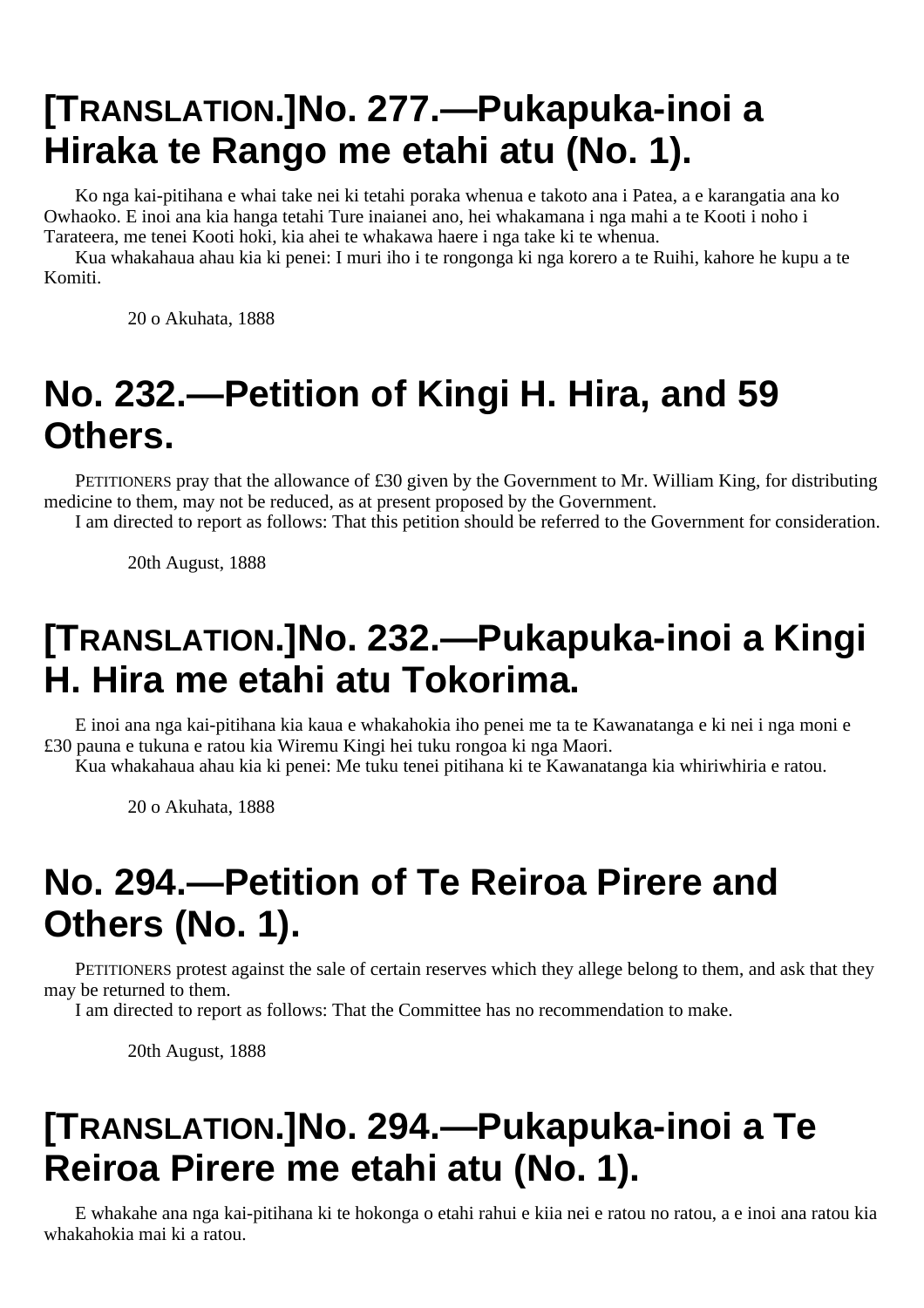20 o Akuhata, 1888

# **No. 266.—Petition of Rawiri Kahia and 22 Others.**

PETITIONERS, who are owners of a block of land called Owhaoko, in the district of Taupo, pray that an Act may be passed to validate the proceedings of the Native Land Court held at Taradale, and also to enable the Court now sitting at Hastings to investigate that block.

I am directed to report as follows: That, after hearing Mr. Lewis's explanation, the Committee has no recommendation to make.

20th August, 1888

#### **[TRANSLATION.]No. 266.—Pukapuka-inoi a Rawiri Kahia me etahi atu e 22.**

Ko nga kai-pitihana e whai take nei ki tetahi poraka whenua e karangatia ana ko Owhaoko kei Taupo e takoto ana, e inoi ana kia hanga tetahi Ture hei whakamana i nga mahi a te Kooti Whenua Maori i noho ki Tarateera a kia ahei ai hoki tenei Kooti e noho nei i Hehitingi te whakawa i taua poraka.

Kua whakahaua ahau kia ki penei: I runga i rongonga ki nga korero whakamarama a te Ruihi, kahore he kupu a te Komiti.

20 o Akuhata, 1888

### **No. 405.—Petition of Hiraka Te Rango and Others (No. 3).**

PETITIONERS pray that the Native Land Act and the Crown and Native Lands Rating Act now before the House may not be passed into law.

I am directed to report as follows: That, as the subject-matter of this petition is now before Parliament, the Committee has no recommendation to make.

20th August, 1888

#### **[TRANSLATION.]No. 405.—Pukapuka-inoi a Hiraka Te Rango me etahi atu (Nama 3).**

E inoi ana nga kai-pitihana kia kaua a paahitia hei Ture te Ture Whenua Maori, me te Ture Reiti i nga Whenua Karauna me nga Whenua Maori e takoto nei i te aroaro o te Whare.

Kua whakahaua ahau kia ki penei: No te mea kei te aroaro o te Paramete nga take o tenei pitihana, kahore he kupu o te Komiti.

20 o Akuhata, 1888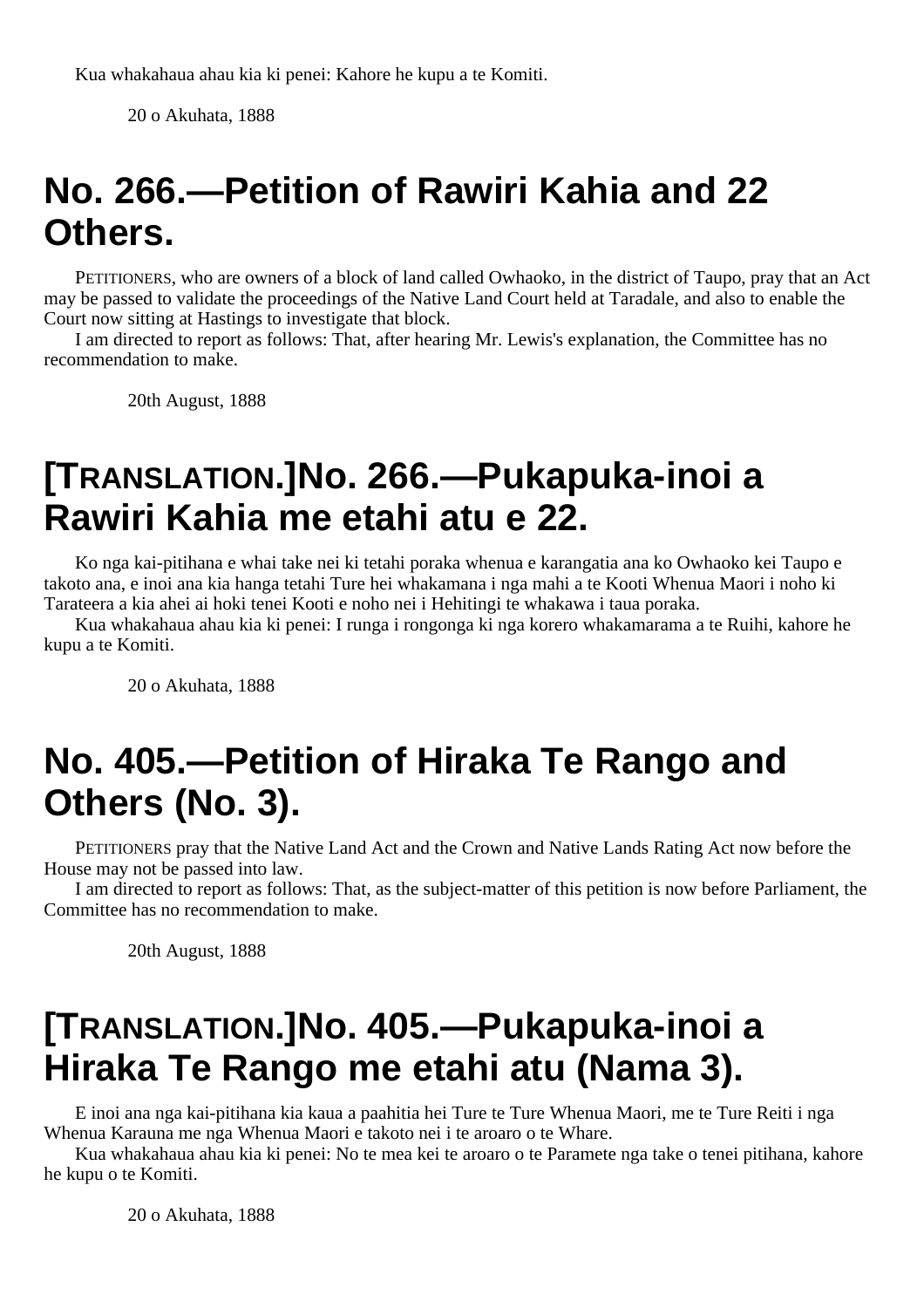# **No. 392.—Petition of Reweti Te Akau and 4 Others.**

PETITIONERS pray that each person's share in a block of land may be divided off, and that the surveyor employed may be instructed accordingly.

I am directed to report as follows: That this petition should be referred to the Government for consideration.

20th August, 1888

#### **[TRANSLATION.]No. 392.—Pukapuka-inoi a Reweti Te Akau me etahi atu Tokowha.**

E inoi ana nga kai-pitihana kia wehea ki ia tangata ki ia tangata nga hea i roto i tetahi poraka whenua a me whakahau nga kairuri kia peratia te ruri.

Kua whakahaua ahau kia ki penei: Me tuku tenei pitihana ki te Kawanatanga kia whiriwhiria e ratou.

20 o Akuhata, 1888

# **No. 341.—Petition of Ngahiraka Rongohikaia.**

PETITIONER states that a piece of land called Rangiahua, situated at Whanganui, was set apart as a burial-ground for their dead. They say that it has been desecrated by the Road Board. They pray that it may be allowed to remain intact.

I am directed to report as follows: That the petition should be referred to the Government for inquiry.

20th August, 1888

#### **[TRANSLATION.]No. 341.—Pukapuka-inoi a Ngahiraka Rongohikaia.**

E KI ana te kai-pitihana i wehea tetahi whenua e karangatia ana ko Rangiahua urupa kei Whanganui e takoto ana. E ki ana ratou kua taka kinotia taua whenua e te Rori Poari. A e inoi ana ratou kia kaua e taka kinotia taua whenua erangi me waiho kia takoto toitu ana.

Kua whakahaua ahau kia ki penei: Me tuku tenei pitihana ki te Kawanatanga kia whiriwhiria e ratou.

20 o Akuhata, 1888

#### **No. 430.—Petition of Te Reiroa Pirere and Others (No. 2).**

PETITIONERS say they are some of the grantees of a reserve made to them by Sir Donald McLean in 1849. They say they were induced to sign a deed made out by one George Rees, which purported to be a deed of lease but was a deed of sale. They would never have signed the deed had they known its real purport. They pray for inquiry.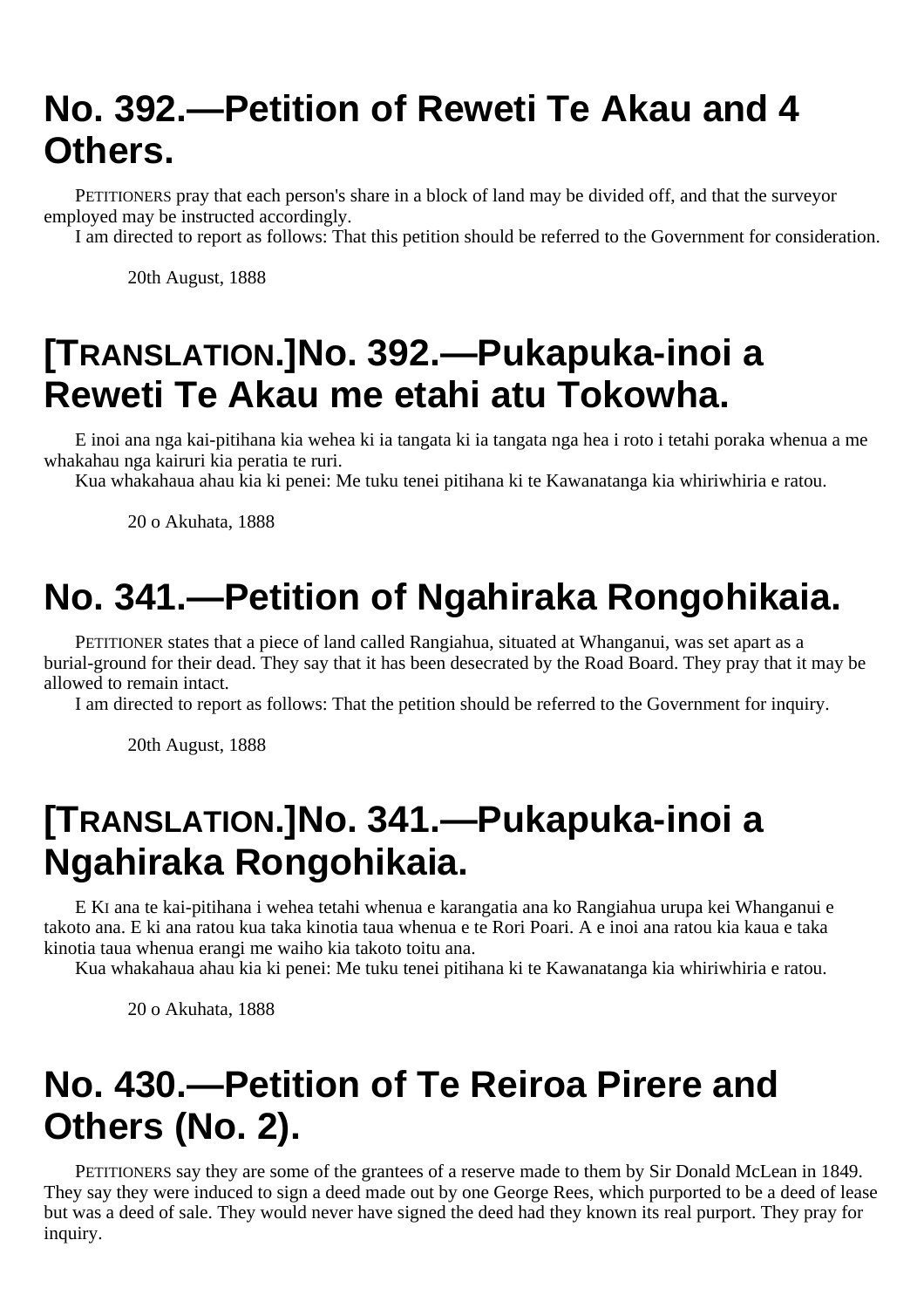20th August, 1888

#### **[TRANSLATION.]No. 430.—Pukapuka-inoi a Te Reiroa Pirere me etahi atu (Nama 2).**

E Ki ana nga kai-pitihana ko ratou etahi o nga tangata i uru ki te Karauna karaati mo tetahi rahui i tukuna mo ratou e Ta Tanara Makarini i te tau 1849. E kii ana ratou i whakahaua ratou kia haina i tetahi Tiiti e Hori Riihi i meatia hei Tiiti Riihi. Otira he Tiiti hoko ke taua Tiiti. Ekore rawa ratou e haina i taua Tiiti mei mohio ratou he Tiiti hoko. E inoi ana ratou kia rapua nga tikanga o taua mea.

Kua whakahaua ahau kia ki penei: Kahore he kupu a te Komiti mo runga i tenei tono.

20 o Akuhata, 1888

### **No. 267.—Petition of Hapeta Te Haku Rangituatia and 14 Othes.**

Petitioners, who have an interest in a block of land called Tauponuiatia, which passed through the Court in 1886, have heard that a rehearing of that block has been asked for by Hitiri te Paerata and others. They pray that, in the event of a petition being inquired into for a rehearing, certain persons whom they name may be summoned to give evidence.

I am directed to report as follows: That, as the matter is now under investigation by the Supreme Court, the Committee has no recommendation to make

20th August, 1888

#### **[TRANSLATION.]No. 267.—Pukapuka-inoi a Hapeta te Haku Rangituatia me etahi atu 14.**

E ki ana nga kai-pitihana e whai take nei ki tetahi poraka whenua e karangatia nei ko Tauponuiatia kua rongo ratou kua tukua he tono whakawa tuarua e Hitiri te Paerata me etahi atu. I whakawakia taua whenua e te Kooti i te tau 1886. E mea ana nga kai-pitihana ki te whiriwhiria nga take tono whakawa tuarua o taua pitihana me tamana etahi tangata ki te tuku korero mo runga i taua pitihana.

Kua whakahaua ahau kia ki penei no te mea kei te aroaro o te Hupirimi Kooti tenei take. Kahore he kupu a te Komiti.

20 o Akuhata, 1888

#### **No. 253.—Petition of Tamati Ranapiri and 17 Others.**

PETITIONERS, who have an interest in the Ohau No. 3 Block, which was awarded by the Native Land Court, were told there was a charge of £150 on the land for surveys. They consider the Government should pay for the surveys. They pray that the amount may be reduced.

I am directed to report as follows: That this petition should be referred to the Government for consideration.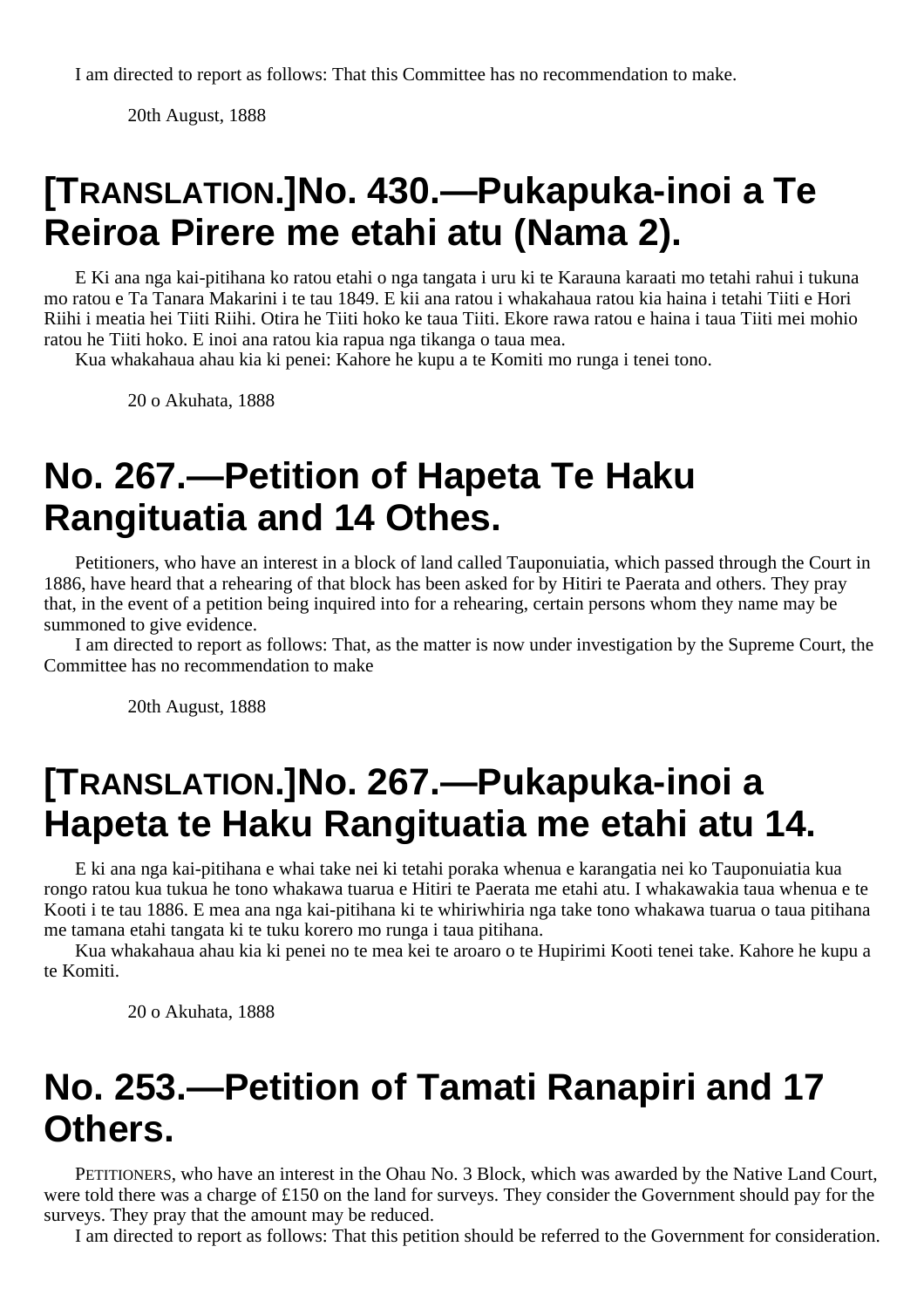# **[TRANSLATION.]No. 253.—Pukapuka-inoi a Tamati Ranapiri me etahi atu tekau ma whitu.**

E ki ana nga kai-pitihana e whai take ana ratou ki te Ohau No. 3 poraka a i te whakataunga a te Kooti i kiia mai £150 kei runga i taua whenua hei utu mo nga kairuri. E whakaaro ana nga kia-pitihana he mea tika ma te Kawanatanga e utu te ruritanga. A e inoi ana ratou kia whakahokia iho aua moni.

Kua whakahaua ahau kia ki penei: Me tuku tenei pitihana ki te Kawanatanga kia whiriwhiria e ratou.

20 o Akuhata, 1888

#### **No. 429.—Petition of W. D. Te Awha and 10 Others.**

PETITIONERS state that object to their lands being surveyed in blocks; they wish to hold it in severalty, and ask that the surveyors may be instructed accordingly.

I am directed to report as follows: That this petition should be referred to the Government for consideration.

20th August, 1888

# **[TRANSLATION.]Ho. 429.—Pukapuka-inoi a W. D. Te Awha me etahi atu 10.**

E ki ana nga kai-pitihana kakore ratou o pai kia ruritia porakatia o ratou whenua erangi me wehe ki ia tangata ki ia tangata tona whenua a e tono ana ratou kia whakahaua nga kairuri kia peratia te ruri. Kua whakahaua ahau kia ki penei: Me tuku tenei pitihana ki te Kawangatanga kia whiriwhiria e ratou.

20 o Akuhata, 1888

# **No. 273.—Petition of Taiawa Te Ope and 61 Others.**

PETITIONERS, who claim to be the rightful owners of a block of land called Te Kapua state that when it was heard by the Native Land Court it was wrongfully awarded to Hone Tumango and his tribe. They pray that a rehearing may take place.

I am directed to report as follows: That the Committee has no recommendation to make.

20th August, 1888

# **[TRANSLATION.]No. 273.—Pukapukua-inoi a Taiawa Te Ope me otahi atu e 61.**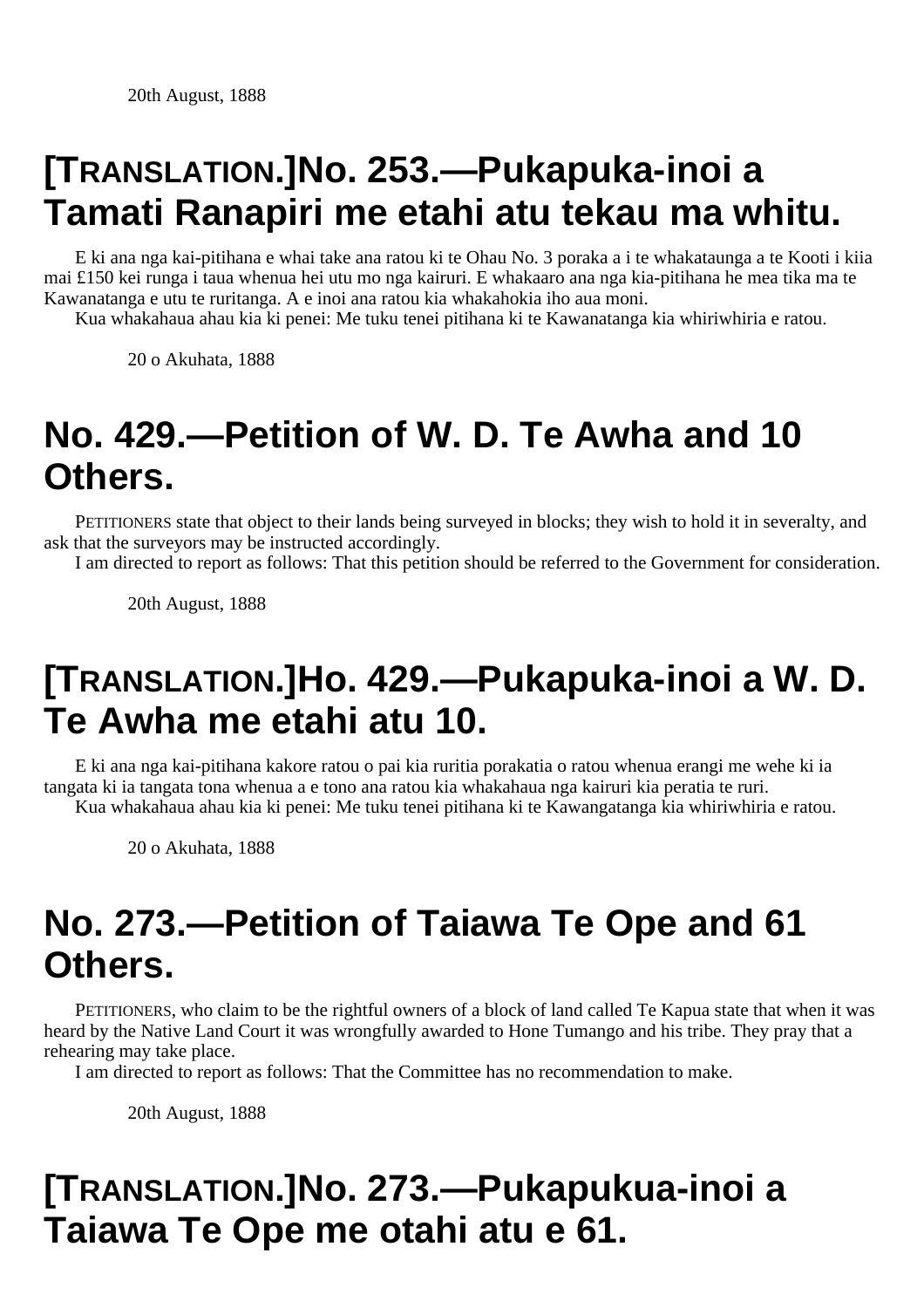Ko nga kai-pitihana e mea nei e whai take ana ki tetahi poraka whenua e karangatia ana ko Te Kapua e ki ana i whakataua hetia taua whenua e te Kooti Whenua. Maori kia Hone Tumango me tona iwi. E inoi and ratou kia whakawakia tuaruatia taua whenua.

Kua whakahaua ahau kia ki penei: Kahore he kupu a te Komiti.

20 o Akuhata, 1888

# **No.163, Sess. I., 1887.—Petition of Tiahuia.**

PETITIONER asks that a piece of land of about 74 acres at Mangere, Auckland, be secured to her, she being the successor, by will, to the deceased owner, Tamati Ngapora.

I am directed to report as follows: That this petition should be referred to the Government for consideration.

20th August, 1888

#### **[TRANSLATION.]No. 163, Sess. I., 1887.—Pukapuka-noi a Tiahuia.**

E inoi ana te kai-pitihana kia Whakatuturutia atu ki aia etahi piihi whenua i Mangere e 74 eka, no te mea ko ia te kairiwhi i runga i te wira a Tamati Ngapora.

Kua whakahaua ahau kia ki Penei: Me tuku tenei pitihana ki te Kawanatanga kia whiriwhiria e ratou.

20 o Akuhata, 1888

#### **No.440.—Petition of Ratana Te Kapaiwaho and 131 Others.**

PETITIONERS pray that "The Thermal Springs Act, 1888," may not be passed, and that the Act of 1881 may not be repeated until a good Bill is substituted for it.

I am directed to report as follows: That, after hearing Mr. L Lewis's explanation, the Committee has no recommendation to make.

20th August, 1888

### **[TRANSLATION.]No. 440.—Pukapuka-inoi a Ratana Te Kapaiwaho me etahi atu 131.**

E inoi ana nga kia pitihana kia kaua e paahitia "Te Ture Ngawha, 1888," a kia kaua e whakakorea te Ture o te tau 1881 kia oti rano he Pire pai.

Kua whakahaua ahau kia ki penei: I muri iho i te rongonga ki nga kupu whakamarama mai a te Ruihi, kahore he kupu a te Komiti.

20 o Akuhata, 1888

# **No. 390.—Petition of Karaitiana Ruru and 212**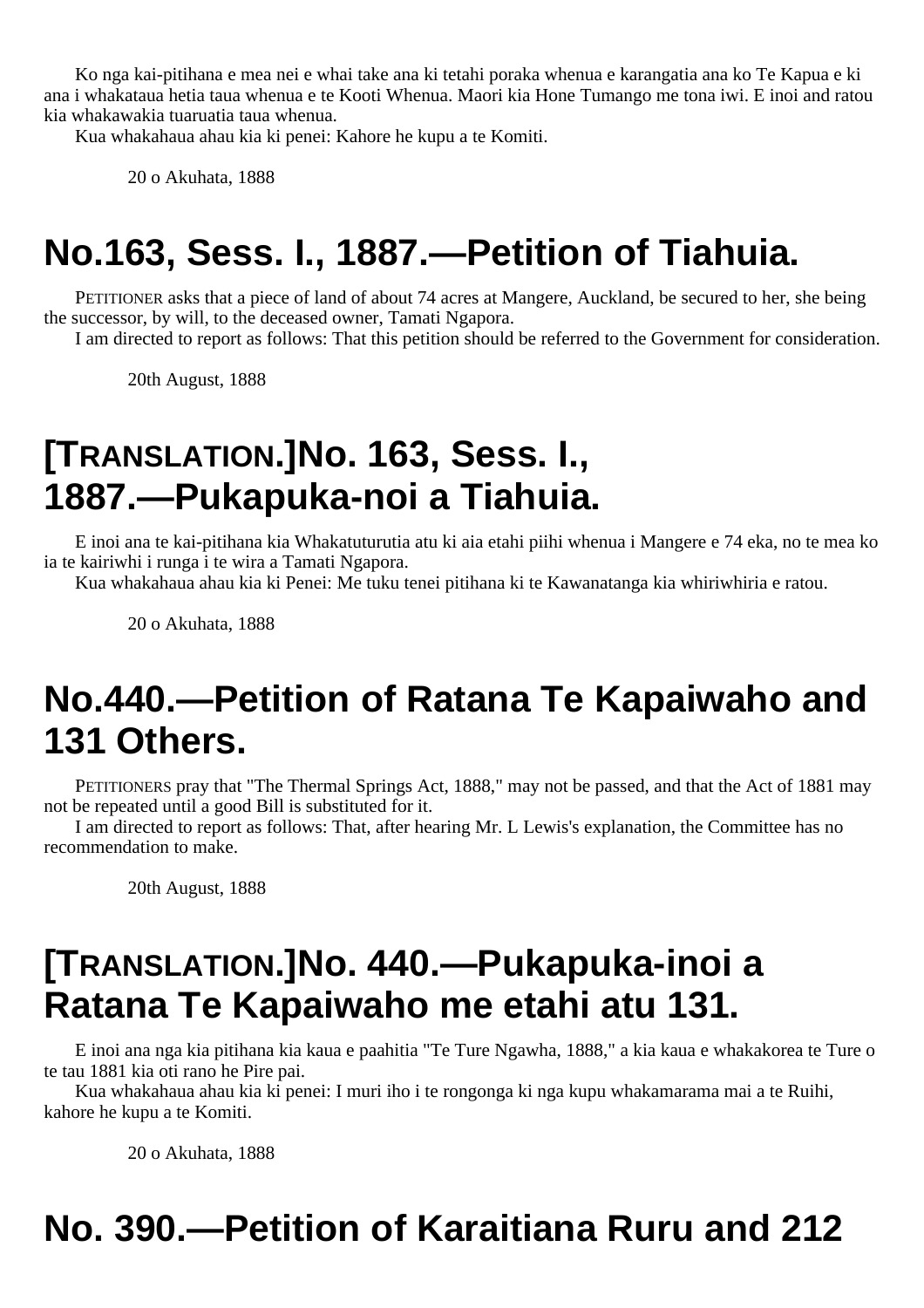#### **Others.**

PETITIONERS pray that, in the event of Te Kooti and his followers coming to their district, he may be treated in a friendly manner by both Europeans and Maoris.

I am directed to report as follows: That the Committee has no recommendation to make.

20th August, 1888

# **[TRANSLATION.]No. 390.—Pukapuka-inoi a Karaitiana Ruru me etahi atu 212.**

E inoi ana nga kai-pitihana kia tau te mahi aroha a te Pakeha. a te Maori kia Te Kooti me ona hoa ina haere mai ki to ratou takiwa.

Kua whakahaua ahau kia ki penei: Kahore he kupu a te Komiti.

20 o Akuhata, 1888

### **No. 466.—Petition of Mita Karaka Tapea.**

PETITIONER prays that inquiry may be made into the action of EpihaTaika and his relations in selling petitioner's land without authority.

I am directed to report as follows: That this Committee has no recommendation to make.

20th August, 1888

### **[TRANSLATION.]No. 466.—Pukapuka-inoi a Mita Karaka Tapea.**

E inoi ana te kai-pitihana kia rapua nga tikanga o te mahi a Epiha Taika mo ona huanga i runga i te hokonga o te whenua o te kai-pitihana i te mea kihai i tukua atu he mana ki taua tangata ki te hoko. Kua whakahaua ahau kia ki penei: Kahore he kupu a te Komiti mo ruuga i tenei tono.

20 o Akuhata, 1888

# **No. 84.—Petition of Tuta Nihoniho and Others (No. 2).**

PETITIONER pray that no Act be passed by Parliament granting a third hearing of the Waipiro (East Coast) Block, on the grounds that such course would incur heavy expense and further trouble.

I am directed to report as follows: That, as the subject matter of this petition has been dealt with by Parliament, the Committee has no rocommendation to make.

20th August, 1888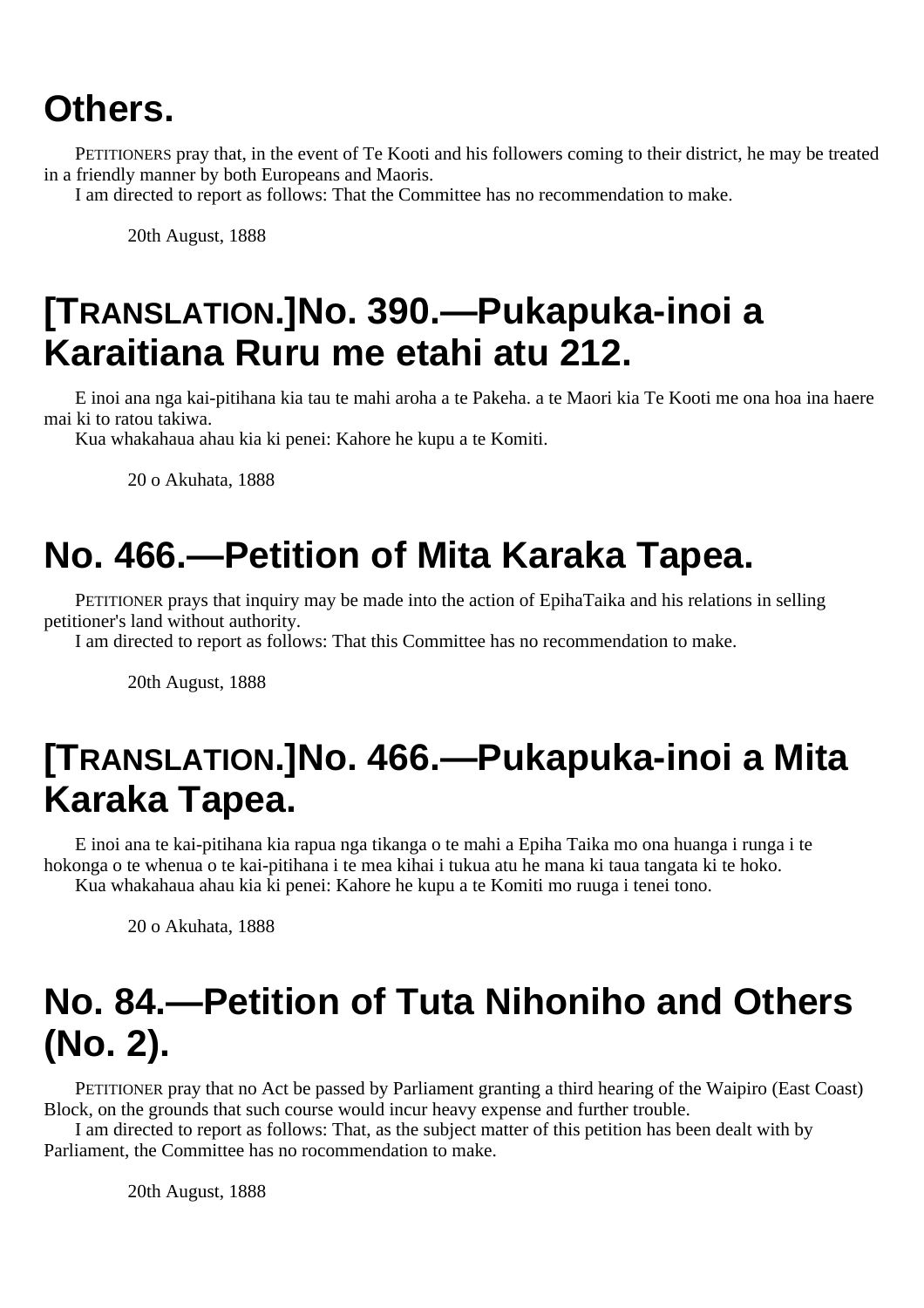# **[TRANSLATION.]No. 84.—Pukapuka-inoi Tuta Nihoniho me etahi atu (Nama 2).**

E inoi ana nga kai-pitihana kia kaua e paahitia he Ture i tenei Paremete hei whakawa, tuatoru mo te Waipiro poraka i te Tai Rawhiti, no te mea ka pau kau nga rawa i te whakawakanga me te nui o te raruraru.

Kua whakahaua ahau kia ki penei: No te mea kua oti nga take o tenei pitihana te whakahaere e te Whare, kahore he kupu a te Komiti.

20 o Akuhata, 1888

# **No. 127, Sess. I., 1887.—Petition of Te Kere Ngataierua and 2 Others.**

PETITIONERS state that they have an interest in the Waimarino Block, which has been lately sold to the Government. They state that the block was sold without their knowledge and consent. They pray that the matter may be inquired into, and relief afforded them if possible.

I am directed to report as follows: That, after reading the memorandum of the Land Purchase Officer, the Committee has no recommendation to make.

21st August, 1888

## **[TRANSLATION.]No. 127, Sess. I., 1887.—Whakataunga mo runga i te pitihana a Te Kere Ngataierua me etahi atu tokorua.**

E ki ana nga kai-pitihana e whai take ana ratou ki te Waimarino Poraka i hokona i naia tata nei ki te Kawanatanga. E ki ana ratou i hokona taua poraka i t e mea kahore natou i mohio. E inoi ana ratou i naianei kia rapua nga tikanga o taua hoko me te tuku i tetahi ora ki a ratou.

Kua whakahaua ahau kia ki penei: I muri iho i te korerotanga i te pukupuka a te Apiha hook

21 o Akutata, 1888

# **No. 80.—Petition of Te Rangitutangatanga.**

PETITIONER, who claims to have a large interest in the Waimarion Block, states that he never signed the deed of sale of the said block, although his name appears on the deed. He also states that he has never received any share of the purchase-money.

I am directed to report as follows: That, as the petitioner has not furnished any evidence in support of the allegations contanied in the petition, the Committe has no recommendation to make.

21st August 1888

# **[TRANSLATION.]No.80.—Whakataunga mo runga**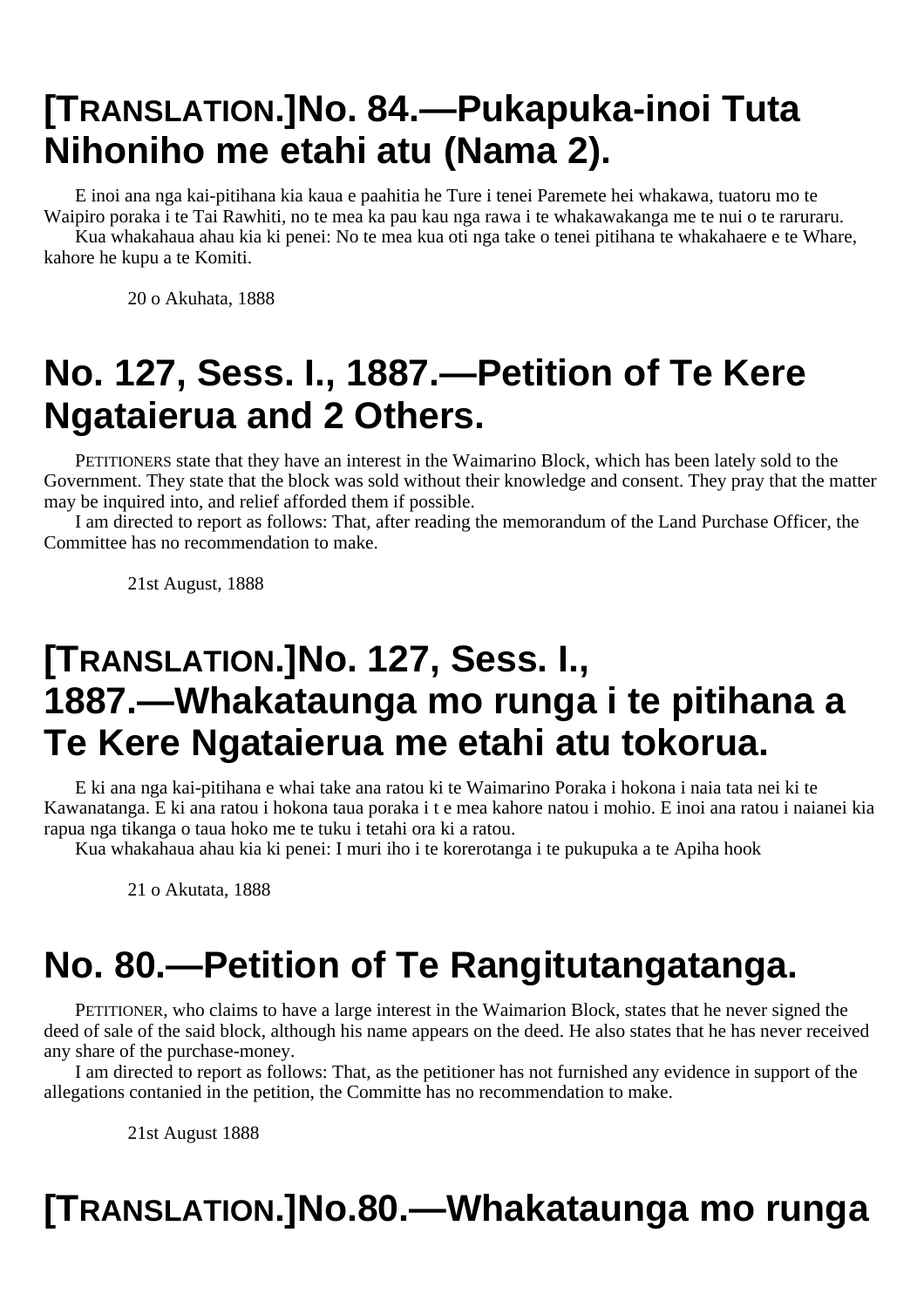# **i te pitihana a Te Rangitutangatanga.**

Ko te kai-pitihana e ki nei he nui ana take ki te Waimarino Poraka e ki ana kahore ia i haina i te Tiiti hoko o taua poraka ahakoa e mau ana tonga ingoa i roto i taua Tiiti. E mea ana hoki ia kahore i riro i aia tetahi hea o nga moni hoko.

Kua whakahaua ahua kia ki penei: No te mea kihai i tukuna mai e te kaii-pitihana tetahi korero hei tautoko i nga korero e mau ana i roto i te pitihana, kahore he kupu a te Komiti.

21 o Akuhata, 1888

# **No. 59—Petition of Para Te Hiwinui and 3 Others.**

PETITIONERS pray that the Rereatukahia Block, which was sold to the Government by Moananui, may be returned to them, as it was wrongfully sold.

I am directed to report as follows: That the consideration of this petition be postponed till next session.

21st August, 1888

### **[TRANSLATION.]No. 59.—Whakataunga mo runga i te pitihana a a Para te Hiwinui me etahi atu tokotoru.**

E inoi ana nga kai-pitihana kai whakahokia ki a ratou te Rereatukahia Poraka i hokona ki te Kawanatanga e te Moananui no te mea i hokona hetia.

Kua whakahaua ahau kia ki penei: Me nuku te korerotanga o tenei pitihana mo a tenei Paramete e haere ake nei.

21 o Akahata, 1888

# **No. 54.—Petition of Makere Tawhai and Another (No. 2).**

PETITIONERS pray that a block of land called Marikuuku, taken by the Government, may be returned to them, as it has been wrong fully taken.

I am directed to report as follows: That the consideration of this petition be postponed till next session.

21st August, 1888

# **[TRANSLATION.]No. 54.—Whakataunga mo runga i te pitihana a Makere Tawhai me tahi atu (Nama 2).**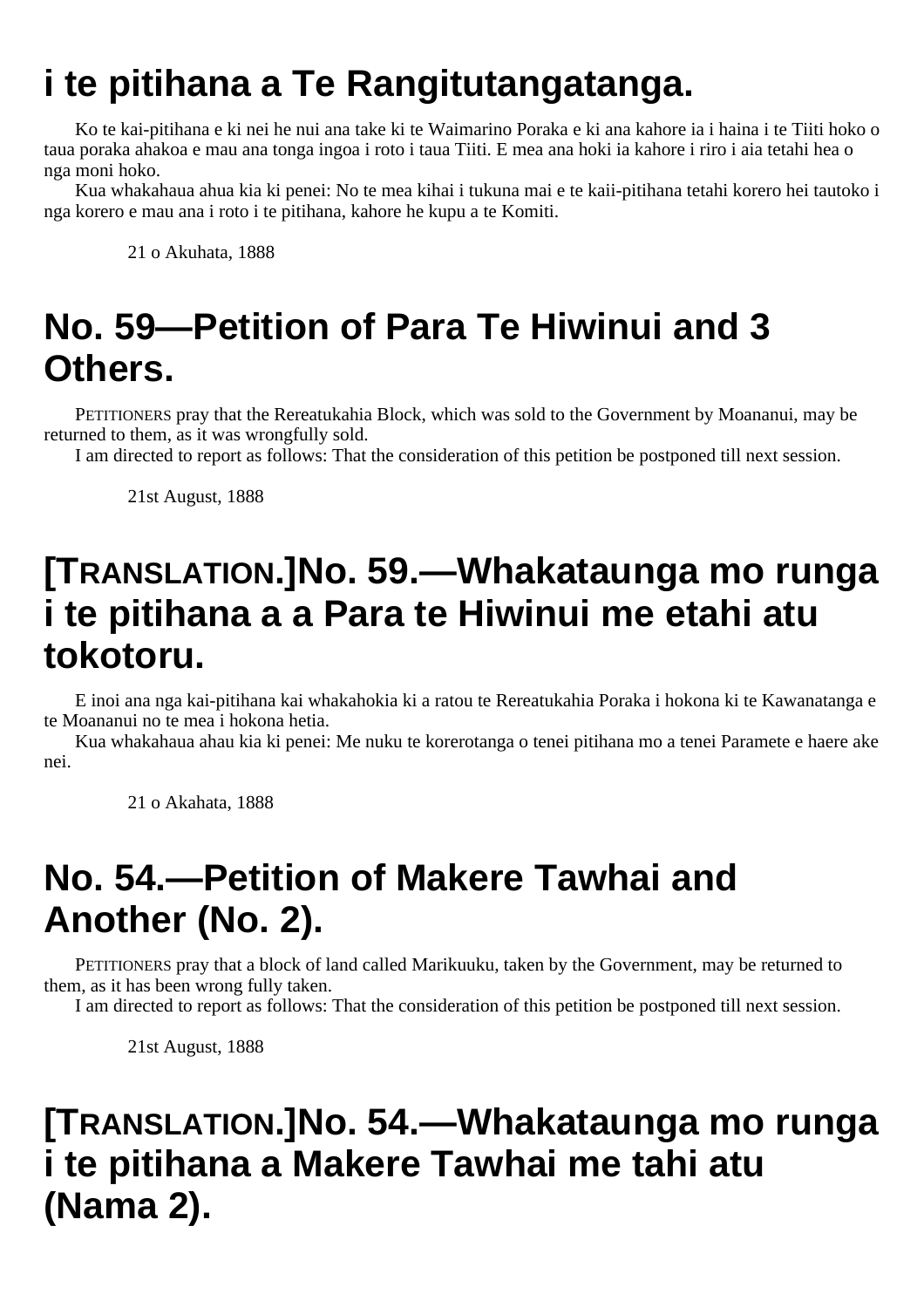E inoi ana nga kai-pitiana kia whakahokia ki a ratou tetahi poraka whenua i raupatutia e te Kawanatanga a e karangatia ana ko Marikuuku.

Kua whakahaua ahau kia ki penei: Me nuku te korerotanga o tenei Pitihana, mo a tenei Paramete o haereake nei.

21 o Akuhata, 1888

#### **No. 422, Sess, II. 1887.—Petition of John Chadwick.**

PETITIONER prays that he may be paid  $\pounds$ 100 which he agreed to take for money owed to him by certain Natives, and which Mr. Ballance, then Native Minister, Promised should be paid to him, but which promise was never carried out.

I am directed to report as follows: That the promise of the Government to pay  $\pounds 100$  was conditional upon the Natives assenting, but that, as the Natives did not assent, this Committee has no recommendation to make.

20th August, 1888

# **[TRANSLATION.]No 422, Sess. II. 1887.—Pukapuka-inoi a Hone Tiaruwika.**

E inoi ana te kai-pitihana kia utua ki aia nga moni £100 i whakaae ai ia ki te tango hei whakaea i nga moni ana i nama e etahi Maori, a i whakaaetia hoki e te Paranihi Minita Maori me utu ki te kai-pitihana, otira kihai taua whakaaetanga i whakamana.

Kua whakahaua ahau kia ki penei: i haere te whakaae a te Kawanatanga kia utua aua moni i runga i te whakaae a nga Maori, a i runga i te mea kihai i whakaae nga Maori, kahore he kupu a te Komiti

20 o Akuhata, 1888

#### **No. 279.—Petition of Pine Hurunuiorangi and 8 Others.**

PETITIONERS pray that the sum of £40 may be paid to them by the Government for the use of a quarry which has been opened on their land called Rakautatahi.

I am directed to report as follows: That this petition should be referred to the Government for Inquiry.

24th August, 1888

## **[TRANSLATION.]No. 279.—Pukapuka-inoi a Pine Hurunuiorangi me etahi atu Tokowaru.**

E inoi ana nga kai-pitihana kia utua ki a ratou nga moni e £40 a te Kawanatanga hei utu mo te keringa kohatu i mahia i runga i to ratou whenua e karangatia nei ko Rakautahi.

Kua whakahaua, ahau kia ki penei: Me tuku tenei pitihana ki te Kawanatanga kia rapua e ratou nga tikanga.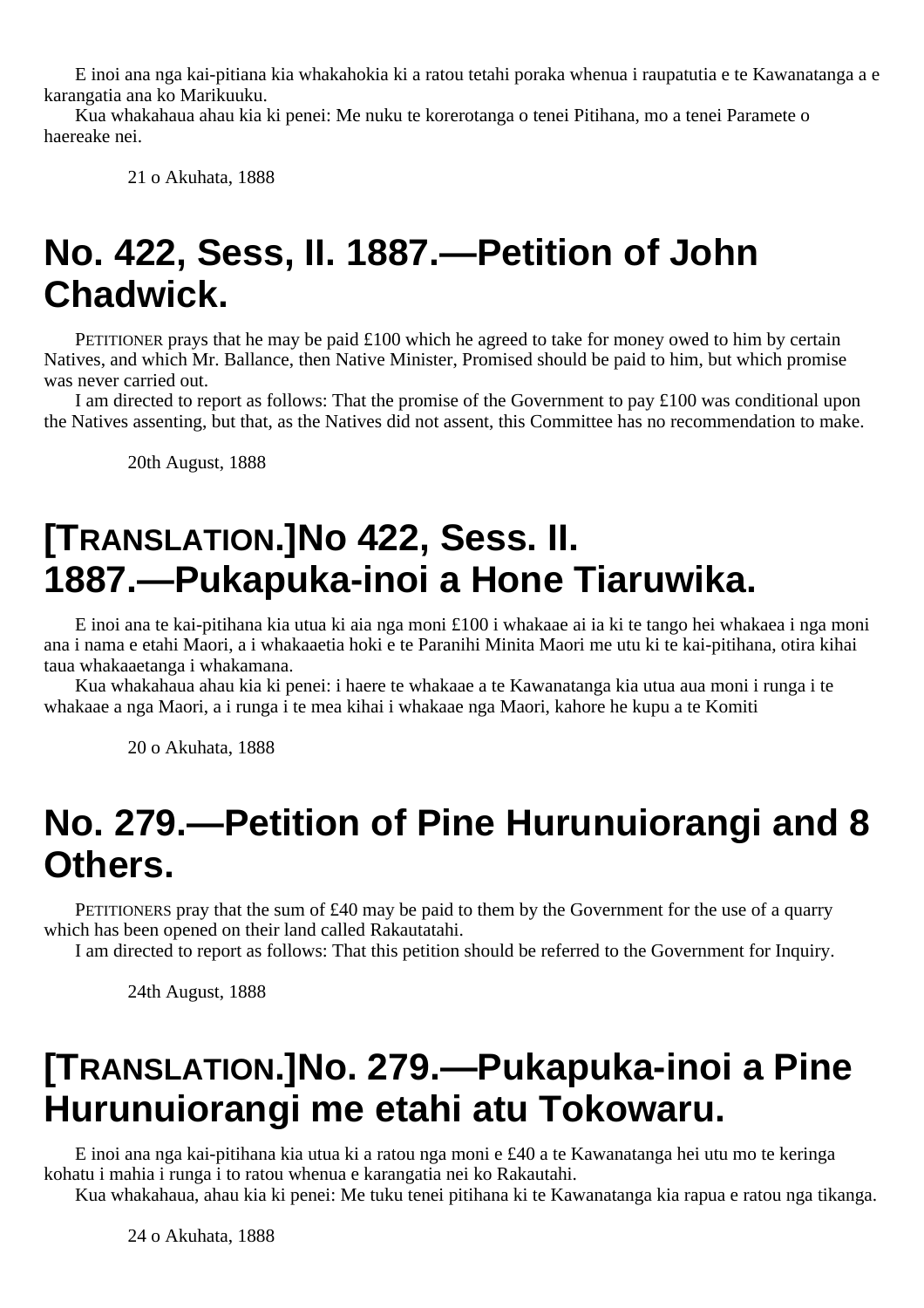# **No. 417.—Petition of Arapeta Haeretuterangi and Another.**

PETITIONERS pray that their grievances arising out of the Marimotu case and their treatment by the Native Land Court may be inquired into.

I am directed to report as follows: That this petition should be referred to the Government for inquiry.

22nd August, 1888

### **[TRANSLATION.]No. 417.—Pukapuka-inoi a Arapeta Haeretuterangi me tetahi atu.**

E inoi ana nga kai-pitihana kia whiriwhiria to ratou mate i runga i te Murimotu Poraka me to ratou mate hoki i runga i nga whakahaere a te Kooti Whenua Maori i runga i taua keehi.

Kua whakahaua ahau kia ki penei: Me tuku tenei pitihana ki te Kawanatanga kia rapua e ratou nga tikanga.

22 o Akuhata, 1888

# **No. 83.—Petition of Tuta Nihoniho and Others (No. 1).**

PETITIONERS state that when the Paraeroa Block was decided in their favour Major Ropata Wahawaha expressed satisfaction at the decision given, and gave his word that he would not apply for a rehearing, but that, as he has now applied for a rehearing, and as the rehearing has been granted, petitioners pray that the applications may be made by order of Parliament to pay expenses which they are likely to be put to during the rehearing.

I am directed to report as follows: That, as there is no evidence adduced in suport of this petition, the Committee has no recommendation to make.

22nd August, 1888

## **[TRANSLATION.]No. 83.—Pukapuka-inoi a Tuta Nihoniho me etahi atu (Nama 1).**

E ki ana nga kai-pitihana i whakaae a Meiha Ropata ki te whakataunga a te Kooti i te Paraeroa Poraka, a i mea ano hoki ia e kore ia e tono kia whakawakia tuaruatia. Heoi i te mea kua tono ia kia whakawakia tuaruatia, a kua whakaaetia taua whakawa tuarua. E inoi ana nga kai-pitihana kia whakataua e te Paramete kia utua e nga kaitono nga utu katoa e tau ana ki runga i nga kai-pitihana ina whakawakia taua keehi.

Kua whakahaua ahau kia ki penei: No te mea kahore he korero hei tautoko i nga korero o tenei pitihana, kahora he kupu a te Komiti.

22 o Akuhata, 1888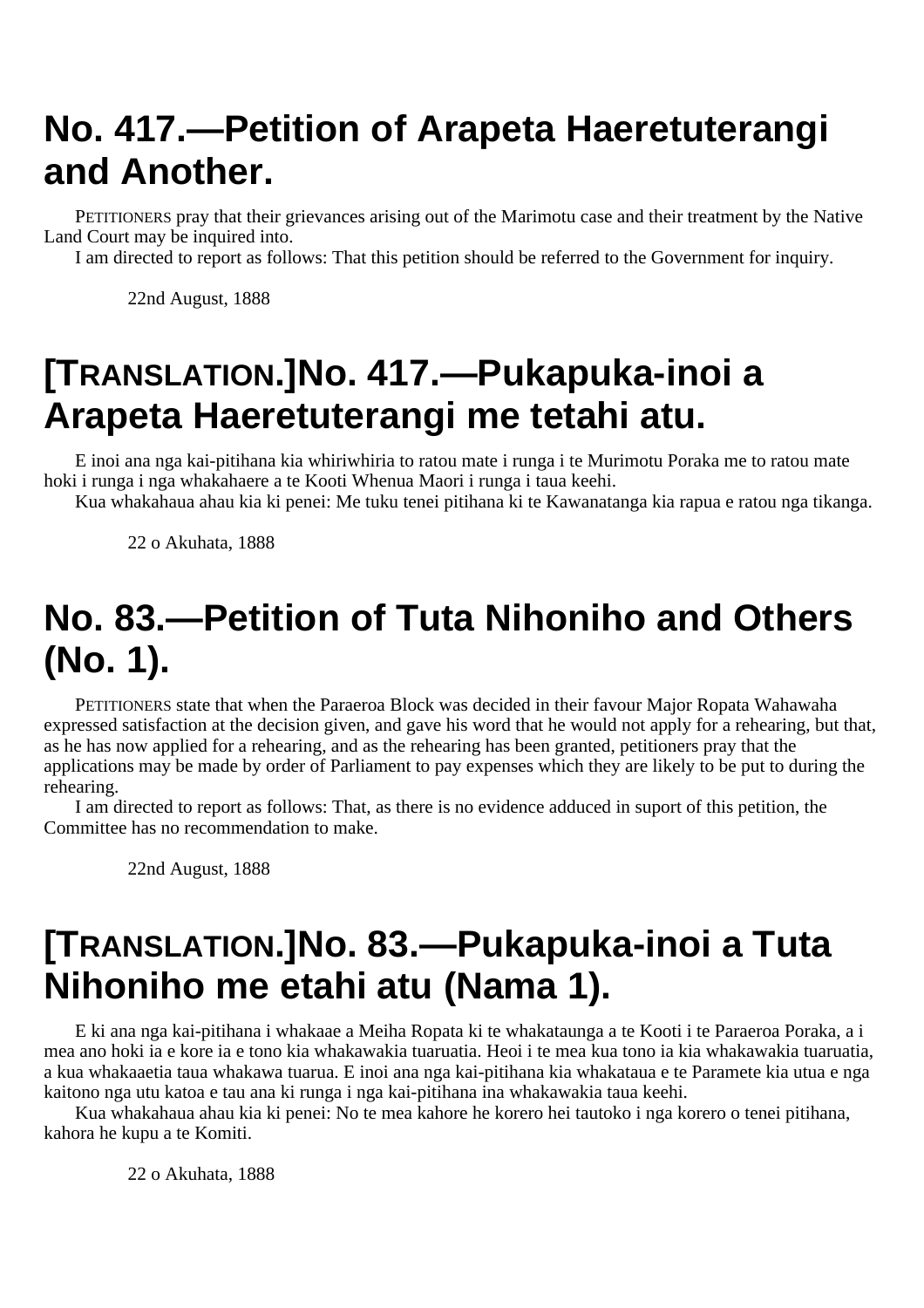**Nos. 139 (Sess. I., 1887), 113 (Sess. II.,1887), 188 (Sess, II., 1887), 494 (Sess. II., 1887), 40, 125 128, 154, 199, 278, 299, 342, 369, 377, 383, 399, 400, 461.—Petitions of Te Rina Mete Kingi, Ihaka Rangiahua and 4 Others, Ihaka Paha and 18 Others, Henare Matua and 25 Others, Kapi Kaniha and 52 Others, Retireti Tapihana and 25 Others, Petera te Pukuatua and 44 Others, Retireti Tapihana and Another, Haare Penetito and 14 Others, W. Matenga Waharoa and 5 Others, Hare Paraha and 14 Others, Haora Tareranui and Another, Takawheta Niheta and 6 Others, Pohonga Iti and 3 Others, Ngatai te Mamaku and 19 Others, Hiraka Te Rango and Others (No. 2), Winiata te Wharo and 6 Others, Whakawharaiterangi and 57 Others.**

PETITIONERS pray that rehearings may take place relative to the several blocks of land to which their petitions refer.

I am directed to report aa follows: That the above-mentioned petitions for rehearing have been referred to your Committee; but time will not permit of their being considered this session. The inquiry into petitions of this character necessarily occupies considerable time, and requires evidence not easily obtainable by a Committee sitting in Wellingtion. The Committee is of opinion that the Whole of these petitions should be referred to the Government with a recommendation that inquiry should be made into each case, with the view of next session having some tribunal appointed to deal with such cases as the Government finds, on inqury deserve consideration.

24th August, 1888

**[TRANSLATION.]Nos. 139(Sess. I., 1887), 113(Sess. II., 1887)188 (Sess II., 1887), 494 (Sess. II., 1887), 40, 125, 128, 199, 278, 342, 369, 377, 383, 399, 400, 461.—Pukapuka-inoi Te Rina Mete Kingi, Ihaka Rangiahura me etahi**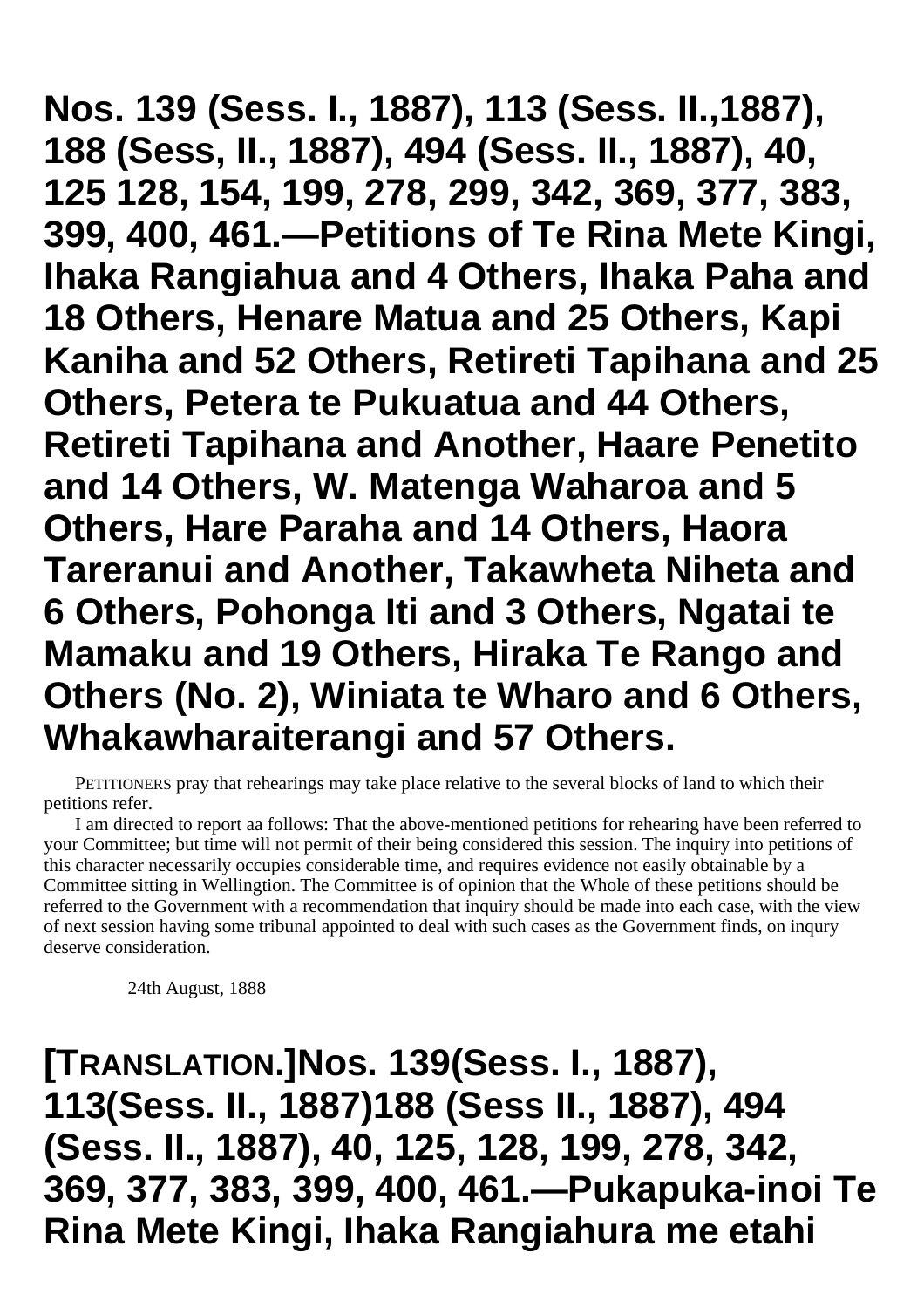**atu e 4, Ihaka Paha me etahi atu Tokowha, a Henare Matua me etahi atu e 25, a Kapi Kaniha me etahi atu e 52, a Retireti Tapihana me etahi atu e 25, a Petera te Pukuatua me etahi atu e 44, a Retireti Tapihana me tetahi atu, a Haare Penetito me etahi atu e 14, a W. Matenga Waharoa me etahi atu Tokorima, a Hare Paraha me etahi atu e 14, a Haora Tareranui me tetahi atu, a Takawheta Niheta me etahi atu Toko-ono, a Pahongo Iti me etahi atu Tokotoru, a Ngatai Te Mamamaku me etahi atu e 19, a Hiraka Te Rango me etahi atu (No. 2), Winiata te Wharo me etahi atu e 6, a Whakawharaiterangi me etahi atu e 57.**

E Inoi ana nga kai-pitihana kia whakawakia tuaruatoa nga tini poraka kua whakahuatia nei e nga kai-pitihana.

Kua whakahaua ahau kia ki penei: Ko nga pitihana kua whakahuatia i runga ake nei kua tukua ki ta koutou Komiti. Erangi e kore e whai taima i tenei Paramete hei whiriwhiri i aua pitihana. He nui hoki te taima a pau ana i te whiriwhiringa i nga pitihana penei, a kahore e ngawari te huarahi e riro mai ai he korero mo runga i nga pitihana i te Komiti e noho ana i Poneke. No reira e whakaaro ana te Komiti ko te mea tika me tuku enei pitihana ki te Kawanatanga me te tono kia rapua nga tikanga o ia keehi kia ahei ai a tenei Paramete e haere ake nei te whakatu i tetahi Kooti Tika hei Whakahaere i nga keehi i whakaaro ai te Kawanatanga he mea tika kia whiriwhiria.

24 o Akuhata, 1888

# **No. 261.—Petition of Toha Rahurahu and Others.**

PETITIONERS, who claim to be the owners of the Mohaka and Waikare Blocks, pray that an Act may be passed to enable the Native Land Court to adjudicate upon those blocks with a view of including those were left out, and striking out those whose names were admitted wrongfully.

I am directed to report as follows: That the petition be postponed until next session. [For evidence, vide I.-3c.]

24th August, 1888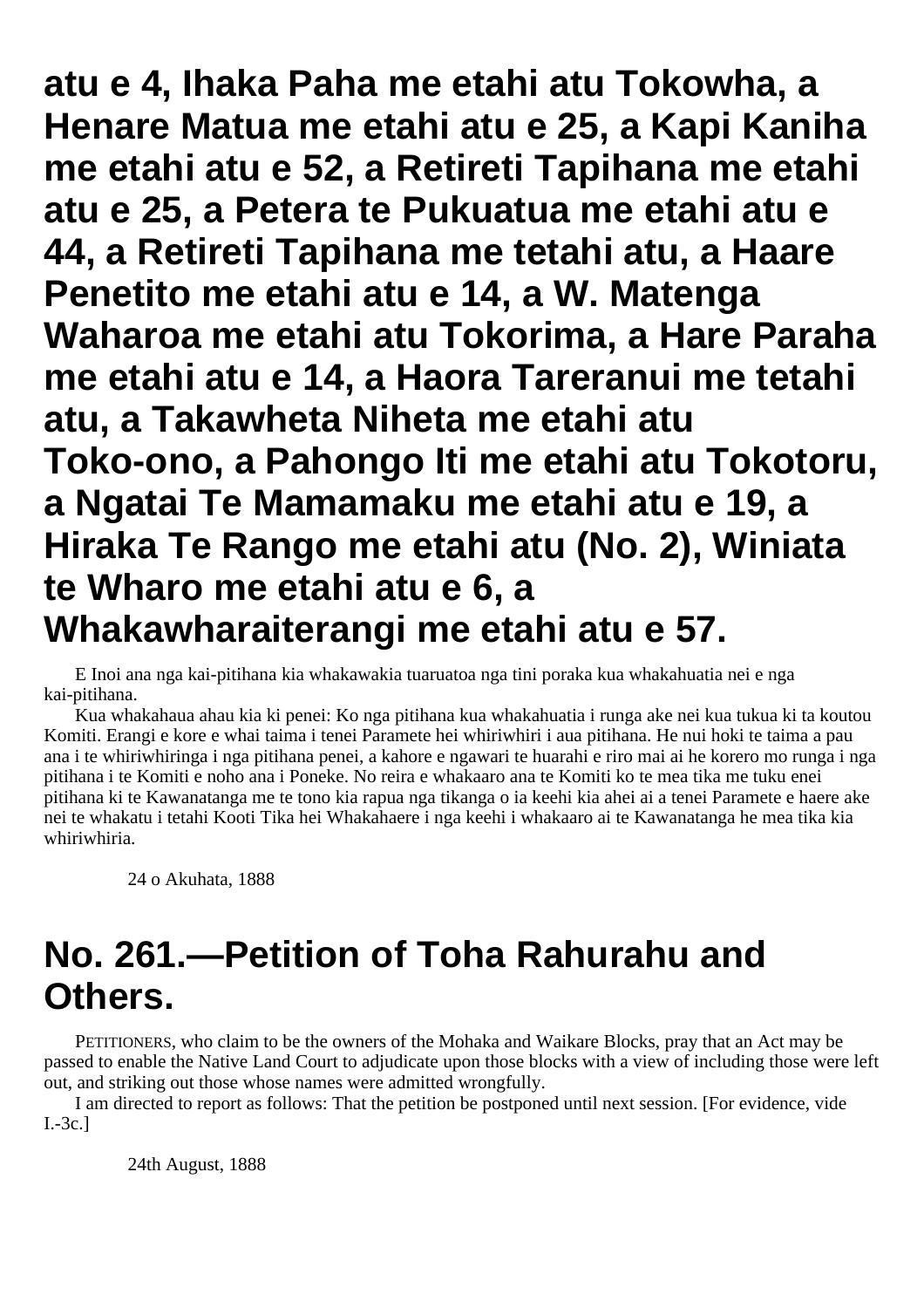## **[TRANSLATION.]No. 261.—Pukapuka-inoi a Toha Rahurahu me etahi atu.**

Ko te kai-pitihana e ki nei e whai take ana ki te Mohaka me nga Waikare Poraka e inoi ana, kia paahitia tetahi Ture kia ahei ai Te Kooti Whenua Maori te whakawa i aua poraka kia uru atu ai nga tangata i mahue ki waho, me te patu atu i nga ingoa o era i whakaurua hetia.

Kua whakahaua ahau kia ki penei: Me nuku te korerotanga o tenei pitihana mo a tenei Paramete e haere ake nei.

24 o Akuhata, 1888

### **No. 481—Petition of Wi Parata and 18 Others.**

PETITIONERS pray that the prayer of the petition of Inia Tuhata and others, in which they ask for a rehearing of the Ngarara Block, be not granted, and that a certain clause in the Native Land Court Act Amendment Bill authorising the rehearing be struck out.

I am directed to report as follows: That, as the subject-matter of this petition is now before Parliament, the Committee has no recommendation to make.

28th August, 1888

#### **[TRANSLATION.]No. 481.—Pukapuka-inoi a Wi Parata me etahi atu 18.**

E inoi ana nga kai-pitihana kia kaua e whakaaetia te tono a Inia Tuhata me etahi atu e tono nei kia whakawakia tuaruatia te Ngarara Poraka. A kia petua te rarangi e whakamana nei i te whakawa tuarua i roto i te Ture Whakatikatika i te Ture Kooti Whenua Maori.

Kua whakahaua ahau kia ki penei: No te mea kei te aroaro o te Paramete nga take o tenei pitihana, kahore he kupu a te Komiti.

28 o Akuhata, 1888

#### **No. 345.—Petition of Matine Tauwhare.**

PETITIONER prays for compensation, either in money or land, for a road taken through his property by the Pitone Town Board.

I am directed to report as follows: That this petition should be referred to the Government for inquiry.

28th August, 1888

## **[Translation]No. 345.—Pukapuka-inoi a Matine Tauwhare.**

E inoi ana te kai-pitihana kia utua ia ki te moni ranei me whenua ranei he utu mo te whenua i tangohia hei rori ra runga i tona whenua e te Taone Poari o Pitoone.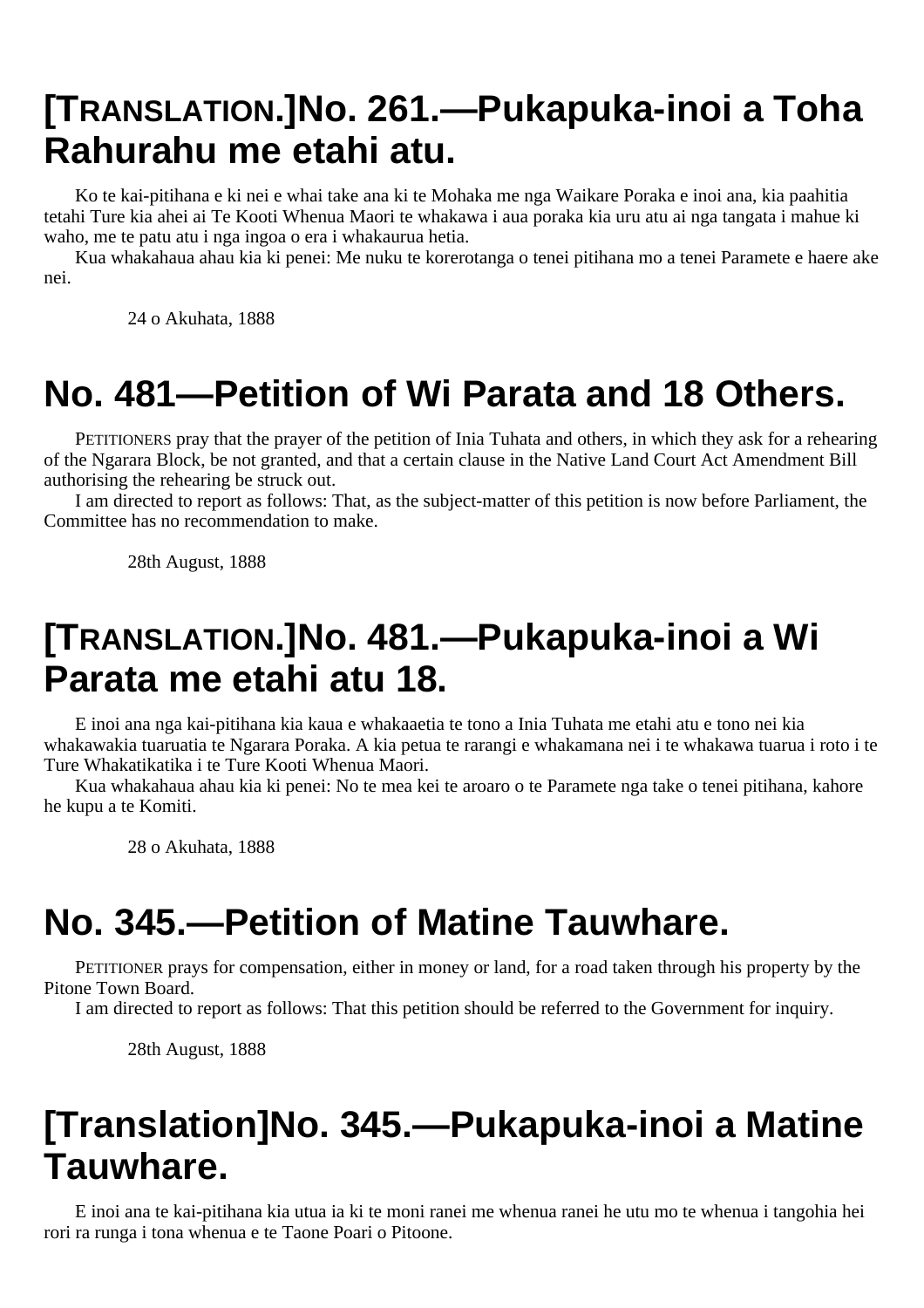28 o Akuhata, 1888

# **No. 222.—Petition of Kohai Tarawa and 20 Others.**

PETITIONERS pray that certain land which was taken from them from them by Government in payment for horses may be returned to them, as promised by Sir Donald McLean.

I am directed to report as follows: That the committee has no recommendation to make.

28th August, 1888

#### **[TRANSLATION.]No. 222.—Pukapuka-inoi a Kohai Tarawa me etahi atu e 20.**

E inoi ana nga kai-pitihana kia whakahokia kia ratou etahi whenua i tangohia e te Kawanatanga mo nga moni i tukuna e ratou, pera ano me te whakaaetanga a te Makarini.

Kua whakahaua ahau kia ki penei: Kahore he kupu a te Komiti mo runga i tenei tono.

28 o Akuhata, 1888

# **No. 472.—Petition of Taonui Hikaka and Others (No. 3).**

PETITIONERS pray that the Chief Judge of the Native Land Court be removed from his position, and another European, acquainted with the Maori language and customs be appointed, and that certain change be made in Native Land Court procedure.

I am directed to report as follows: That this petition be referred to the Government, the Committee considering it is not called upon to interfere in a matter purely departmental.

28th August, 1888

### **[TRANSLATION.]No. 472.—Pukupua-inoi a Taonui Hikaka me etahi atu (Nama 3).**

E inoi ana nga kai-pitihana kia whakakorea te tunga o te Tumuaki o te Kooti Whenua Maori a me whakatu i tetahi Pakeha e matau ana ki te reo me nga tikanga me nga ritenga Maori, a me whakarereke te mahi a te Kooti Whenua Maori.

Kua whakahaua ahau kia ki penei: Me tuku tenei pitihana ki te Kawanatanga no te mea e whakaaro ana te Komiti ehara i te mea tika ma ratou kia tahuri ki te whakaruru i te take e pa ana ki tetahi Tari.

28 o Akuhata, 1888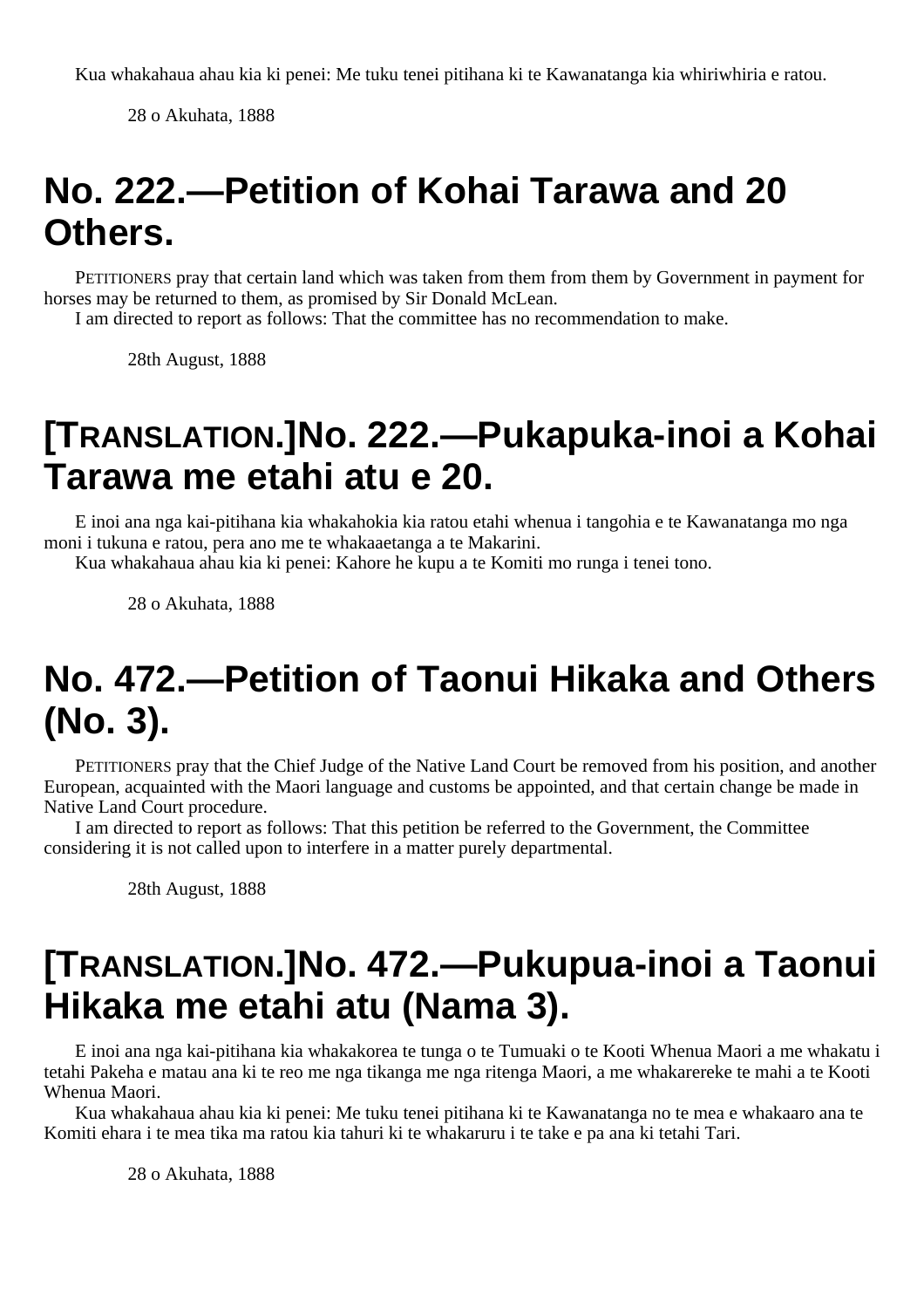# **No. 491.—Petition of Te One Rina Mamaru.**

PETITIONER prays that the balance of a reserve (112 acres) given by Mr. Mantell in 1848 to his father may be handed over to him.

I am directed to report as follows: That this petition should be referred to the Government for inquiry.

28th August, 1888

# **[TRANSLATION.]No. 491.—Pukapuka-inoi a Te One Rina Mamaru.**

E inoi ana te kai-pitihana kia hoatu ki aia te toenga o te Rahui (112 nga eka) i hoatu e te Matara i te tau 1848 ki tona matua.

Kua whakahaua ahau kia ki penei: Me tuku tenei pitihana ki te Kawanatanga kia rupua e ratou nga tikanga.

28 o Akuhata, 1888

## **No. 39.—Petition of Petera Houotapu and 66 Others.**

PETITIONERS pray that a portion of the Pahutahi Block may be returned to them. I am directed to report as follows: That the petition be referred to Government for consideration.

28th August, 1888

## **[TRANSLATION.]No. 39.—Pukapuka-inoi a Petera Houotapu me etahi atu e 66.**

E inoi ana nga kai-pitihana kia whakahokia ki a ratou tetahi wahi o te Pahutahi Poraka. Kua whakahaua ahau kia ki penei: Me tuku tenei pitihana ki te Kawanatanga kia whiriwhiria e ratou.

28 o Akuhata, 1888

# **No. 72, Sess. II., 1887—Petition of Henry Cross and 2 Others.**

PETITIONERS pray that a certain piece of land called Te Ti Waitangi, in the Bay of Islands, containing 702 acres, which they allege belongs to them, may be investigated, so that their title to the said land may be secured to them if they prove their right to it.

I am directed to report as follows: That this petition should be referred to Government for inquiry.

28th August, 1888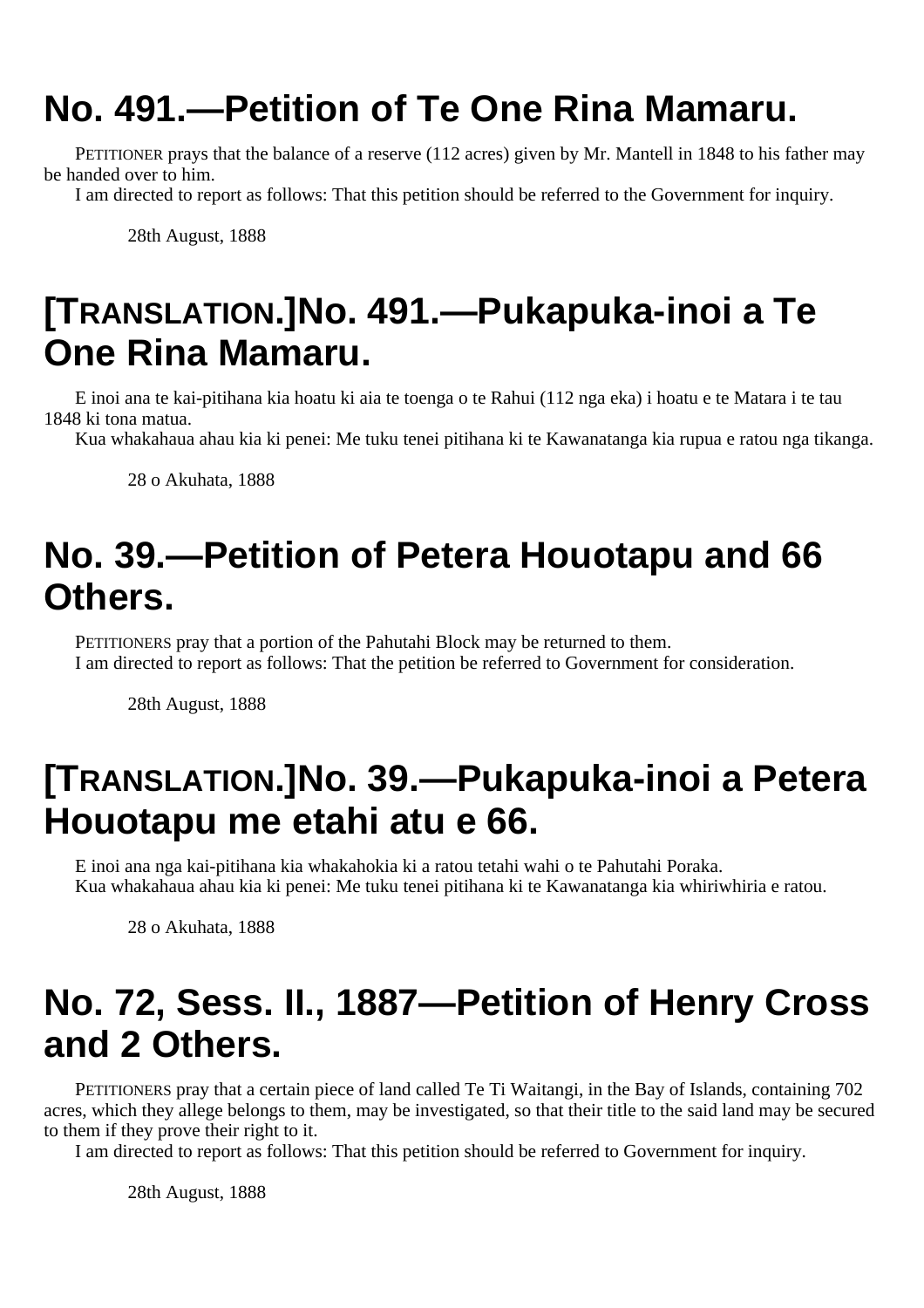## **[TRANSLATION.]No. 72, Sess. II., 1887.—Pukapuka-inoi a Henare Cross me etahi atu Tokorua.**

E inoi ana nga kai-pitihana kia whakawakia tetahi piihi whenua e karangatia ana ko Te Ti Waitangi kei Pewhairangi e takoto ana e 702 nga eka kia ata tau ai nga take o taua whenua ki a ratou (ara) ki te tika ta ratou take ki taua whenua.

Kua whakahaua ahau kia ki penei: Me tuku tenei pitihana ki te Kawanatanga kia whiriwhiria e ratou.

28 o Akuhata, 1888

## **No. 126.—Petition of Hunia Marupo and 2 Others.**

PETITIONERS, who are members of the Ngatiawa Tribe and returned rebels, state that a piece of land was given to them supposed to contain 100 acres, but was found only to contain 58 acres. They pray that 42 acres more may be given to them.

I am directed to report as follows: That this petition should be referred to the Government for inquiry.

28th August, 188

### **[TRANSLATION.]No. 126.—Pukapuka-inoi a Hunia Marupo me etahi atu Tokorua.**

Ko nga kai-pitihana he tanga no te iwi o Ngatiwa, a i hoki mai i muri iho i ta ratou mahi hapai pu, a e ki ana i hoatu tetahi piihi whenua mo ratou i maharatia 100 eka nga eka o taua whenua, erangi i kitea i muri iho e 58 anake nga eka. E inoi ana ratou inaianei kia hoatu kia 42 hoki nga eka ma ratou.

Kua whakahaua ahau kia ki panei: Me tuku tenei pitikana ki te Kawanatanga kia rapua e ratou nga tikanga.

28 o Akuhata, 1888

### **No. 136, Sess. I., 1887, and No. 205, 1888.—Petition of Susan Boyes.**

PETITIONER alleges that James Davis and R. Fairburn have fraudulently obtained possession of a portion of her land in this waiari Block. She prays that, if on inquiry her statements are found to be correct, a Crown grant for that land may not be issued to those persons.

I am directed to report as follows: That these petitions should be referred to the Government for inquiry.

28th August, 1888

### **[TRANSLATION.]No. 136, Sess. I., 1887, me to No.**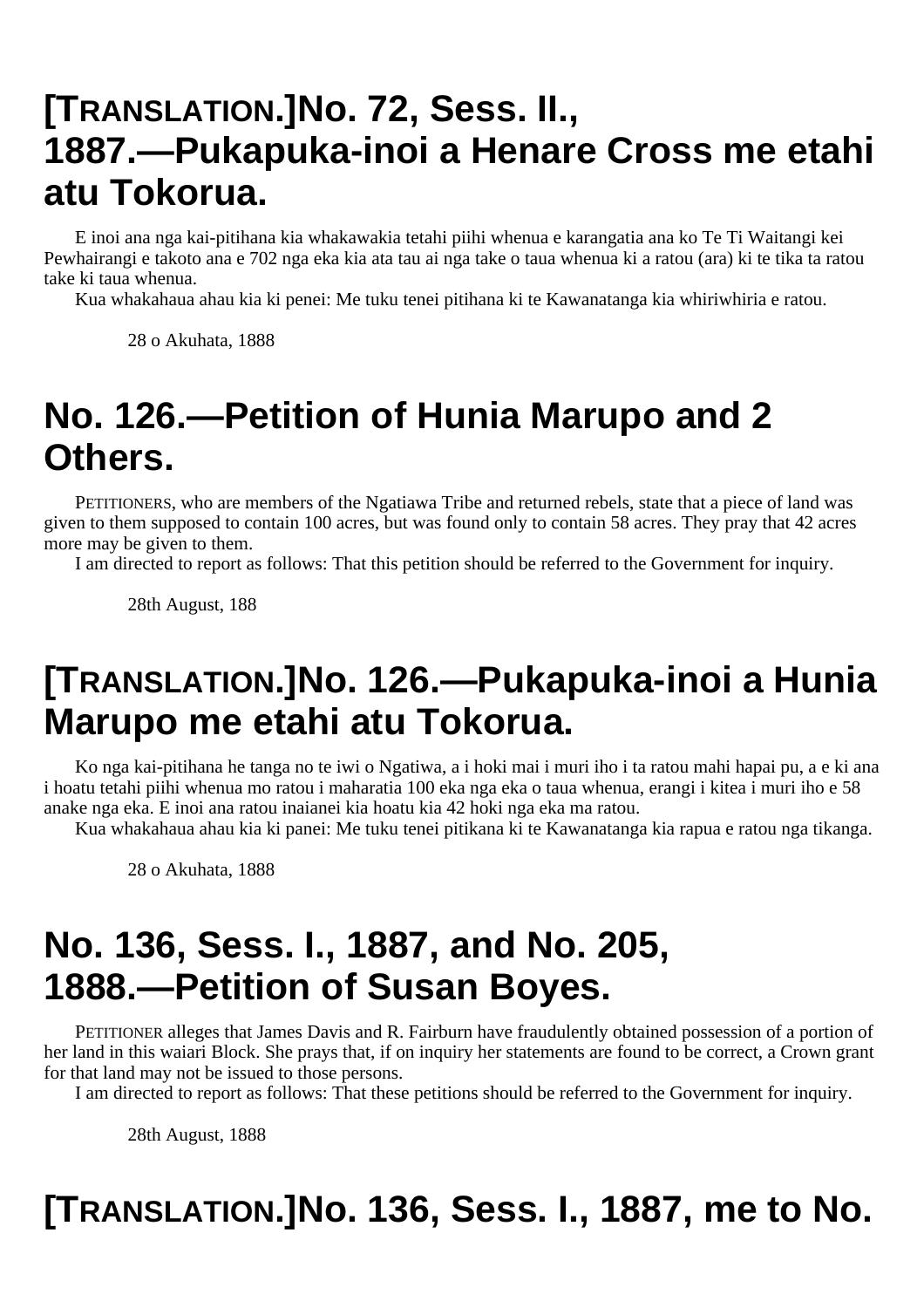# **205, 1888.—Pukapuka-inoi a Huhana Poai.**

E ki ana te kai-pitihana i riro tahae ia Hemi Reweti me te Pepene tetahi piihi whenua ana i roto i te Waiari Poraka. E inoi ana ia ki te mea ka kitea he tika ana korero i runga i te rapunga o nga tikanga, me kaua e tukuna he Karauna karaati Ki aua tangata.

Kua whakahaua ahau kia ki penei: Me tuku enei pitihana ki te Kawanatanga kia rapua e ratou nga tikanga.

28 o Akuhata, 1888

# **No. 183, Sess. II., 1887.—Petition of Kikgi Hoki Kira and 336 Others.**

PETITIONERS pray that effect may be given to the prayer contained in the Ngatirahiri petition that certain land may Crown-granted to them for a permanent reserve, and made inalienable.

I am directed to report as follows: That this petition should be referred to the Government for inquiry.

28th August, 1888

#### **[TRANSLATION.]No. 183, Sess. II., 1887.—Pukapuka-inoi a Kikgi Hori Kira me etahi atu e 336.**

E inoi ana nga kai-pitihana kia whakamana te inoi e mau ana i roto i te pitihana a Ngatirahiri (ara) kia karaatitia ki a ratou etahi whenua hei Rahui tuturu mo ratou a me here ano hoki taua Rahui.

Kua whakahaua ahau kia ki penei: Me tuku tenei pitihana ki te Kawanatanga kia rapua e ratou nga tikanga.

28 o Akuhata, 1888

# **No. 229.—Petition of Heni Puhipuhi and 29 Others.**

PETITIONERS pray that a block of land called Kauhouroa (confiscated land) may be given to them to live upon, as they are now living on sufferance on land belonging to other Natives.

I am directed to report as follows: That this petition should be referred to the Government for inquiry.

28th August, 1888

## **[TRANSLATION.]No. 229.—Pukapuka-inoi a Heni Puhipuhi me etahi atu e 29.**

E inoi ana nga kai-pitihana kia hoatu tetahi poraka whenua raupatu e karangatia nei ko Kauhouroa he kainga nohoanga ma ratou no to mea kei te noho noa iho ratou i runga i nga whenua o etahi atu Maori. Kua whakahaua ahau kia ki penei; Me tuku tenei pitihana ki te Kawanatanga kia whiriwhiria e ratou.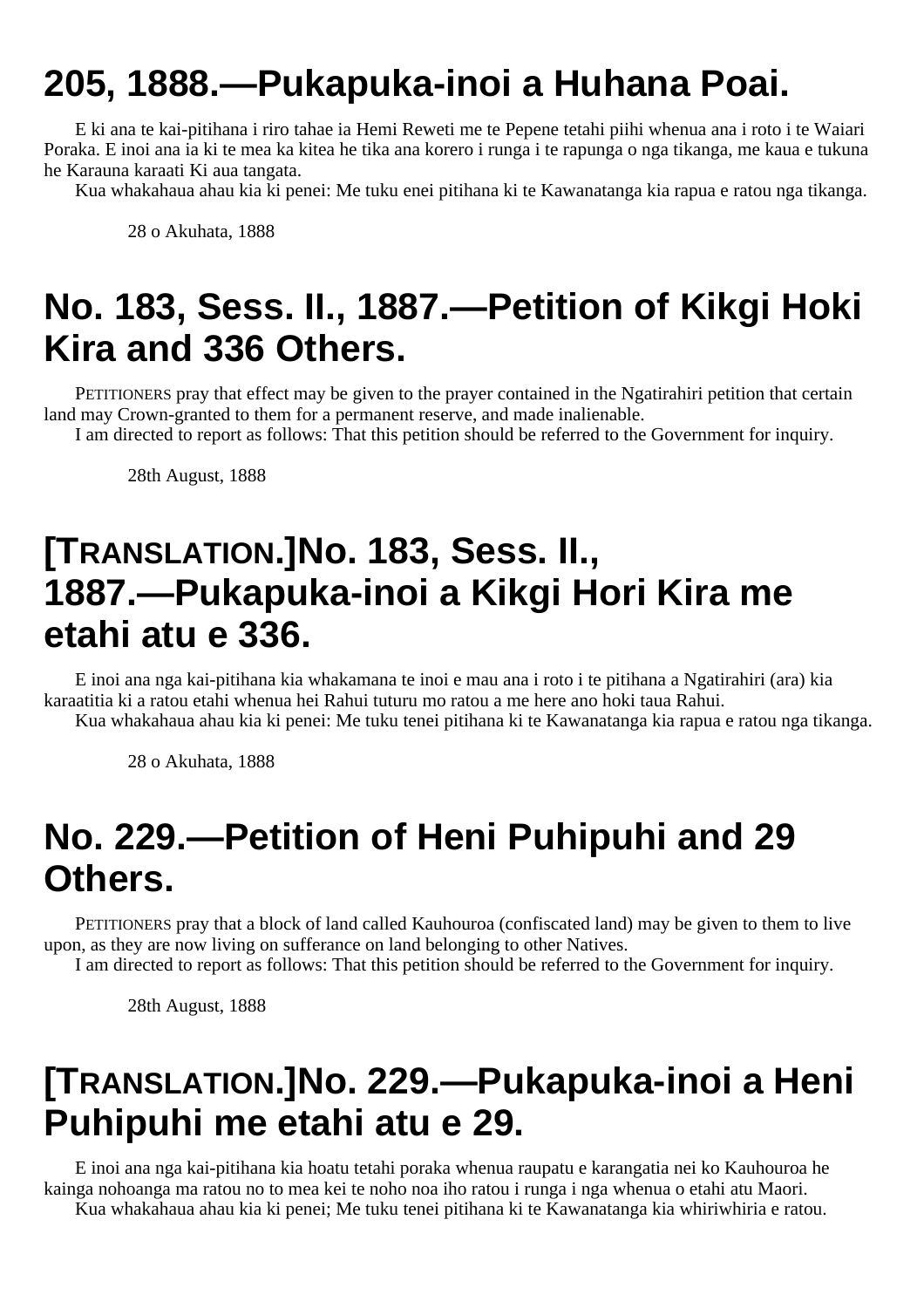# **No. 120.—Petition of Andrew, PATRICK, and ROBERT MAXWELL.**

PETITIONERS state that they petitioned Parliament in 1880 and 1881 for a return of their land called Hikurangi, which was confiscated with the rebel Natives land. They state they were assisting the Government when the land was confiscated. They again ask for a settlement of their claim.

I am directed to report as follows: That this petition should be referred to the Government for consideration.

28th August, 1888

# **[TRANSLATION.]No. 120.—Pukapuka-inoi a Anaru, PATERIKI, me RAPATA MAKIWERA.**

E ki aua nga kai-pitihana i pitihana ratou ki te Paramete i te tau 1880 me te tau 1881 kia whakahokia mai to ratou whenua e karatigatia ana ko Hikurangi. Ko taua whenua he whenua i raupatutia i te raupatutanga o nga whenua o te iwi mau patu. E ki ana ratou e awhina ana ratou i te Kawanatanga i te wa i raupatutia ai te whenua. A e inoi ana ratou kia whakataua ratou take ki taua whenua.

Kua whakahaua ahau kia ki penei: Me tuku tenei pitihana ki te Kawanatanga kia whiriwhiria e ratou.

28 o Akuhata, 1888

# **No, 386.—Petition of Te Waierere.**

PETITIONER, who is the daughter of He te Raka, who was receiving a pension of £20 per annum, but who is now dead, prays that her father's pension may still be paid to her for the maintenance of herself and her children.

I am directed to report as follows: That this petition should be referred to the Government for consideration.

28th August, 1888

### **[TRANSLATION.]No. 386. —Pukapuka-inoi a Te Waierere.**

Ko te kai-pitihana he tamahine na He te Raka, a i riro i a He te Raka tetahi penihana e £20 i te tau, erangi kua mate ia i naianei e tono ana tamahine inaianei kia utua tonutia te penihana a tona matua ki aia hei oranga mona ma ana tamariki.

Kua whakahaua ahau kia ki penei: Me tuku tenei pitihana ki te Kawanatanga kia whiriwhiria e ratou.

28 o Akuhata, 1888

# **No. 230.—Petition of Hapimana Tunupaura and 34 Others.**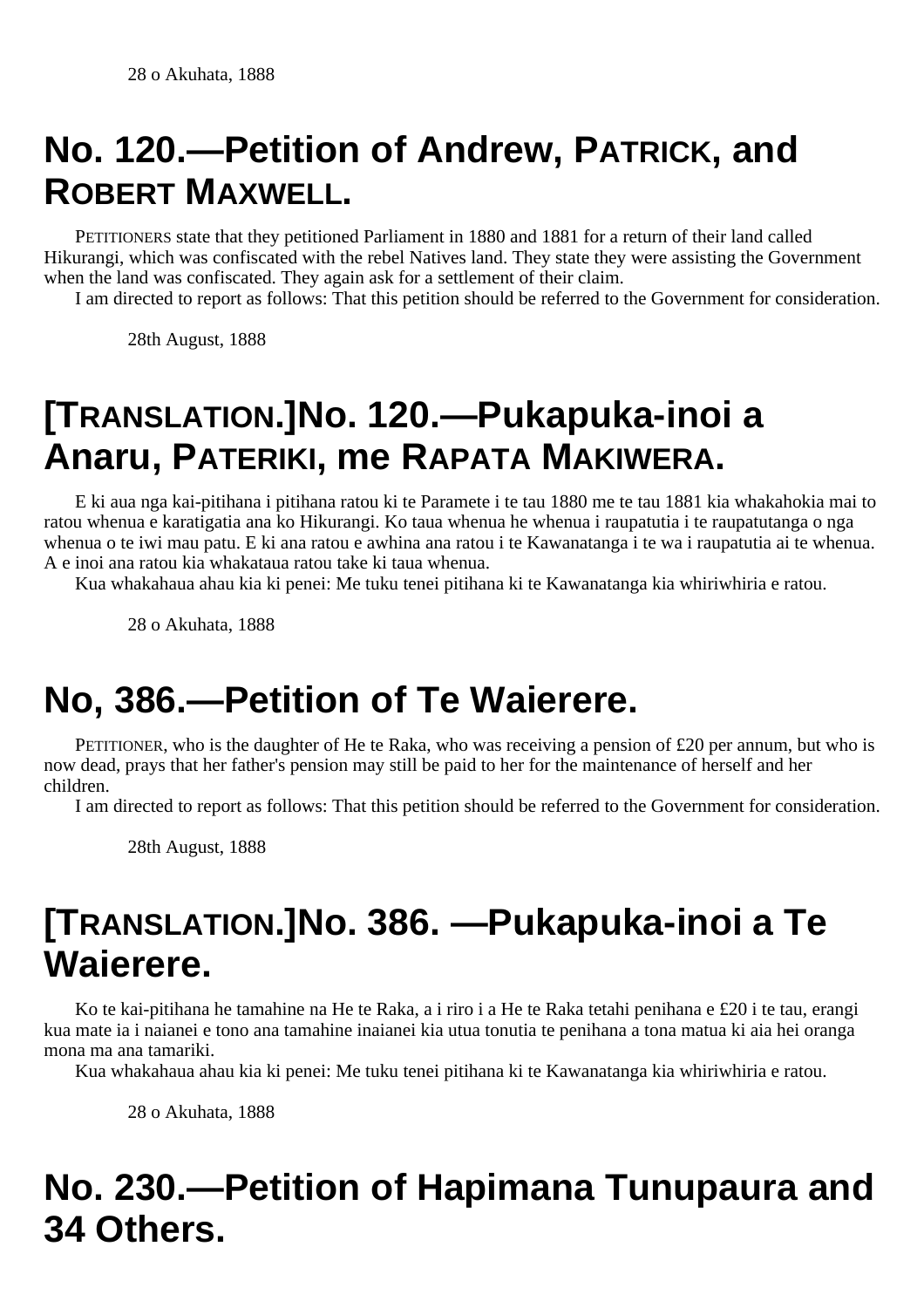PETITIONERS pray that a Resident Magistrate may be appointed to reside in their district, so that they may not be put to the expense of having to wait for their cases to be heard.

I am directed to report as follows: That this report should be referred to the Government for consideration.

28th August, 1888

#### **[TRANSLATION.]No. 230.—Pukapuka-inoi a Hapimana Tunupaura me etahi atu e 34.**

E inoi ana nga kai-pitihana kia vhakaturia tetahi Kaiwhakawa Tuturu mo to ratou Takiwa. Kia kore ai ratou e tatau roa kia whakawakia a ratou keehi.

Kua whakahaua ahau kia ki penei: Me tuku tenni pitihana ki te Kawanntanga kia whiriwhiria e ratou.

28 o Akuhata, 1888

### **No. 226.—Petition of Hoani Ngarara and 34 Others.**

PETITIONERS pray that a portion of the Kauhouroa Block (confiscated land) may be given to them to live upon, as was promised to them by Major Biggs.

I am directed to report as follows: That this petition should be referred to the Government for consideration.

28th August, 1888

### **[TRANSLATION.]No. 226.—Pukapuka-inoi a Hoani Ngarara me etahi atu e 34.**

E inoi ana nga kai-pitthana kia whakahokia ki a ratou tetahi wahi o te poraka i raupatutia ara o te Kauhouroa Poraka hei kainga mo ratou pera ano me te whakaaetanga a Meiha Piki. Kua whakahaua ahau kia ki penei: Me tuku tenei pitihana ki te Kawanatanga kia whiriwhiria

28 o Akuhata, 1888

### **No. 483.—Petition of Francis Clark.**

PETITIONER prays that redress may be given to him for loss sustained by the alleged wrongful sale of a piece of land called Kawau.

I am directed to report as follows: That this petition should be referred to the Government for inquiry

28th August, 1888

### **[TRANSLATION.]No. 483.—Pukapuka-inoi a Paranihi Karaka.**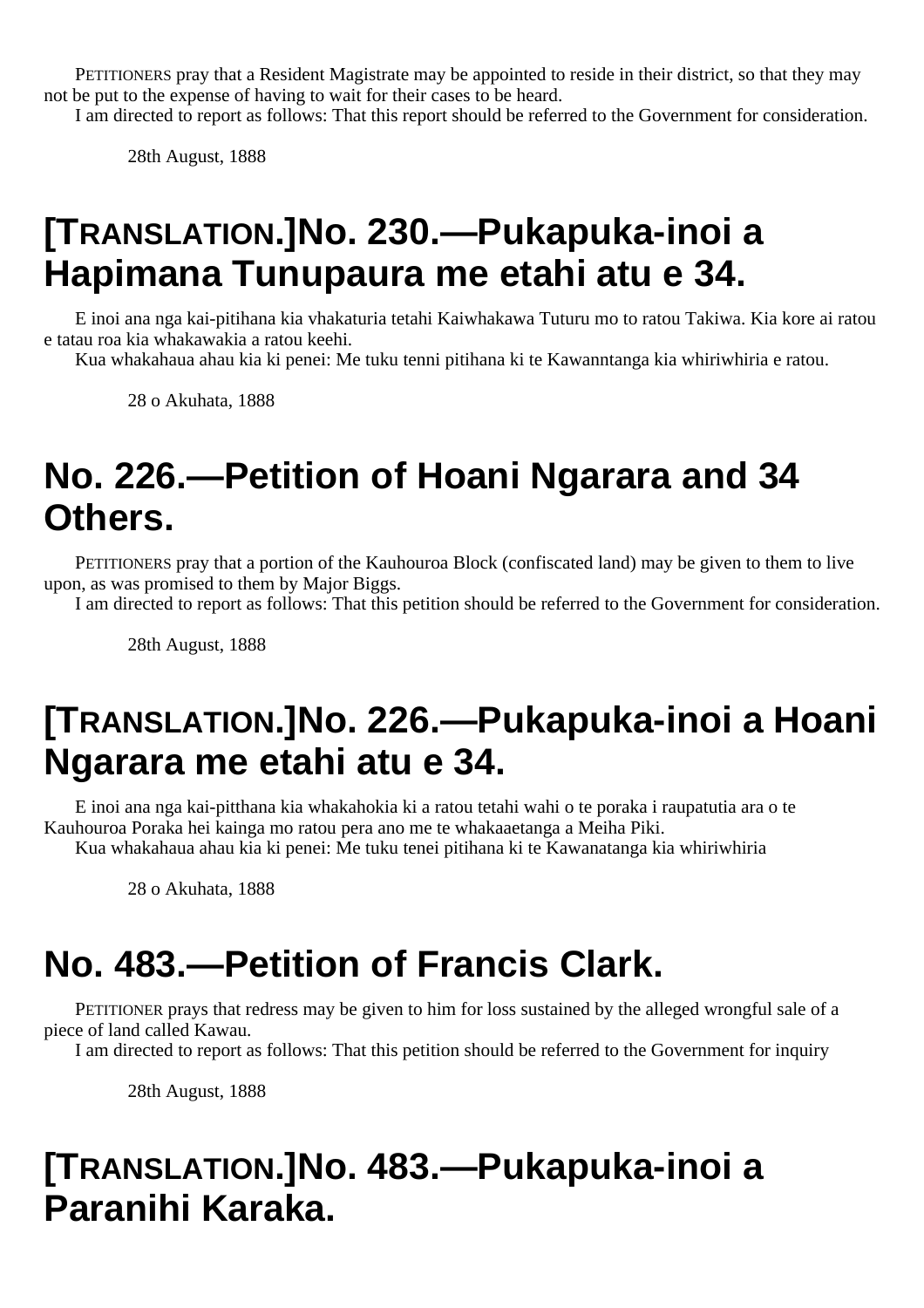E inoi ana te kai-pitihana kia tukuna tetahi ora ki aia mo tona mate i runga i te hokonga hetanga o tetahi pihi whenua e karangatia ana ko te Kawau.

Kua whakahaua ahau kia ki penei: Me tuka tenei pitihana ki te Kawanatanga kia rapua e ratou nga tikanga.

28 o Akuhata, 1888

# **No. 279, Sess. II., 1887.—Petition of Waata Taiaroa.**

PETITIONER states that a piece of land belonging to him called Ahipukaku was included in the sale of the Taramarama Block without his name appearing on the deed of conveyance. He prays for inquiry.

I am directed to report as follows: That this petition should be referred to the Government for inquiry.

28th August, 1888

# **[TRANSLATION.]No. 279, Sess. II., 1887.—Pukapuka-inoi a Waata Taiaroa.**

E ki ana te kai-pitihana i whakaurua tetahi piihi whenua ana e karangatia ana ko Ahipukaku ki roto ki te hoko o te Waimarino Poraka i te mea kihai i uru tona ingoa ki te pukapuka tuku, a e inoi aua ia kia rapua nga tikanga.

Kua whakahaua ahau kia ki penei: Me tuku tenei pitihana ki te Kawanatanga kia whiriwhiria e ratou.

28 o Akuhata, 1888

# **No. 489.—Petition of Pua Kotiri and 12 Others.**

PETITIONERS pray that a block of land called Hangatahua, which has been confiscated by Government, may be returned to the Hinemarumaru hapu.

I am directed to report as follows: That the petition should be referred to the Government for inquiry.

28th August, 1888

## **[TRANSLATION.]No. 489.—Pukapuka-inoi a Pua Kotiri me etahi atu 12.**

E inoi ana te kai-pitihana kia whakahokia ki a Hinemarumaru tetahi poraka whenua e karangatia ana ko Hangatahua, kua oti nei te raupatu e te Kawanatanga.

Kua whakahaua ahau kia ki penei: Me tuku tenei pitihana ki te Kawanatanga kia rapua e ratou nga tikanga.

28 o Akuhata, 1888

# **No. 395.—Petition of Te Warihi Makitaunu and Another.**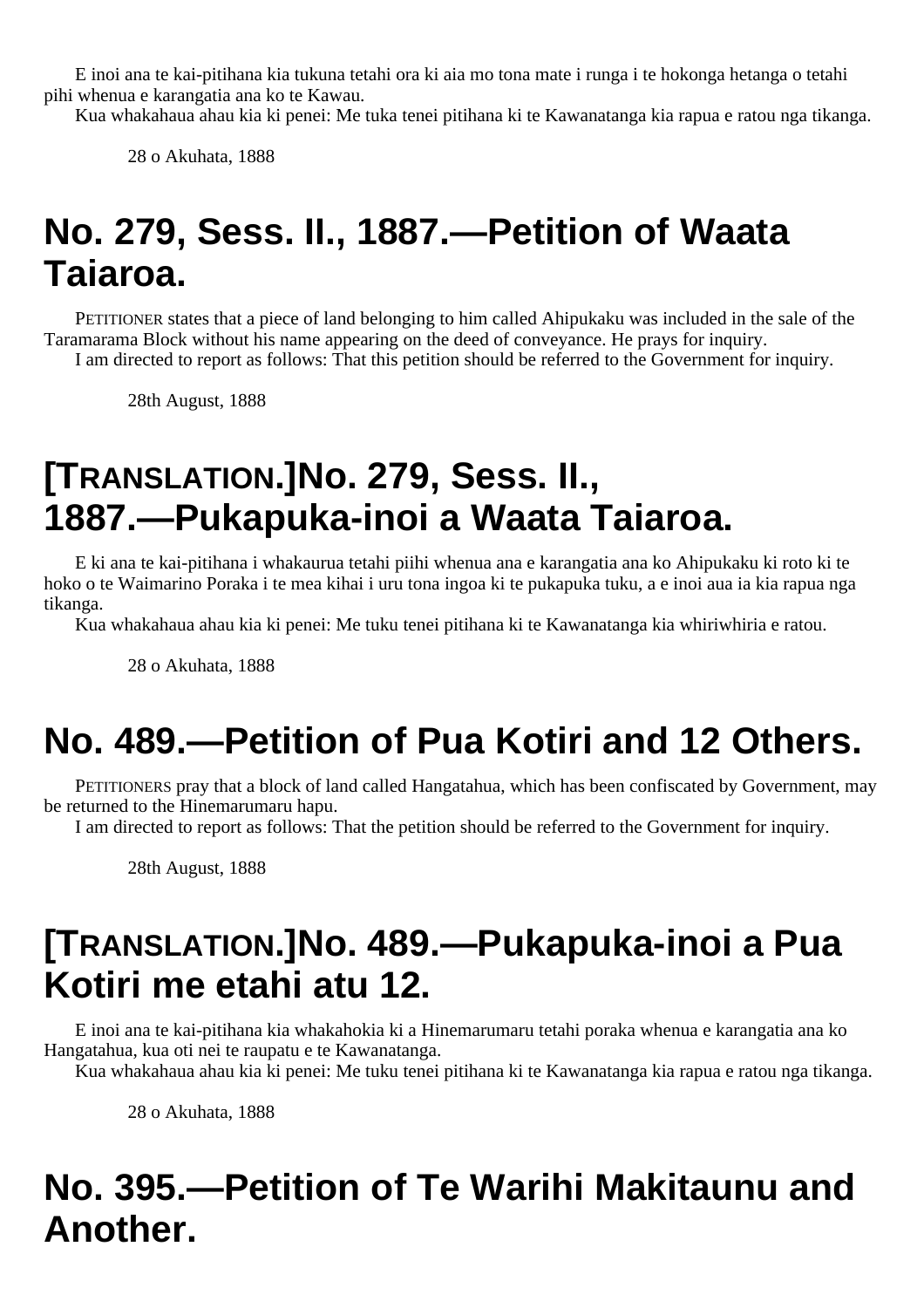PETITIONERS pray that the sum of £8,000 may be paid to them on behalf of their hapu, on account of their claims to a certain block of land, as promised by Sir Donald McLean and Mr. Sheehan, as Native Ministers.

I am directed to report as follows: That, the evidence of the petitioners having been taken, Mr. Lewis, Under-Secretary for the Native Department, stated that the records of the office showed that no promise was made by Sir D. McLean, and the evidence of Captain Mair, who accompanied Sir D. McLean as interpreter, states that no promise was made, and that the promise alleged to have been made could not have been made without his knowledge, he having attended all Sir Donald McLean's meetings. He further produced a corrected report of Sir Donald McLean's speech on the occasion, from the *Bay of Plenty Times.* There is no mention of any promise in that speech. The Committee are therefore of opinion that the petitioners have no claim whatever upon the Government.

28th August, 1888

#### **[TRANSLATION.]No. 395.—Pukapuka-inoi a Te Warihi Makitaunu me tetahi atu.**

E inoi ana nga kai-pitihana kia utua ki a ratou nga moni e £8,000 pauna mo te taha ki to ratou hapu mo runga i a ratou take ki tetahi poraka whenua pera ano me te whakaaetanga a te Ta Tanara Makarini raua ko te Hiana i raua e tu ana hei Minita Maori.

Kua whakahaua ahau kia ki penei: I runga i te rongonga ki nga korero a nga kai-pitihana. Ka mea a te Ruihi te Hekeretari o te Tari Maori e whakaatu ana nga pukapuka o te Tari kahore he whakaaetanga a te Makarini. A e mea ana no hoki a Kapene Mea i haere tahi atu nei me te Makarini hei kaiwhakamaori kahore a te Makarini i whakaae, a kote whakaaetanga e kiia nei i whakaaetia kua mohio a Kapene Mea mehemea i whakaaetia, no te mea i reira tonu ia i nga huinga katoa ki te aroaro o te Makarini, I korerotia ano hoki e Kapene Mea nga korero a Ta Tanara Makarini e mau ana i roto i te nuipepa o te Pei o Pereti Taima. A kahore kau he kupu whakaae a te Makarini i roto i taua whaikorero ana. No reira e mahara ana te Komiti kahore kau he take a nga kai-pitihana e tono ai ki te Kawanatanga.

28 o Akuhata, 1888

## **Nos. 233 and 457.—Petitions of Matenga Taiwhanga and Others (Nos. 1 and 2).**

PETITIONERS pray that the lessees of lands in the Rotorua Township may be made to pay their rents owing; also, that the sum of £145 owing by the Government to the Rotorua Natives may be paid to Warihi Makitaunu.

I am directed to report as follows: That the evidence before the Committee suggests that the owners of the Rotorua lands under the Thermal Springs Act are not agreed as to how the moneys accruing from the leases shall be paid to them. The Committee is also of opinion that, if money is paid to petitioners as desired by them, their receipt for the same will not relieve the Government from the responsibility of having to pay in accordance with previous agreements under the Thermal Springs Act; and the Committee recommend that the Government should take immediate steps to settle the difficulties which have arisen. The information asked for in Petition No. 457 has been supplied.

28th August, 1888

# **[TRANSLATION.]Nos. 233 and 457.—Pukapuka-inoi a Matenga Taiwhanga me etahi atu (Kama 1 me Nama 2).**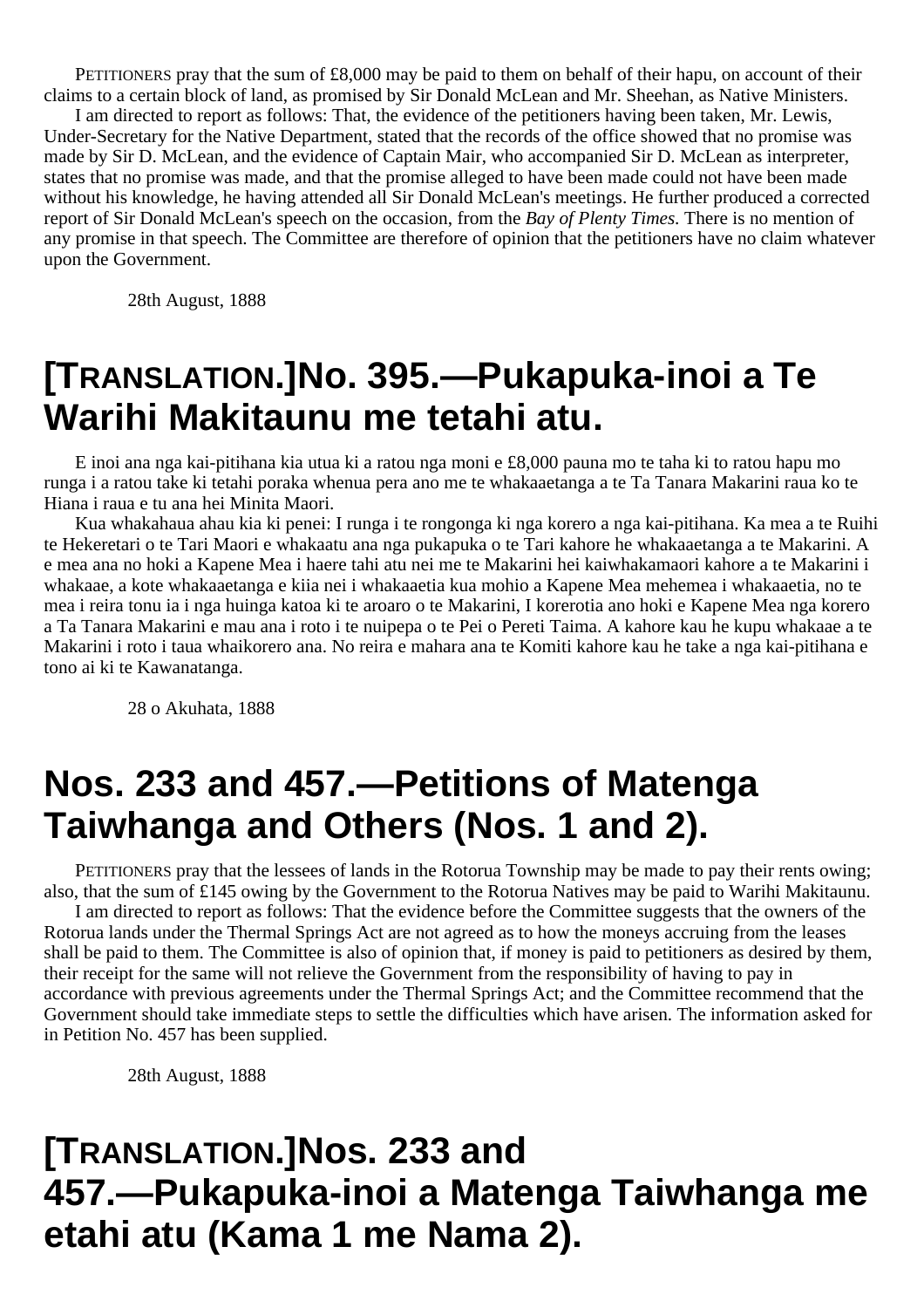E inoi ana nga kai-pitihana kia meatia kia utua nga moni reti e nga kaitango riihi i te taone o Rotorua. Kia ntua hoki e te Kawanatanga kia Warihi Makitaunu nga moni £145 e tika ana kia riro i nga Maori o Rotorua.

Kua whakahaua ahau kia ki penei: I runga i nga korero i korerotia ki te aroaro o te Komiti e whakaarohia ana kahore ano i whakaae nga Maori me pehea te utunga kia ratou o nga moni e puta mai ana i runga i nga riihi mo nga whenua o Rotorua i raro i te Ture Ngawha. E whakaaro ana hoki te Komiti mehemea e utua ana nga moni ki nga kai-pitihana penei me ta ratou e hiahia nei. Ekore taua hainatanga e arai i te Kawanatanga kei utu ano i runga i nga whakaaetanga o te tuatahi i raro o te Ture Ngawha. A e tono ana te Komiti kia tere te whakaoti e te Kawanatanga i enei raruraru. Ko nga korero i roto i te Pitihana Nama 457 kua tukuna atu.

28 o Akuhata, 1888

## **No. 474.—Petition of Hikawera Muhupuku and 19 other Maori chiefs.**

PETITIONERS pray that, excepting clauses 30 and 31 of the Native Land Court Bill, the Government Bills relating to Native land and property, and the Bill forwarded by certain Natives, be not passed into law at present, but be withheld in order to be referred to the Native meeting at Waitangi, next March.

I am directed to report as follows: That, as the subject matter of this petition has been dealt with by Parliament, the Committee has no recommendation to make.

28th August, 1888

#### **[TRANSLATION.]No. 474.—Pukapuka-inoi a Hikawera Mahupuku me etahi atu rangatira Maori 19.**

E inoi ana nga kai-pitihana kia kaua e paahitia inaianei te Pire a te Kawanatanga e pa ana ki nga whenua me nga taonga Maori me te Pire i tukuna ki etahi Maori erangi me pupuri marire kia ahei ai te tuka kia whiriwhiria e te hui ka tu ki Waitangi i a Maehe e haere ake nei.

Kua whakahaua ahau kia ki penei: Kua oti te whiriwhiri nga take o tenei pitihana e te Paremete, heoi kahore he kupu a te Komiti.

28 o Akuhata, 1888

## **No. 286.—Petition of Epeniha Ratapu and Others.**

PETITIONERS allege that a block of land called Tauwhareparae was returned to them by the Government as a reserve. They afterwards found that Mr. Porter was negotiating on behalf of Mr. Ormond for the purchase of that block. They pray that the purchase of that land may be declared invalid.

I am directed to report as follows: That this petition be postponed till next session.

28th August, 1888

## **[TRANSLATION.]No. 286.—Pukapuka-inoi a**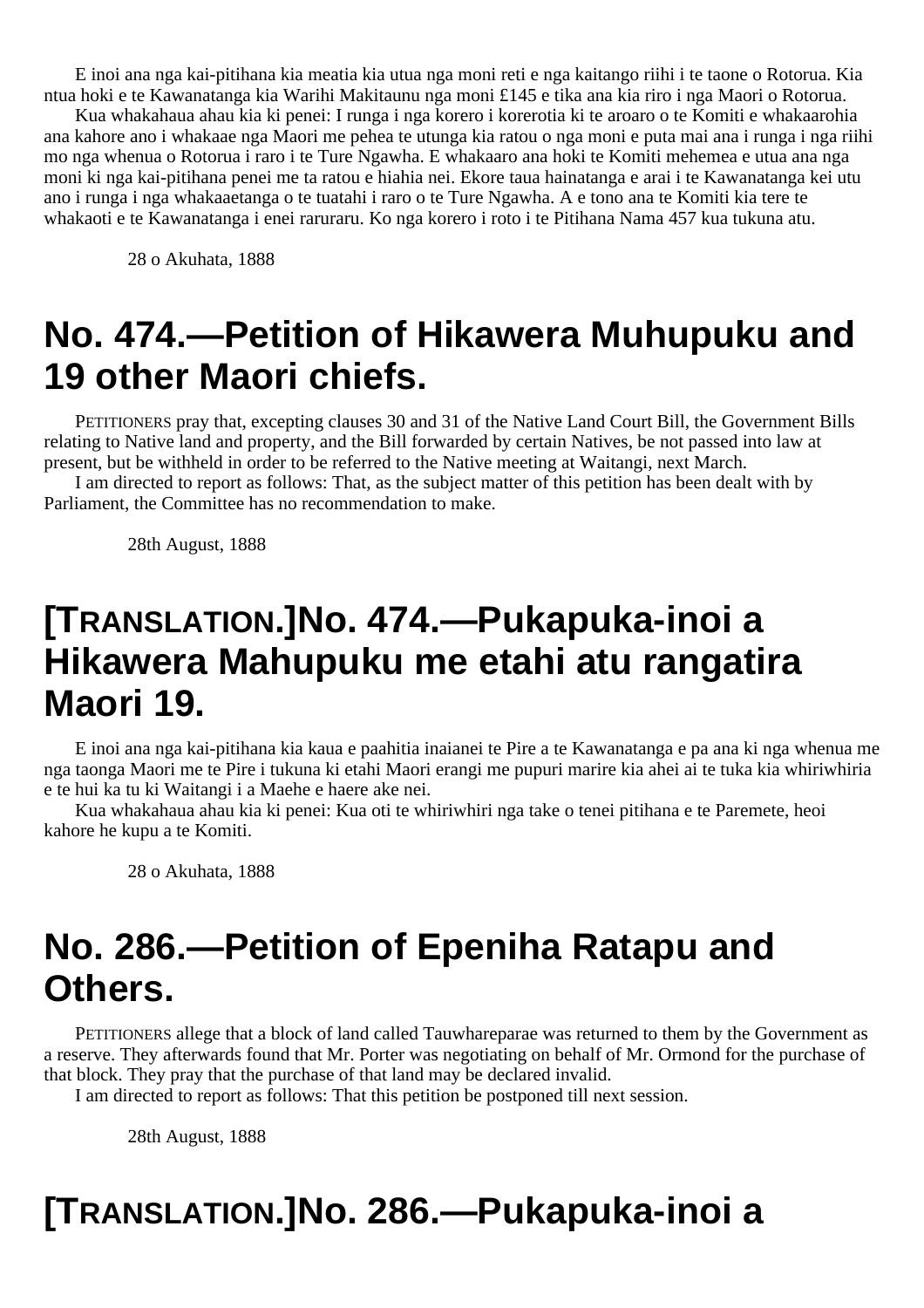# **Epeniha Ratapu me etahi atu.**

E ki ana nga kai-pitihana i whakahokia mai i te Kawanatanga tetahi poraka whenua e karangatia ana ko Tauwhareparae hei rahui. No muri iho ka kite ratou kei te hokona tana poraka e te Poata ma te Omana. E inoi ana ratou kia whakakorea taua hoko.

Kua whakahaua ahau kia ki penei: Me nuku te korerotanga o tenei pitihana mo a tera Paremete.

28 o Akuhata, 1888

# **No. 402.—Petition of Tawaha Te Riri and 35 Others.**

PETITIONERS pray that the Katikati Hill, which the Government claim as theirs, may be returned to them as it was never included within the boundaries of the block sold to the Government.

I am directed to report as follows: That this petition be postponed till next session.

28th August, 1888

# **[TRANSLATION.]No. 402.—Pukapuka-inoi a Tawaha Te Riri me etahi atu e 35.**

E inoi ana nga kai-pitihana kia whakahokia kia ratou te maunga i Katikati e ki nei ta Kawanatanga no ratou, no te mea kihai i uru taua whenua ki nga rohe o te poraka i hokona ki te Kawanatanga.

Kua whakahaua ahau kia ki penei: Me nuku te korerotanga o tenei pitihana mo a tera Paramete.

28 o Akuhata, 1888

## **No. 188.—Petition of Te Wharepapa and 11 Others.**

PETITIONERS allege that a piece of land called Katiaka was awarded to Hanaro Mana, but another Maori sold it to a man named Harper without permission. They pray for inquiry into the matter.

I am directed to report as follows: That, if the statement in the petition is correct, the petitioner has his remedy at law. Therefore the Committee has no recommendation to make.

28th August, 1888

## **[TRANSLATION.]No. 188.—Pukapuka-inoi a Te Wharepapa me etahi atu 11.**

E ki ana nga kai-pitihana i whakataua tetahi piihe whenua e karangatia nei ko Katiaka i whakataua kia Henare Maria, erangi i hokona e tetahi atu Maori kia Hapa i runga i te mea kihai i whakaaetia.

Kua whakahaua ahau kia ki penei: Mehemea e tika ana nga korero o te pitihana, ka ahei te kai-pitihana te tuku i tana keehi kia whakawakia e te tare. Heoi kahore he kupu a te Komiti.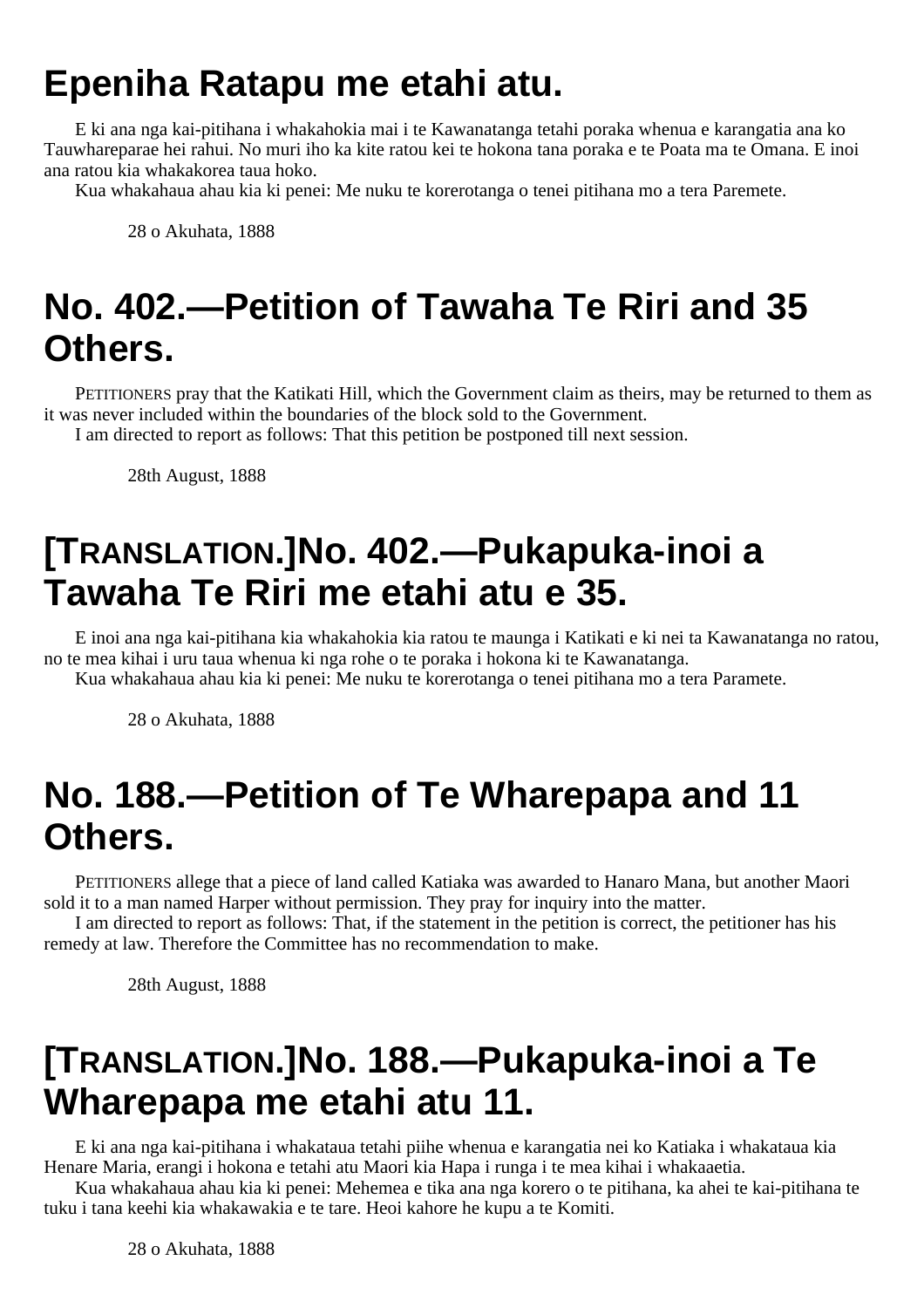# **No. 276.—Petition of Waata Wiremu Hipango.**

PETITIONER prays that a piece of land lying between Rangitikei and Manawatu called Pukereretu, promised by Dr. Featherston to the descendants of Hoani Wiremu Hipango, may be given to him. I am directed to report as follows: That this petition be postponed till next session.

28th August, 1888

# **[TRANSLATION.]No. 276.—Pukapuka-inoi a Waata Wiremu Hipango.**

E inoi ana nga kai-pitihana kia whakahokia ki a ratou tetahi wahi whenua e takoto ana i waenganui o Rangitikei me Manawatu e karangatia ana ko Pukereretu, ko taua whenua he whenua i whakaaetia ki nga uri o Hoani Wiremu Hipango e te Rata Petatone.

Kua whakahaua ahau kia ki penei: Me nuku te korerotanga o tenei pitihana mo te Paremete e haere ake nei.

28 o Akuhata, 1888

# **No. 370.—Petition of Hori Patene and 87 Others.**

PETITIONERS, who are Natives residing at Tologa Bay, pray that section 50 of "The Native Land Court Act, 1886," may he repealed, as it bears heavily upon them and their children.

I am directed to report as follows: That the Committee has no recommendation to make.

28th August, 1888

# **[TRANSLATION.]No. 370.—Pukapuka-inoi a Hori Patene me etahi atu e 87.**

Ko nga kai-pitihana e noho nei i Uawa e inoi ana kia whakakorea te rarangi 50 o "Te Ture Whenua Maori, 1886." No te mea e taumaha ana taua Ture ki runga i a ratou me a ratou tamariki. Kua whakahaua ahau kia ki penei: Kahore he kupu a te Komiti.

28 o Akuhata, 1888

## **No. 231.—Petition of Arihi Te Nahu and 4 Others.**

PETITIONERS complain of the delay of the Supreme Court in forwarding their titles to the subdivisions of Te Karamu, by which they have sustained severe loss. They also pray that a portion of their land may be set apart to pay for the survey.

I am directed to report as follows: That the Committee has no recommendation to make.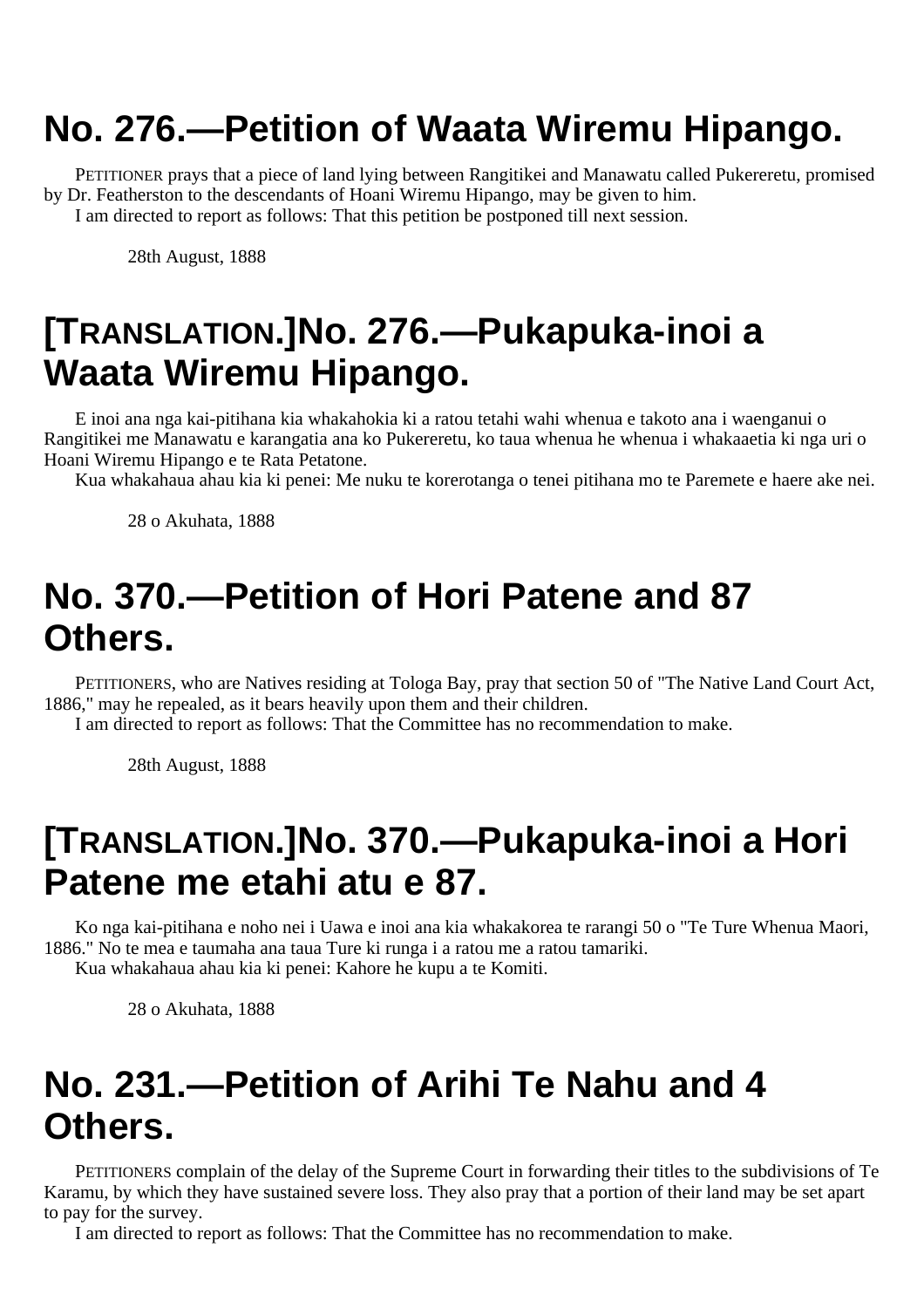# **[TRANSLATION.]No. 231.—Pukapuka-inoi a Arihi te Nahu me etahi atu tokowha.**

E whai kupu ana nga kai-pitihana mo te roa o te Hupirimi Kooti ki te tuku i nga karati mo nga wehewehenga o te Karamu Poraka me to nui hoki o te ratou mate. E inoi ana hoki ratou kia wehea tetahi wahi o to ratou whenua hei utu mo te ruritanga.

Kua whakahaua ahau kia ki penei: Kahore he kupu a te Komiti.

28 o Akuhata, 1888

## **No. 228.—Petition of Ekengarangi Hapuku and 5 Others.**

PETITIONERS pray that their interest in a block of land called Koparakore may be defined, so that they may have power to deal with the land in any way they may think fit.

I am directed to report as follows: That the Committee has no recommendation to make.

28th August, 1888

# **[TRANSLATION.]No. 228.—Pukapuka-inoi a Ekengarangi Hapuku me etahi atu tokorima.**

E inoi ana nga kai-pitihana kia whakataua a ratou take i roto i tetahi poraka whenua e karangatia ana ko te Koparakore kia ahei ai ratou te whakahaere i te whenua i runga i ta ratou huarahi i pai ai. Kua whakahaua ahau kia ki penei: Kahore he kupu a te Komiti mo runga i tenei tono.

28 o Akuhata, 1888

# **No. 420.—Petition of Joshua Jones.**

PETITIONER prays that Parliament will take his case directly into their own hands, and pass some measure to afford him immediate relief and protection.

I am directed to report as follows: That, this matter having been referred to a Royal Commission, the Committee has no recommendation to make.

28th August, 1888

# **[TRANSLATION.]No. 420.—Pukapuka-inoi a Hohua Teone.**

E inoi ana te kai-pitihana kia whai tikanga tonu te Paremete inaianei mo runga I tana take, me te hanga i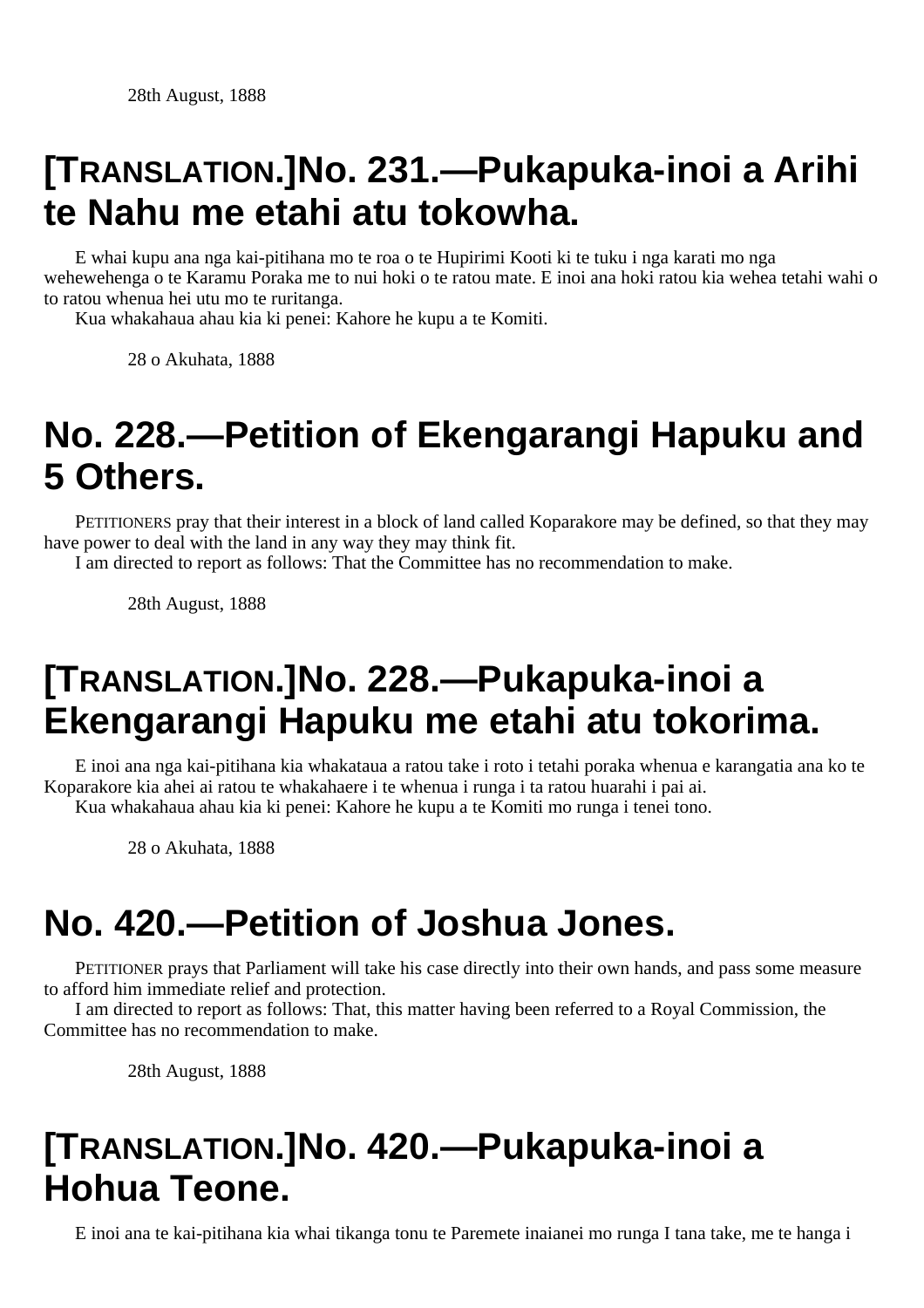tetahi ture hei tuku i tetahi ora me te tiaki i ana take.

Kua whakahaua ahua kia ki penei: No te mea kua tukua tenei take ma tetahi Komihana e mahi, kahore he kupu a te Komiti.

28 o Akuhata, 1888

# **No. 495.—Petition of Ihaia Te Awanui and 16 Others.**

PETITIONERS pray that the Acts of 1887 and 1888, which propose to take from them the power to deal with their own lands, may be repealed, so that they may be allowed to deal with their own property as they may think fit.

I am directed to report as follows: That, as the subject matter of this petition is now before Parliament, the Committee has no recommendation to make.

28th August, 1888

## **[TRANSLATION.]No. 495.—Pukapuka-inoi a Ihaia Te Awanui me etahi atu te 16.**

E inoi ana nga kai-pitihana kia whakakorea nga Ture o te tau 1887 me 1888 no te mea e tango ana aua Ture i te mana whakahaere i o ratou whenua i a ratou. A me tuku ma ratou e whakahaere i o ratou whenua i runga ano i ta ratou huarahi i ta ratou huarahi i pai ai.

Kua whakahaua ahau kia ki penei: No te mea kei te aroaro o te Paremete nga take o tenei pitihana e whakahaerea ana, kahore he kupu a te Komiti.

28 o Akuhata, 1888

#### **No. 227.—Petition of Naiti Te Huata and 3 others.**

PETITIONERS pray that the share of their deceased mother, Ripeka Huata, in the Matuku Block, may be vested in them. Their mother's interest in that block was awarded to her by Judge Munro, in 1869. I am directed to report as follows: That this petition should be postponed till next session.

August, 1888

### **[TRANSLATION.]No. 227.—Pukapuka-inoi a Naiti Te Huata me etahi atu tokotoru.**

E inoi ana nga kai-pitihana kia whakatuturu kia ratou te hea o tona whaea o Ripeka Huata i roto i te Matuku Poraka. Ko te hea o tona whaea he mea whakatau ki aia e Taiti Manaro i te tau 1869.

Kua whakahaua ahau kia ki penei: Me nuku te korerotanga o tenei pitihamo tenei Paramete e haere ake nei.

Akuhata, 1888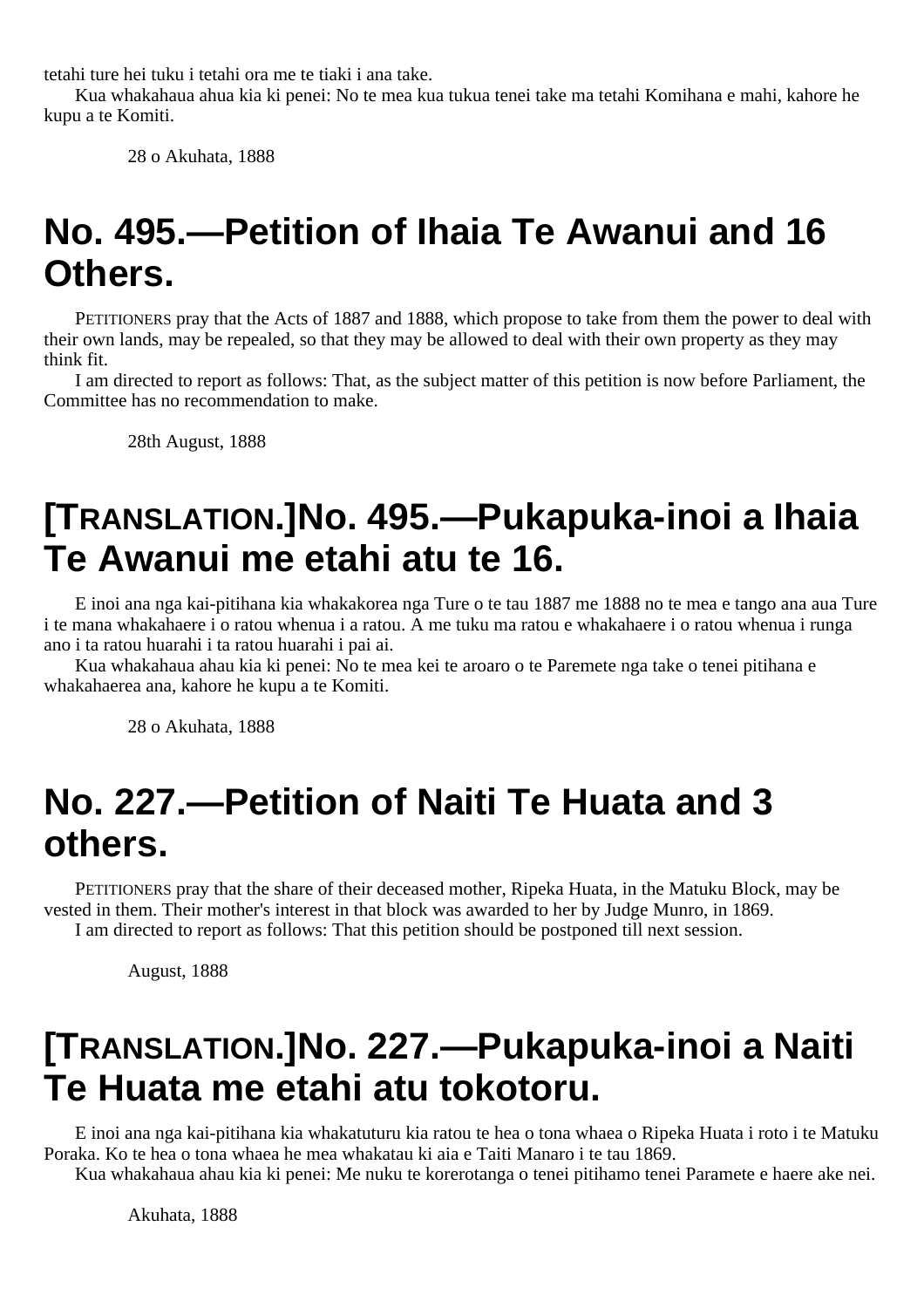# **No. 217.—Petition of Korowhiti Tuataka (Douglas).**

PETITIONER, who claims to be part owner of a block of land called Okauia, which land has been wrongfully awarded to others, prays that she may be granted redress in land or money, or that a rehearing may take place. I am directed to report as follows: That this petition should be postponed till next session.

28th August, 1888

# **[TRANSLATION.]No. 217.—Pukapuka-inoi a Korowhiti Tuataka (Douglas).**

Ko te kai-pitihana e mea ana e whaitake ana ia ki tehahi wahi o tetahi poraka whenua e karangatia ana ko Okauia, a i whakataua ki etahi tangata ke. E inoi ana ia inaianei kia tukua tetahi ora mona me whenua me moni ranei me whakawa tuarua ranei.

Kua whakahaua ahau kia ki penei: Me nuku te korerotanga o tenei pitihana mo tenei Paramete e haere ake nei.

28 o Akuhata, 1888

### **No. 280.—Petition of Tamihana Huata.**

PETITIONER prays that some land at Frasertown, Te Kapu, may be vested in him and his hapu, because that land belonged to his ancestors, and none of it was returned to him by the Government.

I am directed to report as follows: That the Committee has no recommendation to make.

August, 1888

# **[TRANSLATION.]No. 280.—Pukapuka-inoi a Tamihana Huata.**

E inoi ana te kai-pitihana kia whakataua ki aia me tona hapu tetahi whenua i Pereiha taone Te Kapu, no te mea no tona hapu taua whenua, a kahore tetahi wahi o tana whenua i whakahokia ki aia e te Kawanatanga. Kua whakahaua ahau kia ki penei: Kahore he kupu a te Komiti mo runga i tenei tono.

Akuhata, 1888

## **No. 221.—Petition of Arihi te Nahu.**

PETITIONER prays that the trustees who are in charge of her property may be removed, and the land placed under her own control.

I am directed to report as follows: That the Committee has no recommendation to make.

28th August, 1888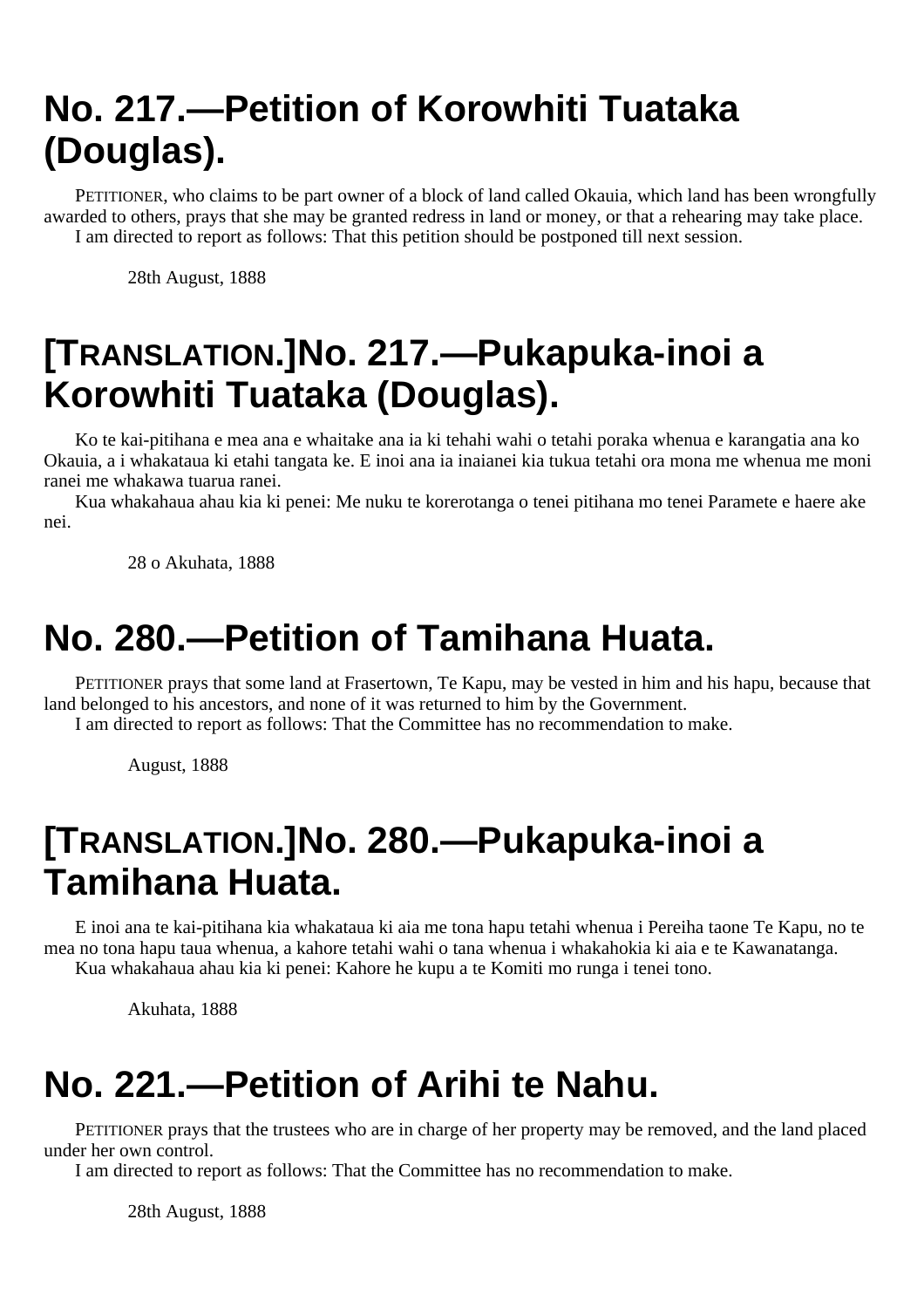# **[TRANSLATION.]No. 221.—Pukapuka-inoi a Arihi te Nahu.**

E inoi ana te kai-pitihana kia whakakorea atu nga kaitiaki e tiaki nei i tona whenua, a me waiho mana e whakahaere tona whenua.

Kua whakahaua ahau kia ki penei: Kahore he kupu a te Komiti.

28 o Akuhata, 1888

# **No. 83, Sess. II., 1887.—Petition of Hori Puni and 11 Others.**

PETITIONERS pray that the island called Matiu or Soames Island may be returned to them, as they have not parted with their right to it.

I am directed to report as follows: That the allegations in the petition have not been substantiated, and the petitioners having failed to establish their claim, the Committee has no recommendation to make.

28th August, 1888

### **[TRANSLATION.]No. 83, Sess. II., 1887.—Pukapuka-inoi a Hori Puni me etahi atu 11.**

E inoi ana nga kai-pitihana kia whakahokia tera Moutere a Matiu ki a ratou, no te mea kihai i hokona a ratou take ki taua whenua.

Kua whakahaua ahau kia ki penei: Kihai i mana nga take e mau ana i roto i te pitihana, a i ranga i te mea kihai i taea e nga kai-pitihana te whakamana i a ratou take, kahore he kupu a te Komiti.

28 o Akuhata, 1888

# **No. 504.—Petition of Heperi Pikirangi and 13 Others.**

PETITIONERS pray that a rehearing of the Tauponuiatia Block may take place, as they allege the land was wrongly awarded by the Native Land Court.

I am directed to report as follows: That the above-mentioned petition for rehearing has been referred to your Committee, but time will not permit of its being considered this session. The inquiry into petitions of this character necessarily occupies considerable time, and requires evidence not easily obtainable by a Committee sitting in Wellington. The Committee is of opinion that the whole of these petitions should be referred to the Government, with a recommendation that inquiry should be made into each case, with the view of next session having some tribunal appointed to deal with such cases as the Government finds, on inquiry, deserve consideration.

29th August, 1888